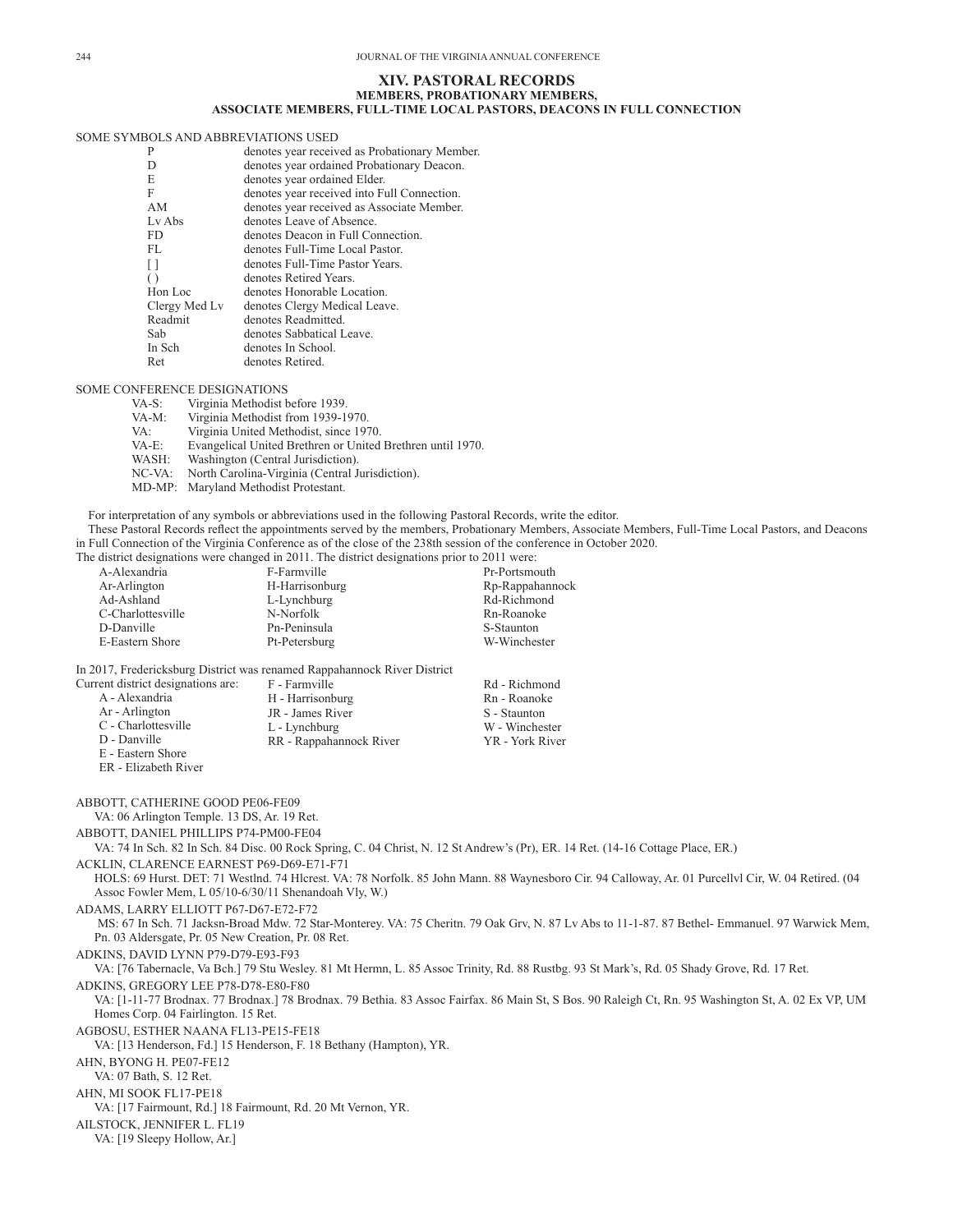XIV. PASTORAL RECORDS 245 AKERS, CLAUDE DOUGLAS P80-D80-F83-E83 VA: 80 Stu Wesley. 81 Assoc Welborne. 83 Keezletwn. 86 Mt Crawford, H. 88 New Castle, Rn. 89 Annandale (Assoc). 91 Good Hope, N. 94 New Hope, Rp. 97 Main St, Pt. 00 Keysville, F. 02 Calvary/St. James Cooperative Parish, Rd. 05 Marquis Mem, S. 10 Providence (Yorktown), YR. 19 Ret. ALBRANT, DANIEL H. FL17 VA: [17 Madison, C.] ALDERMAN, LUIS E., III FL00-PE01-FE04 VA: [00 Cheriton, E.] 01 Cheriton, E. 04 Navy Chaplain. 10/1/12 Oak Grove, E. 1/1/13 Central (Clifton Forge), S. 14 Epworth, ER.19 Trinity (King George), RR. 20 Chap, Navy. ALLEN, ASHLEY BLAIR FL13-PE14-FE19 VA: [13 Assoc, Floris, Ar.] 14 Assoc, Floris, Ar. 20 Oakton, Ar. ALLEN, B. JUSTIN FE VA: 09 Asbury, A. 11 Dean of Spiritual Life, Shenandoah University. 17 Assistant VP for Student Life, Dean of Spiritual Life, and Director of the Institute for Church Professions. ALLEN, EARL WINSTON, JR. P97-D97-E00 VA: [80 McDowell.] 81 Parnassus. 83 Prince George. 85 Epworth Alleghany. 86 Withdrawn. 97 Chap, Richmond City Jail-Good News. 98 Sherbourne, Rd. 03 Clergy Medical Lv. 14 Ret. ALLEN, G. JEFFREY P74-D74-E77-F77 VA: [73 W Mecklenbg.] 74 W Mecklenbg. 77 Trinity: N Gardn. KS E: 79 White Cy-Wilsey. 83 St Paul's: Lenexa. 87 Society of St Andrew. VA: 90 Society of St Andrew. 97 Lane Mem, Altavista.07 St Paul's, S. 12 Ret. ALLEN, JANET CAROLINE CHRISTIAN FL10 VA: [10 Associate, Great Bridge, N. 14 Cheriton, E. 18 On Loan to FL.] ALLEN, MARIE B. PD16 VA: 10/1/16 Congregational Life & Discipleship Pastor, New Town, YR. 19 Ret. (19 Congregational Life & Discipleship Pastor, New Town, YR) ALLEN, NONA F. FL06 VA: [06 Blue Ridge, H. 12 Prince Edward. 17 Boydton, F. 18 Swain Mem, Tangier. 20 Fairfield, S.] ALLEY-GRANT, MARGARET LYNNE P95-D95-F99-E99 VA: 95 Blacksburg, Assoc. 98 Lv Abs. 00 New Church/New Rvr Vly, Rn. 01 Fieldstone, Rn. 08 Thrasher Mem, Rn. 11 Dir of Ch Development, Rn District. 13 Timberlake, L. 16 Ministry Coach, Epicenter Group. 19 Walker Chapel, Ar. ALLPORT, HENRY BRAXTON, JR. P65-D65-E69-F69 VA-M: 65 Stu Duke. 66 Stu Edinbg Univ. 67 Burke. VA: 69 Stu Va Epis Sem. 70 Stu Univ Basel, Switzerlnd. 74 Campus Min W & M. 88 Bethany, Hamptn. 95 Bethany, Gloucester Point. 00 Ret. ALMY, ROBERT A. PE01-FE04 VA: 01 Kenwood, Ad. 04 Massaponax, Ad. 05 Name Change to New Season, Ad. 11 Regester Chapel, Fd. 13 Dir, ChurchIngenuity.COM. 18 Church Ingenuity & Liberty, RR. 20 Trinity (King George), RR. ALVIS, GARY FOSTER P78-D78-F82-E82 VA: 78 Ebenezer, W. 80 New Hope, Ad. 81 Assoc Grace, Manassas. 83 Peaksvw. 85 Mead Mem-New Hope. 89 McGuire Pk. 95 Powhatan, F. 02 Centenary, Pr. 09 First (Hampton), Pn. 10 Ret. AMON, WILLIAM ERNEST P57-D57-E60-F60 NC: 57 Johnsn Mem, Fayettevl. VA-M: 60 W Mathews. 62 Brodnax. 66 Assoc Pk Pl, N. 69 Laurel Pk, Rd. VA: Laurel Pk, Rd. 76 Christ, Rd. 85 Benns. 90 Warsaw, Rp. 95 Wesley Mem, N. 99 Ret. ANDERSON, ELIZABETH SPENCER FL06-PE07-FE10 VA: [06 Assoc Messiah, A.] 07 Assoc Messiah, A. 12 Bermuda Hundred, JR. 16 Courthouse Community, ER. ANDERSON, JOSEPH RANDOLPH P77-D77-F80-E80 VA: 77 Wesley, W. 79 Reliance. 82 Dayton. 91 Stratfrd Hls, Rd. 03 Ret. ANDERSON, NATHAN PUTNAM PE17-PD18 VA: 17 Student. ANDERSON-CLOUD, REGINA L. PE02-FE05 VA: 02 Oakwood, F. 03 Assoc, St Matthew's, A. 05 Sycamore, Pt. 10 The Stand, JR. 13 Co-Pastor, Warwick Mem, YR. 18 Fredericksburg, RR. ANDRESS, JOHN CHRISTOPHER P97-D97-FE01 VA: 97 Memorial, Rd. 99 Asso, Farmville, F. 00 Broad St, Pr. 05 Carmel-Coles Pt, Rp. 08 Hopewell, JR. 14 First, JR. 20 Bethany (Isle of Wight), YR. ANDREWS, JOHN MOON P73-D73-E77-F77 VA: 73 Stu Wesley. 75 Rectortwn. 77 Gum Spg. 81 Portlock. 84 Ebenezer, Crit. 89 Parkvw, L. 93 Chesapeake Ave, N. 03 Welborne, Rd. 12 Ret. ARCHER, ASHTON LEE D70-P75-E79-F79 VA-M: [66 Claremnt.] VA: [70 W Dinwiddie. 74 Remingtn.] 75 Remingtn. 79 St James-W Augusta. 81 Assoc Centenary, Pr. 82 St Mark's-Ebenezer. 87 St Matthias. 88 Lv Abs. 90 Hon Loc. 07 Ret. ARCHIE, DONOVAN FL19 VA: [19 Assoc, Vine, Ar.] ARMSTRONG, DANIEL J. FL03-RL13 VA: [03 Sussex, Pt. 13 Ret.] ARMSTRONG, KENNETH T. 99 FL-AM08 VA: [99 Craddockville, E.] 08 Craddockville, E. 10 Ret. ARNDT, FREDERICK AYRES P58-D58-E61-F61 VA-M: 58 Stu Wesley. 60 Round Hl. 63 Loudoun. 64 Craddockvl-Belle Haven. 66 Belmnt, Rn. 68 Pkvw, NN. 69 Alleghany-S Covingtn. VA: 70 Alleghany-S Covingtn. 73 W End, Pr. 77 Mem, L. 80 Bethany, Pn. 84 Norvw. 88 Aldersgate, Hamptn. 90 Blandfrd, Pt. 91 Clover Hl, H. 93 New Hope, H. 96 Ret. (01 Mt Olivet, S.) ARNOLD, ANTHONY JAMES FL17-PE19 VA: [17 Christ Online, A.] 19 Christ Online, A. ARTHUR, WESLEY EDWARD P66-D66-E69-F69 VA-M: 66 Stu Candler. 68 Assoc Calvary, Ar. VA: 70 Assoc Calvary, Ar. 71 Good Shepherd, Vienna. 78 Haygood. 82 St Matthew's, A. 01 Ret. (8/16/10 to 10/6/13 Arlington, Ar.)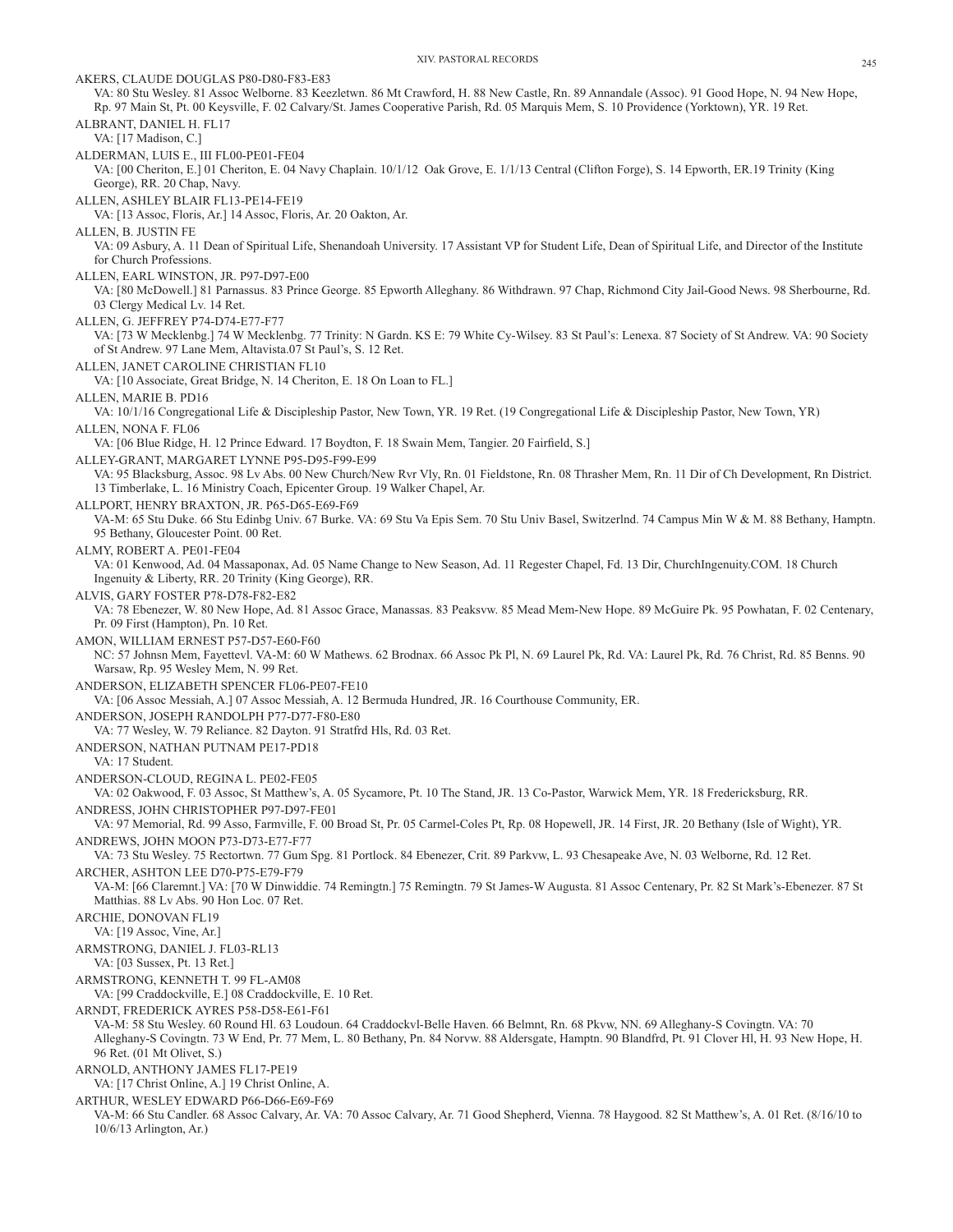ASHBY, CHESTER THEODORE P58-D60-E62-F62 VA-M: 58 Stu UTS, NY. 60 Mt Pleasant, N. 63 White Stone. 64 Locust Grv, Salem. 66 Supr Neighborhood Ctr TAAP. VA: 70 Welfare Spcl TAAP. 71 Assoc St Paul's, Rn. 73 Rn Metro Min. 74 Ext Spcl VPI. 84 Ret. ASHBY, JAY FRANCIS P78-D78-E81-F81 VA: 78 Stu Wesley. 80 Assoc Messiah, Spgfld. 83 Manor Mem. 87 Woodstock. 90 Heritage, N. 94 Trinity, Pr. 97 Mt Vernon, D. 12/22/99 Lv. Abs. 03 Ret. ASHLEY, JOHN WESTON P74-D74-E87-F87 MINN: 74 In Sch. 75 Howard Lke-Montrose. 77 Discontd. VA: [81 Byrd Chpl-Zion.] 82 (Reinst by MINN Conf, Tr to VA) Byrd Chpl-Zion. 83 Assoc Williamsbg. 91 Bonsack, Rn. 00 Old Bridge, A. 04 Christ, S. 08 Tappahannock Mem, Rp. 12 High St, JR. 15 Ret. ASTIN, CHARLES WESLEY, JR. P81-D81-E84-F84 VA: [79 Eastlnd-Zion. 80 Zion,Ad.] 81 Stu Wesley & Zion, Ad. 82 Zion, Ad. 84 Stokeslnd. 87 Dir of Development, Ferrum Clg. 90 Dir Church Relations, Ferrum Clg. 07 Dean of the Chapel & Religious Life, Ferrum. 13 Ret. ATHEARN, WILLIAM JAMES P60-D60-E64-F64 VA-M: [57 Assoc Ramsey Mem.] 60 Stu Duke. 63 Bethel-Gum Spg. 64 King William. 67 Laurel Pk. 69 Jolliff. 71 Browns Cove-Mt Moriah. 74 Fairmount, Rd. 78 Assoc Mt Olivet, Ar. 82 Andrew Chap, Ar. 92 Spgfld, A. 02 Ret. ATWELL, WILLIAM FOSTER P79-D79-F82-E82 VA: [78 Massanutten.] 79 Massanutten. 80 Burketwn. 84 First, Broadway. 88 Sherando. 91 S Frankln. 92 Incapacity Lv. 05 Ret. AU, THOMAS HARRY P71-D71-E77-F77 SCA-AZ: 71 Stu. 74 Assoc First, Glendora. VA: 3-17-76 Marvin. 77 Trainee VA UM Homes, Inc. 78 Asst Adm Herm, Rn. 82 Adm VUMH, Inc, Rn. 98 New Castle, Rn. 01 Ret. AUSTIN, DEBORAH LAWRENCE P80-D80-F83-E83 W NC: 80 In Sch. VA: 81 Massanutten. 83 Assoc Aldersgate, A. 88 Assoc Community, N. 94 Pace Mem, Rd. 96 Mt Pisgah, Assoc, Rd. 03 Skipwith, Rd. 07 Immanuel, A. 12 Ret. BABER, CHARLES F. PD10-FD13 VA: 10 On Loan, Min to Youth & Families, Highland UMC, Raleigh, NC. 18 On Loan: Associate, Highland UMC, Raleigh. 11/1/18 On Loan: Youth Min., University UMC (NC Conf). BAEK, MIRHANG FL19-PE20 VA: [19 Richmond, RR.] 20 Richmond, RR. BAILEY, CAITLYN FOX PE15-FE18 VA: 15 Chap, VCU Health System. BAILEY, JACK TIMOTHY FL20 VA: [Hopewell, RR.] BAILEY, MELBOURNE HYLTON P66-D66-E69-F69 METH CH IN CAR & AMER: 66. VA: 79 Assoc Highlnd Pk, Rd. 80 Purcellvl Circ. 90 Highlnd Pk, Ad. 97 Woodlawn, A. 05 Ret. (05, 06, 07 John Wesley, W. 08 Galloway, Ar. 09-13 Mt Zion-Leesbg, W. 8/1/17-6/30/20 St Mark's W.) BAILEY, SARAH C. FL18 VA: [5-1-18 Clover Hill, H.] BAIRD, DONALD ARMSTRONG P53-D53-F56-E56 DETR: [50 Rea.] W OH: [52 Assoc Broad St.] W PA: 53 In Sch. 56 McKnight Vil. 59 Smithfld. 62 Epworth, New Castle. WIS: 64 Highlnd. 66 Project Coord. 69 Sy. 70 Loc. 82 Reinst. VA: 82 Wallace Mem. 87 James River. 89 Ret. (89 Hyco, F. 94 Fairmount Pk, N.) BAISEY, RANDAL L. FL18 VA: [18 E Nottoway, F.] BAKER, DORI FE (08 Transfer in from NIL) VA: 08 Scholar-In-Residence, The Fund for Theological Education. 18 Sr Fellow, Rsrch & Lrnig, Forum for Theol Explo. BAKER, PAUL STANLEY PE12-FE15 VA: [07 Assoc Cumberland. 09 Assoc Farmville.] 12 Assoc Woodlake, Rd. 16 Heritage, L. 19 Ret. (20 Centenary (Madisonville), F.) BALDWIN, DONALD W. FL06 VA: [04 Assoc Thrasher Mem, Rn. 09 Fairview, Rn. 20 Clergy Med Lv.] BALDWIN, PAMELA J. FL10 VA: [10 Rock Spring, C. 20 Ret. (20 W Loudoun, W.)] BARB, VICTORIA LYNN FL07 VA: [07 Assoc Mt Pleasant, H. 12 Parnassus, H.] BARBERY, LISA ANN PE09-FE12 VA: Assoc Trinity, A. 11 Emmanuel, L. 13 Crooks Mem, YR. BARBOUR, AMANDA BRAY FL 14 VA: [14 Bethel-Cascade. 17 Axton, D.] BARCLAY, RICHARD ALAN P77-D77-F85-E85 VA: 77 Stu Meth Theol Sem. 79 Charles Cy: Mem. 85 Wachapreague-Quinby. 86 Assoc Frst, Martinsvl. 88 W Dinwiddie. 91 Bethia, Pt. 96 N Amelia. 00 Mt Clinton, H. 02 Ret. BARE, ISAAC WILLIAM P67-D67-E73-F72 VA-M: 67 Stu Asbury. 68 N Frederick. 69 Stu Asbury. VA: 70 6-8 Stu Asbury. 2-15-71 Wallace Mem. 71 Wallace Mem. 73 Assoc First, Hamp. 76 Bishop Mem. 79 Chesterfld: Hopewell. 83 Kenwood, Ad. 87 Lv Abs. 88 Ret 20 Yr Rule. 96 Readmit, Calvary, Ar. 97 Gogginsvl, D. 99 Andrew Chapel-Edgewater, Rp. 00 Ret. BARKER-BRUGMAN, KIMBERLY A. FE (08 Transfer in from NCNY) VA: 06 Silverbrook, A. 13 Sab Lv. 14 Soul Story Ministries. 15 Zion, Fd. 18 Soul Story Ministries. 19 Soul Story Ministries & Asbury, A. BARNARD, THOMAS R. FL95-PM99-FE01 VA: [95 Potomac, Ad.] 99 Potomac, Ad. 01 Fairvw, D.07 Trinity (Orange), C. 15 Crums, W. 19 Ret. BARNETT, EDWARD SCOTT P91-D91-E94-F94 VA: 91 Catawba Cir, Rn. 94 Trinity (Poquosn), Assoc, Pn. 97 Chap, US Army. 00 Assoc St Stephen's, A. 01 Kilmarnock, Rp. 1/1/04 Military Deployment. 05 Greene Mem, Rn. 07 Chaplain, US Army. 08 Wellspring, Pn. 9/1/09 Chaplain, US Army. 13 St James, S. 15 Clover Hill, H. 5-1-18 Clergy Medical Lv.

BARRE, KIRSTEN KAY FE15 (Transfer in from Cal-Pac)

VA: 13 Assoc Williamsburg, YR. 9-1-17 Clergy Medical Lv.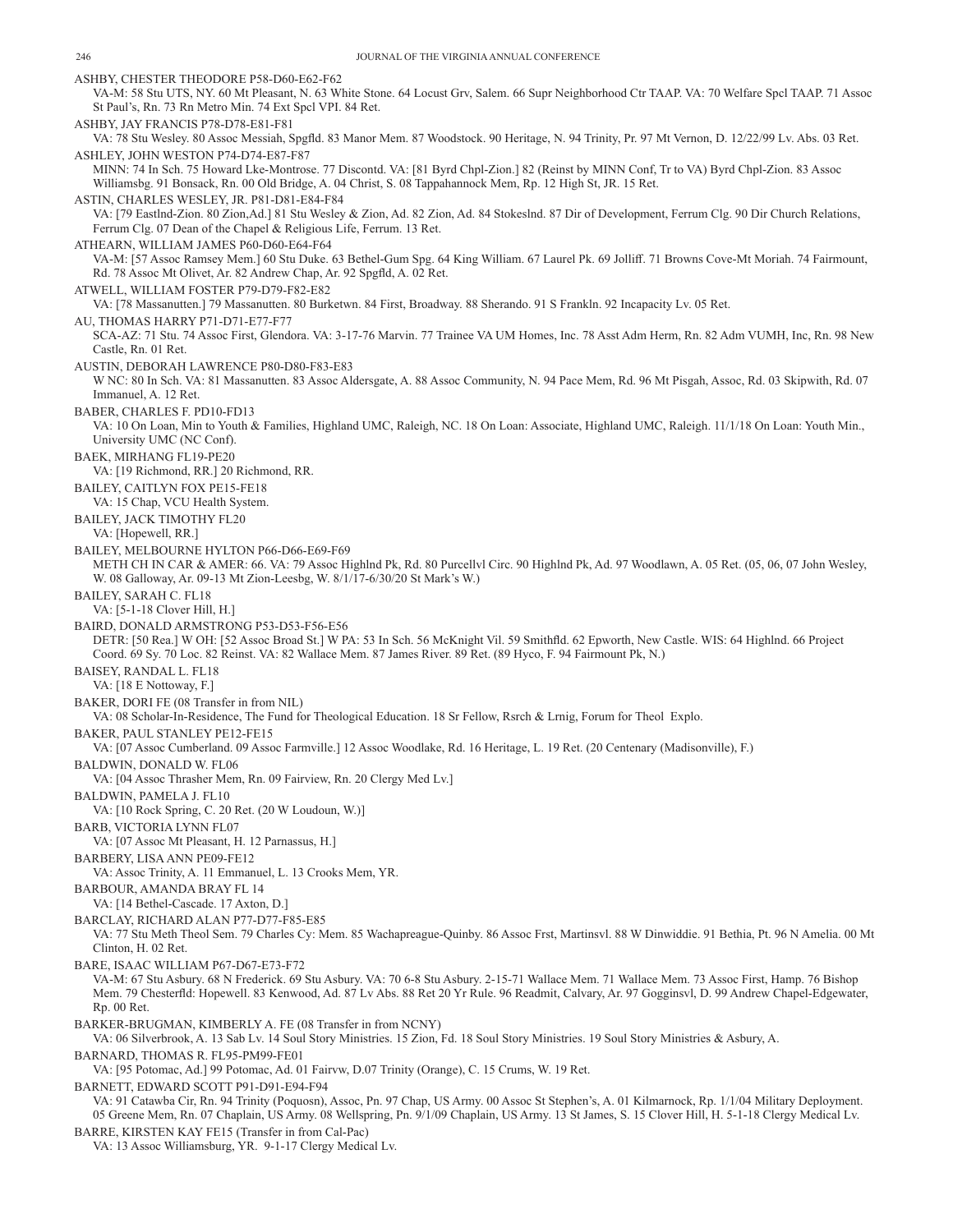BARRELL, VERONICA G. FL09-PE10-FE15 VA: [09 Buckingham, F.] 10 Buckingham, F. 12 Guilford, E. 15 Personal Lv of Abs. 17 Ex Dir Una Familia, E. & Travis Chpl. 19 Ex Dir Una Familia. 20 Ret. BARROW, VERNIE, JR. D71-AM73-P80-F82-E82 VA-M: [69 N Fluvanna.] VA: [70 N Fluvanna.] 73 N Fluvanna. 77 Amherst. 86 Chestnut Hl. 91 Marquis Mem, S. 93 Ret. BARTH, TIMOTHY J. FL18-PE19 VA: [14 Hopewell, D. 18 Henry County Cooperative Parish D.] 19 Floral Hills-Mt Olivet Co-op Parish, D. BARTON, RICHARD LEE PE11-FE15 VA: 11 Oylers Chapel-Rehoboth Cooperative Parish, D. 16 Bethesda, L. 9-1-17 Bethesda-Patmos Cooperative Parish. 2-4-19 Clergy Med Lv. BASEHORE, BETSY CHAMBERLAIN P95-D95-F99-E99 VA: 95 Sussex, Pt. 01 Petersbg Coop Parish, Pt. 05 West Point, Rp. 12 Personal Lv Abs. 15 Ret. BASS, ALISON G. ROSNER PE10-FE13 VA: 10 Assoc Williamsburg, Pn. 13 Arlington Temple, Ar. BATES, DENISE PARCELLES PE99-FE02 VA: 99 Assoc St Paul, A. 06 Redwood, D. 09 Herndon, Ar. 13 Front Royal, W. 15 Cave Spring, Rn. 19 DS, D & F. BATES, MATTHEW D., JR. P83-D83-E87-F87 OK: [82 Springer/Student.] 83 Student. 84 Springer. W NC: 85 China Gr/Oak Gr. 88 Kerr St. 93 Highland. VA: 98 Pace Mem. 00 No Record of Appt. 01 Central, Rd. 08 Verona, H. 11 Centenary, Rd. BAUGHAM, MICHAEL ELLIOTT FL15 VA: [15 Garys-Salem, JR. 17 Prince George Co-op Par, JR.] BAYNHAM, LINSDEY MICHELLE PE12-FE15 VA: 12 Assoc Fairfax, A. 15 Min Dir of Arise, United Campus Min in NoVa. 16 Assoc Dir of Clergy Excellence. 3-24-19 Dir, Ctr for Clergy Excellence. BEACH, LORENA 'LORI' FL09-PE19 VA: [09 Assoc Mt Pisgah, Rd. 13 E Henrico Co-op Par, Rd. 17 Mt Vernon, YR.] 19 Mt Vernon, YR. 11/4/19 Spiritual Care Coord, Heartland Hospice Care. BEALS, KENNETH A.F. E88-F88 VA: 98 Glossbrenner (Churchville), S. 99 Prof., Wingate Univ. 01 Prof, Mary Balwin Col. 15 Ret. BEARDEN, WILLIAM D. FL08 VA: [08 St Mark's-Wayne Hls, S. 15 Iron Gate, S. 18 Collierstown, S.] BEASLEY, JOSEPH HODGIN P54-D54-E56-F58 VA-M: 54 Chap Peekskill Mil Sch. 55 Chap Army. VA: 70 Chap Army. 82 Dir Ravenscroft Sch. 90 Dir Fuqua Sch of Bus, Duke. 96 Ret. BECK, CHAD T. FL17 VA: [17 Basic, S. 20 Assoc Chester, JR.] BECK, SCOTT A. FL03-PE10-FE16 VA: [03 Boyce-Millwood-White Post, W. 05 Mt Hermon, L. 06 Assoc Sydenstricker, A.] 10 Prince Edward, F. 12 Wesley Mem-Zion-Grace, ER. 18 St Paul, A. BECK, TIMOTHY ARNOLD FL99-PE03-FE07 VA: [99 E Nottoway, F.] 03 E Nottoway, F. 08 Kenbridge, F. 19 Ocran, JR. BECKLEY, HARLAN P69-D69-E77-F77 IL GREAT RIVERS: 69 In Sch. 75 Washington & Lee Univ. VA: 94 Prof of Rel, Washington & Lee Univ. 02 Dir, Shepherd Program for the Interdisciplinary Study of Poverty, Washington & Lee Univ. 14 Ret. BEIGHLEY, PAUL ALLEN, III P71-D71-E74-F74 VA: 71 Stu Wesley. 73 Manassas. 78 Frk Mtn. 80 Lunenbg. 83 Cheritn. 85 Oak Hall. 86 Fellowship-Linvl. 91 Parnassus-Sangervl. 92 Mt Bethel, D. 93 N Mecklenbg, F. 97 W Campbell, L. 01 N Brunswick, Pt. & Chap, Greensvl Corr Ctr. 07 Ret. (12 Co-pastor, Bethany UMC, Brodnax, JR.) BeMILLER, ROBIN GARMAN PE19 VA: [11 Accotink-Cana. 14 Salem & Falmouth.] 19 New Hope, RR. BENEDICT, JEANNETTA FD97 VA: 97 Williamsburg, Pn. 03 Ret. BENNETT, CHRISTOPHER M. FL03-PE06-FE08 VA: [03 Assoc, Shady Grove, Rd.] 06 Rectortown, W. 09 Assoc Ebenezer, Ad. 15 St Matthew's, Rd.19 Associate Facilitator & Consultant, The Spark Mill. 20 Senior Consultant and Facilitator, The Spark Mill. BENNETT, DONALD CHRIS FL04 VA: [04 Concord, D. 09 Bethlehem, D.] BENNETT, ERICH DAVID PE05-FE08 VA: 05 Mountain Valley, H. 11 Luray, H. BENNETT, JONATHAN LEON P89-D89-E93-F93 VA: 89 Zion, L. 91 Assoc First, Salem. 95 Bridgewater, H. 00 Mt Vernon, D. 03 Baylake, N. 08 Deep Creek, Pr. 13 Cave Spring, Rn. 15 Ret. BENNETT, JUDITH FAGALDE E97-F97 NY: 82 Inwood St Paul's. 83 Fourth Ave. 84 Jamaica First. 87 Goshen. 89 Va Council of Churches. VA: 97 Transfer in from NY/Va Council of Churches. 99 Asso. Gen. Min., Va. Coun Ch. 00 Ret. BENNETT, MORRIS AARON AM83-D83-E87-F87 VA: [76 Keller. 77 New Bethel-Trinity. 79 Newprt-Mt Olivet.] 83 Newprt-Mt Olivet. 85 Hot Sprgs. 89 Fairvw, D. 94 Miles Mem, N. 01 Woodlawn, Rn. 06 Ret. (6-20 Andrew Chapel, Rn.) BENNINGHOVE, LORETTA A. FL99-PE01-FE06 VA: [99 Potts Valley, S.] 01 Basic, S. 04 Victoria, F. 12 Keysville, F. 17 Tappahannock Mem, RR. 20 Ret. (20 Prospect (Prince Edward), F.) BENTON, MATTHEW JOSEPH PE11-FE14 VA: 11 Assoc Trinity (Alexandria). 15 Assoc, Spirit & Life, A. 20 Bethel (Woodbridge), A. BERGHUIS, J. ROBERT EP00-Orders recognized 7/1/06 VA: [98 Sharon. 1/1/00 Knotts Island, N.] 7/1/00 Knotts Island, N. 01 Richmond, Rp. 06 Assoc First, W. 07 Columbia Furnace-Union Forge, H. 15 Asbury (Christiansburg), Rn. 16 Calvary, Rd. 18 Wesley Grace, ER. BERLIN, THOMAS MARTIN P87-D87-E90-F90 VA: 87 Stu Emory. 88 Brucetwn-Welltwn. 91 Toms Brk. 97 Floris, Ar. BILER, BRENDA JOYCE P86-D86-E89-F89 VA: 86 Eastlnd. 90 Kenwood, Ad. 11/97 Strasburg, W. 01 Grace, Pn. 05 DS, C. 13 Fredericksburg, Fd. 16 Family Lv of Abs. 18 Ret.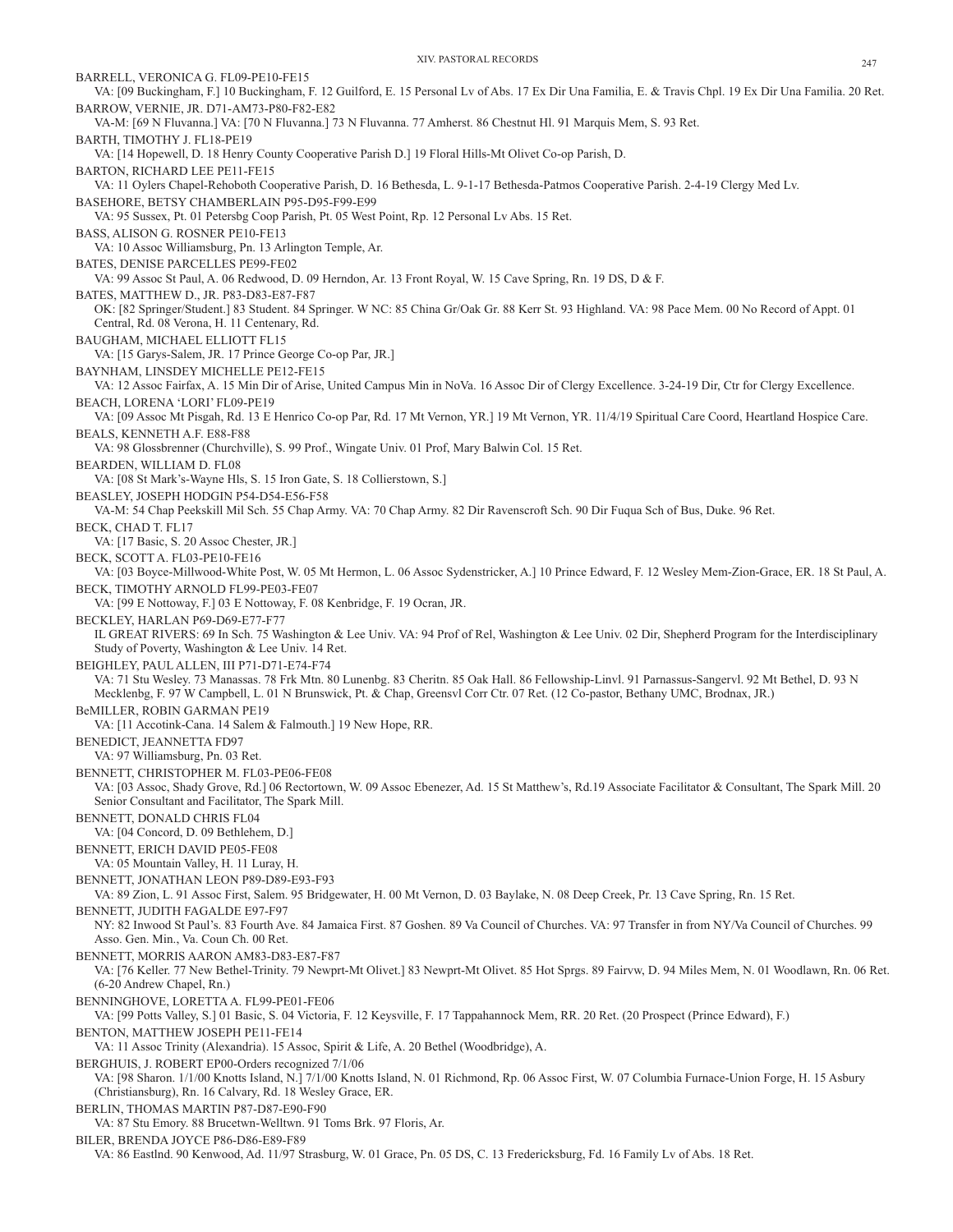BIRD, MARIANNE P92-D92-E96-F96 VA: 92 New Hope, D. 93 Hurt, L. 96 Crockett Springs, Rn. 98 Eagle Rock, Rn. 00 Trinity, Rn. 04 Ret. (15-17 Three Oaks Fellowship, Rn.) BIRD, STEVEN LEE P80-D80-F85-E85 VA: [79 Assoc Centenary, L.] 80 Bayleys Chpl. 85 McGuire Pk. 89 Assoc, Trinity, Rd. 92 St Matthias, Ad. 97 Rustbg, L. 03 Dayton, H. 16 Ret. BISHOP, JERRY LEE P89-D89-E92-F92 VA: 89 Stu, Duke. 90 Northumberland, Rp. 92 St Mark's, S. 94 Kentucky Conf. 97 Accomac, E. 98 Cape Charles-Capevl, E. 99 White Mem, Rn. 01 Missionary, Alaska Missionary Conf, GBGM. 1/1/04 Park View, L. 07 New Hope, Ad. 10/1/10 Rectortown, W. 11 Ret. BLACK, SPENCER TAYLOR FL19 VA: [19 Assoc New Creation, ER.] BLACKMONSON, LISA FL04-PE06-FE12 VA: [04 Assoc Ebenezer, Pr. 05 Providence, Pr.] 06 Providence, Pr. 10 Broad St, ER. 15 Mathews Chapel, YR. 19 Providence (Yorktown). BLAGG, ADAM LEE PE13-FE16 VA: 13 Glossbrenner, S. 14 Otterbein, H. BLAGG, DONALD L. FL10 VA: [10 Oak Hall, E. 16 Ret.] BLAIR, DEVON M. FL18 VA: [18 Wesley Chapel, ER.] BLAKELY, LYNDSIE NICOLE KIDD PD12-FD15 VA: 12 Min of Discipleship (Youth), Farmville. BLANKENSHIP, JAMES HORACE D81-AM81 VA: [75 E Dinwiddie. 77 Ettrick.] 81 Ettrick. 00 Ret. BLANKENSHIP, RANDALL CLINTON P63-D64-E66-F66 VA-M: [58 Assoc W Franklin, Stu Ferrum. 60 Rockingham Ct, Stu VPI. 61 Christiansbg Circ.] 63 N Culpeper. 67 Bethany, Rustbg. VA: 70 Smith Mem. 78 Aldersgate, Ad. 81 Main St, Suffolk. 84 Chestnut Mem. 88 Lincolnia. 92 Arlingtn. 96 Main St, S. 97 Ret. BLINN, MARY BETH TURKINGTON P81-D81-F85-E85 VA: 81 Stu Vanderbilt. 83 Christiansbg Par. 89 Red Bird Missionary Conf. 98 Kernstown, W. 02 DS, D. 07 Providence, Rd. 15 Fairlington, A. 19 Ret. BLINN, ROBERT CHRISTOPHER P81-D81-F85-E85 VA: 81 Stu Vanderbilt. 83 Christiansbug Par. 89 Red Bird Missionary Conf. 98 Relief-Hites, W. 02 Smith Mem (Collinsville), D. 05 Sab Lv. 06 Advocate for Smaller Membership Churches. 07 Duncan Memorial, Ad. 10 Trinity (Disputanta), JR. 11-10-13 Ret. BLUBAUGH, JOHN BLAINE D66-E68-AM69-P77-F80 WVA: [2/61-8/61 Gassaway Ct. 9/61-2/63 Stonecoal Station.] BAL-WASH: [3/63-6/64 Midland.] VA-M: [64 Page.] 68 Page. VA: 70 Page. 73 Fellowship-Linvl-Edom. 79 Boykins. 84 Christ, Ar. 90 Bethany (Purcellvl). 92 Graham Rd, Ar. 03 Ret. BOETTCHER, BRIAN THOMAS FL15-PE20 VA: [Assoc, Community (Va Bch). ER.] 20 The Garden, ER. BOGER, DAVID RHOADES P65-D65-E68-F68 VA-M: 65 Stu Asbury. 66 Round Hl-Bluemnt. 68 Iron Gate. VA: 70 Iron Gate. 71 Concrd. 75 Mt Pleasant, Rn. 80 Calvary, Salem. 86 Mt Pleasant, N. 87 Belview, Rn. 89 Dunn Loring. 91 Bethany, H. 96 Mt Pleasant, S. 98 Oakland, D. 99 Greenville, S. 01 Ret. (01, 02, 03, 04, 05, 06, 07, 08 McDowell, S. 19 Bethlehem, S.) BOGGS, KERRY DAVID P88-D88-E93-F93 VA: [84 Mt Tabor, Amherst. 85 Hinton Ave. 86 N Brunswick]. 88 N Brunswick. 90 Smiths Grv, Pt. 93 Assoc, Shady Grv, Ad. 95 Gloucester-Mathews.02 Mechanicsville, Rd. 20 Ret. BOICE, JAMES HILLYER, JR. P53-D53-E57-F57 VA-M: 53 Stu Yale. 55 Dir Rel Act R-MC. 58 Accomac. 62 Stanleytwn. 66 Market St, Onancock. VA: 70 Trinity, Pt. 73 First, W. 79 Duncan Mem, Ad. 84 Centenary, Rd. 88 DS, E. 94 Ret. BOLLFRASS, KATHA IRENE P80-D80-E82-F82 VA: 80 Stu Wesley. 81 LaCrosse. 84 Assoc Bon Air. 89 Gordonsvl. 94 Ivy Creek, C. 00 Ret. BOLLINGER, JAMES A. FL06 VA: [08 Randolph St, S & Assoc for College Min, Trinity, S. 13 Collierstown, S. 18 Greenville, S.] BOMBERGER, CLAYTON GRANT (Unit Ch Can) E63-F63 VA: 81 Frst Grv. 88 Mechanicsvl, Ad. 98 Ret. (98 Bishop Mem, Ad. 02-11 Dunns Chapel, Ad.) BONNEY, DAVID JAMES P90-D90-E93-F93 VA: 90 Stu, Duke. 91 Pleasant Grv, D. 94 Assoc, Aldersgate, A. 97 New Life, Rd. 06 St Mark's, Rd. 15 Fairfax, A. BOOK, ANDREW H. FL09-PE10-FE14 VA: [09 Lunenburg, F.] 10 Lunenburg, F. 12 TheBridge Associate, ER. 13 Cottage Place-Renovation, ER. 14 Courtland, JR. 18 District Dir of Congregational Excellence, JR. BOOKWALTER, CAROL IRIS P88-D88-E91-F91 VA: 88 Pamunkey. 89 New Kent. 95 St Mark's, A. 03 Ret. (13 Bethlehem, YR. 18 Mt Zion (Gloucester.)) BOONE, SANDRA L. PE02-FE05 VA: 02 Assoc Remington, A. 05 Assoc St Stephen's, A. 07 Assoc Pender, A. 10 Personal Lv of Abs. 11 Assoc, Pender. 12 On loan: Water's Edge UMC, Balt-Wash Conf. 16 Personal Lv of Abs. 9/26/16 Chaplain, Tysons Food. 11-1-17 Transitional Lv. 11-1-18 Personal Lv of Abs. BOTTOMS, SANDRA C. FL02-PE06-FE09 VA: [02 Assoc Discovery, Rd.] Assoc Brandermill, Rd. 12 Ginter Park, Rd. 13 Personal Lv of Abs. 8/1/15 Assoc Shady Grove (Mechanicsville), Rd. 20 Ministry Consultant for Christian Formation, Chester Presbyterian Church. BOWEN, CLARENCE WENDALL AM83-D83-E87-F87 VA: [77 Beech Grv-Bethel. 82 Pamplin.] 83 Pamplin. 86 Onley. 94 Cheriton, E. 95 Painter-Bethel. 99 Ret. (99-20 Johnsons, E.) BOWEN, DONNA M. FD97-FE01 VA: 97 Springfield, A. 98 Lv Abs. 01 Bethany (Reedvl), Rp. 07 Family Lv. 10 Irvington, Rp. 10/9/11 Family Lv. 12 Ret. BOWEN, SALLYE ELIZABETH HAYMAN P85-D85-F88-E88 VA: [82 Pamplin.] 85 Pamplin. 86 Locustvl-Oak Grv. 89 Accomac. 90 Assoc Onley-Greenbush. 91 Assoc Onley. 93 Cokesbury-Locustvl-Oak Gr, E. 96 Wachapreague-Quinby. 05 Ret. (05-20 Ocean Vw, E.)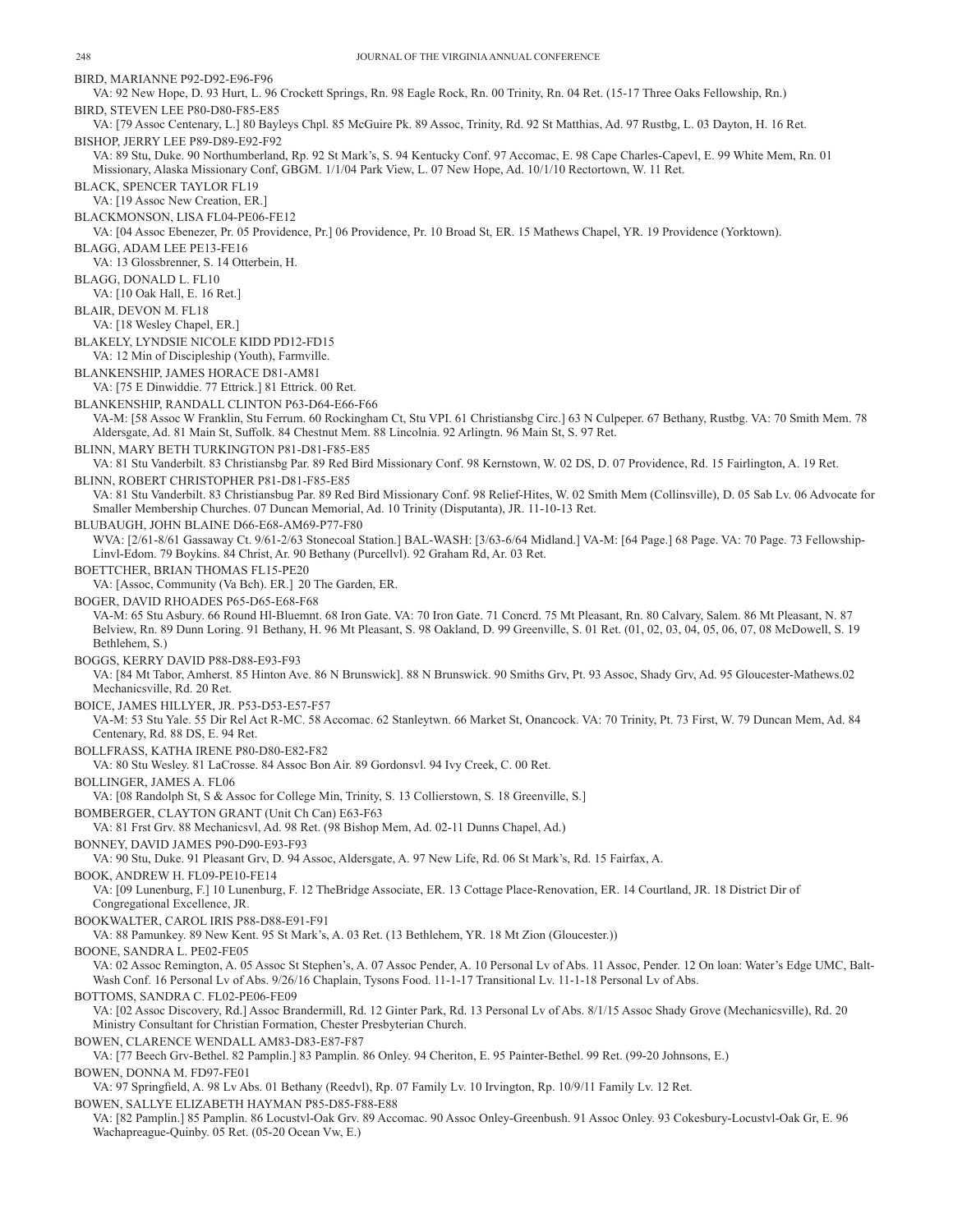BOWERS, JAMES P. PE18 VA: 18 St Andrew's (Portsmouth), ER. BOWLES, GENEVIEVE MITCHELL PE16 VA: 16 Hot Springs, S. 18 Prince of Peace, A. BOX, OLIVER JAMES FE VA: 12 Liberty. 13 Cameron, A. BOYETTE, KEITH D93-P93-E96-F96 VA: 93 Stu Asbury. 94 Fletchers Chpl, Ad. 98 Wilderness Community, Ad. 17 Ret. BRACK, SUSAN FAE FL99-PE00-FE03 VA: [99 W Franklin, D.] 00 W Franklin, D. 05 Fieldale, D. 07 Providence-Trinity, Pt. 11 Bethany (Reedville), Fd. 16 Ret. BRADLEY, STEPHEN E., JR. P90-D90-E92-F92 VA: [88 Keysvl.] 90 Keysvl. 94 Resurrection, N. 96 Lawrenceville, Pt. 09 Warsaw, Rp. 11 Ret. BRANSON, ALLEN LEE FL07 VA: [07 New Hope-Southall Mem, F. 09 Ret.] BRANTON, GROVER C., III P96-D96-AM96 VA: [90 Rehobeth, Ad.] 97 Rehobeth, Ad. 98 E Hamptn, Pn. 03 Wakefield, Pr. 05 Wakefield, Pr. 10 Ret. (12-13 Somerton, JR.) BRAY, STEPHEN GARY P74-D74-E76-F76 VA: 74 Stu Yale. 75 Driver. 79 Assoc Reveille. 82 Branderml. 88 Chestnut Mem. 93 Fairlingtn, A. 97 DS, A. 02 Fairfax, A. 10 First, Rn. 15 Ret. BRAYTON, LAWRENCE S. FL10 VA: [10 Knotts Island, N. 12 New Kent, YR. 16 Ret.] BREEDEN, DAVID WILLIAM D77-AM81-E88-F88 VA: [75 Collierstwn. 76 Bethlehem-McKinley. 77 Mt Pleasant, C.] 81 Mt Pleasant, C. 82 Shady Grv, Spots. 85 St Marks, Waynesb. 89 New Castle. 95 Keezletown, H. 05 St James (Pleasant Vly), H. 08 Ret. (09-11 Sherando, S. 20-21 St Paul's (Craigsville), S.) BREEDEN, FREDERIC LLOYD P76-D76-E79-F79 VA: [75 Fairfld.] 76 Fairfld. 80 Wesley Chpl, Pt. 82 Enon. 87 Shiloh, Ad. 93 Benns, Pr. 98 West Point, Rp. 02 Powhatan, F. 06 Ret. (06-08 Memorial, Rd.) BRENNEKE, JOHN S. AM02 VA: [93 S Fluvanna, C. 97 Mt Moriah, C.] 02 Mt Moriah, C. 05 Remington, A. 06 Crewe, F. 14 Ret. BRIDGES, TILDEN WILLIAM EP00-FE03 (Ordination Recognized) VA: 00 Central, Rd. 01 Chatham Hts-Granbery, D. 04 Stanleytown, D. 08 Smith Mem, D. 13 St Luke's, D. 15 Ret. BRIGGS, JOHN G., JR. FL96-AM02 VA: [96 Assoc Good Shep., Rd. 01 Mt Pisgah, H.] 02 Mt Pisgah, H. 03 Urbanna, Rp. 05 Assoc Good Shepherd, Rd. 07 Powhatan, F. 12 Ret. (15 Brandermill, Rd.) BRIGHT, JOHN ALAN P95-D95-F99-E99 VA: [92: Phenix, F. 93 Park Vw, Pr.] 95 Community, Pr. 98 Accomac, E. 99 Painter-Bethel, E. 02 Epworth (Thaxton), L. 07 Walmsley Blvd, Rd. 13 Jamieson Mem, F. 19 Harmony-Swansonvl Co-op Parish, D. BRILL, RAY S., JR. P96-D96-E98-F98 VA: 96 Dist Prog Coordinator, A. 97 Boulevard, Rd. 01 St Matthew's, Rd. 05 Wesley, Ar. 16 Ret. BROCE, REID SPENCER P97-D97-FE01 VA: 97 Stu, Union. 98 Assoc Beulah, Rd. 01 Calvary, Salem. 05 Lebanon, Ad. BROCK, ANDY L. PE11-FE16 VA: 11 Greenwood, W. 13. Greenwood-Montague Ave, W. 17 Redland, W. 19 Fieldale-Mt Bethel Co-op Parish, D. 20 Reliance-Ridings Chpl, W. BROCKHAUSEN, III, FREDERICK C. FL07 VA: [04 Assoc Courthouse Community, N. 15 Broad St, ER. 18 Capron, JR.] BROOKS, FLORENCE FISACKERLY P92-D92-E96-F96 VA: [90 Bethel, Ad. 91 Assoc, Nottoway-Lunenbg.] 92 Assoc, Nottoway-Lunenbg. 93 Assoc, Bon Air. 97 Fam Lv. 05 Hon Loc. 15 Chaplain, The Hermitage at Cedarfield. 6-1-18 Director of Pastoral Services, Cedarfield. BROOKS, NORMAN BURTON P91-D91-E95-F95 VA: [90 Nottoway-Lunenbg.] 91 Nottoway-Lunenbg. 93 Shady Grv, Rd. 05 Ex. Dir., Church Funding Associates. 06 Ex. Dir, Church Funding Associates and Epworth, Ad. 07 Ex Dir, Church Funding Associates. 08 Baylake, N. 10 Brandermill, Rd. 15 Bon Air, Rd. 20 Ret. BROSNAN, DAVID RAINE D89-P89-E93-F93 VA: [86 Mt Pleasant, H.] 89 Mt Pleasant, H. 90 Bethel-St Matthew, Rp. 92 Cedar Grv, W. 96 Grace (Middletown). 02 Ret. BROWDER, MICHAEL HEATH P75-D75-E77-F77 VA: 75 Stu Harvard. 76 Prospect, F. 78 King George. 80 Highlnd Pk, Rd. 8-15-82 Strasbg. 86 Skipwith. 88 First, Hamptn. 93 Leesbg, W. 00 Grace, Manassas. 01 Monumental, Pr. 03 Farmvl. 07 Sabbatical Lv. 08 First, JR. 14 Ret. BROWN, BOOKER D. FL18 VA: [16 Kecoughtan, YR. 18 Locust Grove, YR.] BROWN, BRIAN KEITH Transfer in 2016 VA: 16 Woodlawn Faith, A. BROWN, CLARENCE R., JR. P90-D90-E95-F95 NGA: 90 Assoc, Central, Atlanta. VA: 92 Campus Min, NSU, N., 97 St Paul's, N. 01 DS, C. 05 DS, N. 08 Annandale, A. 18 St Luke's, YR. BROWN, DAVID C. FL02 VA: [02 Potts Valley, S.] BROWN, GORDON THOMAS, JR. P70-D70-E74-F74 VA: 70 Stu Wesley. 72 Gainesvl. 76 Providence-Woodlnd. 81 Washingtn Farm. 86 Southvw. 92 Main St, So Bostn. 96 St Luke's, Rd. 03 Ivey Mem, Pt. 10 Ret. BROWN, JAMES F. FL95 VA: [95 Diamond Hill-Emmaus. 97 Emmaus. 99 New Bethel-Motley. 09 Burkeville, F. 14 McKendree-Asbury, F. 19 Ret. (19 Hurt, L.)] BROWN, MARC DARRYL P77-D77-F80-E80 VA: 77 Stu Wesley. 79 Buckroe Bch. 82 Assoc Trinity, Rd. 85 Toms Brk-Mt Olive. 89 Emmanuel, C. 97 Thalia, N. 01 DS, Rd. 08 Conf Dir of Connectional Ministries. 19 Ret. (19, 20 Fort Hill, L.)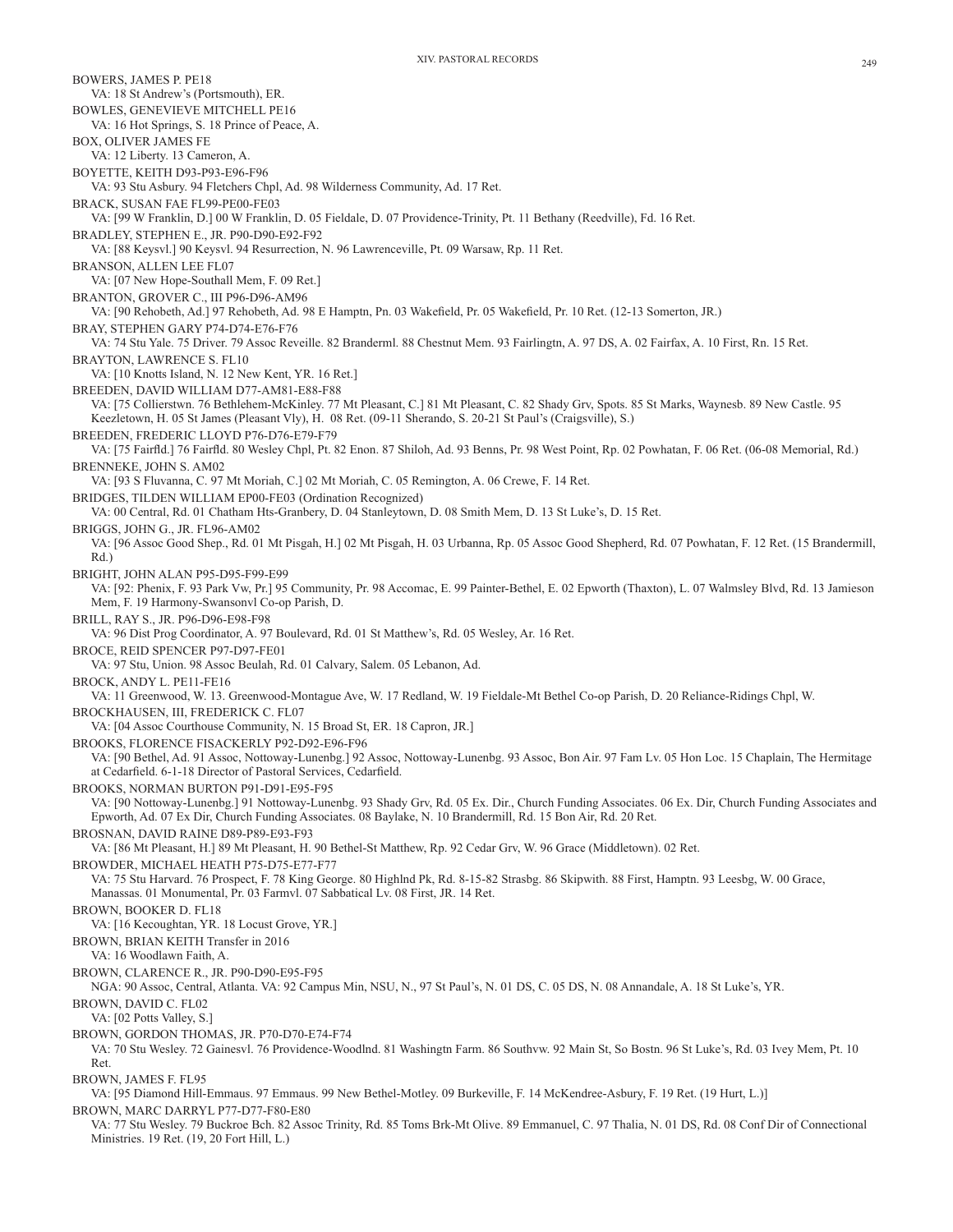BRUSATI, JOHN FRANCIS P63-D63-E70-F70 ROCK RIV: 63 in Sch. N IL: 68 In Sch. VA-M: 69 Goodwill Ind. VA: 70 Stu UVA. 74 Prof Western Cmty Clg. 02 Ret. BRYANT, JASON LEE FL08 VA: [08 Highland, D. 12 Callaway Co-op Parish, D. 15 Calvary (Salem), Rn.] BRYNILDSEN, HERBERT, JR. FD97-FL15 VA: 97 NNJ Conf. 99 Min. Prog. & Parish Dev, First UMC, Westfield, NJ. 01 Dist Program Coord, Ar. 05 Assoc Min for Youth, St Matthew's, A. 10 Alexandria District Program Coord. [15 Wallace Mem, YR.] 18 Sabbatical Lv. 19 Assoc Trinity (Chesterfield), JR. BUCHANAN, RAY ALLEN P74-D74-E77-F77 VA: [8-73 N Mecklenbg.] 74 N Mecklenbg. 77 Oak Hall. 79 Bedfrd Circ. 81 Soc St Andrew. 99 Ex Dir, Stop Hunger Now. 03 Pres & Founder, Stop Hunger Now. 14 Pres & Founder, Stop Hunger Now & Forest Rd. 17 Ret. BUCKLES, BRYAN K. FL07-PE08-FE12 VA: [07 N Madison, C.] 08 N Madison, C. 10 Mineral, C. 13 Personal Lv of Abs. 15 Central, Rn. BUDDENHAGEN, RALPH FL VA: [95 Mt Olive-Shiloh, W. 97-08 W Loudoun, W. 09 Ret.] BUDZIK, ANTHONY C. FL15 VA: [15 Mt Bethel, D. 17 Upper Franklin Co-op Par.] BUDZIK, KATHRYN FLEMING FL14 VA: [14 Gogginsville, D.] BURCH, DANIEL HARRISON FL17-PE20 VA: [17 Warsaw, RR.] 20 On Loan: Claylick UMC, KY Conf. BURCH, DAVID MICHAEL P84-D84-E88-F88 VA: [82 Blue Rdg. 83 Mt Pleasant, H.] 84 Mt Pleasant, H. 86 Clover Hl. 91 Chestnut Hl, L. 96 Verona, H. 06 Vision of Hope, H. BURGESS, MARK ALAN P77-D77-E81-F81 WY: 77 In Sch. VA: 79 Mt Bethelvw. 81 Wayne Hls-Oak Hl. 85 Peace, Fredricksbg. 92 Lane Mem, Altavista. 97 St Mark's, Pn. 01 Benns, Pr. 08 Ch of the Good Shepherd, Ar. 15 Walker Chapel, Ar. 19 Ret. BURGESS, REGINALD DELANO P73-D73-E75-F75 TROY: 73 In Sch. 74 Middleburgh-Hunt. 77 in Sch. VA: 2-1-79 No Recd of Apmt. 79 Past Couns & Con Ctrs of Gr Wash. 99 Pastoral Couns., Gammon & Grange Law Firm, McLean. 00 Stanardsville, C. 06 Aldersgate, N. 10 Ret. BURGESS, RUTH McALLISTER P75-D75-E88-F88 VA: 75 Stu Wesley. WY: 77 Stu. 78 Maplegrv. VA: 79 Disc. 81 Readmit. Stu UVA. 83 Lv. Abs. 86 Assoc Fredericksbg. 91 Lv Abs. 96 New Bethel-Motley, L. 97 Wallace Mem, Pn. 01 Assoc Centenary, Pr. 05 Broad St, Pr. 08 Bruen Chapel, Ar. 19 Ret. BURGESS, STEPHEN WEBB P67-D67-E70-F70 VA-M: 67 Halifax. VA: 70 Assoc First, Salem. 72 Sleepy Hollow. 75 Annex-Crimora. 77 Brgwtr. 82 Calvary, D. 86 Hintn Ave. 88 Tabernacle, Poquosn. 94 Peakland, L. 97 St George's, A. 05 Ret. (09 Southview, Rn.) BURKHOLDER, BARRY LEE P94-D94-E97-F97 VA: [93 Burkevl, F.] 94 Burkevl, F. 00 Marsh Mem, L. 06 South Hill, Pt. 08 Central, S. 11 Lower Church, YR. 15 Emmanuel, W. 19 Fletchers Chapel, RR. BURKS, BENJAMIN DICKINSON P89-D89-E94-F94 VA: [85 Mt Tabor, Amherst. 86 Stu.] 89 Stu. 90 Bethlehem, C. 94 In Sch, UVA Doctoral Program. 96 Wesley Fndn Campus Min, JMU. 03 Lv Abs. 11/12/03 VP of Life Enrichment & Spiritual Care, Va Mennonite Retirement Community Life Center. 14 Ex Dir Virginia Baptist Homes. 9/25/17 Ex Dir, Brandon Oaks Lutheran Home. BURLEIGH, WILLIAM TURNER FL08 VA: [08 Forest, L. 2/1/2016 Lynchburg Co-op Par. 6/30/16 Court St-Marsh Mem, L.] BURNETTE, RICHARD ROME, JR. P53-D56-E60-F60 VA-M: 53 Stu Candler. 54 RPI, Rd. 58 Prof Emory at Oxfrd. 63 Prof FL So Clg. 98 Ret. BURNS, JAMES EUGENE P80-D80-E84-F84 VA: [78 Paynetn-Siloam.] 80 Paynetn-Siloam. 81 Brodnax. 84 Prices Frk. 87 Rapidan. 94 Glovier Mem, S. 01 Greenvl, S. 04 Stanley, H. 06 Grottoes, H. 09 Red Valley, D. 11 Ret. BURROUGH, DAVID RAY D71-P77-F80-E80 VA: [70 Warren.] 77 Assoc Otterbein. 79 Beech Grv, Driver. 84 Sunset Dr, Broadway. 98 First, W. 06 First (Broadway), H. 15 Ret. BURROUGH, WILLIAM FRANKLIN D74-P78-F82-E82 VA: [73 N Frederick.] 78 Linden. 83 White Stone. 89 Washingtn Farm, A. 98 Windsor Hills, Rn. 01 Wesley, Ar. 05 St John's, A. 13 Ret. BUSE, DARIN M. FL VA: [ 14 Mt Zion (Mt Solon). 16 Fulks Run, H.] BUTCHER, JAMES JEFFREY P77-D77-E80-F80 VA: 77 Stu Duke. 79 Batesvl. 82 Regester Chpl. 88 Bonsack. 91 Cherryvale, S. 98 Sunset Dr (Broadway), H. 04 Otterbein, H. 08 Stephens City, W. 14 Duncan Mem (Berryville), W. 17 Ret. BUTLER, HENRY DANIEL P82-D82-E89-F89 VA: [80 Bethel, Rd.] 82 Bethel, Rd. 85 S Franklin. 90 Oakland, D. 95 Clover Hill, H. 99 Westhampton, Rd. 02 Ret. (02 Prince Edward, F. 04 Smiths Grove, Pt. 05-13-6/30/15 Garys, JR) BUTLER, WILLIE EUGENE P76-D76-E80-F80 W NC: 76 Frst Cy Circ. 78 Central, Thomasvl. VA: 80 Woodlawn, A. 83 St Paul, Rn. 92 Randolph St, S. 97 Jackson St, L. 07 Ret. (12 Assoc Timberlake, L. 18 Otter.) BUTTS, SAUNDRA L. FL20 VA: [20 Epworth, ER.] BUXTON, ELIZABETH A. FL02 VA: [02 S Halifax, F. 08 S Brunswick, Pt. 12 Batesville, C. 19 Nelson, C.] BUXTON, LAWRENCE WILLIAM P75-D75-E79-F79 VA: 75 Stu Yale. 78 Assoc Fairlingtn. 82 Floris. 89 Huguenot. 95 Duncan Mem, Ad. 99 Cherrydale, Ar. 07 Burke, A. 16 Ret. BYRD-MADISON, DORIS V. P97-D97-FE01 VA: [92 Shenandoah Vly.] 97 Shenandoah Vly. 98 Purcellville Circuit, W. 00 St Paul, Rn. 04 St James, Pn. 08 Magnolia, JR. 14 Ret.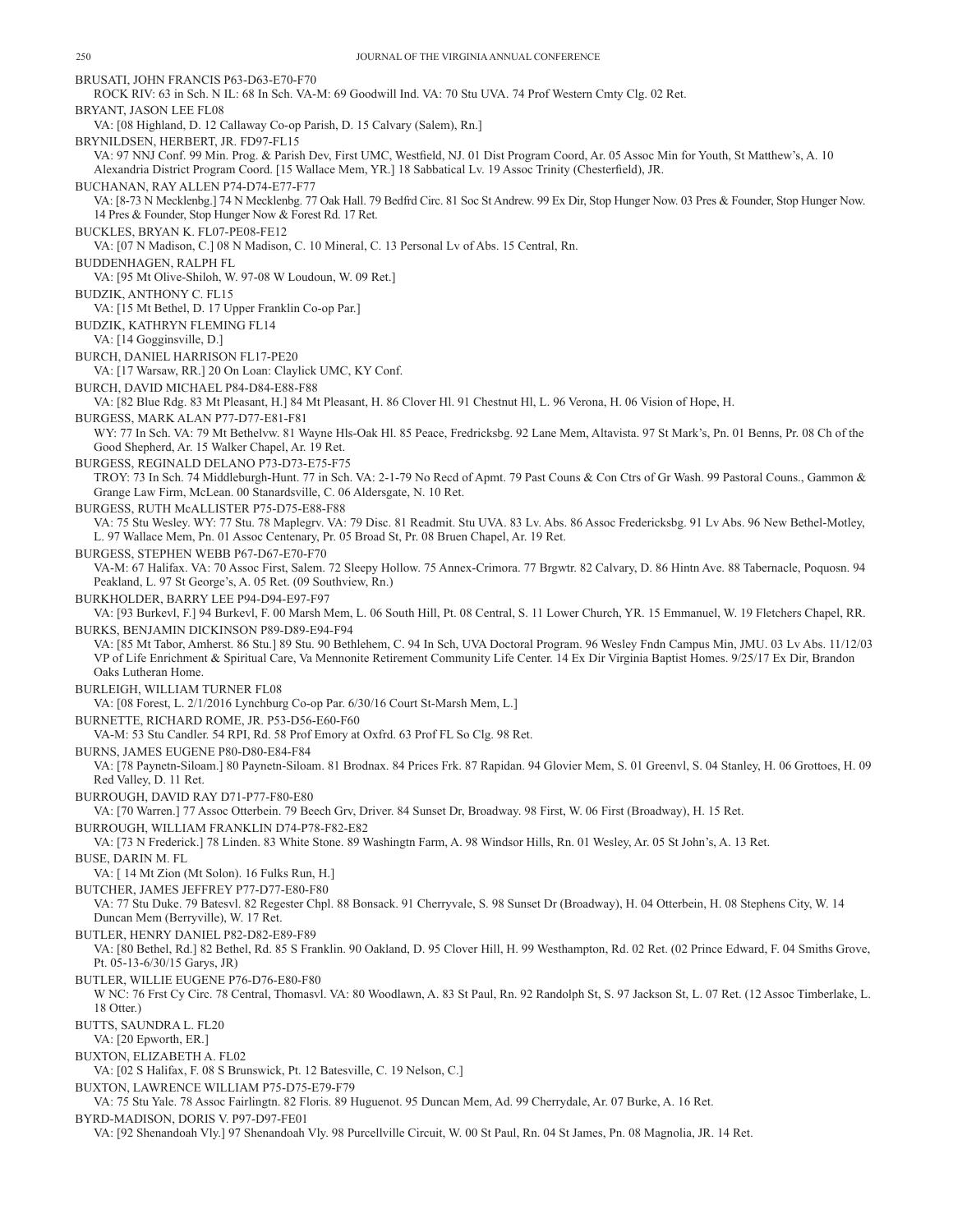CAILLES, JOSEPH JOHN P98-D98-F99-E99 VA: 98 Transfer in, Assoc, Williamsbg, Pn. 02 Relief-Hites, W. 05 Urbanna, Rp. 11 Monumental, ER. 16 Trinity (Lexington), S. CALDWELL, SAMUEL FRANKLIN D70-AM76 VA-M: [66 Assoc Gladys. 68 Mt Airy.] VA: [70 Mt Airy. 72 Gladys.] 76 Gladys. 77 Huddlestn. 83 W Campbell. 88 Ret. CALVERT, SARAH LEONA KOSAK PE04-FE07 VA: 04 Assoc Galilee, Ar. 10 Page, H. 13 Sab Lv. 14 Bi-District Coord Church Revitalization & Leadership Devolopment, Ar. 19 DS, Ar. CAMPBELL, JAY LEWIS PE18 VA: 18 Mt Vernon, A. CANADA, DAVID MICHAEL P70-D70-E73-F73 VA: 70 Stu Candler. 71 Buckingham. 75 Stu Clin Past Ed VCU-MCV. 77 Highlnd Spgs. 78 Adm Trainee Herm No Va. 79 Asst Adm Herm No Va. 9-9-80 Chap Army. 01 Burkevl, F. 05 Ret. CANNON, JEFFERY LEE P94-D94-F99-E99 VA: [1/1/82 Ast Hampton Central, Pn.] 83 Disc. [11/1/91 Mt Pleasant, W.] 6/22/94 Mt Pleasant. 7/1/94 Cross Jct Redland. 97 Whitmell. 99 Christ, Pn. 04 St Mark's, Pn. 11 Trinity (Isle of Wight), YR. 18 Ret. (19 Tabernacle (Poquoson), YR.) CANODY, JAMES DOUGLAS P84-D84-E88-F88 VA: 84 Stu Wesley. 85 Parnassus. 88 Wachapreague-Quinby. 92 Mint Spg, S.94 King Wm, Ad. 99 Cranford, A. 05 Friendship, Ar. 15 Graham Rd, Ar. 18 Warwick Mem, YR. 19 Onley. CARD, KATHLEENE MARIE BRYAN FL00-PE01-FE05 VA: [00 Assoc, Trinity, Ar.] 01 Assoc, Trinity, Ar. 09 Chesterbrook, Ar. 11 On Loan, Texas Conf. 15 Ret. CAREY, DEBORAH L. FL04-PE05-FE09 VA: [04 Bath, S.] 05 Bath, S. 07 Brunswick, Pt. 10 Warren, W. 1/1/12 Personal Lv of Abs. 13 Clergy Med Lv. CAREY, JAMES H., JR. P98-D98-E00 VA: 98 Bethia, JR. 20 DS, S. CARL, DAVID EWELL, JR. P73-D73-E76-F76 VA: 73 Stu Drew. 74 Stu Adv Clin Past Trng St Eliz Hosp, DC. 75 Res I Prog St Eliz Hosp, DC. 79 Div of Chap. 82 St Elizabeth Hosp. 83 Cabell Huntingtn Hosp. 90 Dir Pastoral Care, Charlotte Mem Hosp. 01 Ex Dir Past Care & Ed, Carolinas Health Care System, Charlotte; On Loan Pastor, New Hope UMC, WNC Conf. 06 Dir Pastoral Care & Ed, Charlotte Hosp. CARLSON, JUDITH ENSCOE P86-D86-E91-F91 VA: 86 Stu Wesley. 87 Assoc Fairfax. 90 Eastland, Ad. 8/92 Lv Abs. 93 E Culpeper, C. 95 Lv Abs. 98 Gladys, L. 01 Incapacity Lv. 10/1/01 Ret. (08 E Culpeper, C.) CARLSON, SUSAN K. P95-D95-AM02 VA: [91 Mt Soln, H. 94 Iron Gate, S.] 95 Iron Gate, S. 98 Beth Horon (Natural Bridge), S. 00 Clergy Med Lv. CARLTON, DONALD ELLYSON P70-D70-E73-F73 VA: 70 Stu Wesley. 71 Fincastle. 74 Verona. 78 Lane Mem. 82 Christ, S. 87 Warwick Mem. 91 Heritage, L. 96 Windsor Hills, Rn. 98 First, C. 03 Centreville, Ar. 06 Ret. CARPENTER, JUNE CATHCART FL11-PE12-FE16 VA: [11 N Amelia, F.] 12 N Amelia, F. 16 Epworth (Thaxton), L.20 Fieldale-Mount Bethel Cooperative Parish. CARPER, ALAN BRUCE P93-D93-E95-F95 VA: [91 Swansnvl.] 93 Swansnvl. 95 McKendree, N. 00 Christ, N. 04 Christ, Pn. 06 Wesley Mem, N.12 Main St (Emporia), JR. 16 Dayton, H. 19 Ret. CARRIER, JOHN HENRY D72-AM75-P77-F80-E80 VA: [71 Highlnd, D.] 75 Highlnd, D. 77 Charlotte. 80 Christ, Covingtn. 84 Forrestvl, Grt Fls. 88 Oak Grv, N. 91 Wesley Mem, D. 95 Central, S. 04 Ret. CARRILLO, EDUARDO A. FL10-PE20 VA: [10 Assoc Annandale, A. 17 Lunenburg, F. 19 Mountain Valley-Cedar Grove, H.] CARSON, JOSEPH DEAN P90-D90-E94-F94 VA: [89 St Luke's, D.] 90 St Luke's, D. 91 Centenary: Jarratt. 94 Assoc, Asbury, H. 98 Zion, Pn. 07 DS, Rp. 11 DS, YR. 14 Blacksburg, Rn. 17 Christ, E. 20 Ret. (20 Surry, JR.) CARSON, JOSEPH THOMAS, III P81-D81-F85-E85 VA: 81 Stu Candler. 83 Shiloh, L. 85 Assoc Va Bch. 89 Memorial, N. 98 Centenary, L. 06 Beulah, Rd. 10 Woods, Pt. 17 Highland (Colonial Hts) JR. CARSON, LOUIS ELDRIDGE P52-D53-E55-F55 VA-M: 52-53 Stu. 54 Bedfrd Circ. 57 Brookneal. 60 Luray. 65 Fairvw, D. VA: 70 Calvary, Rd. 78 Otterbein. 87 Cave Spg. 91 DS, D. 97 Ret. CARSWELL, WARREN R. FE07 (Transferred in from S GA) VA: 04 Callaghan. 09 Three Oaks Fellowship, Rn. 11 Crockett Spgs, Rn. 13 Personal Lv Abs. 14 Boones Mill, Rn. 16 Southview, Rn. CARTER, CARROLL CLIFTON PM99-FE01 VA: 99 Memorial, Pt. 01 Calloway, Ar. 05 John Mann, W. 08 Chesapeake Ave, N. 11 St Paul (Roanoke), Rn. 16 Ret. CARTER, LEONARD WAYNE P90-D90-E93-F93 VA: [89 Burkevl, F.] 90 Burkevl, F. 93 McCanless Mem, F. 96 Trinity, Disputanta. 01 Oaklette, N. 05 Deep Creek, Pr. 08 St Paul, A. 12 Centenary, ER. 14 Ret. (14-6/30/16 Lafayette, Rn. 10/9/17-6/30/18 S Roanoke.) CARTER, VERNELL MARIE P98-D98-FE03 VA: 98 New Mission Church, E. 4/1/00 Galilee, Rp. 06 Franconia, A. 12 Lincolnia, A. 14 Ret. CASEY, CARLTON DOWNING P59-D61-E63-F63 VA-M: 59 Stu Candler. 61 Asbury, NN. 64 Assoc First, NN. 66 Christ, NN. 69 Northwv. VA: 70 Northvw. 72 Matoaca. 76 Boonsboro. 80 First, L. 85 First, Fx Hl. 89 Reedvl: Bethany. 91 St Mark's, Pt. 95 West Point, Rp. 98 Ret. CASEY, ROBERT TEWNING P53-D55-E56-F56 VA-M: 53 Stu. 54 Chuckatuck. 59 St Peter's, Beaverdm. 63 Beulah, Rd. 68 Bartn Hts. VA: 70 Bartn Hts. 72 Culmore. 78 Larchmnt. 82 Cherrydale. 85 Vintn: Thrasher Mem. 89 DS, Pn. 96 Ret. (96-97 DS, Rd.) CASEY-RUTLAND, HELEN ELIZABETH P88-D88-E92-F92 VA: 88 Stu Candler. 90 Belmnt, Rn. 93 Family Lv. 99 On Loan to Florida Conf. 02 Family Lv. 06 Grace, Pn. 13 Min of Congregational Care, Williamsbg, YR. 20 Sab Lv. CATLETT, SUSAN GUM FL17 VA: [17 Brucetown, W.]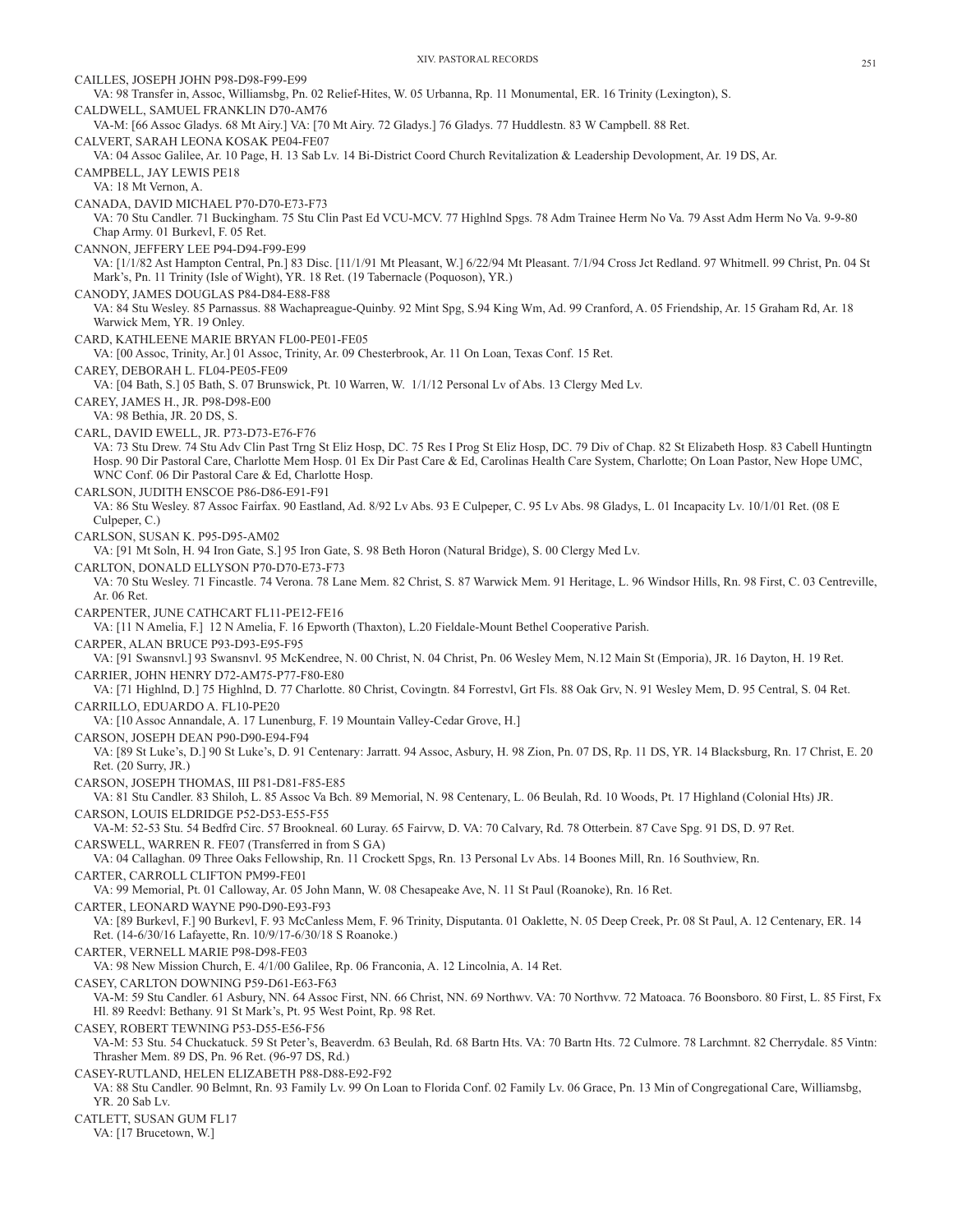CAUDILL, CHARLES CLAYTON P54-D54-E57-F57 NC: 10-31-54 Stu Duke. 56 Chap Air Force. 71 Chap Army. 74 Chap Air Force. VA: 79 Chap-Lecturer VMI. 94 Snow Mntn Ranch, YMCA, CO. 96 Chap, Ethyl Oil Corp. 00 Ret. CAUDILL, ELIZABETH GRAY PE00-FE03 VA: 00 New Hope, Rp. 03 Assoc, Asbury, H. 07 Lv Abs. 08 Program Coord, Ar. 14 Madison, C. 17 Benn's, YR. CHADSEY, ELIZABETH FD97 VA: 97 Warrenton, W. 00 Dir Inner Truth Min. 12 Ret. CHADSEY, JOHN SCOTT P72-D72-E78-F78 VA: 72 Stu Wesley. 74 Assoc Wesley, Vienna. 76 Gainesvl. 83 Cokesbury, Woodbrg. 87 Dranesvl. 94 Warrentn, A. 15 Ret. CHAMBERLAIN, CHARLES DOW R65-D65-E67 W MICH: [62 Freeport. 64 Eagle.] 65 In Sch. 67 Saugatuck-New Richmond. 69 Grandrapids Plainfield. 72 Portage Chapel Hill. 78 Portland. 85 Lv Abs. 86 Ret. 89 Benton Harbor Peace Temple. VA: 93 Ex Dir, Va Interfaith Ctr for Public Policy. 97 Huguenot, Rd. 1/00 General Bd Of Discipleship. 04 (Retirement 1-1-04) CHAMBERLAIN, RAY WILLIS, JR. P68-D68-E71-F71 PILGRIM CH to VA-M: [67 S Halifax.] 68 S Halifax. 69 Piney Frst, D. VA: 70 Piney Frst, D. 71 Assoc Reveille. 74 Peaklnd. 83 Messiah, Spgfld. 92 DS, Rd. 96 Bishop, Holston Conf. 05 Ret. CHANDLER, JAMES HESTER P89-D89-E92-F92 VA: 89 Stu, Wesley. 90 Stokeslnd, D. 93 Aldersgate, Ad. 97 New Song, Ad. 9/1/08 Lv Abs. 09 Assoc Crossroads, Ar. 14 Crozet, C. 16 360 Intentionality. CHANDLER, MARLENE A. FL14 VA: [14 Fellowship-Linville-Edom. 19 Ret.]. CHANDLER, REASON A. FL00 VA: [00 Assoc Park Place, N. 03 Martin Luther King Jr Mem, Pr. 09 Park View, Pr. 10 Fairview, L. 13 Jackson St, L.] CHAPMAN CARL M. FL15-PE16-FE19 VA: [15 Old Bethel-Welltown Cooperative Parish, W.] 16 Old Bethel-Welltown Cooperative Parish, W. 19 Assoc Warrenton. CHAPMAN, ROBERT MANLY P83-D83-E88-F88 VA: [81 Asst Graham Rd.] 83 Stu Wesley. 85 Chap, UVa Hosp. 86 Selma. 90 Fairvw, Rn. 97 Chap, Va Wesleyan Clg. 09 Market St, E. 14 Chestnut Memorial, YR. CHEATHAM, RUSSELL MASON P82-D82-E86-F86 (OK Conf.) OK: [81 Commerce.] 82: Commerce. 83 First Bartlesvl. 87 Stilwell. 91 Healdton. VA: 00 Fieldale, D. 05 Huntington Ct, Rn. 10 Memorial (Appomattox), F. 20 Ret. CHILDERS, DENISE MATZ MOD03-PM96-FE98 (03 Received by transfer from SC) SC: [93 Hopewell. 94 St Paul Saluda.] 96 St Paul Saluda. 98 Cokesbury. VA: 01 Assoc Grace, A. 07 St George's, A. 13 Great Falls, Ar. 16 Ret. CHILDRESS, EDWIN M. FL12 VA: [12 Bethlehem (Nelson), C.] CHILDRESS, NANCY BINIORES P84-D84-E89-F89 LITTLE RCK: 84 Stu. VA: 85 Res, UVa Hosp. 86 Mtn Vw. 87 Batesvl. 89 Mtn Vw, C. 91 Charterhouse, C. 92 Assoc, Mt Olivet, Ar. 06 Great Falls, Ar. 13 Sab Lv. 14 Ret. CHO, HEE WON PE17 (Transfer in from Korean Methodist 7/1/17) VA: 17 Assoc Korean of Greater Washington, Ar. CHO, KIOK CHANG FD03 VA: 03 Assoc Min of Adult Faith Ed, Korean of Gtr Washingtn, Ar. 05 Sab Lv. 07 Min of Adult Christian Ed, First Korean, Ar. 10 Personal Lv of Abs. 1-1- 14 Min of Discipleship, Emmaus at Stratford Hills, Rd. 15 Min of Spiritual Formation, Powhatan, Rd. 16 Ret. CHO, KYUNGSUK PE12-FE15 VA: 12 Victoria, F. 16 Wesley, Ar. CHO, SARAH SEUNG-HIE PE06-FE10 VA: 06 Warren, W. 10 Personal Lv of Abs. 12 Ret. CHO, YOUNG JIN P75-E77-F79 KOR: [74 Assoc Dong Jaemoon, Seoul.] 79 Stu Wesley. VA: 83 Korean of Gtr Wash. 05 DS, Ar. 9/1/12 Bishop, Virginia Conference. 16 Ret. CHOI, BAESICK PETER FE15 (Transfer in from Pan-American Korean Methodist) VA: 13 W Franklin, D. 19 Fishersville. CHOI, JAE HAENG FE17 (Transfer in from Calif-Nev Conf) VA: 14 Fincastle, Rn. 19 Arlington Forest. 20 Grace, ES. CHOI, JI HOON 'JOHN' FL04-PE06-FE11 VA: [04 Assoc Korean of Gtr Wash.] 06 Assoc Korean of Gtr Wash. 08 St John's (Buena Vista), S. 15 Central (Mathews), YR. CHRISTIAN, MARK EUGENE P80-D80-E83-F83 IL GREAT RIVERS: [73 Lynnville-Asbury. 74 No Recd of Appt.] YELLOWSTONE: 80 Lovell Deave. 82 Lovell..84 Billings Evangl. 90 Roundup. VA: 94 Christiansbg, Rn. 97 Good Hope, ER. 20 Ret. CHUNG, IN YONG 'DANNY' PE17 VA: 17 Assoc, Korean of Koinonia, Ar. CLARK, DEBORAH S. FL07 VA: [07 Assoc Baylake, N. 18 St Mark's, YR.] CLARK, JAY EDWARD P87-D80-F89-E82 NC: [79 Love Joy Cir.] 80 Love Joy Cir. 83 Macedonia. (84 The Wesleyan Church.) VA: 87 Franktwn-Johnsns. 92 Bethany (Purcellvl). 95 St John's, A. 98 Market St (Onancock), E. 00 Dir, Creative Vision Casting. 01 Ret. CLARK, LARRY DEAN D89-P89-E92-F92 VA: 89 Assoc, Bethel, A. 90 Byrd Chpl-Macedonia, C. 94 Mt Bethelvw, W. 97 Emmanuel, W. 02 Lv Abs. 12/15/03 Ret. CLARK, TERRY L. P97-D97-F99-E99 VA: [92 Tyreeanna-Mt Olivet-Salem, L. 93 Mt Zion, S. 94 Weyers Cave, H. 96 Mead Memorial, L.] 99 Bowling Green, Ad. 04 Susanna Wesley, Rp. 09 Mint Spring, S. 17 Front Royal, W.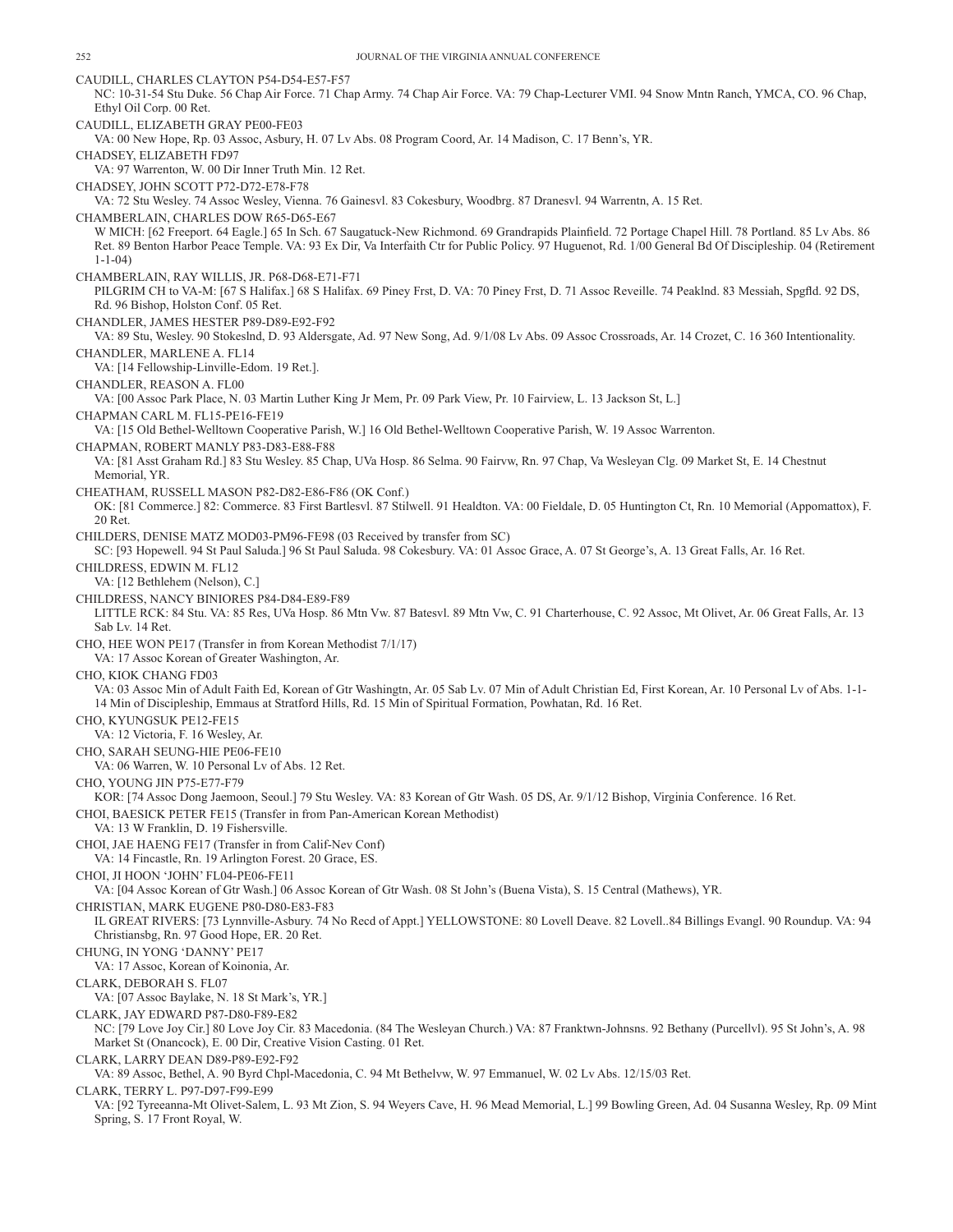CLARK, WILLIAM McGUIRE, JR. D72-AM75 VA: [70 Axtn.] 75 Axtn. 78 Mathews Chpl. 80 Scottsvl. 86 Noland Mem. 88 New Hope, Rp. 94 Mathews, Rp. 00 Gloucester-Mathews, Rp. 01 Ret. (01 Gloucester-Mathews, Rp. 03-07 Shackelfords Chapel, Rp.) CLARK EGAN, PAMELA PE03-FE06 VA: 03 Sleepy Hollow, Ar. 19 Ret. CLAYTON, MEGHAN ELIZABETH ROTH PE12-FE15 VA: 12 Assoc Messiah, A. 10/6/15 Salem (Mathews), YR. 11-1-17 Assoc, Williamsburg. CLEMENS, FREDERICK D. P90-D90-FL98-AM99 VA: [87 Diamond Hl.] VA: 90 Rockingham Ct. 93 Prices Frk, Rn. 96 Axton, D. 99 Mt Laurel, F. 00 On Loan to N AL. 02 Lv Abs. 08 Ret. CLEMENS, JEFFREY P. FL99 VA: [99 Emmaus, L. 05 Centenary (Chase City), F. 12 S Brunswick, F. 11-1-13 Ret. 17 Easters.] CLEVELAND, KENNETH E. FL08 VA: [08 Stanleytown, D. 14 Clarksbury, YR.] CLEVER, ALVA JOHN EDWIN P76-D76-F80-E80 VA: 76 Stu Duke. 78 Chuckatuck. 81 Chuckatuck: Wesley Chpl. 85 Prince of Peace. 10 Peakland, L. 13 Ret. (13-1/1/15 Court St, L.) CLINE, DEBRA COLBERT COPELAND FL02-PE06-FE14 VA: [02 Assoc Mountain Vw, L. 10/1/03 Wayne Hls-Oak Hl.] 06 Wayne Hls-Oak Hl, S. 08 E Nottoway, F. 09 W Augusta, S. 10 Prices Fork, Rn. 12 Annex, H. 15 First (Broadway), H. 17 Singers Glen, H. CLOSE, GEORGE HAND, JR. P73-D73-E76-F76 VA: [71 New Kent.] 72 No Apmt. 73 Stu Candler. 75 Mem, Charles Cy. 79 Bishop Mem. 81 New Hope, Ad. 84 Smiths Grv, Pt. 85 Hyco. 87 Tangier. 92 Mt Tabor, H. 93 Cradock, Pr. 95 Oxford, Pr. 99 Accomac, E. 1/15/05 Ret. CLOUD, BECKY JANE D89-P89-E92-F92 VA: 89 Stu, Wesley. 90 Mt Hermn, L. 99 Redwood, D. 06 First, W. 09 Chestnut Hill, L. 16 Ret. CLOUD, BERT LEE PE02-FE05 VA: 02 N Amelia, F. 03 Assoc, St Matthew's, A. 05 Trinity (Disputanta), Pt. 10 Sycamore, Pt. 13 Co-Pastor, Warwick Mem, YR. 18 St Matthias, RR. COBB, RICHARD EARL P67-E70-F70 W MICH: 67 In Sch. 70 Courtlnd-Oakfld. 3-1-72 Augusta-Hickory Corn. 74 Augusta. 76 Asbury, Tra-City. 10-1-80 With drawn. 84 Reinstated. VA: 84 Axtn. 86 Watsn Mem. 89 Main St, D. 95 Danville Cooperative Parish. 98 Central, Ar. 14 Ret. COCHRAN, LARRY JOHN FL11-PE11-FE15 VA: [2/1/11 Belmont, Rd.] 7/1/11 Belmont, Rd. COCK, JOHN PEYTON P66-D66-E68-F68 WNC: 66 & 67 Assoc Central, Ashevl. VA-M: 68 Min Ed Reveille. 69 Intern Ec Inst, Chicago VA: 70 Intern Ec Inst, DC. 85 Lv Abs. 86 Ret 20 Yr Rule. COFER, GILBERT FRANCIS P45-D45-E47-F47 VA-M: 45 Stu Duke. 46 Prince George. 49 Dir Wesley Fn, Blacksbg. 52 Frstvl. 55 Dir Adult Wk Bd Ed. 61 Ex Sec A Dist Bd Ed. VA: 62 Ex Sec N Va Bd Ed. 71 Dist Prog Coord, A. 76 Ret 20 Yr Rule. COFFEY, JENNIFER DICKSON FL10-PE11-FE14 VA: [10 Assoc Centreville, Ar.] 11 Assoc Centreville, Ar. 16 Fairview, D.9-1-20 Med Lv. COFFMAN, THOMAS LEE P52-E57-F57 VA-E: 52 In Sch. 57 Clintn. 61 Rn. 63 Verona. VA: 70 Verona. 71 Pkvw, NN. 80 Dulin. 82 Asbury, H. 86 DS, F. 88 DS, W. 92 Ret. COFIELD, ROBERT FULTON P68-D68-E71-F71 VA-M: 68 Stu Duke. VA: 70 Portlock. 78 Assoc Va Bch. 83 Trinity, Smithfld. 91 Aldersgate, Pr. 03 Va Bch, N. 07 Ret. COLBY, DONALD WAYNE P75-D75-E79-F79 TN: 75 Stu. VA: 77 Assoc Trinity, A. 80 Assoc Arlingtn. 83 Bethia, Pt. 88 Wesley Mem, N. 92 Pace Mem, Rd. 94 Chamberlayne Hts, Ad. 02 Providence, Rd. 07 Co-Director, Institute for Church Professionals/Dir of Church Relations, Shenandoah University. 11 Ret. COLBY, DREW VANDYKE PE13-FE16 VA: 13 Assoc, St Stephen's, A. 19 Grace, A. COLE, JR., CHARLES H. FL08-PE10-FE16 VA: [08 Oakwood, F.] 10 Oakwood, F. 11 Mt Pleasant-S Covington, S. 17 St John's (Staunton), S. COLE, JOHN W., II P97-D97-FE04 VA: 97 W Hanover, Ad. 01 Memorial, ER. 14 Centenary, ER. COLEMAN, AMY BETH PE08-FE12 VA: 08 Prospect, F. 10 Calvary, Rd. 13 St Andrew's, Rd. 16 Boonsboro, L. 19 Heritage, L. COLEMAN, CYNTHIA LYNN P80-D80-F83-E83 VA: 80 Stu Duke. 81 Rectortwn. 83 Assoc St Matthew's, A. 85 Assoc, Fairlingtn. 89 Dir of Admissions, Wes Sem. 92 Del Ray. 12-1-93 Lv Abs. 99 Hon Loc COLEMAN, STEPHEN AUGUST FL10 VA: [10 Assoc Reveille, Rd.] COLLINS, DONALD LEE D75-AM79 VA: [76 James Riv.] 79 Sharn-Mt Carmel. 84 Boydtn. 86 Keysvl. 89 Victoria. 98 Ret. (11/1/14-6/30/16 W Buckingham) COLLINS-DINGER RUTH A. FL12 VA: [12 Brunswick, JR. 14 Ret. (14 Brunswick, JR.)] COLWELL, JESSICA D. SQUIRES PE09-FE13 VA: 09 Assoc Warwick Mem, Pn. 13 Assoc, Culpeper, C. 18 Rappahannock, C. COLWELL, NATHAN R. FL15 VA: [15 Epworth, S. 18 Rockingham Ct, Rn.] COLWELL, ROBIN LEE D89-P89-E93-F93 VA: 89 Catawba Cir. 91 Calvary, Salem. 98 Smith Mem (Collinsvl), D. 02 Thrasher Mem, Rn. 08 Timberlake, L. 09 Timberlake, L. 13 DS, JR. 18 Ret. COMBS, ALAN T. PE07-FE11 VA: 07 Stu, Duke. 08 Assoc Heritage, L. 11 Lane Mem, L. 15 Front Royal, W. 17 First, Rn. COMMANDER, JANICE YVONNE PRENTACE P97-D97-F99-E99 VA: 97 Dir, Campus Min, NSU. 02 Assoc, Sydenstricker, A. 06 Bermuda Hundred, Pt. 12 Roberts Mem, A. 15 Chesapeake Ave, ER. 17 Ret. (20 Wallace Mem, YR.)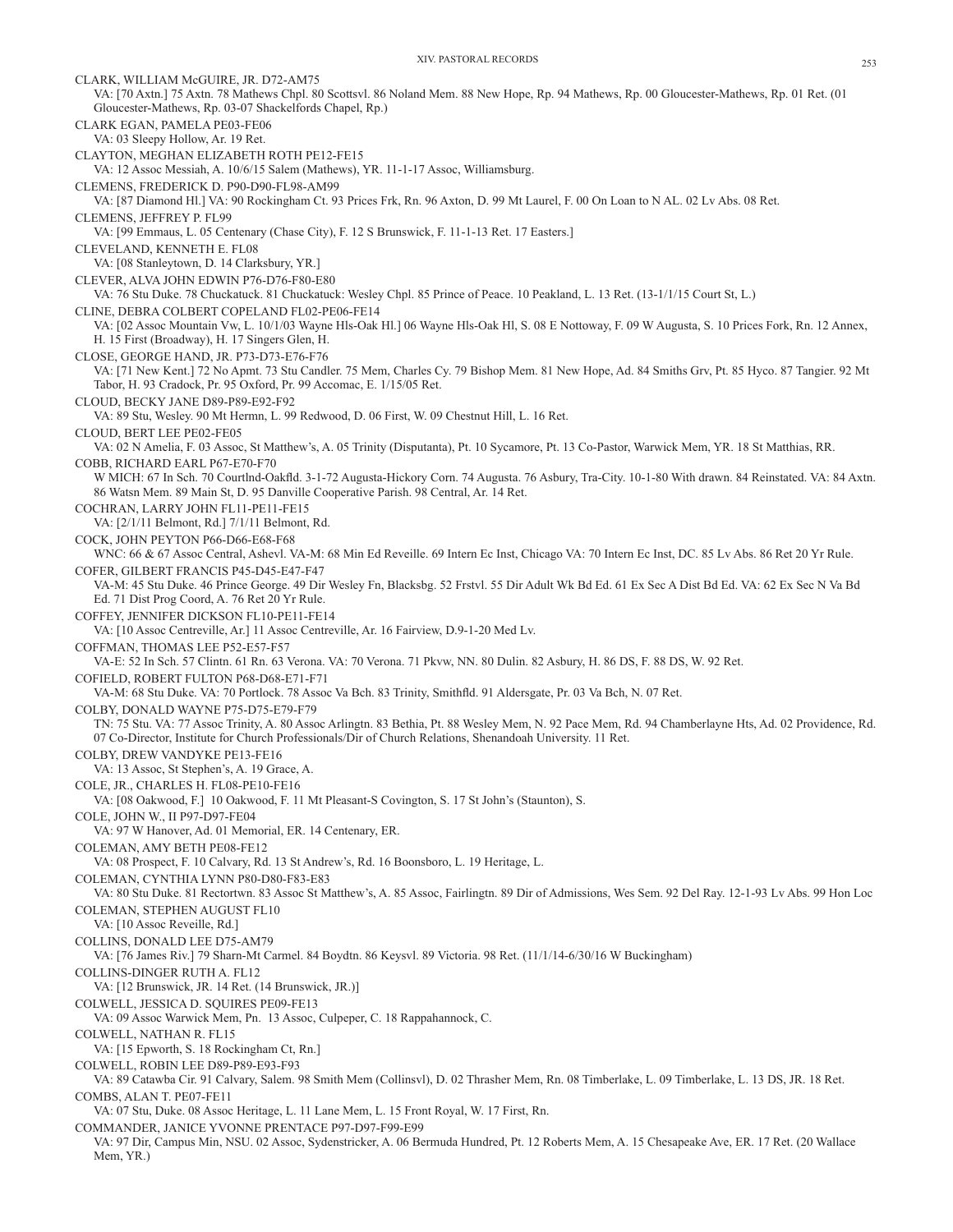COMPHER, NANCY FL01-PE03-FE07 VA: [01 N Frederick, W.] 03 N Frederick, W. 12/1/05 Assoc Fredericksbg, Ad. 12 Ret. COMPTON, DAWN FL15-FD16 (16 Tranfer in from SC as FD; serving as FL) VA: [15 Mount Hermon, L. 16 Personal Lv of Abs. 20 Main St, L.] COMSTOCK, ELLEN P92-D92-E96-F96 VA: [91 Oak Grv-Rivervw.] 91 Oak Grv-Rivervw. 93 Portlock, N. 98 Tidewater Pastoral Counseling. 07 Pastoral Counselor, Pastoral Counseling at Centenary, Pr. 10 Messiah, N. 16 Ret. (3/1/18-6/30/18 Main St, JR.) CONNER, JOHN EDWARD P79-D79-F85-E85 VA: [75 S Franklin. 78 Stokeslnd.] 79 Stokeslnd. 82 N Mecklenbg. 86 Reliance-Ridings Chpl. 91 Strasbg. 11/97 Central, Hamptn. 03 Del Ray, A. 07 Ret. (13 Union Chapel, F.) CONWAY, JOHN HARRIS PD16-FD20 VA: 16 Min of Health & Visitation, Central & Graham Rd, Ar. 20 Min of Health & Visitation, Central, Ar. COOK, LINWOOD GRAYSON D77-AM80-P82-F84-E84 VA: [75 Pittsylvania.] 80 Pittsylvania. 84 Fairvw, D. 89 Magnolia, Pr. 94 Beulah, Rd. 00 Pres, Friends of Barnabas Fndtn. 10 Ret. (11-13 Swansonville, D.) COOK, MARVIN THOMAS FL95-PE04 VA: [96 W Mecklenbg, F. 00 E Halifax, F. 03 Centenary (Chase City).] 04 Swansonville, D. 05 Iron Gate, S. 06 Incapacity Lv. 12 Ret. COOKE, JAMES ROBERT D63-P66-E68-F68 VA-M: [56 Community, Pr. 58 Stu. 59 Fifth Ave-Wesley Mem.] 63 No Apmt. 66 Stu Candler. 68 Assoc Epworth, N. 69 Cam pus Min VPI. VA: 70 Campus Min VPI. 74 Bassett. 79 First, W. 83 West Pt. 89 St John's, S. 93 Aldersgate, C. 95 Ret. COOPER, FRANCES TRUITT MOODY P89-D89-E92-F92 VA: 89 Stu, Duke. 90 Assoc Baylake, N. 94 Christ, N. 00 Courthouse Com, N. 12 River Road, Rd. 15 St Mark's, Rd. COOPER, ROBERT E. P94-D94-F98-E98 VA: [93 Hallwood-Sanfrd-Saxis, E.] 94 Hallwood-Sanfrd-Saxis, E. 96 Cape Charles-Capeville. 98 Charity, N. 05 Francis Asbury, N. 09 St Andrew's N. 12 Mt Pisgah, Rd. COPELAND, MICHAEL DEAN P89-D89-E93-F93 VA: [S Bapt. 88 Knotts Is.] 89 Knotts Is. 90 Wesley Chapel, Pt. 94 Good Hope, N. 97 Trinity, Ad. 02 Granbery Mem, S. 07 Trinity, S. 10 St Paul (Christiansbg), Rn. 15 Church of the Good Shepherd, Ar. 16 South Roanoke, Rn. 9/1/17 Clergy Med Lv. 18 Ret. COPELAND, REBECCA LEE PD19 VA: 19 Asstnt Prof of Theol, Boston U Sch of Theol. COPENHAVER, JOHN DRESDEN, JR. P77-D77-E79-F79 VA: 77 White Post. 80 Stu Cath U. 81 Campus Min James Madison U. 83 Stu Cath U. 86 Calvary, Salem. 87 Chap, Shenan doah Clg. 89 Prof, Shenandoah University. 14 Ret. CORLEY, CYNTHIA ANNE P76-D76-E79-F79 VA: 76 Stu Wesley. 78 Assoc First, Salem. 81 Bishop Mem. 84 St Paul's, N. 86 DS, Pt. 92 Andrew Chpl, Ar. 99 Front Royal, W. 01 Cameron, A. 02 Trinity (Chesterfield), Pt. 11 Ret. CORR, LAUGHTON LEE P55-D55-E59-F59 VA-M: 55 Stu Duke. 57 Broad St Rd, Rd. 58 Skipwith-Branch Mem. 59 Sledd Mem. 63 Stuart. 67 Calvary, Stuarts Draft. VA: 70 Calvary, Stuarts Draft. 72 St James, A. 77 Front Royal. 82 Haygood. 88 Ch of Good Shep, Ar. 89 St John's, A. 95 Ret. CORY, PENNY PUGH P90-D90-E94-F94 VA: 90 Wallace Mem, Pn. 94 St Luke's, Pn. 97 Singleton, Rp. 01 St Andrew's Pr. 08 Salem, N. 13 Kilmarnock, Fd. COUSAR, BARBARA ANN FL13-PE17 VA: [12 Horntown, E.] 17 John Mann-Wesley Co-op Par, W. 20 Trinity, D. CRABBS, LINDA E.F. PE09-FE16 VA: 09 Macedonia, C. 13 Forest Grove, Rd. CRABILL, RALPH HISEY P95-D95-F99-E99 VA: [90 Warren.] 95 Warren. 99 Page, H. 10 Linden-Markham, W. 12 Ret. (15-17 Bethel (Warren), W.) CRADDOCK, LARRY EUGENE P85-D85-E89-F89 VA: 85 Stu Asbury. 86 W Franklin. 91 Marsh Mem, L. 95 Dumfries, A. 07 Springfield, A. 12 St Paul, A. 18 Round Hill (Frederick), W. CRAFT, TIMOTHY SEAN PD13-FD18 VA: 13 Youth Min, Bonsack, Rn. 16 Youth Pastor, St Luke's, YR. 9/1/17 Dir of Next General Min, Cave Spring, Rn. CRAIG, DAVID E. AM98 VA: [92 S Brunswick, Pt.] 98 Salem & Garys, Pt. 99 Orlean-Wesley Chapel, W. 04 Mt Vernon, YR. 15 Ret. CRAIG, TIMOTHY PATRICK P93-D93-E97-F97 VA: 93 Lunenbg, F. 95 Assoc, Trinity, Rd. 98 Mechanicsvl, Ad. 00 Dranesville, Ar. 08 Mt Olivet, Ar. 13 Great Bridge, ER. CRAWFORD, JOHN, III P69-D69-E72-F72 VA-M: [68 Fellowship-Linvl-Edom.] 69 Fellowship-Linvl-Edom. VA: 70 Fellowship-Linvl-Edom. 73 Edinbg-M. 77 Gloucester- Mathews. 80 Greenwood, Ad. 87 Wesley, Hopewell. 01 Culpeper, C. 04 Ret. (06-14 Mt Pisgah, H.) CREECH, STEPHEN RAY P87-D87-E91-F91 VA: 87 Stu SE Baptist. 88 Buchanan, Rn. 94 Gogginsvl, D. 97 Shenandoah, H. 16 Bridgewater, H. 20 Manor Mem, H. CRENSHAW, MAXINE CAGE PD10-PE11-FE15 VA: 10 Union, F. 11 Amissville, C. 20 Ret. (20 Amissville, C.) CREWS, TAMMIE E. EP97-FE01 VA: 97 Army Chap/Family Life Chap. 13 Brigade Chap, US Army. CRICHLOW, WINSTON L. E95-F95 VA: 93 Fowler Mem, L. 98 Horntown, E. 06 Ret. (08-13 W Franklin, D. 13-19 Floral Hills, D.) CRISP, AMY LYNN PD13-FD17 VA: 13 Min of Christan Ed, Trinity, Ar. 10-13-14 Dir of Youth Min, Reveille, Rd. 4/17/16 Director of Youth & Young Adults, Mt Pisgah, Rd. CROCKETT, ALBERT LEE D72-AM79 VA: [70 Melfa. 74 Oak Hall. 77 Hyco.] 79 Hyco. 81 Whaleyvl-Somertn. 84 Portlck. 89 Carmel-Coles Pt. 93 Clover Hill, H. 95 Ret. (10-6/30/16 Woodberry,

E.)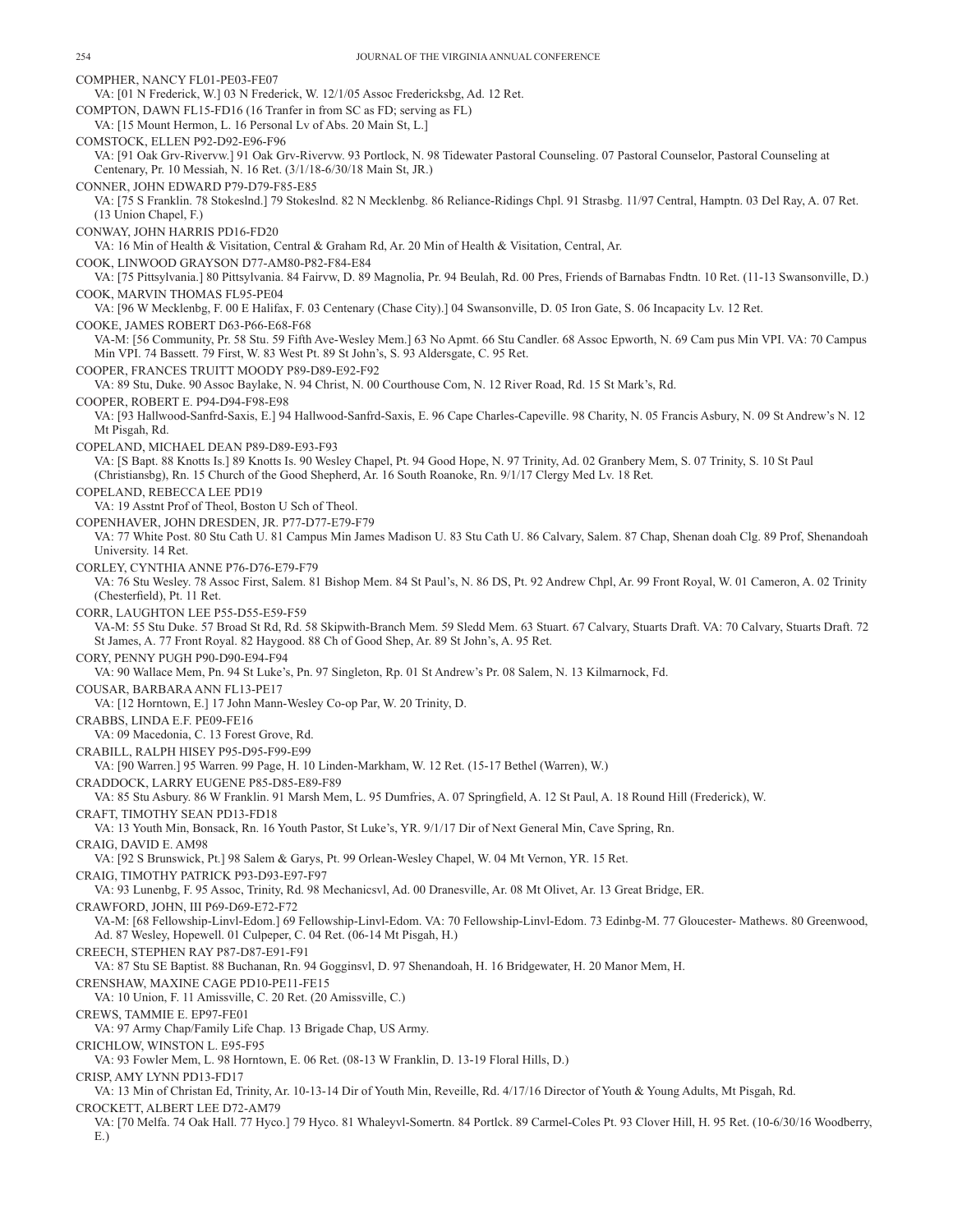CROSBY, LEE JEPSON FL00 VA: [00 Assoc, Sterling, Ar. 2/1/04-07 Short Hl, W. 08 Mt Olivet, W. 16 Aldersgate, ER.] CROSBY, THOMAS WAYNE PE09-FE13 VA: 09 Essex-King and Queen, Rp. 12. Cedar Grove, W. 15 Rectortown, W. 4/1/16 Director, Camp Overlook, H. CROSS, ALMETER SUSAN P90-D90-E92-F92 VA: [87 Centenary, Pr. 88 Va Inst of Pastoral Care.] 90 Staff Chap, VA Medical Ctr, Hampton. 08 Chief Chap, VA Medical Ctr, Hampton. 10 Ret. CRUMB, CHARLES WARNER P45-D45-E45-F47 VA-M: [41 Philadelphia. 42 Sherbourne Ave.] 45 Stu Emory. 46 Batesvl. 48 W Hanover. 51 Chap Navy. 53 W End, C. 60 Ramsey Mem. 62 Adm Herm Rd. VA: 70 Adm Herm Rd. 80 Dir of Dev, VUMH, Inc. 83 DS, E. 88 Ret. (10/89-6/90 Boones Ml.) CRUMMETT, W. ANDRE FL03 VA: [03 Blue Grass, S.] CULPEPPER, ROBERT KIRK FL12 VA: [7/27/12 Community-St Mark, ER.] CUNDIFF, CLARK PE04 Transferred in from SC-FE06 VA: 03 Assoc Va Beach. 07 Nimmo, ER 15 Baylake, ER. CUNNINGHAM, DAVID LYN PE07-FE12 VA: 07 Knotts Island, N. 10 St Luke's, ER. 16 Princess Anne Plaza-St Luke's, ER. 18 Light of Hope, ER. CURRY, HENRY LEE, III P67-D67-E74-F74 VA-M: 67 Stu Duke. 68 Stu Emory. VA: 70 Stu Emory. 71 Prof Atlanta Bapt Clg. 73 Instr Mercer Univ. 76 Prof Mercer Univ. 86 Spec Asst AID. 89 Dir, Asylum Policy & Review Unit, US Dept of Justice. 03 Ret. CUSHNIE, WILLIAM DAVID P62-D62-E65-F65 VA-M: [58 Hanover.] 62 Hanover. 66 Ex Sec Rd Dist Christ Ed. 68 Rd Dist Coun Dir. VA: 70 Rd Dist Coun Dir. 72 Adjun Consult TRUST, Inc. 73 Ret Par 360. CUTSHAW, SUSAN DIANE FD98 VA: 98 Min of Congregational Life, Mt Olivet, Ar. 5/1/10 Ret. DADISMAN, MARY K. FL10-PE11-FE17 VA: 11 Assoc Haygood, ER. 13 Kenwood (Dinwiddie), JR. 18 Carson, JR. DAILY, RICHARD ALLEN P80-D80-F83-E83 FLA: 5-30-80 Morrisn Mem, 6-1-82 Callahan Frst. VA: 86 Crockett Spgs. 89 Cartersvl. 90 Walmsley Blvd. 93 Kernstwn, W. 98 Mountain View, L. 05 Verona, H. 07 Bonsack, Rn. 08 Dranesville, Ar. 10 Ret. (15 New Hope-Sharon, L.) DALTON, ELINOR RITCHIE P86-D86-E90-F90 VA: [82 Salem. 84 In Sch.] 86 Stu Wesley. 88 Shenandoah, H. 95 Mt Crawford, H. 01 Ret. DALTON, JOSHUA E. FL18 VA: [18 Assoc Warwick Mem, YR. 19 Old Bethel-Welltown, W. 20 Assoc, Woodlake, Rd.] DAMERON, JOHN CHARLES P77-D77-F82-E82 VA: [76 Mt Pleasant, H.] 77 Mt Pleasant, H. 81 Lancaster. 85 Wesley Chpl, Sufflk. 88 Whaleyvl-Somertn, Pr. 93 W Mathews, Rp. 00 Andrew Chap.- Edgewater, Rp. 04 Incapacity Lv. 09 Ret. DANIEL, LINWOOD ELTON P58-D58-E60-F60 VA-M: [55 White Post.] 58 Broadway. 59 Edinbg. 63 Assoc Asbury Mem, H. 65 Marshall. 69 Aldersgate, Pr. VA: 70 Alders gate, Pr. 76 Blackstone. 79 Farivw. 84 Del Ray. 85 Oaklette. 86 First, Hopewl. 89 Gloucester Pt: Bethany. 95 Swansonville, D. 99 Ret. (03-08 Andersn Chapel, D. 11-13 to 6-1515 Centenary (Jarratt), JR.) DANIELS, SHERRY (06 Transferred in from Illinois Great Rivers Conf.) FE VA: 06 Norfolk, N. DANIELY, JAMES G. P97-D97-FE02 VA: 97 Chap, VSU. 07 Dir, United Campus Min, VSU, & New Church Start. 08 Dir, United Campus Min, VSU. 1/4/09 Dir/Campus Min, Pace-Wesley Foundation, VCU. 15 Roberts Memorial, A. DARR, STEPHEN E. P78-D78-E90-F90 LITTLE ROCK: 78 In Sch. 81 UM Children's Home. 82 Comm Clg Min. VA: 90 Comm Clg Min. DAVIDSON, RONALD THOMAS D72-AM75-P78-F80-E80 VA: [70 New Bethel-Trinity. 73 Melrose, Rp.] 75 Melrose, Rp. 76 Faith, A. 80 Evangelical. 86 Bellamy. 94 Main St, S. 96 Heritage, L. 98 Lv Abs. 99 Gleaning for the World, Inc. 06 Ret. (10/13/19 Lebanon, L.) DAVIDSON, RUTH ANN FL98-RL03 VA: [98 E Halifax, F. 00 Centenary, Chase City, F. (03 Union, F.) 06 Ret. (10-11 Calvary, D.)] DAVIDSON, WILLIAM GEORGE P74-D74-E79-F79 VA: 74 Stu Duke. 77 S Sussex. 81 Good Hope, N. 87 Wesley Found ODU/NS. 93 Dir, Tidewater Wesley Fn. 95 Bethany, Hampton. 00 Trinity, Poquoson. 03 S Roanoke, Rn. 09 Warwick Mem, Pn. 13 Ret. DAVIES, LARRY EMMETT P88-D88-E92-F92 VA: 88 Jarratt: Centenary. 91 N Amelia. 96 Keysville. 00 Timberlake, L. 08 DS, L. 16 Fredericksburg, Fd. 18 Ret. DAVIS, CREED "BUD" SHELTON, JR. P65-D65-E69-F69 VA-M: 65 Stu Duke., 67 Stu Presby Sch of Christian Ed. 68 Min of Ed Ar Frst. VA: 70 Min of Ed Ar Frst. 71 Sleepy Holw Community. 72 Assoc Otterbein, H. 74 Assoc Greene Mem. 76 Del Ray. 79 Wesley Mem, C. 86 Wesley, Vienna. 90 St George's, A. 97 Peakland, L. 01 Windsor Hls, Rn. 05 Ret. (Main St, S.) DAVIS, GEORGE JACKSON FL12 VA: [12 Peaksview, L. 14 Providence-Whites, L. 20 Epworth (Thaxton), L.] DAVIS, JACK E. P79-D79-E84-F84 WPA: 79 Stu. 82 Frst, Titusvl. VA: 86 Mt Olivet, D. 90 Selma, S. 96 Tabernacle, ER. 20 Ret. DAVIS, MARSHA L. FL13 VA: [07 Trinity. 11 Mt Airy. 12 E Halifax. 13 Centenary (Chase City), F. 16 Pamplin, F. 19 Kendbridge, F. 20 Ret.] DAVIS, PAUL BENJAMIN, JR. D69-P71-E73-F73 VA-M: [65 N Madisn. 65 S Culpeper. 66 Mineral.] VA: [70 Mineral.] 71 Mineral. 72 Stanardsvl-Binghams. 82 Stanardsvl. 97 Ret. DAVIS, SCOTT EDWARD P87-D87-E90-F90 VA: 87 N Londn, Englnd. 88 Chap, Va Wesleyan. 97 Nimmo, N. 99 Trinity, A. 10 Aldersgate, C. 16 DS, L.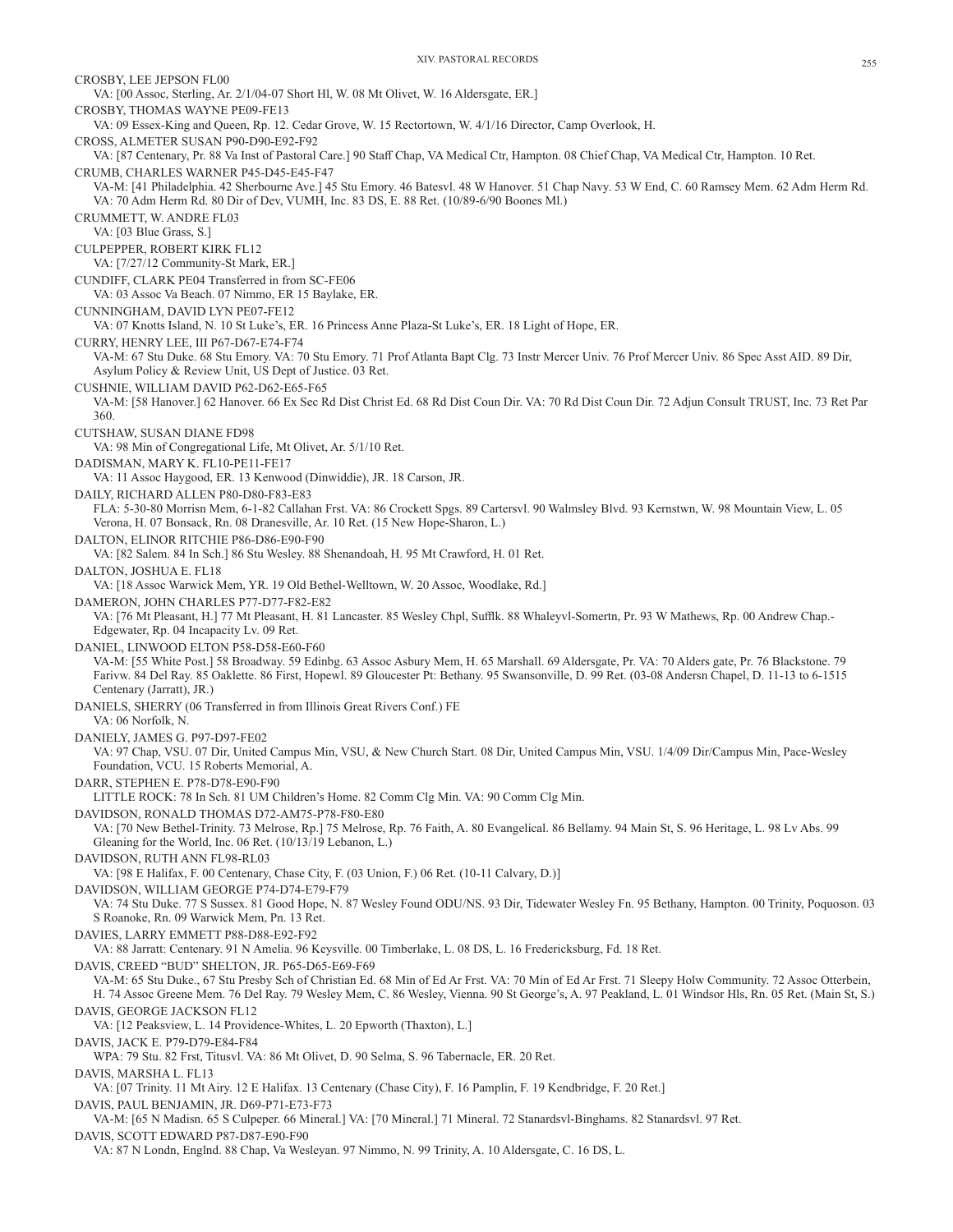DAVIS, WILLIAM AMBROSE, JR. P81-D81-F83-E83 VA: 81 S Fluvanna. 83 Assoc First, C. 85 Wayne Hls-Oak Hl. 90 Beverly Hls, A. 94 Central, Salem. 00 St Luke's, Pn. 06 Bon Air, Rd. 15 Trinity (Alexandria), A. 18 Ret. DAWSON, RICHARD B. FL10 VA: [10 Dir Camp Highroad. 13 Ret. (13 Assoc, Arcola, Ar. 16 Assoc Aldie-Arcola, Ar.)] DAWSON, WILLIAM K. P81-D81-E83-F83 WVA: 79 Hartfrd Ct. 81 Assoc Morgantwn-Wesley. 83 Barrackvl. VA: 89 Good Shepherd, Rd. 92 Rcky Mt, D. 00 Duncan Mem, W. 13 Ret. DAY, JENNIFER LYNN FL06-PE07-FE11 VA: [06 Assoc Prince of Peace, A.] 07 Assoc Prince of Peace, A. 11 Noland-Trinity, YR. 14 Assoc Bon Air, Rd. 19 Dayton, H. DAY, MICHAEL GLENN FL71 VA: [67 Lakeland. 68 Lafayette. 71 Glenwood. 74 Lunenburg. 78 Disc. 11/1/00 Pamplin. 07 Mecklenbg, Pt. Lakeland, F. 19 Ret. (19 Lunenburg, F.)] DECKER, FRANK PAUL P80-D80-F82-E82 VA: 80 Community, Pr. 86 Miss Soc.for UMs. 01 VP for Mission Ministries, Soc for UMs. 2-1-20 Ret. DECKER, JR., KENNETH THAD FL13 VA: [06 Bethlehem, Rp. 13 Beth Horon, S. 15 Halifax, F. 17 Halifax-Union Co-op Par.] DECKER, NATHAN A. FL04-PE08-FE12 VA: [04 Cheriton, E.] 08 Cheriton, E. 09 S Sussex, Pt. 13 Ivey Mem, JR. High St, JR. DeJONG, JOHN EDWARD P88-D88-E90-F90 VA: 88 Chap, Herm in No Va. 89 Asbury, A. 91 W Dinwiddie. 95 Henderson, Rp. 99 Hillcrest, Ad. 06 Ret. DELAMAR, CAITLIN ROSE PROCTOR PD15-FD18 VA: 15 Stu. 16 Dir of Children's Min, Jarvis Mem, Greenville, NC. 18 Transitional Lv. 6-19-19 Staff Member, Camp Don Lee. DELGADO, RENEE KIGER PD20 VA: 20 Assoc Min (Children, Family, and Outreach) Good Sheperd, Rd. DeLOACH, CLYDE MONROE P95-D95-E97-F97 VA: [94 Hyco.] 95 Hyco, F. 98 Stanleytown, D. 00 Stuart, D. 07 Christ, Pn. 12 Sandbridge Community Chpl, ER. 17 Ret. (17 Three Oaks Fellowship, Rn.) DeLOACH, TRAVIS LEE P84-D84-E88-F88 VA: [82 Concrd, D.] 84 Concrd, D. 88 Chatham Hts-Granbery. 93 Guilfrd, E. 01 Christ (Chincoteague), E. 17 Ret. DeLONG, LEAH CARLETON PE05-FE10 VA: 05 Rappahannock, C. 11 Middleburg, W. 12 Warren, W. 13 Personal Lv Abs. 3-1-14 Wesley Chapel-Pine Grove , W. 7/1/14 Marshall-Middleburg, W. 16 Personal Lv of Abs. 3/1/17 Ret. (4/1/18-6/30/18 Cool Spring, W.) DERFLINGER, JAMES MICHAEL P88-D88-E92-F92 VA: 88 Lakelnd. 89 Concrd, D. 92 Locust Grv, Rn. 97 Chatham Hts-Granbery, D. 01 Magnolia, Pr. 08 Riverton, W. 14 New Town, YR. 17 Bethany (Gloucester Point), YR. DETTMER, JAMES MATTHEW FL20 VA: [20 Bethel, Rd.] DETTMER, MICHAEL ANDREW FL08-PE11-FE17 VA: [08Lyndhurst-Oak Hill, S.] 11 Mt Jackson, H. 16 Bermuda Hundred, JR. DeVERTER, JOHN SCOTT P59-D59-E62-F62 TX: 59 In Sch. 62 Kennard Ctr Hall. 63 In Sch. 68 Latter Days Sts Hosp. 69 Bostn Gen Hosp. VA: 74 Dir Psych Ed, Rn. 99 Ret. DEVOLITES, SEAN CHARLES FL15-PE17-FE20 VA: [15 Assoc, Pleasant Valley, Ar.] 17 Assoc, Braddock St, W. 20 First, W. DIETZ, JOANNA SUZANNE PD07-FD10 VA: 07 Min of Music & Outreach, Sterling, Ar. 13 Transitional Lv. 7/21/13 Min of Music, St George's, A. 3-2-15 Min of Mission & Service, Braddock Street, W. 8-1-19 Assoc Dir for Call & Discernment, Clergy Excllence. 20 Deacon, Vale, Ar. DIXON, ROGER LINWOOD P61-D61-E63-F63 VA-M: 61 Stu Drew. 63 Montvale. 64 Overseas Miss. VA: 70 Miss Fellowship of Evan, Inc. 98 Bedford Circuit, L. 00 Consultant, Pioneers Mission Agcy. Missionary, Pioneers. 04 Ret. DONALD, CHRISTOPHER ROSS PE06-FE09 VA: 06 Assoc Reveille, Rd. 10 Student/Chap., UVA Health Systems. 12 Proj Dir, Compassionate Care, UVA Sch of Nursing. 1-10-13 Chap & Dir Religious Life, Millsaps College. 16 Transitional Lv. 17 Calvary-Kerns Mem, D. 6-1-19 Univ Chap & Dir of Relig Life, Vanderbilt U. DONNELLY, ROBERT JOSEPH P63-D63-E66-F66 VA-M: [59 Wrights Chpl. 62 Eastlnd-Zion.] 63 Eastlnd-Zion. 65 Crawfrd Mem. 69 Assoc Braddock St. VA: 70 Assoc Brad dock St. 76 Assoc Clarendn. 78 Hintn Ave. 82 Trinity, NN. 85 Wesley Mem, Martinsvl. 91 Culpeper. 01 Ret. DORE, LIVINGSTONE S. (05 Transferred in from CPA Conf) FE VA: 05 Assoc Ramsey Mem, Rd. 07 Chamberlayne Heights, Ad. 14 Charles Wesley, Ar. 16 Great Falls, Ar. DORSEY, JEFFREY LAING P84-D84-F87-E87 VA: 84 Stu Vanderbilt. 85 Assoc Spgfld. 87 Relief-Hites. 88 Brooklnd, Rd. 92 Lv Abs. 93 Assoc Greene Mem, Rn. 97 Assoc First, Rn. DOUCE, TONYA M. FL02-PE06-FE07 VA: [02 Philadelphia, Pt.] 06 Assoc Fairlington, A. 10 Family Lv Abs. 13 Assoc Fairlington, A. 15 Family Lv of Abs. 16 Clinical Mental Hlth Cnsling, U of N FL. 19 Trans Lv. 20 Vol Lv of Abs. DOUGLAS, DELANO FL14 VA: [14 Dir, United Campus Ministres, VSU. 19 Walmsley Blvd, Rd.] DOUGLASS, LAURA B. FD00 VA: 00 Dir, Music Min, Asbury, H. 1/1/17 Ret. DOWDY, ROGER CLAY FD98 VA: 98 Dir, Cross-Paths Ministries, Rd. 06 Dir, Cross-Paths Ministries/SEJ Event Development. 15 Ret. DOWNS, BETH C. FD97 VA: 97 Reveille, Rd. 98 Dir of Ministerial Services, Rd. 14 Ret. DRAINE, WESLEY DAVIS, JR P59-D59-E63-F63 VA-M: 59 In School. 61 Lancaster. 65 Tappahannock. 69 N. Garden, Trinity. VA: 70 N. Garden. 72 Sabbatical. 73 Hon Loc. 74 Willis, Rd. 76 Hon Loc. 00 Ret.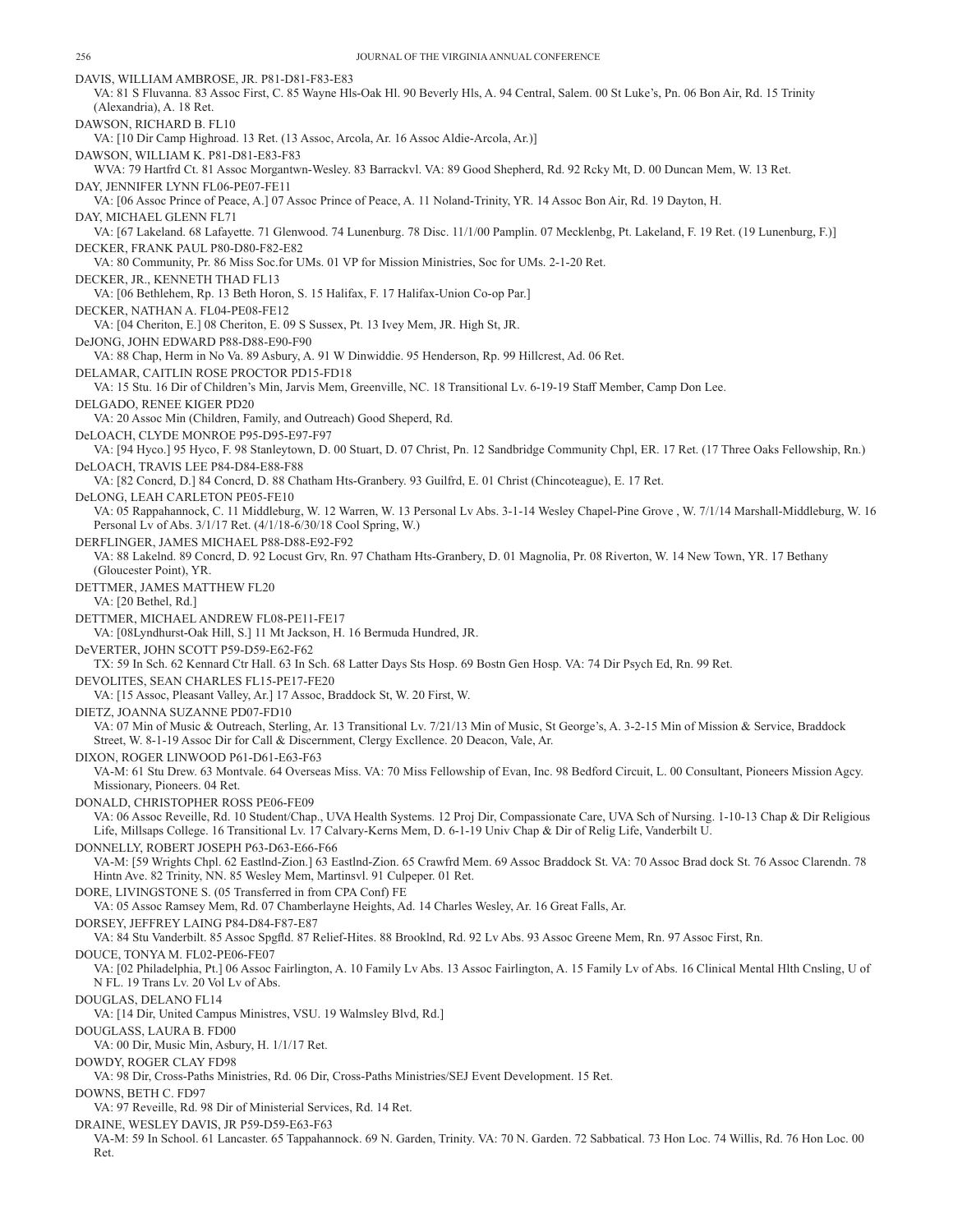DRINKARD, DAVID ROGER P78-D78-E81-F81 VA: 78 Stu Candler. 80 Assoc Ft Hl. 83 Bellevue, L. 87 Assoc Dir COM, Youth Min. 91 St Matthew's, Rd. 01 DS, L. 08 New Creation, ER. 15 Harmony (Hamilton), W. 18 Ret. DRISCOLL, JAMES RAY P83-D83-E87-F87 VA: 83 Stu Wesley. 84 Burnt Factory. 88 Hamiltn: Harmony. 98 Great Bridge, N. 05 Annandale, A. 08 Williamsburg, Pn. 10 Baylake, ER. 14 Dpty Command Chaplain, US Cntrl Cmmnd, Army. 12/1/19 Special Assist to Pres, Wesley Seminary & Chap, Chesapeake Regional Hosp. DULANEY, BRADLEY S. PE00-FE03 VA: 00 Assoc Great Bridge, N. 04 Gogginsl, D. 09 Redwood, D. 19 Sab Lv. 20 Blacksburg, Rn. DULEY, JASON B. P97-D97-E00 VA: [95 Lunenburg.] 97 Lunenburg. 99 Assoc Centenary, Pr. 01 Macedonia-Montague Ave, W. 02 Macedonia, W. 14 Galilee, Ar. DUNCAN, JR., ALEXANDR FL13 VA: [10 Jackson St-Trinity, L. 13 Mead Mem, L. 14 Heritage, ER. 16 Arlington Forest, Ar.] DUNCAN, CARL RANDOLPH P93-D93-E95-F95 VA: [92 Assoc, First, W.] 93 Assoc, First, W. 95 Wakefield, Pr. 00 St. Luke's, D. 04 Sterling, Ar. 15 New Creation, ER. DUNCAN, DeWAYNE A. FE07 (Transferred in from Kentucky) VA: 05 Cape Charles-Capeville, E. 09 Ebenezer, Rp. 13 Sycamore, JR. DUNCAN, MELODY A. FL17 VA: [18 Kenwood (Dinwiddie), JR.] DUNKUM, JEANE JOHNSON PM99-FE03 VA: [95 W Buckingham] 99 Callaghan, S. 04 Highland, D. 07 Scottsville, C. 10 Southern Albemarle, C. 11 Warsaw, Fd. 13 Epworth (Thaxton), L. 16 Ret. (16 Lafayette, Rn.) DUNKUM, THOMAS RAY P69-D69-E73-F73 VA-M: [67 W Buckingham.] 69 W Buckingham. VA: 70 W Buckingham. 71 Enon. 76 Asbury-Pkside. 78 Lv Abs. 80 N Brunswick. 83 Hopewell, Chesterfld. 02 Wesley, Colonial Hts. 08 Ret. DUNLAP, MELISSA MACOMBER P94-D94-F99-E99 VA: 94 Assoc, Trinity, Ar. 95 Lv Abs. 96 Assoc, Trinity, Ar. 97 Dist Program Dir, A. 00 Assoc, Christ, A. 03 Assoc, St Stephen's, A. 05 Bi-Dist Program Coord for Church Development, Ar. 1/1/0 Personal Lv Abs. 9/1/12 A-Ar Church Development Coordinator. 1/1/18 Family Lv of Abs. 20 Lead Consultant, Dunlap Consulting. DURRANCE, THOMAS EDWARD FL05-PE10-FE16 VA: [05 Painter-Quinby, E.] 10 Fieldale, D. 16 Main Street (Emporia), JR. EAKES, M. GAREY PE09-FE12 VA: 09 Faith, A. 10 Assoc Sydenstricker, A. 14 Silverbrook, A. 19 Clergy Med Lv. EAKIN, HAZEL CHRISTINA B. P80-D80-F85-E85 VA: 80 Assoc Spgfld. 81 Rapidan. 85 E Culpeper. 86 Lv Abs. 87 Assoc Culpeper. 97 Lv Abs. 98 Ret. Hon Loc. EARLE, DEVON MAUST PE15-FE18 15 Assoc Fairlington, A. 20 Stanardsville, C. EARLEY, PHYLLIS RUCKLE P94-D94-E97-F97 VA: 94 Assoc, St Mark's, Ar. 96 Assoc, Trinity, Ar. 99 Epworth, N. 07 Alexandria Dist Program Coord. 10 Trinity (Alexandria). 1/1/15 Clergy Med Lv. 20 Ret. EARLY, REGINALD A. FL05 VA: [05 Willisville-Hamilton Cooperative Parish, W. (15 Shenandoah, S.)] EARLY, WILLIAM GLEN FL06-AM12-FL13-AM15 VA: [06 Mt Pleasant, H.] 12 Mt Pleasant, H. 15 Columbia Furnace-Union Forge, H. EARNHARDT, TIMOTHY R. P96-D96-FL05-PE07 (Readmit) VA: [91 Sardis, C. 92 Lancaster, Rp.] 96 McKendree-Asbury, F. 99 Fairview, L. [05 Bethlehem (Concord), L.] 07 Bethlehem (Concord), L. 10 Moseley Mem-Stokesland Cooperative Par, D. [13 Chesapeake Ave, ER. 15 Middlesex, YR.] ECCARD, EMMITT WILLIAM, JR. P70-D70-F72-E72 OH-W: 70 In Sch. VA: 71 Parrish Ct. 79 Glovier Mem. 83 Leesbg. 89 Ft Hl, L. 95 Otterbein, H. 99 Andrew Chapel, Ar. 02 Ret. ECKLUND, ELIZABETH WALTER PE99-FE03 VA: 99 St Mark's, S. 02 Fletchers Chapel, Ad.06 Rustburg, L. 12 Marsh Mem, L. 13 Fort Hill, L. 16 Chestnut Hill, L. ECKLUND, RICHARD H. P93-D93-E96-F96 VA: [90 Floyd Parish.] 93 Floyd Parish. 94 Nelsn, C. 99 St John's, S. 02 Trinity, Ad. 06 Centenary, L. 14 Main Street, L. 20 Ret. (20 New Hope-Sharon, L.) EDEN, SHARON ELAINE PM VA: 05 Clergy Med Lv. EDINGER, DAVID P. FL10 VA: [10 Poplar, C. 13 Brookneal, L. 15 Zion, L.] EDMONDS, LARRY JOE P79-D79-E83-F83 HOLS: 79 In Sch. 81 Wesley. 82 Ridgedale. 85 Harneds. VA: 87 E Halifax. 90 Smith Mem, D. 94 Fairvw, D. 98 St John's, A. 05 Chestnut Mem, Pn. 10 Southview, Rn. 14 Memorial, ER. 19 Ret. EDMONDS, RAYMOND HARRISON, JR. P59-F67-E67 VA-E: 59 Mtnsbg. 62 No Recd of Apmt. 64 In Sch. 67 Prof Shen. VA: 1-1-70 Prof Shen. 70 In Sch. 71 Prof & Chap Shen. 72 Dir Rel Act & Prof Shen. 73 Prof & Chap Shen. 74 Mt Tabr, Lacey Spgs. 77 Grace-Calvary. 81 Kilmarnock. 87 Otterbein. 91 Warwick Mem, Pn. 94 Monumental, Pr. 01 Assoc Council Dir, Higher Ed & Campus Min. 06 Ret. (10/31/09-13 Park View, Pr.) EDWARDS, DARWIN GLENN FL07-PE12-RL20 VA: [07 Newsoms, Pr.] 12 Newsoms, JR. 16 Mt Jackson, H. 20 Grace Mem, JR. 20 Ret. (20 Grace Mem, JR.) EDWARDS, JAMES A. FL11 VA: [11 Bowling Green, Fd.] EDWARDS, SR., KELVIN A. FL16 VA: [06 Kelly Circuit. 16 HERO Co-op Par, D.] EDWARDS, ROBERT ANDREW P75-D75-E79-F79 VA: [73 N Brunswick.] 75 Philadelphia. 79 Beaverdam: W Hanover. 81 Assoc First, Salem. 84 Ebenezer, Garrisonvl. 90 Benns, Pr. 93 First, N. 97 Memorial (Tappahannock). 04 Rocky Mt, D. 08 Christ, S. 14 Ret. (11-1-14 to 6-30-15 Smith Mem, D.)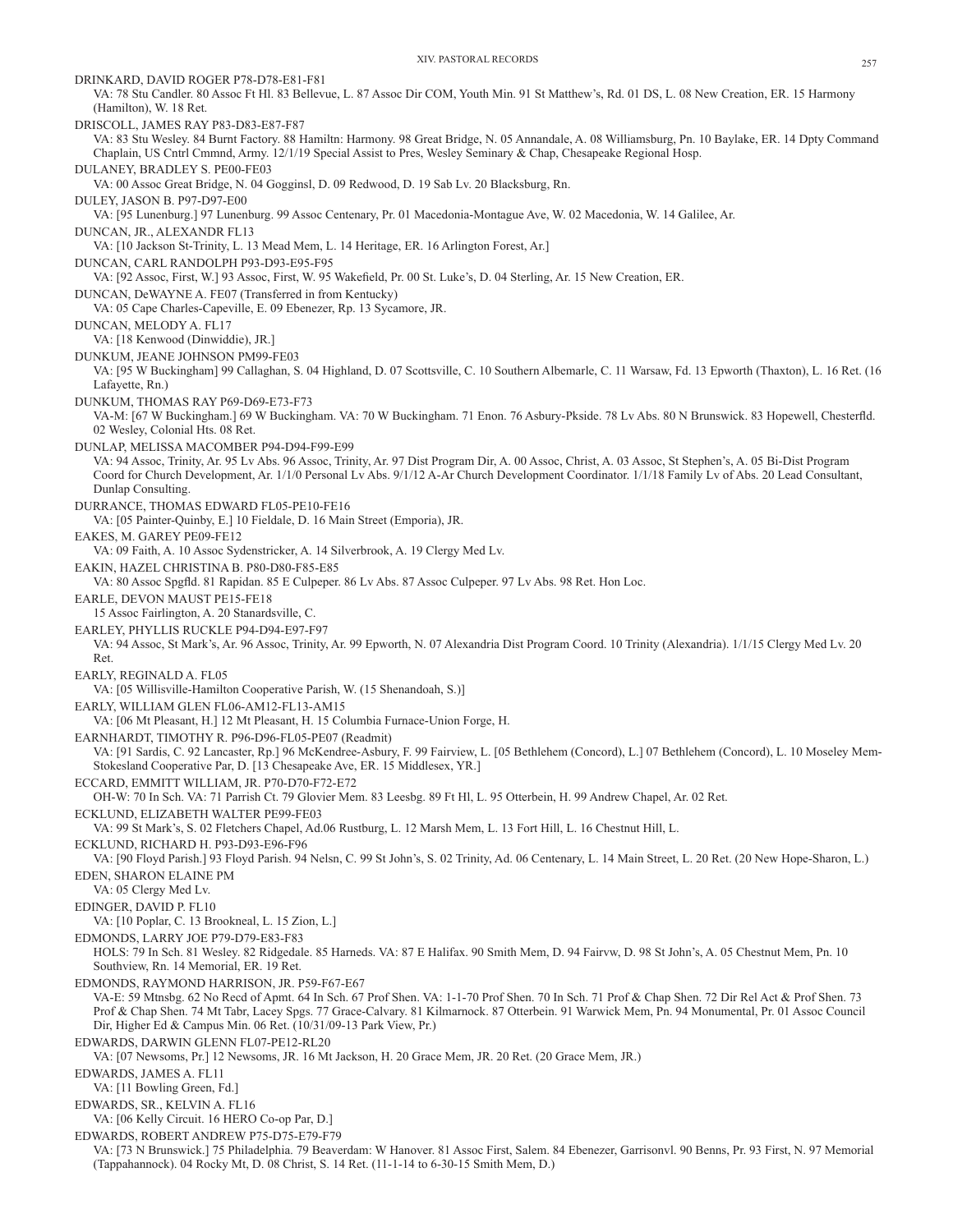EISENMAN, MICHAEL AARON FL05-PE09-FE13 VA: [05 Pleasant Grove, D.] 09 Pleasant Grove, D. 12 Hopewell, D. 14 First, ER. 16 Personal Lv of Abs. 18 Hon Loc. ELDER, GILBERT M. FL09 VA: [09 E Henrico Cooperative Par, Rd. 13 Prince George, JR. ELDRIDGE, JOSEPH THOMAS P69-D69-E72-F72 VA: 70 Miss Chile. 87 Miss Honduras. 89 Staff Asst, CODE. 95 Lawyers Comm for Human Rights. 97 Chap, American U. 17 Ret. ELMORE, DANIEL EDWARD PE07-FE10 VA: 07 Parkview, Pn. 10 Assoc Pender, Ar. 12 Restoration, C. 13 Pembroke, Rn. 15 Assoc Pender, Ar. 18 Trinity (Isle of Wight), YR. ELMORE, KEVIN FITZGERALD FL15-PE19 VA: [15 Andrew Chapel (Westmoreland), RR.] 19 Andrew Chapel (Westmoreland), RR. ENNIS, RICHARD CARL P58-D58-E60-F60 VA-M: 58 In Sch. 60 Assoc Cherrydale. 61 St George's, Fairfax. 69 Sab. VA: 70 St Matthew's-St John's, Chesapke. 71 St. John-Pinners Pt, Chesapke. 72 Covenant. 73 Staff Mbr Ec Inst. 85 Mt Crawfrd. 86 Crossman. 90 Cokesbury, A. 99 Ret. (99 Grace: Hartwood.) ENSZ, ANDREW STANTON PE14-FE18 VA: 14 Trinity (Isle of Wight), YR. 16 Dir of Arise, United College Min in NOVA. EO, YUNHO E94-F94 VA: 94 Emmaus Korean, Ad. 97 Emmaus at Stratford Hill. 8-10-10 Family Lv of Abs. 11 Colonial Beach, Fd. 17 Christ Crossman, Ar. 18 Laurel Hill, Rd. 20 Ret. ERBACH, WILLIAM W. P59-D59-E61-F61 N JER: 59 In Sch. 60 Garnervl. 65 Lebann-Allertn. 67 Div of Chaplains. VA: 91 Strasbg-Woodstck. 92 Pleasant Vw, W. 02 Mt Olive-Shiloh, W. 06 Ret. (Mt Olive-Shiloh.) ERBIN, LAWRENCE ARTHUR P91-D91-E95-F95 VA: 91 Stu, Wesley. 92 Mt Olive-Shiloh, W. 95 Central, Rd. 00 Aldersgate, Pn. 04 Middleburg, W. 08 Shiloh, Ad. 14 Amelon, L. 18 Ret. ERICKSON, WILLIAM DAVID, JR. P72-D72-E78-F78 VA: 72 Stu Wesley. 75 Hartwood. 79 Assoc Wesley, Vienna. 81 Harmony. 86 Forest. 88 Hickory, N. 89 Tappahannock Mem. 92 High St, Pr. 95 Crenshaw (Blackstone). 99 Prince George, Pt. 03 St Luke's, Rd. 05 Peace, Fd. 14 Ret. ESPINOZA, SAMUEL JOEL P72-D72-E75-F75 VA: 72 Rivertn. 77 Laurel Hl. 81 Culmore. 87 Sterling. 92 St Stephen's, A. 03 Ret. ESTEP, TAMMY LYNN P84-D84-E90-F90 VA: 84 Assoc First, NN. 87 Smiths Grv. 90 Assoc Windsr Hls, Rn. 94 Lv Abs. 96 Epworth (Exmore). 06 DS, E. 14 Haygood, ER. EUM, TERRY KWANGHYUN FL17 VA: [17 Assoc, Brandermill. 20 Warsaw, RR.] ESTES, SHAYNE VICTOR PE11-FE15 VA: 11 Andrew Chapel-Edgewater, Fd. 15 Shady Grove, F. 20 Central, Rd. EUTSLER, RALPH KERN P41-D42-E44-F44 VA-M: 41 Stu UTS, NY. 43 Greenvl-Mnt Spg. 45 Elktn. 49 Luray. 53 S Rn. 60 Ginter Pk. 65 Washingtn St, A. 66 Ex Dir VA Meth Homes, Inc. VA: 70 Ex Dir VA Meth Homes, Inc. 73 DS, A. 78 Reveille. 82 Dir Conf COM. 84 Bishop Holston Conf. 89 Ret. (9/88-6/89 Reveille.) EVANCHO, SARAH RUTH WASTELLA PE12-FE16 VA: Assoc Larchmont, ER. 16 Crozet, C. EVANS, GLEN CLARENCE, JR. P74-D74-E78-F78 VA: 74 Stu Asbury. 77 Carsn. 83 New Hope, H. 86 St Mark's, Rd. 93 Calvary, Ar. 11/1/00 Clarendon, Ar. 06 President, Art for Humanity. 11 Ret. EVANS, WILLIAM MICHAEL FL17 VA: [17 E Culpeper, C.] FAILES, WALTER BRITT, JR. P84-D84-E87-F87 VA: 84 Stu Candler. 85 Natural Brg. 89 Prog Dir, A. 91 Dumfries, A. 95 Granbery Mem, S. 00 Calvary, S. 11 Thrasher Mem, Rn. FAIR, DEBORAH R.B. P96-D96-F99-E99 VA: 96 Stu, Wesley. 97 Assoc, Messiah, A. 98 Assoc, Grace, A. 00 Fletchers Chapel, Ad. 02 Assoc Annandale, A. 05 Charity, N. 07 Lv Abs. 08 Main St, Pt. 10 Wesley (Colonial Heights), Pt. 13 Smiths Grove, JR. 14 Personal Leave of Absence. 16 Ret. FAIR, JOHN ALEXANDER P97-D97-E00 VA: 97 Assoc, Fairlington, A. 00 New Hope, Ad. 02 Lv Abs. 06 President, P2:Planning for Peace. 08 Monumental, Pt. 10 N Brunswick, Pt. 12 Dinwiddie, JR. 13 Lebanon (Dinwiddie), JR. 15 Ret. FARABAUGH, TIMOTHY M. (Transferred in from WPA 04) VA: 04 Ex Dir, The Hermitage in N Va. 09 COO Vinson Hall Retirement Community. 1-2-13 Pres/CEO GlenWoodPark UM Retirement Comm. 1-1-15 Wallace Mem, YR. 7-1-15 Calvary, Rd. 16 Ret. FARIS, RICHARD BUCHANAN P58-D58-E62-F62 VA-M: 58 Stu Drew. 60 Assoc Centenary, L. 62 Andersn Mem, L. 65 Bermuda Hundred. VA: 70 Corinth. 75 Assoc Aldersgate, A. 78 Main St, D. 81 Foundry. 89 Sab Lv. 90 Wesley Mem, C. 98 Ret. FATHBRUCKNER, ALEXIS ANN STEPHENS P83-D83-F86-E86 VA: [82 Assoc Leesbg.] 83 Assoc Leesbg. 2-1-84 Stu Wesley. 84 Cartersvl. 87 Nottoway. 9-1-88 Chase City: Centenary. 9-1-89 Pleasnt Grv Ret Ctr. 9-1- 90 Cartersvl. 92 Pleasnt Grv Ret Ctr/Oakwood. 01 Crewe, F. 04 Retired (04 St James, L. 11/1/06 Prospect, Pt. 4/1/07 Washington St, Pt. 12 Co-pastor, N Brunswick, F. 13-14 Assoc, Petersburg Co-op Par, JR.) FELUMLEE, ALAN ROGER P76-D76-E79-F79 VA: 76 Stu Asbury. 78 LaCrosse. 81 Assoc Spgfld, A. 83 Bethlehem, Rp. 93 Main St, Pr. 00 Braddock St, W. 06 Centreville, Ar. 16 Ret. FENDER, JUDITH GILKISON PD00-FD03 VA: 00 Stu Wesley. 9/21/00 Min of Christian Ed-Outreach, Burke, A. 07 Min of Missions, Burke, A. 15 Ret. FERRELL, DWALA JANE P90-D90-E93-F93 VA: 90 Assoc Welborne, Rd. 91 Bethany, L. 93 High St, Pr. 95 Dist Dir, Community Dev. 99 Petersburg Urban Min. 9/21/00 Church & Community Worker, GBGM (Ex Dir, Pathways-VA, Inc.) 13 Chief Executive Officer, Pathways-VA, Inc. 15 Family Lv of Abs. 4/1/18 Ret. FINK, RUFUS BLACK P56-D56-E60-F60

BAL-M: 56 Bowie Perkins. VA-M: 57 In Sch. 58 Community, Ar. 59 Hlsboro. 60 Chap Navy. VA: 70 Chap Navy. 79 Ret 20 Yr Rule.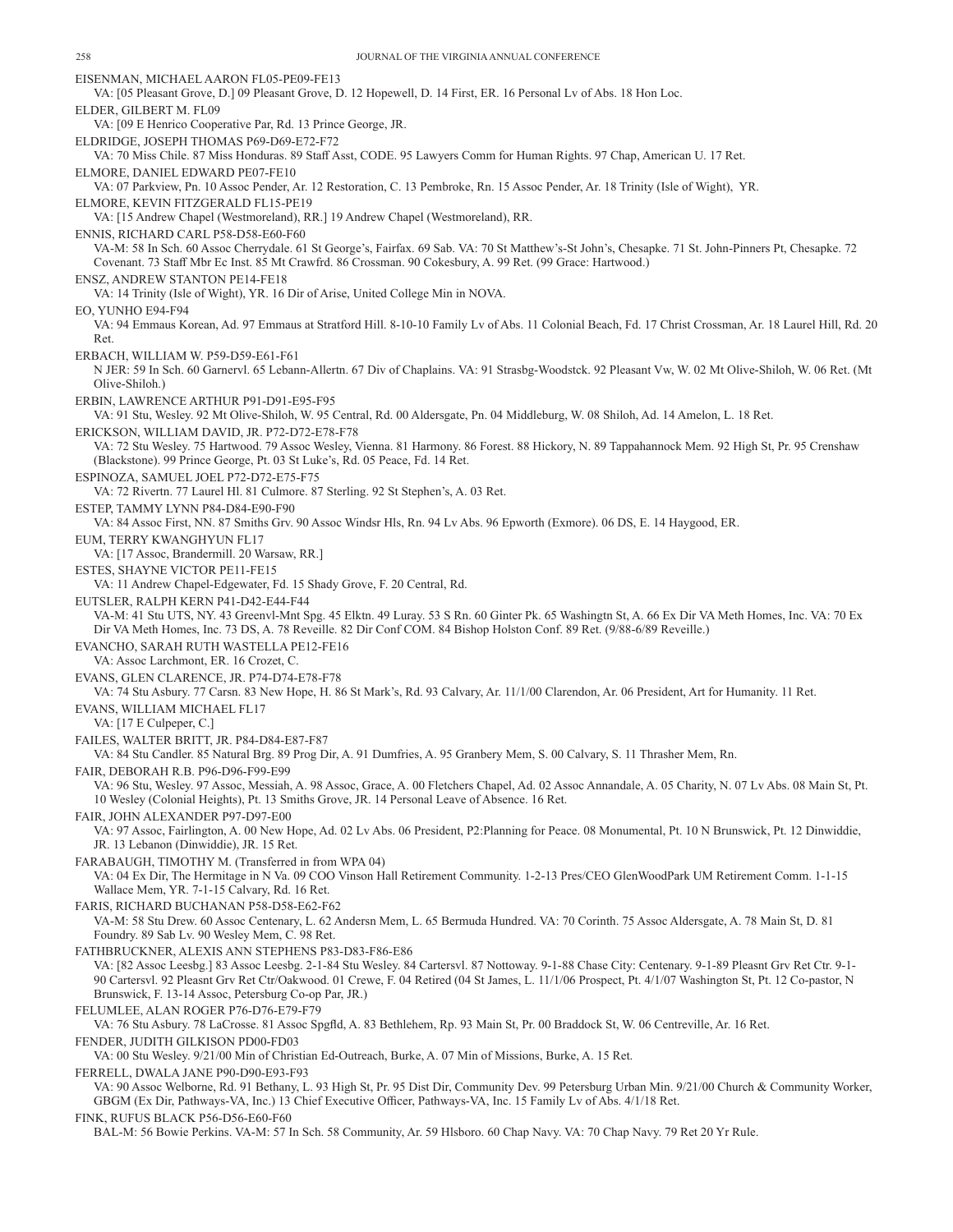FINLEY, JEANNE TORRENCE P76-D76-E77-F77 TENN: 76 Stu. 78 Faculty Averett Clg. VA: 81 Co-pastor Christiansbg Par. 83 Campus Min, James Madisn U. 92 Sab Lv. 93 Cascade-Harmony, D. 95 Newport-Mt Olivet, Rn. 97 New River Parish, Rn. 99 Co-dir, Collegial Communications. 12 Ret. FINLEY, WILLIAM McCALLUM, III P74-D74-F76-E76 SW TEX: 74 Stu. TENN: 75 Rover-Unionvl Par. 76 Friendship. 77 Stu. VA: 80 Assoc Mt Vernn, D. 81 Co-pastor Chris tiansbg Par. 83 Clover Hl, H. 86 Keezletwn. 88 Sab Lv. 89 Dir, Shepherd's Ctr of Harrisonbg & Rockingham Cty. 92 Mt Olivet, D. 95 Incapacity Lv. 11 Ret. FINN-McKENZIE, EUGENIE LUCILLE P79-D79-F82-E82 VA: 79 Stu Wesley. 80 Mt Soln. 81 Blue Grass Vly. 83 Lv Abs. 84 Lakelnd. 85 Lv Abs. 10-1-85 Franklin Co Soc Serv. 86 Assoc, Greene Mem. 89 Calvary-Garber-Park, Rn. 90 Mt Horeb, H. 92 Paran-Mtn Vw, C. 96 Lv Abs. 02 Mt Zion, C. 06 Fletchers Chapel, Ad. 12 Lovettsville, W. 17 Edinburg, H. 20 Ret. (20 Mt Jackson, H.) FINN-McKENZIE, MICHAEL DAVID P77-D77-F82-E82 VA: 77 Stu Wesley. 80 Parnassus. 81 McDowell. 83 Redwood. 86 White Mem. 90 Mt Clintn, H. 92 N Fluvanna, C. 06 Trinity, Ad. 12 Bethany (Purcellville), W. 17 Ret. FISHER, DAVID P. FL96 VA: [96 Highland Park, Rn. 02 Ret.] FISHER, JOHN ALEXANDER, JR. D74-P77-E86-F86 VA: [73 Horntwn.] 77 Horntwn. 84 Jacksn St. 93 W Staunton, S. 06 Ret. FITCH, AARON WINSLOW FL00-PE05-FE10 VA: [00 Belview, Rn.] 05 Belview, Rn. 10 Relief-Hites, W. 14 Kernstown, W. FLEISCHER, MORRIS V. FL97 VA: [97 Prospect, F. 99 Pamplin, F. 00 Pleasant Grove, D. 05 Assoc Blacksburg, Rn. 08-13 Newport-Mt Olivet, Rn.] FLETCHER, BART A. FE16 (Transfer in from Dakotas-Minnesota Area) VA: 1/15/16 Mount Vernon, D. 19 Boonsboro, L. FLETCHER, JENNIFER L. PE13-FE16 VA: [12 W Brunswick, F.] 13 W Brunswick, F. 17 Assoc Blacksburg, Rn. FLOOD, SR., JOHN E. FL13 VA: [08 S Halifax. 10 Prospect (Prince Edward). 13 Swain Mem (Tangier), E. 18 Appomattox Cir, L.] FOERSTER, ABIGAIL ELIZABETH P97-D97-FE02 VA: 97 Stu, Wesley. 98 Assoc, Christ, A. 00 Dist Prog Coord, A. 03 Arlington. 8/16/10 Family Lv of Abs. 13 Assoc St Stephen's, A. 18 St Thomas (Manassas), A. FOLLETT, ALAN R. FL02 VA: [02 Bassett Mem, D. 06 Lyndhurst, S. 08 Rapidan, C. 17 Mt Moriah, C.] FORBES, SHARON L. FE 07 (Transfer in from UCC) VA: [05 Reliance-Ridings Chapel, W.] 07 Reliance-Ridings Chapel, W. 08 Little Fork Circuit, C. 14 Anderson Mem (Gretna), L. 19 Ret. FORD, ROBERT WALTER PM99-FE01 VA: [94 Bath. 98 Mt Pleasant, S.] 99 Mt Pleasant, S. 01 S Covingtn, S. 04 Linden-Markham, W. 1/1/09 Lv Abs. 09 James River, F. 11 Concord, D. 13 Concord-Mt Pleasant Co-op Par, D. 15 Brookneal, L. 16 Ret. FORREST, DAVID TAYLOR P73-D73-F76-E76 VA: 73 Stu Emory. 75 Rehoboth, Ad. 79 William Watters. 80 Hlcrest. 86 Miss, Sierra Leone AC. 90 Providence, Pn. 99 Main Street, L. 04 DS, W. 10 St Thomas (Manassas), A. 18 Ret. FORRESTER, JOSEPH DOUGLAS P96-D96-FE01 VA: 96 Stu. 97 Warwick Mem, Pn. 03 Prince George, Pt. 05 Crozet, C. 14 Reveille, Rd. 20 DS, Rn. FORSTALL, WALTON CLARK, II P89-D89-E93-F93 VA: 89 W Mecklenbg. 91 Potomac, Ad. 95 Noland Mem, Pn. 98 Susanna Wesley, Rp. 04 Wesley, A. 10 Aldersgate, ER. 16 Mt Olivet, W. 17 Mt Olivet-Mt Pleasant, W. 19 Ret. FOSS, ELIZABETH ANN P89-D89-E91-F91 VA: 89 Hallwd-Sanfrd-Saxis. 91 Assoc First, C. 94 Gordonsvl, C. 00 Mt Vernon, A. 04 Wesley Mem, C. 11 Cherrydale, Ar. 20 First (Martinsville), D. FOSTER, BARRY SCOTT P91-D91-E95-F95 VA: 91 Stu Wesley. 93 Staples Mill Par, Rd. 95 Chap, Shenandoah U. 04 Raleigh Ct, Rn. 08 Mt Vernon, D. 16 Pastor, Moravian Church in America, S Province. FOSTER, KEIKO TANI PE12-FE15 VA: Assoc Good Shepherd, A. 15 Bi-District Program Coord., A. 16 Market Street, W. FRANK, MICHAEL TERRY P92-D92-E95-F95 VA: [88 Blue Rdg.] 92 Blue Rdg. 93 Mt Crawfrd, H. 95 Dir, Wesley Foundation, JMU. 96 Singers Glen, H. 01 Strasbg, W. 06 Incapacity Lv. 08 Mt Tabor, H. 14 Bethany (Isle of Wight), YR. 20 Ret. FRANKLIN, ARTHUR HOWELL P67-D67-F70-E70 VA-M: 67 Stu UTS, Rd. 69 W Campbell. VA: 70 W Campbell. 71 Powhatan. 75 Forest Rd, L. 80 St Andrew's, N. 82 Main St, F. 86 Crenshaw. 91 Central, Salem. 94 South Hl, Pt. 99 St John's (Buena Vista), S. 03 Ret. FRANKLIN, JOHN B. FL06 VA: [06 W Campbell, L. 12 Salem, D.] FRANKLIN, TAMMY P. FL VA: [19 Patrick Ecumenical Parish, D.] FREDERICK, LOU ANN PE01-FE05 VA: 01 Andrew Chapel, Ad. 04 Orange Cir. 08 Lv Abs. 09 Assoc St John's, A. 10 Henderson, Rp. 13 Ret. FREEMAN, GEORGE HOWARD P69-D69-F73-E73 VA: 69 Stu Emory. 72 Bonsack. 76 Woodlawn. 82 River Rd. 95 DS, C. 01 Gen Scy, World Methodist Council. 11 Ret. FREEMAN, WILLIAM R. FL01-PE02-FE05 VA: [01 Sherando, S.] 02 Sherando, S. 07 Aldersgate, Ad. 09 Boulevard, Rd. 12 Ret. (13 Dunns Chapel, Rd.) FREUND, ELIZABETH FL00-PM01-FE03 VA: [00 Red Valley, D.] 01 Red Valley, D. 06 Epworth (Exmore), E. 08 Ret. (11-13 to 6/30/15 Calvary, E.)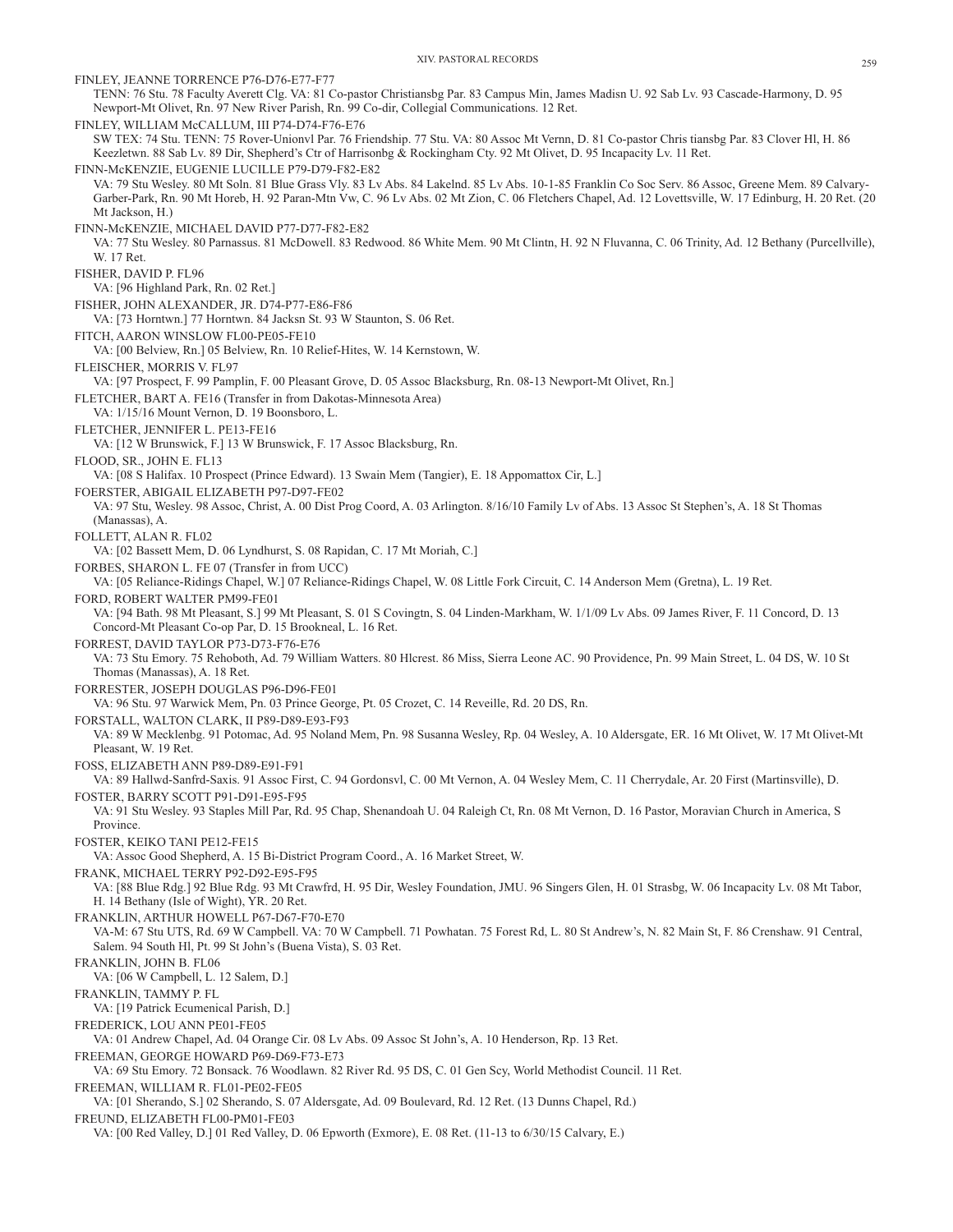FRIEND, ROBERT EDWIN, JR. P77-D77-F81-E81 VA: [74 Knotts Is. 76 Stu Duke.] 77 Stu Duke. 80 Wesleyan Acres. 85 Chap Army. 93 Charles Wesley, Ar. 00 Del Ray, A. 03 Mt Vernon, D. 06 Monumental, Pr. 11 Ret. (9-22-13 to 6/30/14 Haygood, ER.) FROST, THOMAS E. PE09-FE12 VA: 09 Cunningham, C. 19 Ret. (11/1/19 Southern Albemarle, C.) FRYE, CYNTHIA LEE AM02 VA: [98 Crimora-Mount Bethel, H.] 02 Crimora-Mt. Bethel, H. 04 Ret. FULLER, JESSICA LEIGH PD07-FD10 VA: 07 Youth Min., Grace, A. 9/1/10 Youth Min, Crozet, C. FULLER, JONATHAN DAVID PD19 VA: 19 Coord of Residence Life, Randolph-Macon College. FUSS, CHRISTOPHER S. FL15 VA: [15 Greene, C.] GABLE, PAMELA JO PE03-FE06 VA: 03 St. Mark's, A. 04 Assoc. Great Bridge, N. 08 On Loan, Pastor in Charge, First UMC, Lisbon, OH. 18 Ret. GALBREATH, RICHARD N. P96-D96-AM96 VA: [91 Nottoway. 93 Nottoway-Lunenbg, F.] 96 Nottoway-Lunenburg. 01 Ret. GALLOWAY, JEREMY QUINN D55-P61-E63-F63 VA-M: [53 Daytn. 56 Christiansbg Circ. 58 Battleboro, NC.] 61 Stu SE Bapt Sem. 63 Crooks Mem. 67 St Andrew's, Pr. VA: 80 St Andrew's, Pr. 71 Christ, Covingtn. 75 Trinity, Lexingtn. 79 High St, Franklin. 82 Leesbg. 83 Warwick Mem. 87 Kilmarnock. 89 Ginter Pk. 92 St John's, N. 93 Ret. GANT, EDWARD PEARL (Ch of Nazarene) D62-E64-P69-F71 WV: [59 Tunneltn. 62 Cheat Neck.] VA-M: [63 Mt Zion-Singletn. 67 Axtn.] 69 Oaklnd, Dry Frk. VA: 70 Franklin, Wirtz. 73 Forest Road, L. 10-12-74 Assoc Fredericksbg. 75 Dranesvl. 80 Whitmell. 83 Epworth, L. 86 New Castle. 88 Richmnd, Rp. 93 Madisn, C. 95 Ret. GARBER, AMANDA MILLER PE03-FE06 VA: 03 Assoc., Warwick Mem, Pn. 06 Brosville, D. 07 Dir, Wesley Foundation, JMU. 10 RISE, H. GARDNER, WILLIAM PERRY P63-D63-F66-E66 VA-M: 63 Stu Wesley. 64 Assoc. Miles Mem. 65 Bonsack. 68 Whites Mem. VA: 70 Whites Mem. 71 Princess Anne Plz. 76 Crossman. 81 Grace, Man. 86 St George's. 90 First, D. 92 Lv Abs. 96 Ret. GARNER, STEPHEN A. FL10 VA: [10 Mount Bethel, D.] GARRETT, DANIEL LEE P68-D68-F72-E72 VA-M: 68 Stu. Yale. VA: 70 Stu Yale. 71 Regester Chpl. 74 Fincastle. 78 Assoc Aldersgate, A. 79 Strasbg. 8-15-82 Duncan Mem (Berryvl). 96 Central, S. 01 UM Teaching Project.4/1/03 Ret. GARRETT, EDWARD MANN, JR. P65-D65-F69-E69 VA-M: 65 Stu. Duke. 67 Stu Presby Sch of Christian Ed. 68 Wesley, W. Va: 70 Wesley, W. 72 Benns. 77 Cradock.84 Providence, Rd. 88 Haygood. 92 Herndon, Ar. 99 Sydenstricker, A. 04 Corinth, Rd. 07 Ret. GARRETT, SUSAN SCHWEITZER P79-D79-F82-E82 VA: 79 Stu. Wesley. 81 Grace, Middletwn. 96 DS, H. 03 Council Dir, COM. 06 Conference Director of Connectional Ministries. 08 Ret. GAYLOR, DAVID RODNEY FL20 VA: [20 N Patrick, D.] GEARHART, TIMOTHY WAYNE FL08 VA: [08 Calvary (Salem), Rn. 15 Wesley Mem, D.] GEETING, ROBERT DOUGLAS P89-D89-E92-F92 VA: 89 Stu., Boston U. 90 Fulks Run. 91 First, L. 93 Cranfrd, A. 95 Dir, Campus Min, ODU, TCC. 98 Heritage, N. 00 Benns, Pr. 01 St Mark's, Pn. 04 Haygood, N. 07 Dumfries, A. 13 Duncan Mem (Berryvl), W. 14 Wesley, W. 16 John Mann-Wesley Co-op Par. 17 Ret. GENTRY, KAY ANN BARSTOW P98-D98-FE03 VA: 98 Isle of Wight, Pr. 01 Courtland, Pr. 06 Providence, Pn. 10 Watson Mem, D. 14 Mt Tabor, H. 18 Ret. GEOFFRION, PETER FL15 VA: [15 Orange Circuit, C. 17 MQ20] GEOGHEGAN, RICHARD JOSEPH, JR. P70-D70-E73-F73 VA: 70 Stu Emory. 72 Stokeslnd. 75 Stuart. 78 Assoc Spgfld. 80 Oaklette. 85 Chamberlayne Hts. 88 Welborne. 90 St Paul, Christiansbg. 93 Mt Pisgah, Rd. 01 Cave Spring, Rn. 7/02 Suspended by trial court. 07 West End, Pr. 10 Ivey Mem, Pt. 13 Ret. GERDE, TIMOTHY RICHARD P80-D80-F83-E83 WIS: 80 Stu. N.Dak.: 81 Minot: Vincent. 84 Stu. VA: 85 Mineral. 89 Galilee, Ar. 96 Arlington. 00 Wesley, Ar. 01 Peakland, L. 10 Fairfax, A. 15 Duncan Mem (Ashland), Rd. 17 Ret. GESS, W. TODD FL12 VA: [12 Cumberland, F.] GESTWICK, CLARA P90-D90-E92-F92 VA: 90 Assoc. Centenary, Pr. 95 Family Lv. 4/1-6/30/00 St. Mark's, Pt. 00 Fam Lv. 03 Assoc Bridgewater, H. 06 Assoc St Luke's, Pn. 18 Chester, JR. GESTWICK, DOUGLAS D. P88-D88-E92-F92 WNY: 88 Stu. VA: 90 St. Mark's, Pr. 96 Bermuda Hundred, Pt. 00 Bridgewater, H. 06 St Luke's, YR. 18 Clergy Medical Lv. GIBBS-MORRIS, CONNIE J. FL00-PE02-FE08 VA: [00 Woodland, Pr.] 02 Woodland, Pr. 05 Waverly, Pr. 11 Ret. GIBSON, DONALD DWAYNE FL04-PE12-FE15 VA: [04 Basic, S.] 12 Basic, S. 17 Beulah, Rd. GIBSON, ROBERT GORDON P77-D77-F83-E83 VA: [75 Nottoway-Lunenbg.] 77 Nottoway-Lunenbg. 79 Stu United. 81 Prospect. 83 W Dinwiddie. 87 Clergy Med Lv. 17 Ret. GIBSON, RONALD LEE FL20 VA: [20 Patrick, D.] GIBSON, SUZANNE DENISE PE06-FE09 VA: 06 N Frederick, W. 09 Central (Mathews), YR. 15 Bethany (Hampton), YR. 18 Clergy Medical Lv.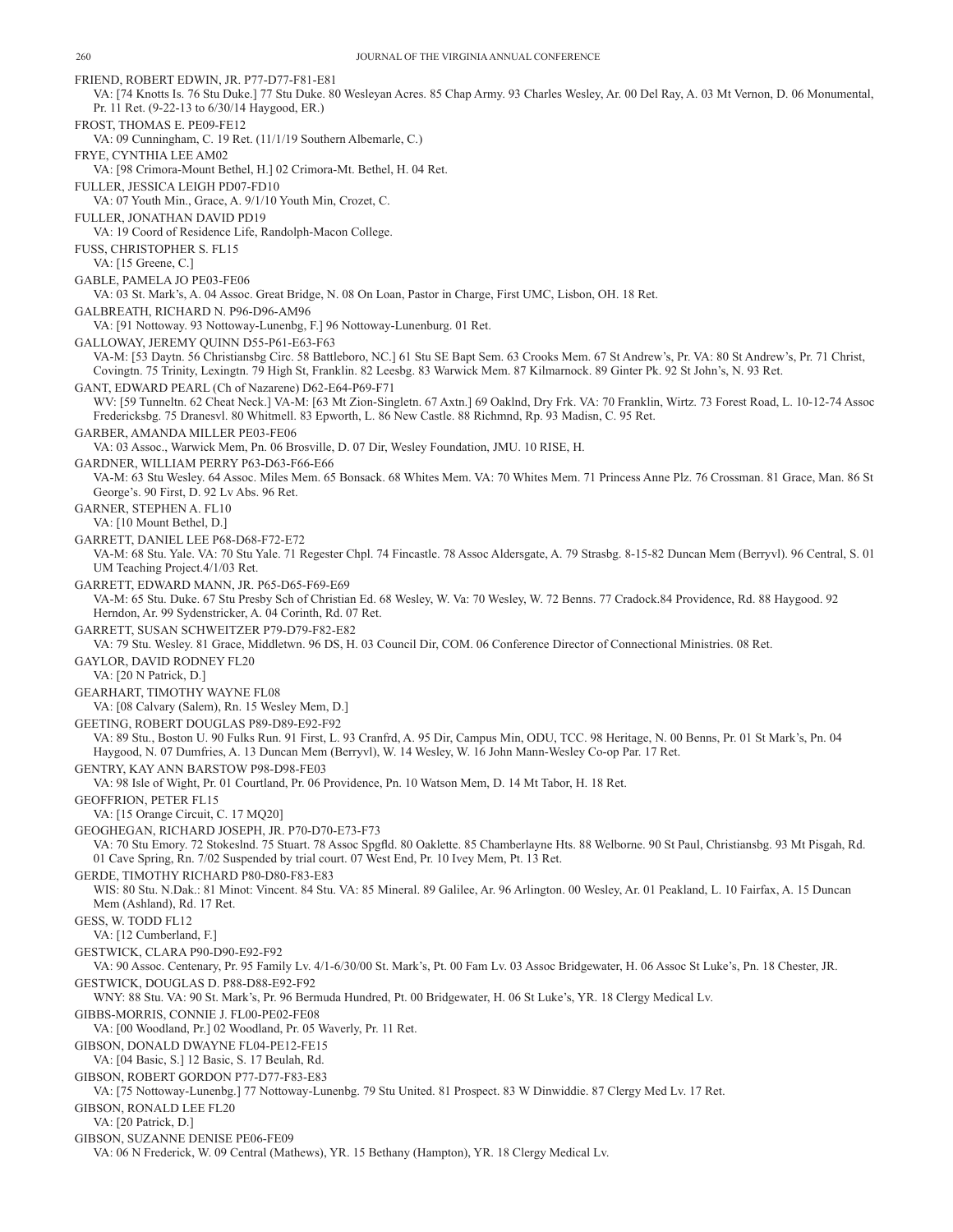GIESSLER, FREDERICK WILLIAM, II P93-D93-E95-F95 VA: 93 Parkvw, Pn. 99 Evergreen, W. 19 Aldersgate, C. GILFILLAN, DOUGLAS YOUEL P76-D76-E81-F81 VA: 76 Mt Airy. 77 Stu Southeastern. 78 Mt Hermn, L. 81 Dillwyn. 88 Crewe. 94 Mem (Appomattox). 02 Keysvl, F. 05 Woods, Pt. 10 Ret. GILLESPIE, PAUL FL04 VA: [04 Providence-Whites, L. Gloucester-Mathews, YR. 12-1-17 Clergy Med Lv.] GILLIS, DALE EUGENE P83-D83-E87-F87 VA: 83 Stu Perkins. 85 Oilvl. 9/1/86 Mt Hermn, L. 90 Singletn, Rp. 94 Covenant, Pr. 98 Lv Abs. 99 Scottsville, C. 07 Wesley Chapel, Pt. 10 Jamieson Mem, F. 13 Dumfries, A. GILLIS, RAYMOND FRANKLIN, JR. P64-D64-E67-F67 VA-M: [62 St Luke's, Rd.] 64 Stu Duke. 65 Dranesvl. 67 Stu U Cincinnati. 69 Pkvw, NN. VA: 70 Pkvw, NN. 71 Campus Min W & M. 74 Assoc Mt Olivet, Ar. 78 Ar Dist Prog Coord. 81 Monumental, Pr. 90 Bon Air, Rd. 97 DS, Rd. 01 Ret. GILMER, EILEEN, F. FL13 VA: [13 Assoc, Trinity, Ar.] GILMORE, BRANDON PE09-FE13 VA: 09 Assoc St Andrew's, N. 11 St John's, ER. 15 Nimmo, ER. 19 Sab Lv. 20 Personal Lv Abs.7-31-20 On Loan Pleasant Grove TN Conf. GILMORE, RACHEL PE09-FE12 VA: 09 Assoc Courthouse Community, N. 1/1/11 The Gathering, ER. 19 Discipleship Ministries, Path One. GINTHER, JAMES ANTHONY PE18 VA: 18 Student. GIVENS, FRANCES ELIZABETH P95-D95-E97-F97 VA: 95 New Kent, Pn. 97 Assoc, Reveille, Rd. 04 Kenwood, Ad. 12 Welborne, Rd. GLASS, ELIZABETH S. FE17 (Transfer in from CPA Conf) VA: 10 Assoc Ebenezer (Stafford). 14 Morrisville. RR. GLISSON, HANNAH T. FL01 VA: [2/4/01 Mt Bethel, D. 02 Greenbackvl, E. 06 Ret.] GOCHENOUR, KATHY ANNE BENNETT P91-D91-E95-F95 VA: 91 Prospect. 93 Trinity Cir, Pr. 95 Forest, L. 00 Monroe, L. 02 Assoc Trinity, Rd. 07 Grace Design, D. 09 Wesley Mem, D. 10 Zion, YR. 14 Assoc Sydenstricker, A. 16 Melrose, Rd. GOCHENOUR, ROBERT WILLIAM P86-D86-E88-F88 VA: [85 New Faith.] 86 New Faith. 87 Assoc Otterbein. 89 McKenney. 93 Boykins, Pr. 95 Bellevue, L. 02 West Point, Rp. 05 Stratford Hills, Rd. 06 English Pastor, Emmaus at Stratford Hills, Rd. 07 Fairview, D. 10 Chestnut Mem, YR. 14 Stephens City, W. 16 Carmel-Coles Point. GODWIN, JAMES BADGER P69-D69-E75-F75 VA-M: [64 Charlottesville Gentry. 65 N Fluvanna. 68 No Rcd of Appt.] 69 Stu Duke. VA: 70 Stu Duke. 74 Assoc Fairfax. 77 Berryvl. 82 Berryvl Duncan Mem. 8-15-82 Wesley, A. 88 Trinity, A. 96 Ret. (99-09 Heathsville, Rp. 16 Tappahannock Mem, Fd.) GOMEZ, VICTOR R. FL02-PE03-FE07 VA: [02 Assoc Fredericksburg, Ad.] 03 Assoc Fredericksburg, Ad. 1/1/06 Exec Dir, Rural Family Devel Pro, VCC. 2/1/10 Transitional Lv. 11 Mt Bethelview, W. 15 Amor y Paz-Mt Olive Co-op Par, W. 17 Mt Olive-Relief, W. 18 DS, H. GOOCH, KATHERINE BEELER ANTHONY PE12-FE15 VA: 12 Assoc, Reveille, Rd. 16 Director, Pace Center at VCU. GOODE, LESLIE G. FL08 VA: [08 Middlesex, Rp. 11 Ret.] GOODMAN, RALPH BENTLEY, JR. P78-D78-E81-F81 VA: 78 Stu Duke. 80 Singletn. 88 Westhamptn, Rd. 93 Providence, Rd. 02 Sterling, Ar. 04 Ret. GOODPASTURE, DAVID ANTHONY P87-D87-E89-F89 VA: [86 Zion-Olivet.] 87 Zion-Olivet. 88 Assoc Braddock St. 93 Kilmarnock, Rp. 01 Pleasant Vly, Ar. 04 St Paul (Christiansburg). 10 Thalia, ER. 9/30/15- 6/30/16 Clergy Med Lv. 16 Miles Mem, ER. GORDON, RICHARD SCOTT P91-D91-E95-F95 VA: 91 New Faith, C. 93 McKenney, Pt. 98 Amissvl, C. 00 Forest, L. 01 Grace, Rn. 03 White Stone, Rp. 06 Courtland, Pr. 11 Matoaca, JR. GORMAN, GEORGE E. FL02-AM07 VA: [02 Mt Bethel, D.] 07 Mt Bethel, D. 08 Shady Grove, F. 13 Haden Chapel & Palmyra, C. 20 Ret. (20 Palmyra & Hadens Chapel, C.) GOSNELL, HOWARD MILFORD P64-D64-E66-F66 W OH: [58 Rocklnd. 59 Athens-Richlnd. 61 Christiansbg.] 64 Tremnt. 67 Arcadia. 70 Briggsdale, Columbus. VA: 74 Loudoun. 78 Shenandoah. 81 Andrew Chpl-Edgewtr. 84 Smith Mem, Collinsvl. 88 Zion-Grace, N. 92 Franktwn-Johnsns, E. 93 Mt Tabor, H. 95 Warsaw. 98 Matoaca, Pt. 00 Ret. GRAHAM, JASMYN CARMENA FL19 VA: [19 Dir Wesley Foundation, Va State University.] GRANT, AMY ELIZABETH PE15-FE18 VA: 15 Assoc Fairfax, A. 19 Cunningham, C. GRANT, ARTHUR ELWOOD P53-E58-F58 VA-E: [51 In Sch.] 53 Pleasant Vly. 55 In Sch. 58 Berkeley-Morgan. 62 First, W. 63 Cherryvale. VA: 70 Cherryvale. 76 Kernstwn. 81 Grace, Rn. 86 Woodlawn, Rn. 01 Ret. GRAVELY, JAMES LEWIS, III P60-D60-E62-F62 VA-M: 60 Stu Perkins. 61 Mtn Vw, Stuart. 63 Miss To Brazil. VA: 70 Miss to Brazil. 87 Lv Abs. 90 Moseley Mem, D. 95 Mt Jackson, H. 00 Bassett Mem, D. 02 Ret. (02 Mt Pleasant, D.) GREEN, ALFRED MILTON D72-AM76 VA-M: [68 Greene. VA: 70 Rodes. 4-1-71 No Apmt. 72 Philadelphia. 75 S Brunswick.] 76 S Brunswick. 81 S Sussex. 86 Charlotte. 90 Brunswick. 99 Lunenburg, F. 06 Charlotte, F. 10 Clergy Med Lv. 15 Ret. GREEN, ROBERT E. FL01 VA: [01 Knotts Island, N. 07 Pamplin, F. 11 Oakland, D. 13 Ret. (13 Oak Grove, E.)] GREER, JONATHAN STEVEN FL18 VA: [18 Epworth-Mountain Valley, S.]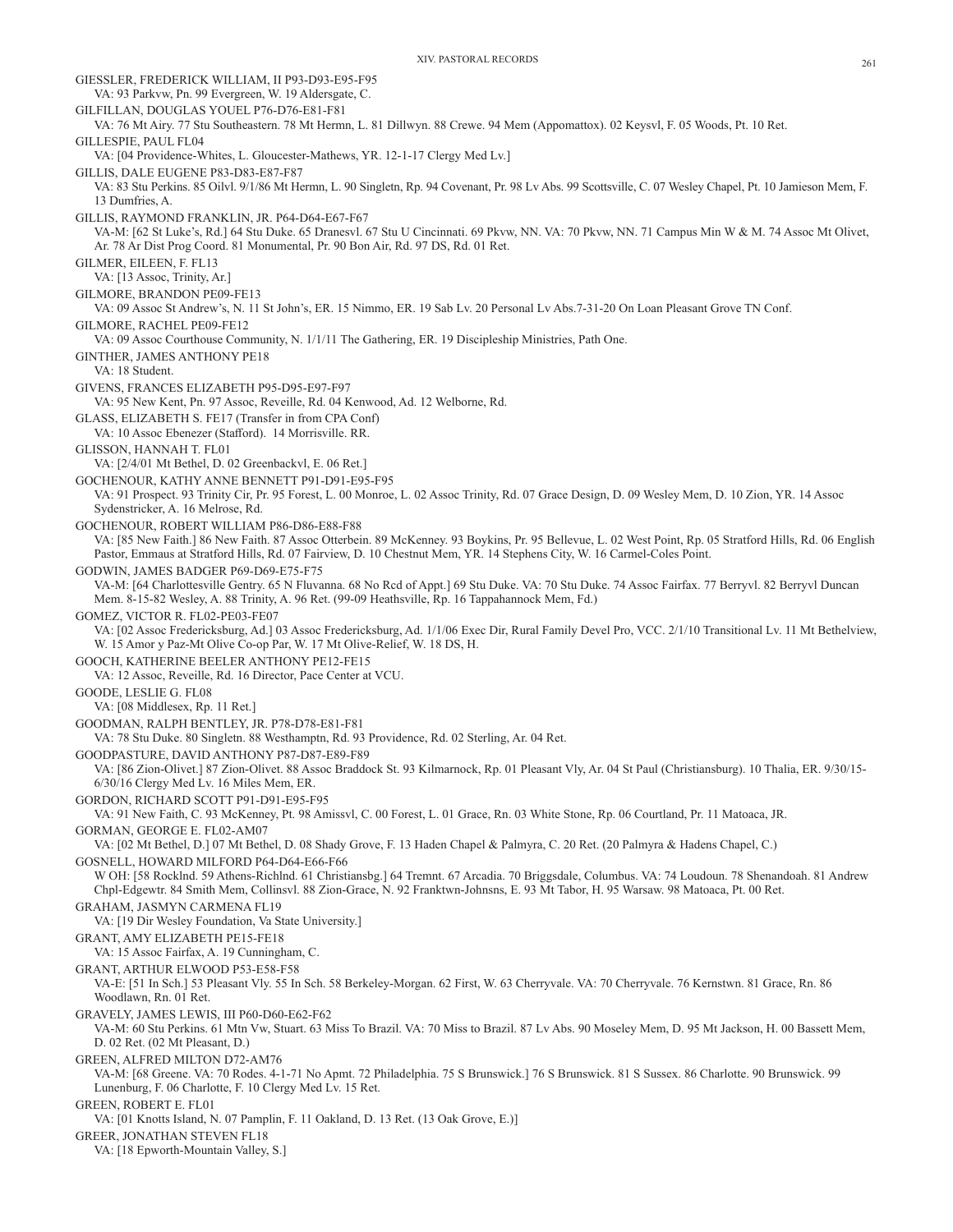GREER, STEVEN WAYNE P81-D81-F85-E85 VA: 81 Assoc Huntingtn Ct. 83 N Franklin. 88 Lafayette, Rn. 94 Mt Pleasant-St John's, D. 02 St John's, S. 08 Mt Olivet, D. 10 Wesley Mem, D. 15 Ret. GREER, VIRGINIA LEIGH FL19 VA: [19 Cheriton Co-op Par, ES.] GREER, WILLIAM A. FL06 VA: [06 Pembroke, Rn. 09 New Hope-Southall Mem, F. 11 Mt Hermon, L. 15 Accomack Co-op Parish, E. 19 Lakeland, F.] GREER, WILLIAM PAUL FL00 VA: [00 Bedford Circuit, L. 05 Emmaus, L. 13 Ret. (16 Assoc Main St, L.)] GREER, WILLIAM T. P66-D66-E70-F70 S GA: 66 In Sch. 68 Centerville. 70 Assoc, St Luke. 73 Assoc, Columbus Luke. 74 Cuthbert. 76 Woodland. 77 Cuthbert. 79 Forest Hills. 80 Pres, Andrew College. 86 Brevard College. VA: 93 Pres, Va. Wesleyan Clg. 15 Ret. GRENDAHL, RICHARD PAUL FL17 VA: [17 Rapidan, C.] GRESHAM, BRET-ASHTON GOODWIN FL05-PE06-FE09 VA: [05 Enon, Ad.] 06 Enon, Ad. 08 Assoc Asbury, H.09 Dir Wesley Foundation, Va Tech. GRESHAM, EDGAR RUSSELL, IV PE05-FE10 VA: 05 Ridgeway, D. 10 Hopewell, D. 12 Bassett Mem, D. 16 Henry County Co-op Par. 18 Pembroke, Rn. GRIFFIN, CALVIN JOEL FL02-PE07-FE11 VA: [02 Collierstown, S.] 07 Collierstown, S. 10 Singleton, YR. GRIFFIN, KOTOSHA D.SEALS FL08-PE09-FE17 VA: [08 Cunningham, C.] 09 Concord, D. 11 Pleasant View, S. 13 Galloway, Ar. 14 On Loan: Pastor, Matthews UMC, Metairie, LA Conf. 19 McGaheysville, H. GRIMES, KENDRA DENISE FE 06 Transferred in from NGA Conf. VA: 06 Caroline, Ad. 7/1/10, Family Lv. 11 Mount Hope, Rd. 12 Assoc Duncan Mem (Ashland), Rd. 15 Chaplain, R-MC. GRISSETT, JANET F. PE07-FE10 VA: 07 Accomac, E. 10 Melrose, Fd. 16 Fieldale, D. 17 Fieldale-Mt Bethel Co-op Par, D. 19 Personal Lv of Abs. GROGAN, LOUIS JAMES, JR. P76-D76-E79-F79 VA: 76 Nottoway. 80 Trinity, E. 83 Cumberlnd. 87 Macedonia-Montague Ave. 92 St James (Pleasant Vly). 94 Schoolfld-Westover Hls, D. 96 Middlebg, W. 04 Central, Clifton Forge. 08 Otterbein, H. 12 Ret. GROOVER, BRIAN HODSON P85-D85-E89-F89 VA: 85 Stu Duke. 86 Assoc Wesley, Vienna. 88 Gainesboro, W. 92 Lovettsvl, W. 97 Bruen Chapel, Ar. 99 Lv Abs. 03 Hon Loc. GROSS, BARBARA L. FL00-AM01 VA: [97-99 Mountain Vw. 00 Otter, L.] 01 Otter, L. 02 Parnassus-Sangervl, H. 06 Parnassus, H. 09 Grottoes, H. 13 Mineral-Mt Pleasant (C). 15 Ret. GROW, RALPH H., JR. P90-D90-E95-F95 VA: [86 Hurt-Trinity.] 90 Hurt. 93 Mt Bethel, D. 98 St James-W Augusta, S. 03 St James, S. 07 Ret. GUE, ROBERT LYELL P59-D59-E61-F61 NNJ: [57 Tranquility. 60 Barryvl and Eldred.] 61 Patersn. 9-15-65 Stony Pt: Trinity. 67 Flemingtn. 75 Hillsdale. 81 Lv Abs. 82 Ret. VA: 1-1-88 Monterey. Transfer 6-8-88. 88 Monterey, S. 90 S Franklin, D. 91 Craddockvl-Belle Haven. 95 Mathews Chapel. 01 Ret. GUENTHER, DANIEL WEST FL VA: [19 Assoc Great Bridge, ER. 20 Smith Mem, D.] GUEST, CATHERINE TIDBALL PE05-FE08 VA: 05 Assoc Leesburg, W. 08 Stanardsville, C. 12 Franconia, A. 17 Andrew Chapel, Ar. 18 Pender, Ar. 11-1-19 Ret. GUILL, WILLIE BOOKER, JR. P83-D83-F85-E85 VA: [82 Otter.] 83 Otter. 84 Pungoteague. 86 Clarksbury. 89 Salem-Olive Branch, Rp. 96 Melrose. 03 Rustbg, L. 06 Hillcrest, Ad. 10 Wakefield, Pr. 13 New Castle, Rn. 17 Ret. (17 Brookneal, L.) GUNDRY, SEAN D. FL15 VA: [15 Assoc Gainesville, A. 20 Buckhall, A.] GUNN, ALDA VANHARTSKAMP P88-D88-E92-F92 VA: [87 Boydton.] 88 Boydton, F. 90 Glenwood, F. 92 Mt Clintn, H. 00 Evangelical, H. 05 Ret. GUNSALUS, RICHARD DOUGLAS FE00 VA: [95 Fairfield, S.] 00 Fairfield, S. 01 New Hope, H. 14 Centenary, L. 19 Ret. (19 Anderson Mem, L.) GUYTON, MORGAN A. FL10-PE11-FE15 VA: [10 Assoc Burke, A.] 11 Assoc Burke, A. 14 On Loan: NOLA Wesley Fndtn, Tulane & Loyola. 20 Peninsula Pastoral Counseling Center, Williamsburg VA. HADLEY-GOGGIN, ROBERT BENNIE P89-D89-E91-F91 VA: 89 Jolliff. 94 Community, N. 96 Mt Pleasant, N. 01 Boulevard, Rd. 02 Family Lv. 03 Clergy Med Lv. HAGSTROM, JOSHUA MARTIN FL18 VA: [18 Assoc Fredericskburg, RR.] HAIN, JAMES ALBERT P72-D72-E75-F75 VA: 72 Piankatank Par. 80 Westover Hls. 85 First, Martinsvl. 90 S Rn. 94 Ret. HALE, JEFFREY H. P 97-D97-FE02-HL10 VA: 97 Assoc, Manassas/St Thomas. 98 Assoc, St Stephen's, A. 00 Grace Design, D. 01 Cedar Run, A. 11-1-05 Lv Abs. 7/1/10 Hon Loc. HALEY, ROBERT LOUIS P86-D86-E90-F90 VA: 86 Caroline. 90 Accomac, E. 93 Monterey, S. 99 St. James (Pleasant Valley), H. 05 Louisa, C. 12 First (Newport News), YR. 17 Ret. (9/15/17 Grace, Rn.) HALL, GAY BROWN PE05-FE08 VA: [St John's, D.] 05 St John's, D. 06 Stanardsvl, C. 08 Sherando, S. 09 Amissville, C. 11 Epworth, ER. 14 St Mark's, YR. 16 Ret. (16 Huguenot, Rd.) HALL, JAMES THOMAS D52-P52-E55-F55 WNC: 52 In Sch. 53 Ashevl Cent Asc. 55 Bald Creek. 58 Linewood Tyro. 61 Chap, Sibley Mem Hosp. BALT-WASH: 65 Chap, Sibley Mem Hosp. 70

Pastoral Counseling PC. 88 Washingotn Pastoral Associates. VA: 94 Director of Washington Pastoral Associates. 99 Ret.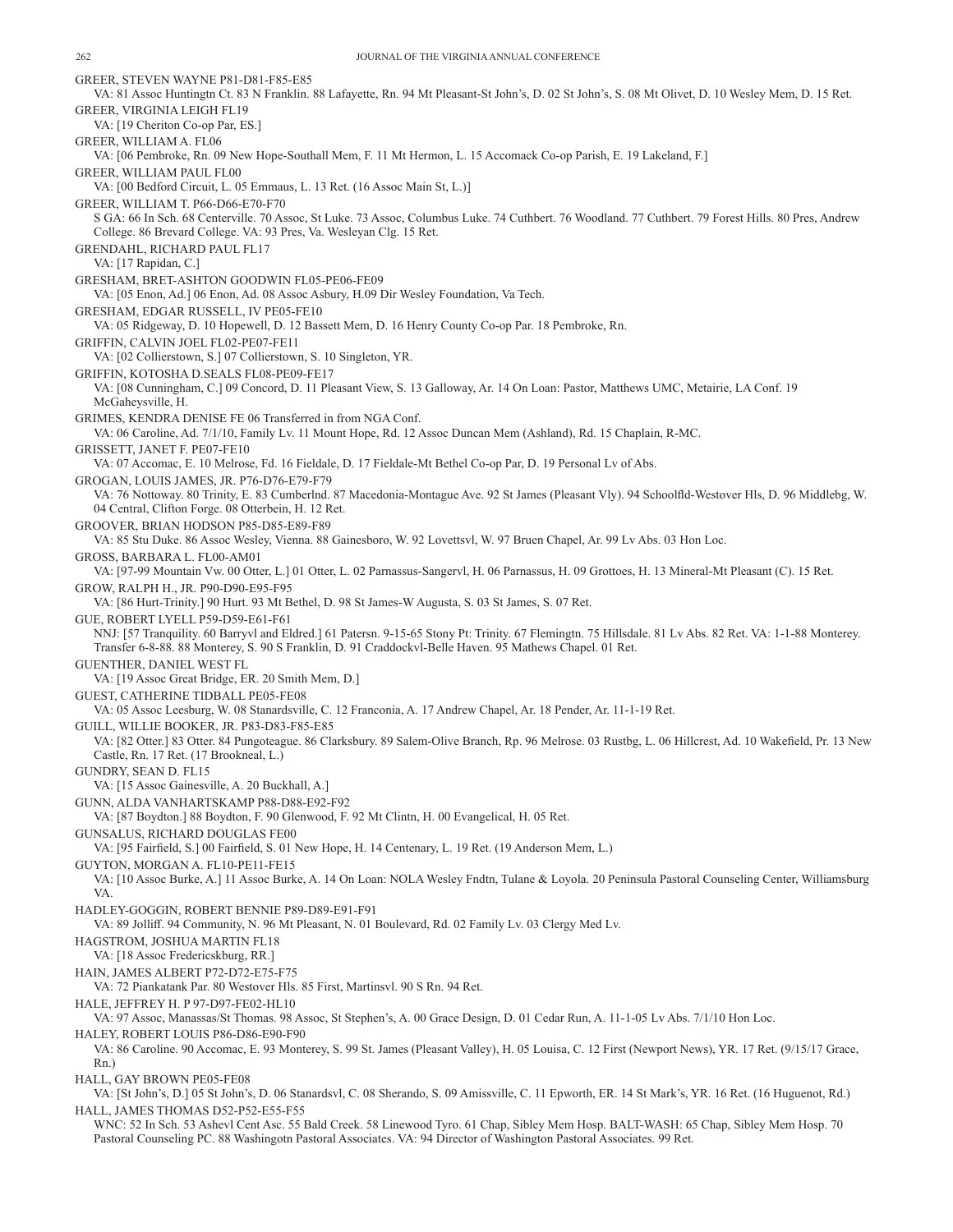HALL, JOHN ROBERT, SR. AM06 VA: 06 Bethel, Rd. 20 Ret. (20 Centenary (Chesterfield), JR.) HALL, JUDITH T. PD08-FD11 VA: 08 Pastoral Counselor, Pastoral Counseling of NoVa, A. 15 Ret. HALL, STEPHEN M. FL13 VA: [13 Macedonia, C. 19 Ret. (19 Macedonia, C. 20 Galilee, Ar.)] HALL, WILLIAM PEMBROKE LP VA: [82 Mount Carmel. 85 No Apt. 86 Rckbrdg. 90 McKinley. 94 Assoc, Central, S. Ret. (96 McKinley). (Alleghany)] HAMILTON, FREDERICK CHANCELLOR P69-D69-E75-F75 VA-M: 69 Stu. UTS, Rd. VA: 70 W Hanover. 72 New Kent. 76 Assoc Wesley, Vienna. 79 Mt Pisgah, Rd. 87 Good Shepherd. 93 Welborne, Rd. 97 St Luke's, Pn. 00 Walker Chapel, Ar. 06 Ret. HAMMOND, JOSEPH ELMER, JR. P96-D96-AM96 VA: [87 Collierstwn. 91 Laurel Park, Ad.] 99 Rehoboth Parish, Rp. 04 Gloucester-Mathews. 10 Carson, JR. 18 Ret. (18 Centenary-Chesterfield, JR.) HAMPTON, DAVID TILLMAN P76-D76-F80-E80 N GA: 76 New Hope-Marietta. VA: 78 Cedar Grv. 80 Assoc Braddock St. 83 Fieldale. 88 Forest. 91 St Mark's, Pn. 96 Crooks Mem, Pn. 04 Ret. HAN, GRACE SUN-KHIL PE14-FE17 VA: 14 Assoc St Matthew's, A. 18 Trinity (Alexandria). HANAK, CHRISTINE G. P95-D95-E00-F00 VA: 95 Missionary Training, Paraguay. 00 Dir Theo. Ed, Meth Ch of Peru. 01 On Loan, Assoc Pastor, Wheatland-Salem UMC, N IL. 04 Family Lv. 05 Rehoboth, W, and Women's Ministry Coordinator, Ambassadors for Christ International. 12 Ret. HANAK, PAUL ALLEN P76-D76-E78-F78 VA: 76 Assoc Huntingtn Ct. 79 Hamiltn: Harmony. 3-1-81 Eng Speak Chr, Vienna, Aus. 87 Lv Abs. 90 Interntl Dir, Ambassadors for Christ Interntl. 15 Ret. HANCOCK, MAURICE G. P90-D90-E93-F93 VA: 90 N Amelia. 91 Halifax. 93 Cartersvl, F. 95 McGuire Park, Rd. 98 Kenwood, Ad. 99 Wayne Hills-Oak Hill, S. 00 W Dinwiddie, Pt. 04 Middlesex, Rp. 06 Ret. HANKE, JAY MARTIN P69-D69-E72-F72 VA-M: 69 Stu Bostn. VA: 70 Stu Bostn. 71 Assoc Wesley, Vienna. 74 Strasbg. 78 New Chr (named Wellspring 1980). 1-1-86 Proj Dir, Ch Ext, No Va Bd of Miss. 89 Ch of the Gd Shepherd, Ar. 98 DS, W. 04 Mt Olivet, Ar. 08 Ret. (9/2/13-6/30/14 St Matthew's, A. 11/1/17-6/30/18 Pender, Ar.) HANKINS, JEAN McGRAW PD07-FD10 VA: 07 Min of Congregational Care, Dranesville, Ar. 09 Dir of Congregational Nurture, Crossroads, Ar. 10 Dir of Congregational Nurture, Crossroads, Ar. 16 Ret. HANNAH, SUSAN CHRISTINE MILAM P82-D82-E88-F88 VA: [81 Wrights Chpl, Ad.] 82 Assoc Roanoke Yoked Par. 85 Lv Abs. 86 Eagle Rock. 88 Chap, MCV. 93 Chap, St Mary's Hosp, Rd. 01 Bereavement Coord, Bon Secours Hospice. 05 Staff Chap and Parish Nurse Coord, Danville Regional Medical Center. 06 Whitmell, D. 08 Whitmell-St John's Co-op Par, D. 15 St Luke's, D. HARDING, LYNDA WHITLEY PD04 VA: 04 Min of Congregational Life, Shady Gr, Ad. 10/17/09 Transitional Lv. 10-18-10 Vol Coord/Chaplain, Crossover Min. 13 Clinic Manager/Chaplain, CrossOver Ministry. 12/19/16 Chaplain, Hospice of Virginia. HARDMAN-CROMWELL, YOUTHA CORDELLA P87-D87-E89-F89 VA: [86 Woodlawn.] 87 Woodlawn. 89 Stu, American U. 93 Prof Howard U Div Sch. 98 Assoc Dir, Practice in Ministry & Mission, Wesley. 03 Dir, PMM, Wesley Sem.08 Asst Dead/Mt Vernon Place Project, Wesley Sem. 12 Ret. HARDY, IV, DAL TEER FL17-PE19 VA: [17 Assoc, Mt Olivet, Ar.] 19 Assoc, Mt Olivet, Ar. HARDY, ROBERT F., IV FL09 VA: [09 Harmony, D. 19 Ret.] HARGRAVES, JAMES STANLEY P84-D84-E88-F88 VA: 84 Stu Duke. 85 Assoc Trinity, McL. 87 Emmanuel, W. 89 Toms Brook. 91 Assoc Warwick Mem, Pn. 97 Washington St, Pt. 01 Community Ministries Coord, UMFS. 03 Assoc Dir, Ctr of Min. & Leadership Dev. 09 Dir Program Development CMLD; Union-PSCE. 10/4/10 Registrar, Union Presbyterian Sem. HARGROVE, JESSICA L. FD2010 VA: 07 Grace, A. 9/1/10 Pastor of Family Min, Crozet. 1/1/17 Deacon of Youth/Young Adult Min, Shady Grove (Mechanicsville). 9/1/17 Pastor of Discipleship Ministries, Great Bridge, ER. HARLESS, CHARLES HERBERT D64-E66-P69-F71 WV: [59 Halleck. 61 Monongalia Circ.] VA-M: [62 N Frederick.] 66 Kernstwn. VA: 70 Kernstwn. 76 Mt Pisgah. 79 Parrish Ct. 81 Providence-Woodlnd. 85 St Andrews, Rd. 88 Hintn Ave. 93 Ret. (02 Montague Ave, W. 12/1/05 N Frederick, W.) HARLOW, CARL RANDALL P74-D74-E77-F77 VA: 74 Stu SE Bapt. 76 Amherst Circ. 84 Monroe. 91 Chap, UVA Med Ctr. 92 Jollivue, S. 99 Ex Dir, Christmas in April, Gtr Augusta. 01 Rebuilding Together Gtr Augusta. 02 Bethlehem, C. 08 Marsh Mem, L. 12 Ret. HARRELL, MANNING BERRY D71-AM79-P83-F85-E85 VA-M: [68 James Riv.] VA: [70 James Riv. 73 Marsh Mem.] 79 Aldersgate, N. 86 Central, Ar. 88 Gloucester Pt-Bethany. 89 Lakeside. 93 Scott Mem, N. 97 Ret. (97 Willis, Rd.) HARRINGTON, MICHAEL W., SR. FL99 VA: [99 Hallwood-Sanford-Saxis, E. 02 Painter-Bethel, E. 05 Woodland, YR. 14 Magnolia, JR. 19 Lyndhurst-Oak Hill, S.] HARRIS, AMANDA BRAY FL20 VA: [20 Oakland, D.] HARRIS, CHARLES EDWARD E94-F94 VA: 94 YMCA of S Hamptn Roads. 12 Ret. HARRIS, HUGH TOWNSEND P65-D65-F68-E68 VA-M: [60 Blue Rdg. 63 Keezletwn-Blue Rdg. 64 Rectortwn.] 65 Rectortwn. 66 Assoc Franconia. 68 Colonial Bch. VA: 70 Colonial Bch. 72 Bethany, Gloucester Pt. 75 Asst Adm Herm No Va. 76 Asbury, NN. 79 Rustbg. 80 Hon Loc. 83 Readmit, Mechanicsvl. 86 Belmont, Rd. 91 Deep Creek, Pr. 93 Central, S. 96 Ramsey Mem, Rd. 99 Ret. (05-08 Willis, Rd. 10 S Halifax, F.)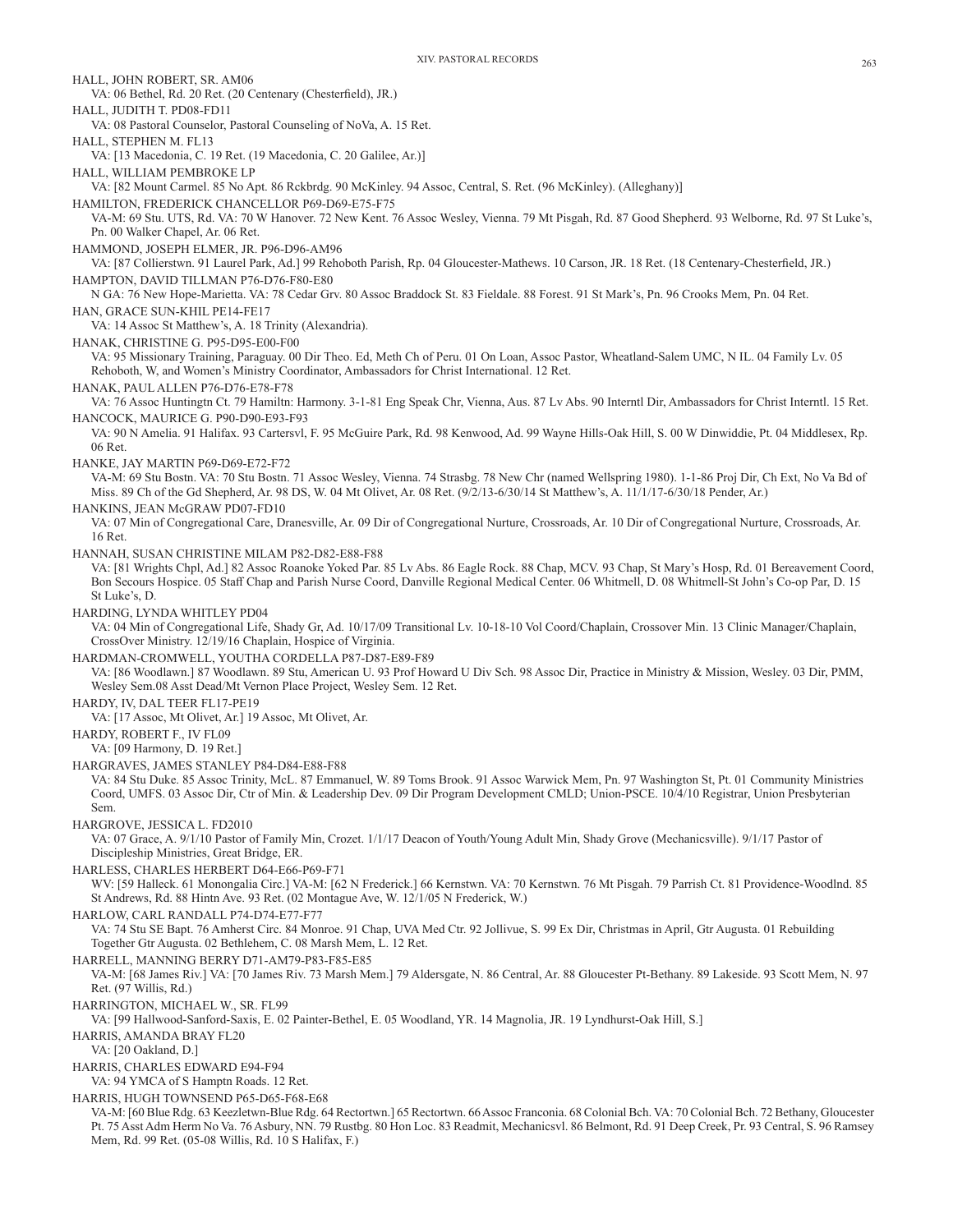HARRIS, JAMES ALAN P79-D79-F84-E84 VA: [76 Burketwn.] 79 Burketwn. 80 Stu Oral Robts. 83 Blue Rdg. 85 Grottoes. 90 West End, Pr. 94 Fishersvl, S. 04 Ret. (09 Wellspring, Pn. 10 Assoc Bridgewater, H. 20 Weyers Cave, H.) HARRIS, KELSEY HERSEL P65-D65-E68-F68 THE METH CH IN CAR & AMER: 65. VA: 79 Leemnt. 82 W Stauntn. 89 Woodlawn, A. 91 John Wesley, H. 00 Lincolnia, A. 02 Ret. HARRIS, RALPH, JR. P95-D95-F99-E99 VA: [92 Kelly Circuit, L.] 95 Kelly Circuit, L. 97 Randolph St, S. 98 Staunton-Grottoes, S. 05 Calloway, Ar. 5/1/11 Incapacity Lv. 13 West End, Rn. 15 Bowling Green, Fd. 16 Ret. HARRISON-DAVIDSON, CHERYL P77-D77-E79-F79 VA: 77 Min to Ch in Trans. 1-1-78 Sussex. 81 Assoc Thalia. 82 Chap Va Wesleyan. 88 Assoc Park Pl. 89 Lv Abs. 90 Eastern Va Med Sch. 92 Lv Abs. 93 Campus Min, Christopher Newprt U. 03 Family Lv. 07 Fairview, Rn. 09 Central (Hampton), Pn. 13 Ret. HARRISON-McQUEEN, SARAH MAY PE07-FE10 VA: 07Assoc Warrenton, W. 14 Central, Ar. HART-PERKINS, CHRISTINA MARIE PE07-FE12 VA: [04 W Mathews, Rp.] 07 W Mathews, Rp. 10 On Loan, N Central District, Iowa Conf. 14 Crewe, F. 18 Washington Farm, A. HARTMAN, GARY W. EP01-FE03 (Ordination Recognized) VA: 01 Transfrd in from American Baptist. 01 Newsoms, Pr 05 Morrisville, A. 07 Lv Abs. 11 Ret. HASSELBACH, MAGGIE LEE FL17 VA: [17 Assoc, Highland, JR. 20 Wesley (Hopewell), JR.] HASSMER, JAMES WILLIAM P80-D80-F82-E82 VA: 80 Pleasant Vly, H. 81 Hurt-Trinity. 86 Prt. Republic. 89 Grace-Design. 92 Atlantic-New Church, E. 97 St Peter's, Ad. 00 Huguenot, Rd. 02 Nelson, C. 06 Gordonsville, C. 08 Parrish Court, S. 10 Ret. (10 Mountain View, C.] HASSMER, STEPHEN BRUCE P72-D72-E74-F74 VA: 72 Stu Emory. 73 Lovettsvl. 76 Assoc First, C. 79 Trinity, L. 85 Standstn: Corinth. 95 Grace, Pn. 3/1/01 Calvary, Ar.14 Ret. HATMAKER, GEORGE FL02 VA: [02 Assoc Timberlake, L. 03 Mead Mem, L. 13 Ret. (7/1/13-6/30/15 Payneton-Siloam, L.)] HATTLE, GEORGE ROBERT P62-D62-E64-F64 MEMP: 62 Saltinno Circ. 64 In Sch. VA-M: 65 Min Ed Ft Hl. 66 Chap Army. VA: 70 Chap Army. 90 Ret. HAUCK, ROBERT LYNN P98-D98-FE02 VA: [95 Dillwyn.] 98 Dillwyn, F. 99 Prospect, Pt. 04 St Mark's, Pt. 09 Ret. (11-13 Shepherds, Fd.) HAUGH, JEFFREY JOSEPH PE00-FE04 VA: 00 Mt Vernon, Pn. 04 Gum Spring, Rd. 14 Vale, Ar. HAUSHALTER, JULIE ANN PE03-FE06 VA: 03 Campus Pastor, Eastern Mennonite. 12 Dir, Lavender Ctr for Education & Retreats. HAWKINS, JANET FD00 VA: 00 Organist, Timberlake, and Min of Vis, Fort Hill, L. 2/18/02 Min of Music and Congregational Care, Fort Hill, L. 19 Ret. HAWKINS, RALPH K. PE15-FE18 (Transferred in from Disciples of Christ) VA: 15 Calvary-Kerns Mem, D. 17 Assoc Prof & Chair, Dept of Religion, Averett University. 18 Prof & Chair, Dept of Religion, Averett University HAWKS, HAROLD DONALD P87-D87-E90-F90 ALA-W FL: [82 Poplar Head. 83 Bethlehem-Red Hl.] VA: [85 Pleasant Grv.] 87 Pleasant Grv. 88 Keezletwn. 95 Scottsvl, C. 96 Bethany, H. 06 Bridgewater, H. 08 Oakton, Ar. 12 Sunset Dr (Broadway), H. 16 Ret. HAY, STEPHEN DALE P84-D84-E87-F87 VA: 84 Stu Princetn. 85 Assoc Fairfax. 87 Providence-Whites. 91 Dist Prog Coord, A. 96 Sandbridge. N. 00 Tabernacle, Ad. 13 Asbury, H. HAYNES, IVA 'KATHLEEN' WELBORN PE05-FE08 VA: 05 Assoc Annandale, A. 08 Heritage, ER. 14 Mt Olive-Shiloh, H. 19 Fam Lv of Abs. HAYNES, JOHN BERRY, JR. PE05-FE08 VA: 05 Bruen Chapel, Ar. 08 Dir, Wesley Foundation at ODU. 14 Strasburg, H. HAYNES, JOHN BERRY, SR. P96-D96-FE01 VA: [94 Mt Zion, S.] 96 Mt Zion, S. 98 Portlock, N. 02 Amissville, C. 04 Aldersgate, Pn. 07 Zion, Pn. 10 Miles Mem, ER. 16 Ret. HAYNES, KATHLEEN W. PE05-FE08 VA: 05 Assoc, Annadale, A. 08 Heritage, ER. 14 Mt Olive-Shiloh, H. 19 Fam Lv. 20 Mt Olive-Relief, W. HAYNES, KEVIN WILSON P97-D97-FE01 VA: [95 Stanley, H.] 97 Stanley, H. 04 Greenville, S. 18 Saint Mark's, S. HAYS, BRANT KYLE P83-D83-E87-F87 VA: 83 Lunenbg. 88 Halifax. 91 Cumberlnd. 96 S Covington. 01 Carmel-Coles Pt, Rp. 05 Northumberland, Rp. 09 Colonial Beach, Ad. 11 James River, F. 14 Ret. (4/9/18-6/30/18 Irvington, RR. 20 Asbury (Lancaster), RR.) HAZLETT, TIMOTHY D. Transferred in from WNY 04 VA: 04 Patrick, D. 05 Emmanuel, C. 11 Oaklette, ER. HEACOCK, JOHN G., JR. P95-D95 VA: [94 Arcola, Ar.] 95 Retired (Arcola, Ar) HEADLEY, GERALD C. III PE09-FE12 VA: 09 Chaplain, Calvert Hospice, Prince Frederick, Md. 14 Transitional Leave. 2/1/15 Student. 9/1/17 Chap, Hospice of Charles County, Maryland. 19 Personal Lv of Abs. HEATH, HARRIET CELESTE P92-D92-E95-F95 VA: 92 Stu. 93 Chap, R-MA, W. 95 Centenary, Pr. 99 Aldersgate, N. 04 Mt Vernon, A. 15 Crenshaw (Blackstone), F. 18 Monumental, ER. HEATON, GARY EDWARD P86-D86-E91-F91 VA: 86 Rivertn. 89 Crockett Spgs. 93 Tabernacle, N. 96 Round Hill, W. 01 Front Royal, W. 13 Greene Mem, Rn. 18 First, C. HEATWOLE, ELLEN S. FL10 VA: [10 Bethel, Fd. 16 Not Appointed.]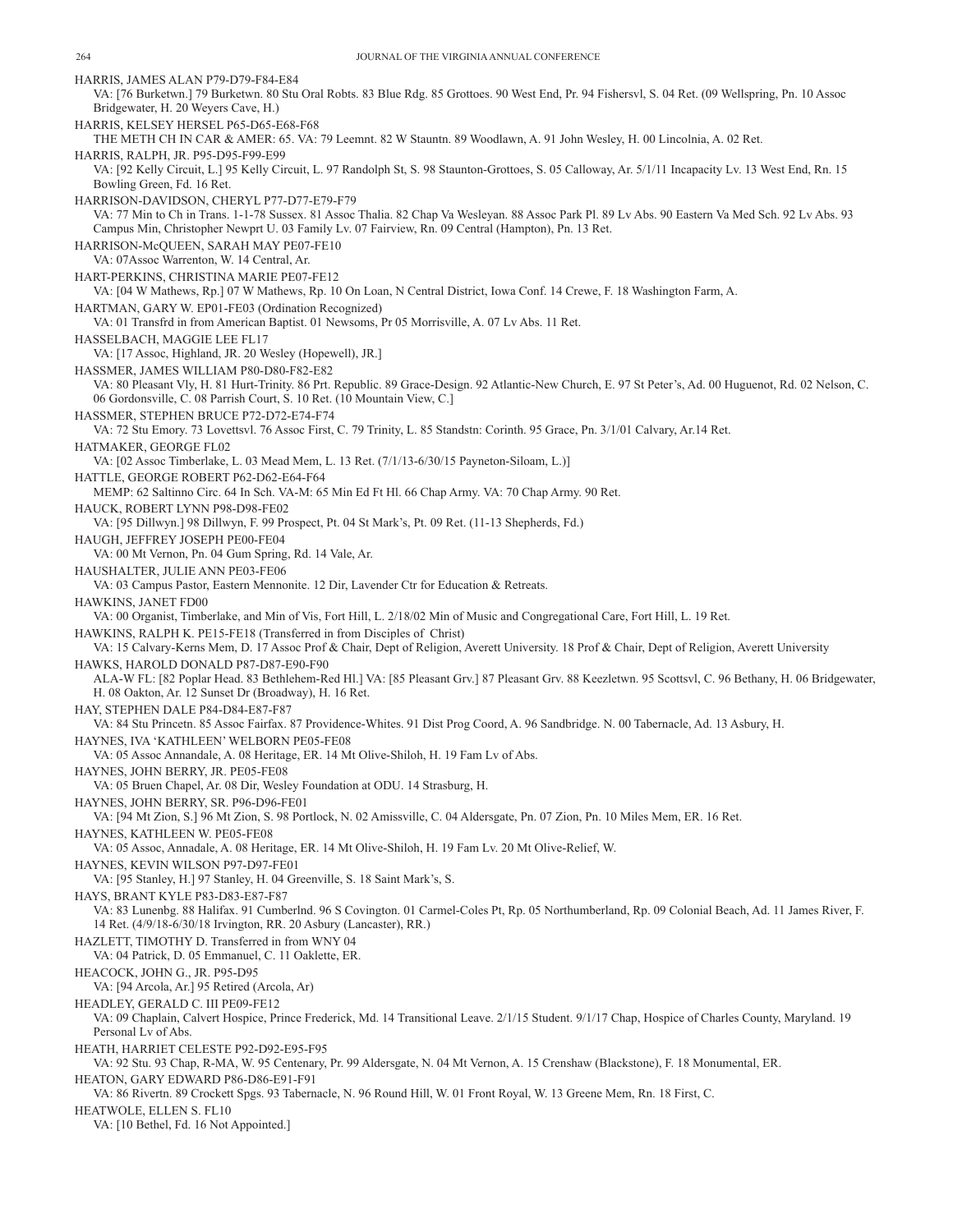HECKSTALL, MARILYN ARMSTEAD EP00-FE03 (Orders recognized) VA: 00 New Ch. Dev, Rd. 01 New Hope Community, Rd (name change). 05 Asbury (Church Hill), Rd. 20 St Paul (Roanoke), Rn. HEINZMAN, WILLIAM E. P96-D96-F99-E99 VA: 96 Stu, Duke. 97 Assoc, Springfield, A. 02 Lincolnia, A. 12 Dranesville, Ar. HELMBRECHT, BETH MARIE ROWE P79-D79-F85-E85 VA: 79 Stu Duke. 81 Rehoboth, Ad. 82 Prospect & Campus Min VCU. 83 Prospect-Pamunkey. 84 Zion, Ad. 86 Assoc Shady Grv, Mechanicsvl. 87 Memorial, Rd. 93 Lv Abs. 94 Garys, Pt. 98 Salem-Olive Branch, Rp. 00 Capron, Pr. 05 Shiloh, Ad. 08 Colonial Beach, Ad. 09 Sabbatical Lv. 10 Ret. HELVESTON, RICHARD RANDOLPH (So Bapt) P77-D77-F80-E80 VA: [76 Linden.] 77 Linden. 78 Providence, D. 81 Ebenezer, Pr. 84 St Mark's, A. 88 Mt Vernn, A. 94 Tabernacle, Pn. 99 Ret. HEMMING, JOHN THOMAS PE08-FE12 VA: 08 Assoc Cave Spring, Rn. 12 Powhatan, Rd. 19 Culpeper, C. HENDRICKS, TERRY LEE FL11-PE16-FE19 VA: [11 Shenandoah Vly. 15 Linden-Markham.] 16 Linden-Markham-Marshall Co-op Par. 20 Edinburg, H. HENLEY, BOBBIE JO PE10-FE14 VA: 10 Craddockville, E. 12 Belview, Rn. 17 Trinity, D. 20 Main St, F. HENRY, JAMES EDWARD P92-D92-F98-E98 VA: 92 St James, A. HENSLEY, HOLLEY MONROE D54-E56-AM69 WV: 54 Newtn Circ. 55 Cowen Circ. 58 Clendenin Circ. 61 Cliftn Circ. VA-M: [65 Prince Edward. 66 Phenix. 67 Lunenbg.] 69 Lunenbg. VA: 70 Lunenbg. 71 Lafayette. 73 E Franklin. 74 Floyd Par. 75 Mt Tabr, Monroe. 77 Potts Vly. 79 Goshen-Rockbrg Baths. 80 Fairfld, S. 82 Philadelphia. 84 Ret. HERNDON, CHAD MICHAEL PE04-FE07 VA: 04 Assoc Pender. 07 Assoc Christ, A. 09 New Song, Rd. HERNDON, ERNEST THOMPSON, JR. P74-D74-E78-F78 NC: [73 Moncure.] 74 Moncure. VA: 78 W Frederick Hls. 83 Ivey Mem. 92 First, Mrtnsvl, D. 00 DS, Pr. 05 Manassas St Thomas, A. 10 DS, H. 18 Ret. HETHERINGTON, JO ELLEN P91-D91-E93-F93 VA: [89 Mt Zion, S.] 91 Mt Zion, S. 93 Rockingham Ct, Rn. 05 Matoaca, Pt. 11 Clergy Med Lv. 17 Ret. HEWITT, JAMES ALBERT, III P76-D76-E79-F79 VA: 76 Stu Duke. 78 Rk Spg. 8-15-82 Cherryvale. 91 Old Bridge, A. 00 DS, E. 06 Braddock St, W. 1/1/12 Clergy Med Lv. 17 Ret. HICKS, HAROLD LEE P63-D63-E65-F65 VA-M: [55 Assoc Culpeper Circ. 56 S Culpeper. 58 Fairmount.] NC: [62 Louisbg Circ.] 63 Louisbg Circ. 64 Macedonia, Raleigh. VA-M: 66 First, L. VA: 70 Trinity, Poquosn. 76 Belmnt, Rd. 81 Pender. 01 Ret. HICKS, JUSTIN ANDREW FL15-PE18 VA: [15 Charlotte, F.] 18 Campus Min of Longwood/Hampden-Sydney Wesley Fndt. HILL, LEONARD DOUGLAS, JR. P63-D63-E66-F66 VA-M: 63 Stu UTS, Rd. 64 Bethel, Han. 66 Fairmount. VA: 70 Fairmount. 71 Assoc Ar Frst. 75 Bethel-Emmanuel. 11-1-87 Beulah, Rd. 92 DS, Pt. 97 Asbury, H. 05 Ret. HILL, LORENZO DOW P89-D89-E93-F93 VA: 89 Leesvl. 90 Fowler Mem, L. 92 Asbury, Christiansbg. 96 John Mann-John Wesley. 03 John Mann, W. 05 Cranford, A. HINDMAN, DAVID MEREDITH P73-D73-F80-E80 VA: 73 Stu UTS, Rd. 76 Assoc Westhamptn. 78 Asbury-Pkside. 81 Lebann, Ad. 84 Stu PSCE, Rd. 87 Asbury, NN. 88 Campus Min, W&M. 10 Duncan Mem, Ad. 15 Ret. (2/14/18-6/30/18 Gloucester-Mathews, YR.) HINER, SHAWNA NICOLE FL18 VA: [18 Assoc Verona, H.] HINES, GARLAND KNIGHT JR. P89-D89-E93-F93 VA: [87 Culpeper Cir.] 89 Culpeper Cir. 91 Trinity Cir, Pr. 93 Beech Grv, Pr. 04 Messiah, N. 06 Asbury, Pn. 08 St James, Pn. 10 Ret. (10-13 Providence, JR 20 Boykins.) HITTEL, KAREN B. VA: 02 Transferred in from WNC; Min of Pastoral Care, Brandermill, Rd. 06 Brookland, Rd. 08 Assoc for Discipleship Ministries, St Mark's Rd. 14 Christ, Rd. 19 Powhatan, Rd. HOBBS, HERBERT GRAY P58-D58-E61-F61 VA-M: 58 In Sch. 59 White Stone. 63 Princess Anne Plz-Lynnhaven. 68 Chap Ferrum. VA: 70 Chap Ferrum. 79 Chap Ferrum & St James, Ferrum. 86 Baylke. 92 Blacksbg, Rn. 00 Ret. HOGGE, WILLIAM ERNEST P54-D54-E56-F57 VA-M: 54 Stu Candler. 56 Lancaster. 60 Mt Olivet, D. 64 Smith Mem. 67 Design. VA: 70 Design. 71 Oaktn. 77 Welborne. 81 Centenary, Pr. 86 DS, D. 91 Manassas/St Thomas. 94 Westhamptn, Rd. 97 Ret. (11/97-98 Kenwood, Ad. 99 Laurel Park, Ad.) HOLBERT, DAVID ALLEN P89-D89-E94-F94 VA: 89 Willis, Rd. 90 Fairmount, Ad. 96 Lv Abs. 97 Batesvl, C. 00 Main St, Emporia. 05 Wesley Chapel, Pt. 07 Oak Grove, Pt. 8/15/08 Ret. (08-13 Oak Grove, JR.) HOLDER, DONNA C. PE01-FE04 VA: 01 Min of Outreach, Woodlake, Rd. 06 Assoc Woodlake. 10 Westover Hills, Rd. HOLLAR, BARRY PENN P78-D78-F80-E80 VA: 78 Stu Duke. 79 Rapidan. 80 Intern BOGM. 82 Jolliff. 8-15-82 Orange Circ. 84 Stu UVA. 89 Prof, Shenandoah U. 19 Ret. HOLLENBECK, DOUGLAS EUGENE FL02 VA: [02 Mt Carmel, S.] HOLLEY, HOWARD FRANK P82-D82-F84-E84 VA: 82 Assoc Haygood. 85 Chap, Navy. 01 Chap, Commander, US Navy. 04 Sandbridge Community Chapel, N. 12 Oak Grove, ER. 20 Ret. HOLMES, RANDY FL09 VA: [09 Mt Cana, F.] HOLTON, MARGARET JANNIE P98-D98-FE05 VA: 98 Stu, Union. 99 Stu. Vanderbilt. 01 Refugee Resettlement, Catholic Charities, Nashvl. 04 Chaplain, Vanderbilt University Hospital. 06 Asst Prof of Pastoral Care, Yale Divinity School. 16 Personal Lv of Abs. 7/5/16 Intergrated Refugee and Immigrant Services. 18 Assoc Prof in Prctc of Pstrl Theo &

Care, Duke.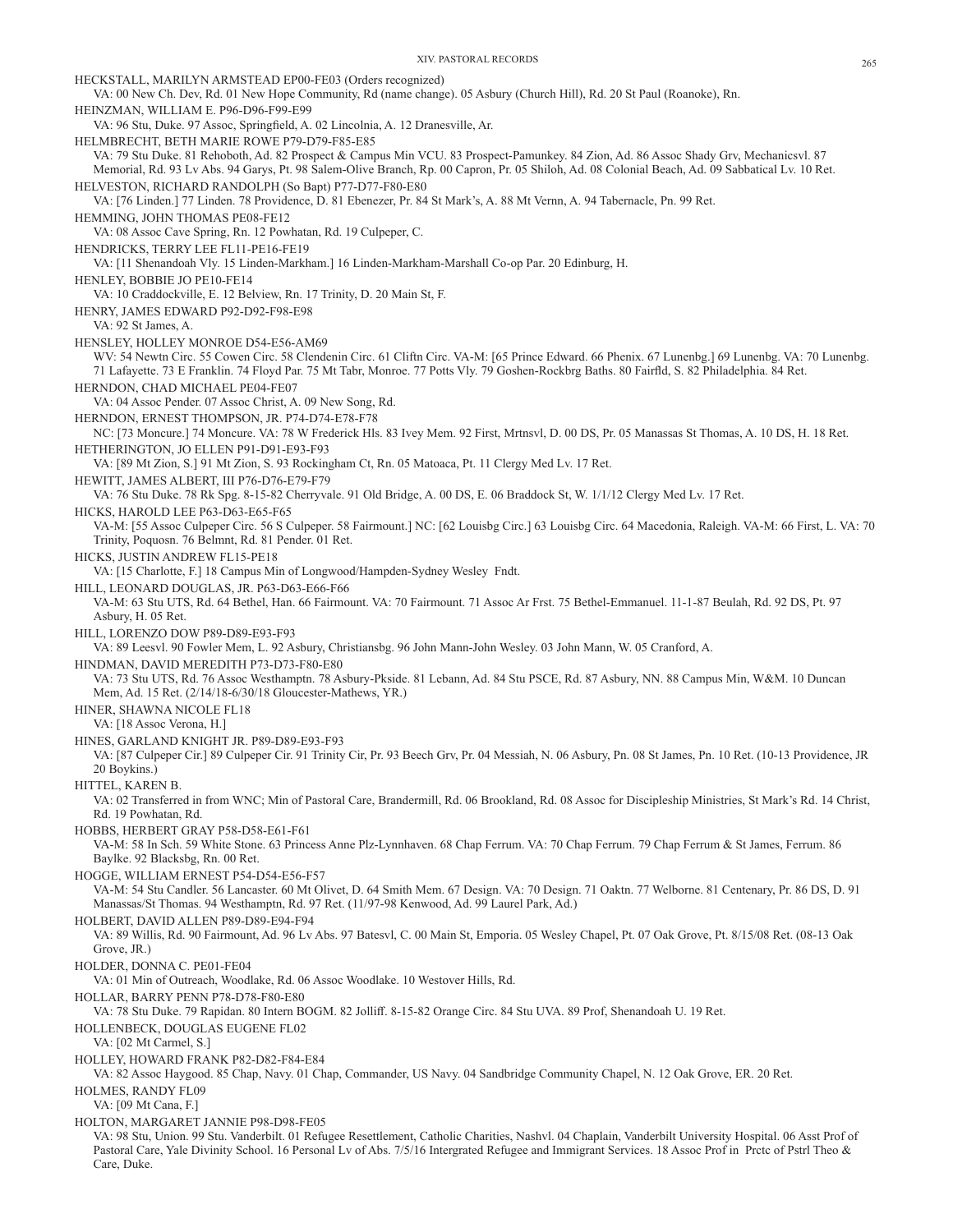HONAKER, SCOTT RANDALL FL20 VA: [20 First, JR.] HONEYCUTT, JANE DENISE P89-D89-E93-F93 VA: 89 Bedford Spgs-Campbell. 94 Lv Abs. 95 Missionary, Nigeria. 00 Assoc Council Dir of Mission. 09 Conf Dir of Mission and Global Justice. 10 St Matthew's, A. 9-2-13 Deputy General Secretary UMCOR at GBGM. 4/8/16 Ex Dir, Ctr for Mission Innovation, GBGM 17 Sr Connectional Engagement Spclst, GBGM. 18 On Loan: Merrit's Chapel UMC, NC Conf. 20 Ret. HONG, JUNG PYO P98-D98-E00 VA: 98 Assoc, Korean of Grtr Washington, Ar. 01 Lv Abs. 06 Culmore, Ar. 16 Charles Wesley, Ar. HONG, SEONGUK FL19 VA: [19 VA Korean, ER.] HONG, SHIN WOO FL10-PE12-FE15 VA: [10 Bethany-Sardis, C.] 12 Bethany-Sardis, C. 16 New Hope, H. 19 On Loan: Pastor, Bupyeong Korean Methodist Church. HOPKINS, EDWARD ALLMAN P82-D82-F85-E85 VA: 82 Stu Duke. 83 Assoc First, Mtnsvl. 86 Scottsvl. 91 Forest, L. 93 Hintn Ave, C. 09 Sabbatical Lv. 10 Wellspring, YR. HOPKINS, SCOTT D. FL93-PM95-FE97 (03 Received by transfer from KY) KY: [93 Bethel, Warren Co.] 95 Bethel, Warren Co. 97 Wesley Foundation. 98 Dixon VA: 02 Huguenot, Rd. 07 Crenshaw, F. 12 Andrew Chapel, Ar. 17 Peace, RR. HORNE, KENNETH CHESTER, JR. P74-D74-E77-F77 VA: [73 Boydtn.] 74 Boydtn. 77 Blue Grass Vly. 79 Dir Soc St Andrew. 99 Ex Dir, Soc St Andrew. 5/1/08 Ret. HORNER, DANIEL P96-D96-E00 VA: 96 Stu, Wesley. 97 Assoc, Sydenstricker, A. 02 Co-pastor, Springfield, A. 07 Lv Abs. 12 Hon Loc. 19 Ret Hon Loc. HORNER, PATRICIA 'PAM' P96-D96-E00 VA: 96 Stu, Wesley. 97 Assoc, Annandale. 00 Assoc, Burke, A. 02 Co-pastor, Springfield, A. 07 Ret. HORROCKS, BENJAMIN E. FL08-PE09-FE15 VA: [08 Assoc Buelah, Rd.] 09 Assoc Beulah, Rd. 12 Asbury Mem, Rd. 16 Lane Mem, L. HORTON, ALVIN JAMES P75-D75-E79-F79 VA: 75 Stu Duke. 78 St Luke's, Fls Ch. 86 Dir Comm & Ed Va Advocate. 01 Mt Pisgah, Rd. 09 First, C. 18 Ret. HOSKINS, ROBERT N. P96-D96-F99-E99 VA: [94 Eagle Rock, Rn.] 96 Eagle Rock, Rn. 98 McKenney, Pt. 4/1/02 Clover Hl, H. 13 Woodstock, H. 20 Ret. HOTTLE, LUCY B. MARSDEN P92-D92-E94-F94 VA: [91 Assoc Messiah, A.] 92 Assoc Messiah, A. 97 Assoc Council Dir, LDI. 00 Pastoral Dir, Barnabas Min. Fndtn. 03 Ret. HOUFF, DENNIS MICHAEL P73-D73-E78-F78 VA: [72 McKinley.] 73 Stu E Mennonite. 74 Stu Wesley. 75 Blue Rdg. 77 Assoc Chestnut Mem. 79 Hickory. 82 LeKies. 85 LeKies-Wesleyan Acres. 90 Warrentn, Ar. 94 Sydenstricker, A. 99 First, Rn. 10 DS, S. 13 Ret. HOUGH, ELIZABETH ANNE P93-D93-E96-F96 VA: 93 Stu, Wesley. 94 Fellowship-Linvl-Edom. 98 Assoc, Asbury, H. 01 Lv Abs. 02 Grace (Middletown), W. 09 St James, S. 10 Personal Lv Abs. 15 Ret. HOUGH, NEIL ROBERT P93-D93-E96-F96 VA: 93 Stu Wesley. 94 Mt Sinai, H. 02 Emmanuel, W. 09 Main St, S. 14 St Matthew's, A. 20 Trinity, Ar. HOUSE, ROBERT LAWRENCE P90-D90-E94-F-94 VA: [88 Philadelphia.] 90 Philadelphia. 93 Fieldale, D. 00 Rocky Mt, D. 04 St Luke's, D. 09 Ocran, JR. 19 Ret. HOWARD, JANINE P96-D96-E00 VA: [93 Calvary, E. 94 Calvary-Greenbush, E.] 96 Calvary-Greenbush, E. 97 New Hope, Rp. 00 Warsaw, Rp. 09 Lower Church, Rp. 11 DS, D. 19 Fairlington, A. HOWELL, DAVID HUNTER P52-D53-E56-F56 VA-M: 52 In Sch. 54 Assoc Central, Hamp. 55 Waverly. 59 Mem, N. HOLS: 61 Emory. VA-M: 62 Market St, Onancock. 66 Wesley Mem, C. VA: 70 Wesley Mem, C. 71 Windsor Hls. 75 Braddock St. 77 Ghent. 81 Baylke. 86 Trinity, McL. 90 Centenary, Pr. 92 Lincolnia, A. 93 Ret. HRBEK, D. CHADWICK FL02-PE03-PD08-FL20 VA: [02 Newport-Mt Olivet, Rn.] 03 Newport-Mt Olivet, Rn. 06 Assoc Highland, Pt. 08 Chaplain, Randolph-Macon Academy. 12 No Apt. 19 W Loudoun (lay supply) [20 Old Bethel-Welltown Co-op Par, W.] HUBBARD, CHARLES WALTER, JR. P84-D84-E87-F87 VA: 85 New Bethel-Motley, L. 87 Christ, A. 92 Zion-Grace, N. 96 Ret. HUDGINS, LINDA DIANE FL18 VA: [18 N Amelia, F.] HUDSON, SARA LOU D72-P74-E77-F77 VA: [70-72 Assoc Bath Lgr Par.] 74 Stu Perkins. 76 Assoc First, Hopewell. 78 Hot Spgs. 80 Hillsboro-Bluemnt-Roszell. 82 Lv Abs. 83 Craigsvl. 3-1-86 Incapacity Lv. 90 Nelsn, C. 94 Mountain Vw, Rn. 97 Incapacity Lv. 06 Ret. HUFFMAN, GARLAND MICHAEL FL03 VA: [03 Buchanan, Rn. 13 Forest Rd-Fairview, L. 14 Charlotte, F. 15 Cumberland, F. 10/1/15 Clergy Med Lv.] HUGHES, DWIGHT Received by Transfer from KY 7/1/10 FE VA: 10 St James, YR. 16 Clinical Pastoral Therapy, Belmont Univ TN. 19 Trans Lv. 9-9-19 Pastoral Counselor, Insight Counseling Center. HUGHES, HAROLD HASBROUCK, JR. P56-D56-E59-F59 VA-M: [51 Lawrence Mem. 52 Grendell Crk Pk. 53 Walmsley Blvd. 55 Mt Olivet, D.] 56 Mt Olivet, D. 59 Stanleytwn. 62 Cokesbury, Woodbrg. 67 Front Royal. VA: 70 Front Royal. 71 Asbury, Harrisnbg. 77 DS, L. 82 Reveille. 9-1-88 Bishop, FL. 96 Ret. HUGHES, SUSAN M. PD13-FD19 VA: 13 Min of Community Outreach, Redwood, D. 1-1-18 Comm Otrch, Redwood (D) & Asst Pstr, Bthlhm (L). 19 Assoc, Bthlhm & Lake Christian Min, L. HUH, KEON FL11-PE14-FE18 VA: [11 Assoc Korean of Grtr Wash.] 14 Assoc Korean of Grtr Wash. 17 Mead Mem, L. 20 Woodstock, H. HULL, JOHN FRANCIS P83-D83-F85-E85 VA: 83 Mt Sinai, H. 88 Buckhall, A. 11 Ret.

HULME, GARY LEE P80-D80-F83-E83

VA: 79 Stu Wesley & Buckhall. 82 Buckhall. 88 PC&CC. 96 Center for Pastoral Counseling of Va. 9/1/02 Pres/CEO Pastoral Counseling of Northern Va.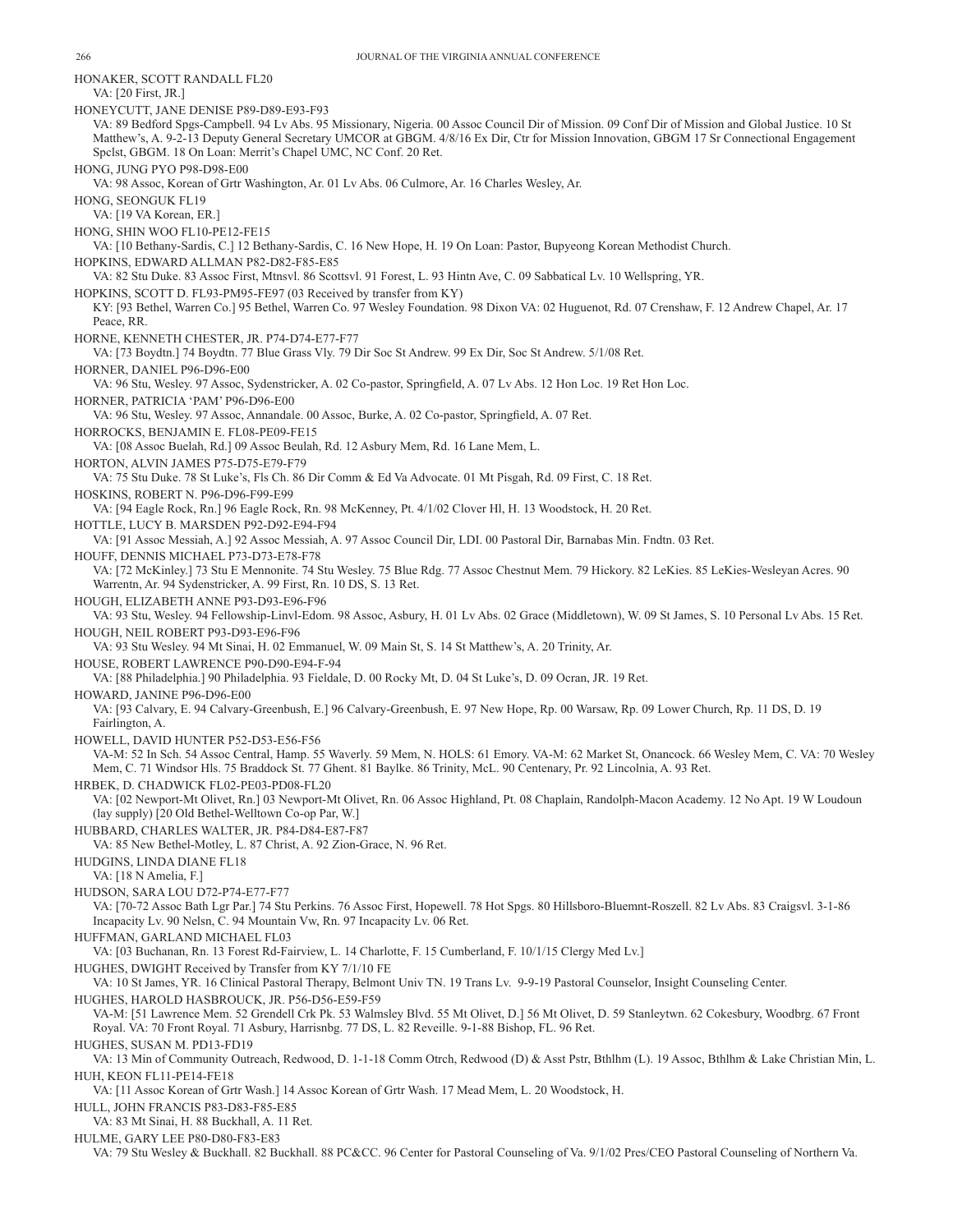HUNDLEY, JOHN MICHAEL FL06 VA: [06 Co-Pastor, Patrick, D. 13 Ret.] HUNDLEY, LYNNE M. P81-D81-E84-F84 CAL-PAC: 87 Wesley. 94 St. Mark's. 96 on loan to VA, Oak Grove/Riverview Charge, Pr. 99 Trans To VA, Oak Grove/Riverview, Pr. 00 Cottage Place, Pr. 09 Cottage Place-Martin Luther King Jr Mem, Pr. 13 Ret. HUNDLEY, STEPHEN CARY P78-D78-F82-E82 VA: 78 Stu Wesley. 80 Director of Downtwn Min, A. 81 Cedar Grv. 85 Shady Grv, Rd. 89 Assoc, First, Pn. 92 Sleepy Hollow, Ar. 95 First, W. 98 Heritage, L. 05 DS, Rn. 13 On Loan, Ex Dir of Connectional Min, Cal-Pac Conf. 16 President, UM Insurance, Inc. 17 Ret. (1/12/20 Shepherds & Mizpah, RR.) HUNSICKER, PHILLIP N. P59-D59-E62-F62 VA: 59 In Sch. 60 Assoc Springfld. 62 St Francis. 63 Faith. 67 Dumfries. 71 Lexingtn-Trinity. 75 Worker Priest-Lexingtn. 77 Hon Loc. 91 Epwrth, Thaxtn. 95 Madison. 00 Ret. HUNTER, RODNEY McKINLEY P81-D81-F84-E84 VA: [81 Leesvl, L.] 81 Leesvl, L. 86 Wesley Mem, Rd. 12-1-12 Ret. (13 Wesley Mem, Rd.) HUNTSMAN, MARCIA KLEIN PE11-FE17 VA: 11 Assoc Centreville, Ar. 15 W Campbell, L. 20 Ret. HURLEY-BROWNING, LUCRETIA A. P74-D74-E76-F76 VA: 74 Stu Garrett. 75 Assoc Aldersgate, A. 77 Miss AK. 78 Stu Presby St Luke's Hosp, Chicago, CPE Prog. 79 Stu Wake Frst. 80 Chap Bapt Hosp, Winstn-Salem. 90 Stu, Memphis St U. 91 Holston Conf. 00 Dir Juniper Tree Past Couns Cntr, Mechanicsburg, PA. 19 Ret. HWANG, EOI KYUNG (KAY) PD03-FD07 VA: 03 Assoc, Korean of Gtr Washingtn, Ar. 10/30/06 On Loan, Holliston UMC, Pasadena, CA. 09 Transitional Lv. 13 Min of Young Adults, Korean UMC of Grtr Wash, Ar. 8/1/17 Trans Lv. 11-1-17 Generational Ministries Director, Vine. 20 Transitional Lv. HYEON, SEONG YOON FM VA: 94 Korean UMC, Rd. 99 Virginia Korean, Pr. 01 Incapacity Lv. 06 Ret. INSLEY, GEORGE THOMAS, JR. P86-D86-E90-F90 VA: [79 Mt. Sinai. 83 Heathsvl.] 86 Remingtn. 90 Central (Fx Hl). 97 First, N. 03 Ret. IRVING, ALPHONSO L. FL07 VA: [07 Purcellville Circuit, W. 17 Agape, W.] ISERNHAGEN, ASHLEY B. ROTH FL16-PE17-FE20 VA: [16 N Amelia, F.] 17 N Amelia, F. 18 Assoc St Luke's, YR. 20 Assoc, St Luke's, YR. ISERNHAGEN, BRETT DESLEY PE16 VA: 16 Epiphany, Ar. 19 Mathews Chapel, YR. IVEY, DANIEL KEITH P63-D63-E66-F66 VA-M: 63 Stu Duke. 66 Boykins. VA: 70 First, Fx Hl. 75 Zion, York Co. 79 Friendship. 86 Arl For. 91 Miles Mem, N. 94 Warwick Mem, NN. 97 Walker Chpl, Ar. 00 Ivey Mem, Pt. 03 Ret. JACKSON, CHARLES VERNON, II P84-D84-E88-F88 VA: [82 Goshen-Rockbrg Baths.] 84 Goshen-Rockbrg Baths. 85 Mt Carmel-Mt Pleasant. 89 Mt Pleasant, S. 96 Missionary to Paraguay, Mission Soc for UMs. 04 International Dir, Each One Feed One.09 International Dir, Generous Hands Ministries, Inc. 14 Ret. JACOBS, BARBARA M. PD99-FE05 VA: 99 Dir, Chr Ed & Youth Min, Fredericksburg, Ad. 02 Zion, Ad. 15 Family Lv of Abs. 18 Ret. JAMES, FRANK DAVID P52-D52-E56-F56 VA-M: 52 Stu. 54 Iron Gate. 58 Montross. 62 Princess Anne. 65 Hendersn. 69 Lane Mem. VA: 70 Lane Mem. 73 Woodlawn. 76 Grt Fls. 80 Moseley Mem. 83 Madisn Hts. 87 Francis Asbury. 88 Norvw. 92 Ret. JAMES, KENNETH STEPHEN D88-AM88 VA: [79 Collierstown. 85 Bath.] 88 Callaghan, S. 91 Ret. JAMES, THOMAS GLENN PE11-FE14 11 Res Mgr Lewis Center for Church Leadership, Wesley/Assoc, Centreville, Ar. 13 Assoc Centreville, Ar. JAMES, WILLIAM A. FL AM00 VA: [Prospect, F. 97 Aldersgate, Ad.] 00 Aldersgate, Ad. 07 Skipwith, Rd. 14 Ret. (1/1/15-4/6/15 Chamberlayne Heights, Rd.) JAMISON, DONALD A. FL06-PE07-FE11 VA: [06 Nottoway-Lunenburg, F.] 07 Nottoway-Lunenurg, F. 11 Grace, E. 16 Sydenstricker, A. JAMISON, LEE ROY P51-D51-E52-F52 VA-M: 50 Stu Asbury. 51 New Castle. 55 Trinity, Buchanan. 57 Gordonsvl. 61 Farivw, D. 65 Central, Rn. VA: 70 Cradock. 74 Wesley, Colonial Hts. 78 Calvary, Rd. 81 Daytn. 82 CPE, Rn Vly Mental Health Assoc. 83 Ret. (83-84 Boones Ml. 96-98 Chaplain, VA Med Ctr, Salem.) JARVIS, DAVID FRANKLIN, II P60-D60-E64-F64 VA-M: [56 Assoc Centenary, Rd. 59 In Sch.] 60 Stu Duke. WNC: 62 Assoc Wesley Mem. VA-M: 65 Assoc Laurel St. 66 Lebann, Han. 69 Assoc Centenary, Rd. VA: 70 Assoc Centenary, Rd. 71 Fairmount Pk. 75 Camern. 79 Centenary, Rd. 84 First, Salem. 88 DS, Rd. 92 Fairfax, A. 97 DS, Ar. 00 Ret. JENKINS, GROVER P50-D50-E52-F52 VA: 50 Gainesboro. 52 N Mecklenbg. 56 Schuyler. 59 Westmorelnd. 62 W Brunswick, Pt. 66 Office of Econ Oppor. 69 Hon Loc. 99 Ret. JENNINGS, AHNNA LISE STEVENS FL20 VA: [20 Assoc, Braddock St, W.] JENNINGS, FRANKLIN THOMAS P89-D89-E91-F91 VA: [84 Brunswick.] 89 Brunswick. 90 Knotts Is, N. 1/1/00 Disater Relief Coord, UMCOR. 01 Covenent & Community, Pr. 03 Covenant, ER. 19 Ret. JENNINGS, THOMAS EARL P59-D59-E62-F62 VA: [56 Mt Pisgah.] NC: [58 Roxboro-Ca-Vel.] VA: 59 Stu. 62 McGaheysvl. 64 Gainesvl. 67 Chesterbrk. 72 Vol Loc. 74 Withdrew. 81 Readmit. Lovettsvl. 84 Loudoun. 88 Hendersn. 93 Colonial Bch, Rp. 98 Ret. (11 Grace [Oak Grove], Fd.) JENT, LARRY VA: [01 New Castle, Rn.] 02 Transferred in from WNC; New Castle, Rn. 03 Editor, Va Advocate, Dir of Print Media. 06 Amelon, L. 09 Fishersville, S. 15 Prince of Peace, A. 18 Evangelical, H. JETER, KENT L. FL VA: [95 Leesburg-Hamilton. 01 Norfolk, N. 04 St Paul, Rn. 9/1/07 Ret. (08 John Wesley, W.)]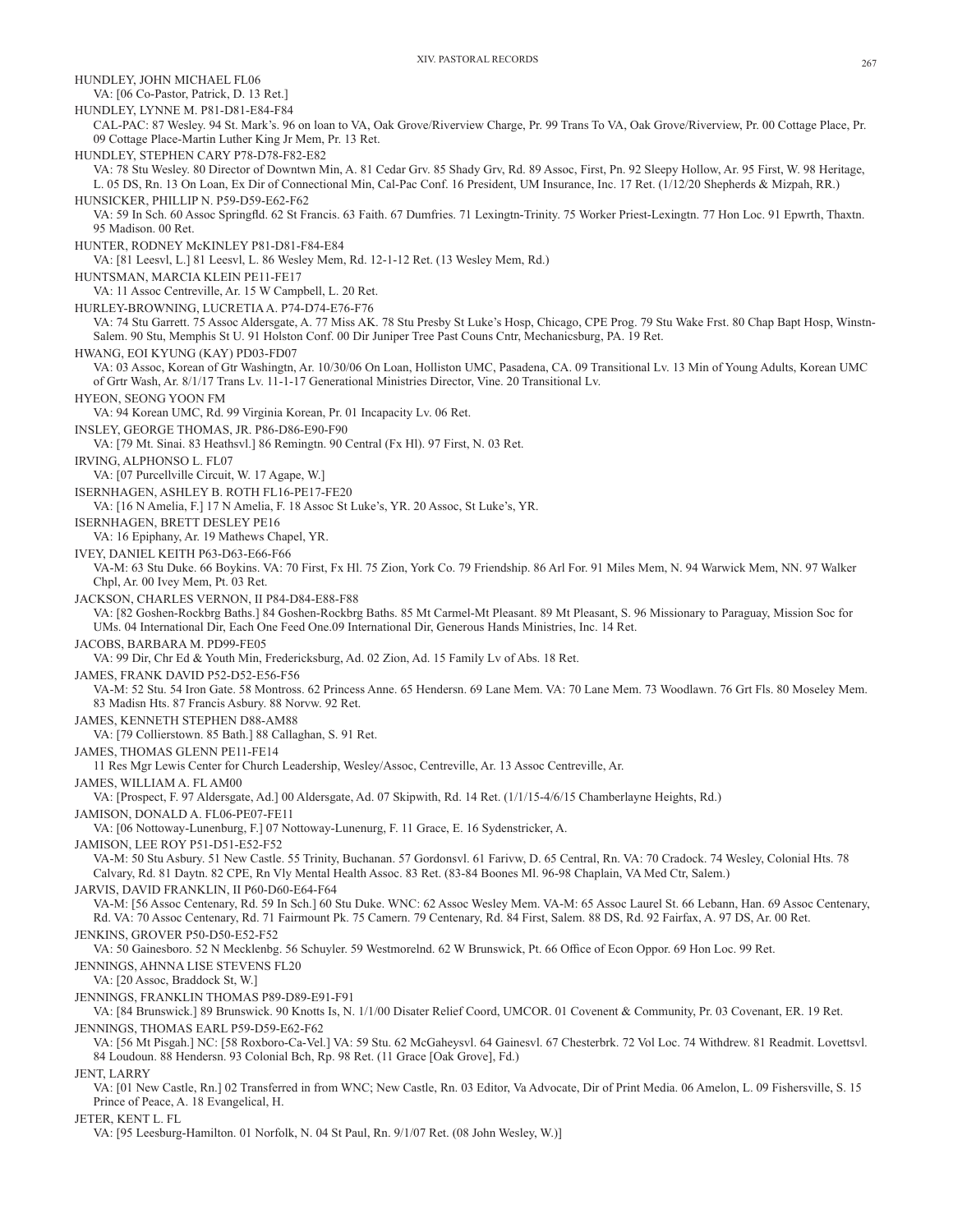JIMENEZ-CARDENAS, DAVID JONTHAN FL19 VA: [19 Memorial, ER.] JO, SEONG JAE FL19-PE20 VA: [19 Assoc, Thrasher Mem, Rn.] 20 Assoc, Thrasher Mem, Rn. JOHN, JAMES McCULLOCH P51-D53-F56-E57 WV: 51 In Sch. VA-M: 54 Assoc Clarendn. 58 Onley. 61 Main St, Emporia. 66 Ivey Mem. 68 Trinity, NN. VA: 70 Trinity, NN. 77 Asbury, H. 79 Dir Indus Comm Min. 87 Court St. 95 Ret. JOHN, WILLIAM H., JR. FL00-PE02-FE07 VA: [00 Mt Horeb-Ottobine, H.] 02 Mt Horeb-Ottobine, H. 05 Salem (Mathews), YR. 14 Providence (New Kent), Rd. JOHNSON, AMY DAWN PE06-FE12 VA: 06 Family Leave. 07 In School, Norfolk Sentara. 09 Assoc Chaplain, Sentara Hosp & Children's Hosp King's Daughters. 13 Staff Chaplain, Sentara Norfolk General Hospital. 14 Staff Chap, INOVA Fairfax Hospital. 16 Staff Chaplain, Sentara Norfolk General Hospital. 17 Central, Rd. 20 Mechanicsville, Rd. JOHNSON, BILLY GENE AM87-D87-P90-E92-F92 VA: [79 Axtn. 82 Design. 85 Schoolfld.] 87 Schoolfld. 88 Noland Mem. 90 Grottoes, H. 92 Stephens City, W. 96 Mt Pisgah, H. 99 Clover Hill, H. 1/31/02 Ret. (09-10 Calvary, D.) JOHNSON, BRIAN WILLIAM PE11-FE14 VA:11 Assoc St Matthew's, A. 14 Salem (Mathews), YR. 9/11/15 St Thomas (Haymarket Campus), A. JOHNSON, DARCEY GRITZMACHER FE09 Transfer in from Or-Id Conf. VA: 09 Memorial (Charles City), YR. 15 River Road, Rd. JOHNSON, EDWARD HARVEY P81-D81-F84-E84 VA: 81 Stu Asbury. 82 Resurrection. 88 Schoolfld, D. 94 St John's, S. 99 South Hill, Pt. 05 Lv Abs. 06 Dahlgren, Fd. 15 Ret. JOHNSON, III, JAMES L. FE07 (Transferred in from N ALA) VA: [05 Cedard Grove, W.] 07 Cedar Grove, W. 08 St Mark's A. 13 Nokesville, A. 17 St Andrew's, A. 3-8-20 Ret. JOHNSON, JANET (05 Transferred in from SGA Conf) FE VA: 05 Prince Edward, F. 07 On Loan, Memorial UMC, Elizabethtown, KY. 12 Ret. JOHNSON, JOYCE ELEANOR P87-D87-E91-F91 VA: [86 Westover Hls-Harmony.] 87 Westover Hls. 88 Tyler Mem. 90 Jollivue, S. 92 Macedonia-Montague Ave, W. 96 St James (Pleasant Vly.) 99 Ret. JOHNSON, MICHAEL A. FL13 VA: [11 Providence-Trinity, F. 13 Nottoway-Lunenburg, F.] JOHNSON, NANCY COLEMAN FL13 VA: [10 St James-Beulah Retreat Ctr. 13 Emmanuel, L.] JOHNSON, ROBERT BRUCE P97-D97-E00 VA: [96 Franklin, Pr.] 97 Franklin, Pr. 02 Memorial (Appomattox), F. 10 Manor Mem, H. 17 Urbanna, YR. JOHNSTON, ROBERT F. P73-D73-E76-F76 VA: 73 Stu, Wesley. 74 Fauquier. 75 Cedar Run. 76 Assoc, Fairlington. 78 Bermuda Hundred. 80 Middlebg. 83 Sledd Mem. 2/1/84 Lv Abs. 84 Hon Loc. [95 Reinst, McKendree-Asbury, F.] 96 Bethia, Pt. 98 McGuire Park, Rd. 00 St Mark's, Pt. 04 Main St, F. 06 Ret. (13 Co-Pastor, Amelia.) JONES, FINLEY O'NEAL P82-D82-E84-F84 E PA: [81 Trevose.] 83 Trevose. 86 Tindley Temple. VA: 87 Norfolk. 01 St Paul's, N. 12 Ret. JONES, HARRY BYRD D72-AM75-P77-E79-F79 VA: [70 Carsn-Smith Grv. 72 E Dinwiddie. 74 Ocran.] 75 Ocran. 79 High St, Pt. 83 Mt Tabor, H. 87 Nokesvl. 94 Incapacity Lv. 97 Ret. JONES, JOHN ROBERT, SR. P97-D97-E00 VA: [95 Isle of Wight, Pr.] 97 Isle of Wight, Pr. 10/97 Cheriton, E. 00 Christ, Covngtn. 05 Swain Mem (Tangier), E. 09 Northumberland, Rp. 12 Lawrenceville, F. 19 Clergy Med Lv. JONES, LeROY VADEN P61-D61-E64-F64 OH: 61 Reesvl. VA-M: 64 Halifax. 67 First, Covingtn. 68 Nokesvl. VA: 70 Nokesvl. 72 Belmnt, Rn. 79 Bruen Chpl. 81 Main St, D. 82 Ferebee-Halstead. 86 Aldersgate, N. 89 Conf Evangelist. 93 Gen Evangelist. 99 Ret. JONES, MATTHEW WILLIAMSON, IV P77-D77-F80-E80 VA: 77 Stu Wesley. 79 Toms Brk-Mt Olive. 85 Blvd. 92 Pleasant Vly, Ar. 01 Aldersgate, C. 10 Williamsburg, YR.20 Ret. JONES, PATRICIA ANN P92-D92-E95-F95 VA: 92 Asbury, Pn. 94 Willisvl, W. 95 Galilee, Rp. 4/1/00 Roberts Mem, A. 12 Ret. (14 Park, Rn.) JONES JR., ROBERT O. P94-D94-F99-E99 VA: [92 Paw Paw Charge, WV] 94 Stu., Wesley & Paw Paw Charge. 96 W Franklin. 99 Asso, Front Royal, W. 01 Phoebus, Pn. 04 Bethel-Emmanuel, Rp. 12 Edinburg, H. 17 On Loan: Fairbanks UMC, Alaska Missionary Conf. JONES, STEVEN REILLY P73-D73-E76-F76 VA: 73 Stu Yale. 75 Assoc Trinity, A. 77 Burke. 87 Warrentn. 90 Peaklnd, L. 94 Reveille, Rd. 00 DS, Ar. 05 Williamsburg, Pn. 08 DS, Rd. 15 Ret. JONES-WILKS, LAURICE F. FL19 VA: [19 Two County Co-op Par, D.] JORDAN, PRESTON LEE, SR. P89-D89-E91-F91 VA: 89 John Wesley, H. 91 Purcellvl Cir. 95 Ret. JOYCE, THOMAS LEE P69-D69-E73-F73 VA-M: 69 Stu Duke. VA: 70 Stu Duke. 72 Assoc Trinity, Rd. 76 Warsaw. 81 Chamberlayne Hts. 85 Heritage, L. 91 First, Salem. 99 DS, Rn. 05 Asst to Bishop and Dean, LDI. 09 Asst to the Bishop. 13. Ret. JOYNER, ALEXANDER BARHAM P89-D89-E93-F93 VA: 89 Stu, SMU. 92 Orange Ciruit, C. 98 Dir Wesley Fndn, UVA. 05 Franktown, E. 14 DS, E. JOYNER, COURTNEY CARTER PE07-PD09 -FD14 VA: 07 Macedonia, C. 09 Family Lv. 10 Student. 8/29/10 Min of Music, New Hope. H. 10/15/15 Min. of Worship Arts & Music, St Paul's, S. 8/1/17 Family Lv of Abs. 19 WTS Liaison to UM Students from EMS. JOYNER, JAMES WILLIAM PE07-FE10 VA: 07 Byrd Chapel, C. 10 Mt Clinton, H. 14 Port Republic, H.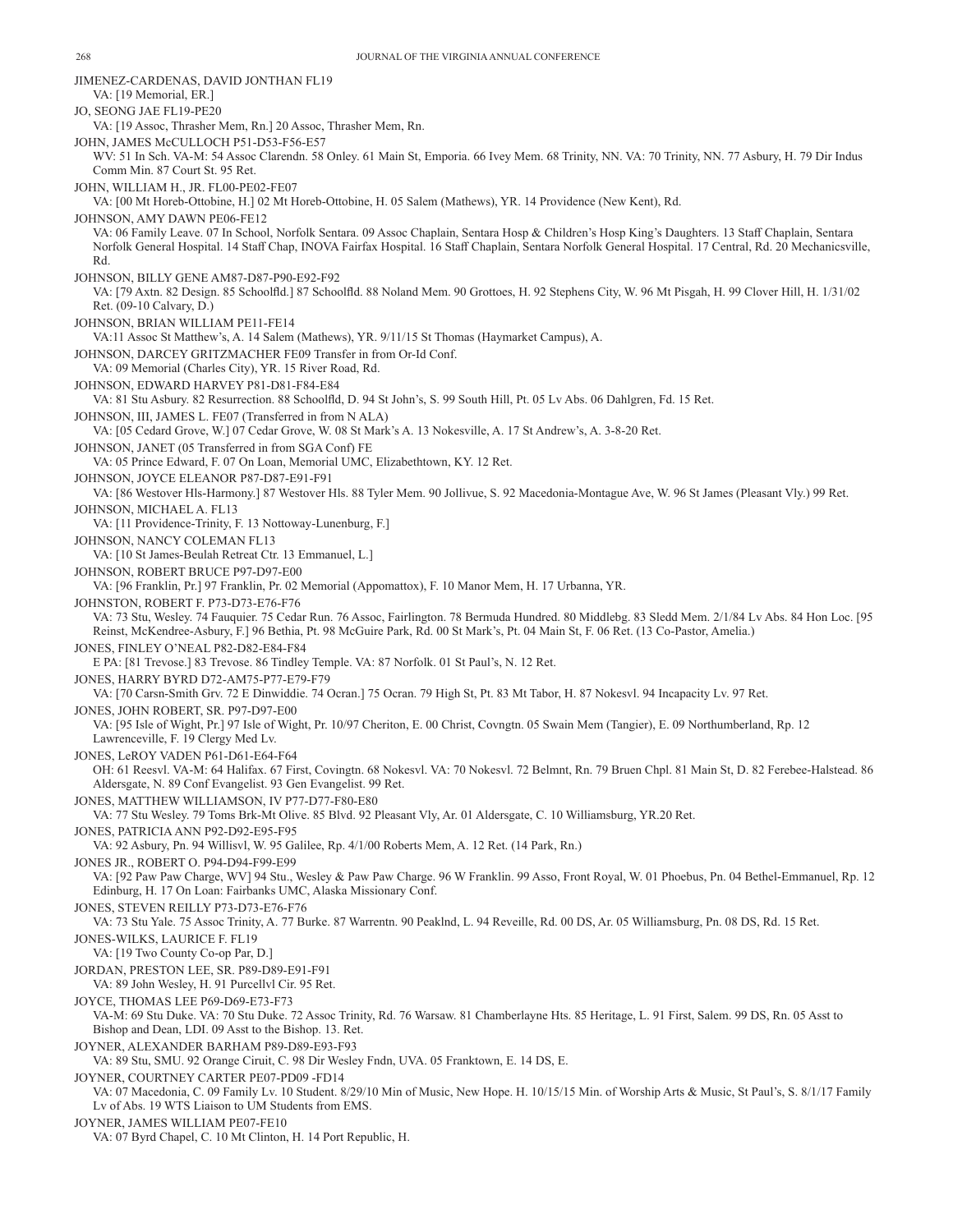JULCHER, JOHN G. P97-D97-FE02 VA: [95 Bethel, W.] 97 Bethel, W. 98 Brucetown-Welltown, W. 00 Redland, W. 06 Ret. JUN, SEUNGSOO PE08-FE11 VA: 08 Assoc Korean of Grtr Wash. 11 Assoc, Holy Flames MC, Joongang AC, Korean Conf. 15 Raleigh Court, Rn. JUSTIS, ROBERT FRANKLIN P83-D83-F86-E86 VA: 83 Stu Candler. 84 Good Shepherd, Rd. 88 Assoc Trinity, Rd. 89 St. James (Pleasant Vly), H. 92 Mathews Chpl, Rp. 95 Urbanna. 99 Tabernacle, Pn. 01 Bellamy, Rp. 2/1/05 Incapacity Lv. 06 Christ, Pn. 12/1/06 Clergy Med Lv. 15 Ret. KANG, TAEWON FE18 (Transfer in from Korean Methodist) VA: 16 Bethel-Emmanuel, RR. KANNEY, DOUGLAS WAYNE P69-D69-E72-F72 VA-M: 69 Stu. VA: 70 Stu. 71 Little Frk. 75 Browns Cv & Mt Moriah. 76 Mt Moriah. 80 Lower Chr. 86 Wesley Mem, Chr. 90 St Luke's, Pn. 93 St Paul, Christiansbg. 04 Ret. KANTEN, RITA FL00 VA: [00 New Hope, E. 10 Trinity Circuit, JR. 16 Grace Mem, JR.] KEELING, SARA PORTER PE08-FE11 VA: 08 Assoc Washington St, A. 11 Rappahannock, C. 18 Good Shepherd, A. KEEN, SUSAN W. FL18 VA: [09 Big Island-Cove, L. 11 Bethesda, L. 17 Forest, L. 18 Forest-Forest Road Cooperative Parish, L.] KEEVER, EVELYN GRAVESEN P69-D69-F82-E82 N IL: 69 Stu. 70 Disc. 76 Readmit. VA: 77 Stu Wesley. 79 Res CPE MCV. 81 Chap Couns MCV. 7-1-82 Chap Children's Hosp, N. 13 Ret, KEEZEL, TERESA ANN MEADOWS P86-D86-E90-F90 VA: 86 N Amelia. 89 Dinwiddie. 01 Wesley, Hopewell. 05 St Luke's, Rd. 11 Trinity (Chesterfield), JR. 1/1/20 Ret. KEITHLEY, THOMAS HOYT P84-D84-E92-F92 VA: [82 Accotink-Silverbrk. 83 Marvin.] 84 Marvin. 88 Lovettsvl, W. 92 Short Hl, W. 94 Callaghan, S. 95 Loudoun, W. 03 Assoc, Braddock St., W. 09 Grace (Middletown), W. 16 Ret. KELCHNER, JOHN J., JR. P96-D96-F99-E99 VA: [92 Boyce-White Post, W. 95 Brucetown-Welltown.] 96 Brucetown-Welltown. 98 Assoc, Braddock St, W. 03 Round Hl (Frederick), W. 10 Shady Grove (Mechanicsvl), Rd. KELLER, RICHARD SHIREY P75-D75-E78-F78 VA: 75 Stu Wesley. 77 Assoc Mt Olivet. 78 Watsn Mem. 82 Assoc Annandale. 85 Mem, N. 1-1-88 Front Royal. 91 Ar Forest, Ar. 96 Grt Falls, Ar. 06 Ret. KELLEY, JOHN M. FL19 VA: [19 New Pamplin, F.] KELLEY, PATRICIA CASSADA FL19 VA: [19 Prince Edward, F.] KELLY, ANNE BROWN FL15 VA: [15 Assoc Shady Grove (Short Pump), Rd.] KELLY, ROBERT IRVIN FL12 VA: [12 Craddockville, E.] KENDALL, MICHAEL PATRICK P95-D95-E97-F97 VA: 92 Stu Emory. 95 Carson, Pt. 00 Gum Spring, Rd. 04 Assoc Reveille, Rd. 06 Redland, W. 13 Farmville, F. 20 Duncan Mem (Ashland), Rd. KENNEDY, III, LESTER FL10 VA: [10 Iron Gate, S. 15 Churchville Cooperative Parish, S.] KENNON, HARRY GARLAND P85-D85-E88-F88 VA: [82 Greene.] 85 Assoc First Chr, C. 88 Pace Mem. 92 Asbury Mem, Rd. 99 Larchmont, N. 03 First, C. 09 Ret. KESLER, DANNY L. FL08 VA: [08 Foothills, Rn. 14 Ret.] KESNER, ANNE WEST PD14-FD19 VA: 14 Chap, Children's Hospital of the King's Daughters. 6-1-18 Transitional Lv. KESNER, DANNY JAMES P82-D82-F85-E85 VA: 82 Stu Wesley. 83 Assoc Ft Hl. 85 Faith, A. 90 Vale, Ar. 95 St Andrew's, N. 99 Deep Creek, Pr. 05 Great Bridge, N. 13 DS, C. KHOKHAR, NADEEM A. FL14 VA: [14 Assoc Floris, Ar. 18 Crenshaw, Blackstone, F.] KIDD, TIMOTHY WAYNE P85-D85-E87-F87 VA: 85 Brucetwn-Welltwn. 88 Stu. 90 Mt Bethel Vw, W. 94 Mint Spg, S. 98 Prof, Mary Baldwin. 99 Prof., John Brown Univ. 12/1/11 Transitional Lv. 13 Personal Lv of Abs. 17 Hon Loc. KIEL, J. RANDALL FL10-PE13 VA: [10 Charlotte, F. 12 Fulks Run, H.] 13 Fulks Run, H. 14 E Nottoway, F. 18 Victoria, F. KIM, ARUM FL15-PE18 VA: [15 Atlantic-New Church, E.] 18 Graham Rd, Ar. 20 Assoc, St Thomas (Manassas), A. KIM, CHINHYO 'DAN' FL13-PE15-FE18 VA: [13 Assoc, River Road, Rd.] 15 Kenwood, Rd. 19 Gum Spring, Rd. KIM, CHUL KI FE05 (Transferred in from Korean Methodist) VA: 05 Virginia Korean, Pr. 13 Emmaus at Stratford Hills, Rd. KIM, EUGENE FE15 (Tranfer in from Korean Methodist) VA: 13 Assoc Korean of Grtr Washington, Ar. 17 Pleasant Valley, Ar. KIM, HAN SUNG FE16 (Transfer in from New England) VA: 16 Assoc, Korean of Greater Washington, Ar. 19 Personal Lv of Abs. KIM, HODAE TIMOTHY FL18 VA: [18 Coastal, E.]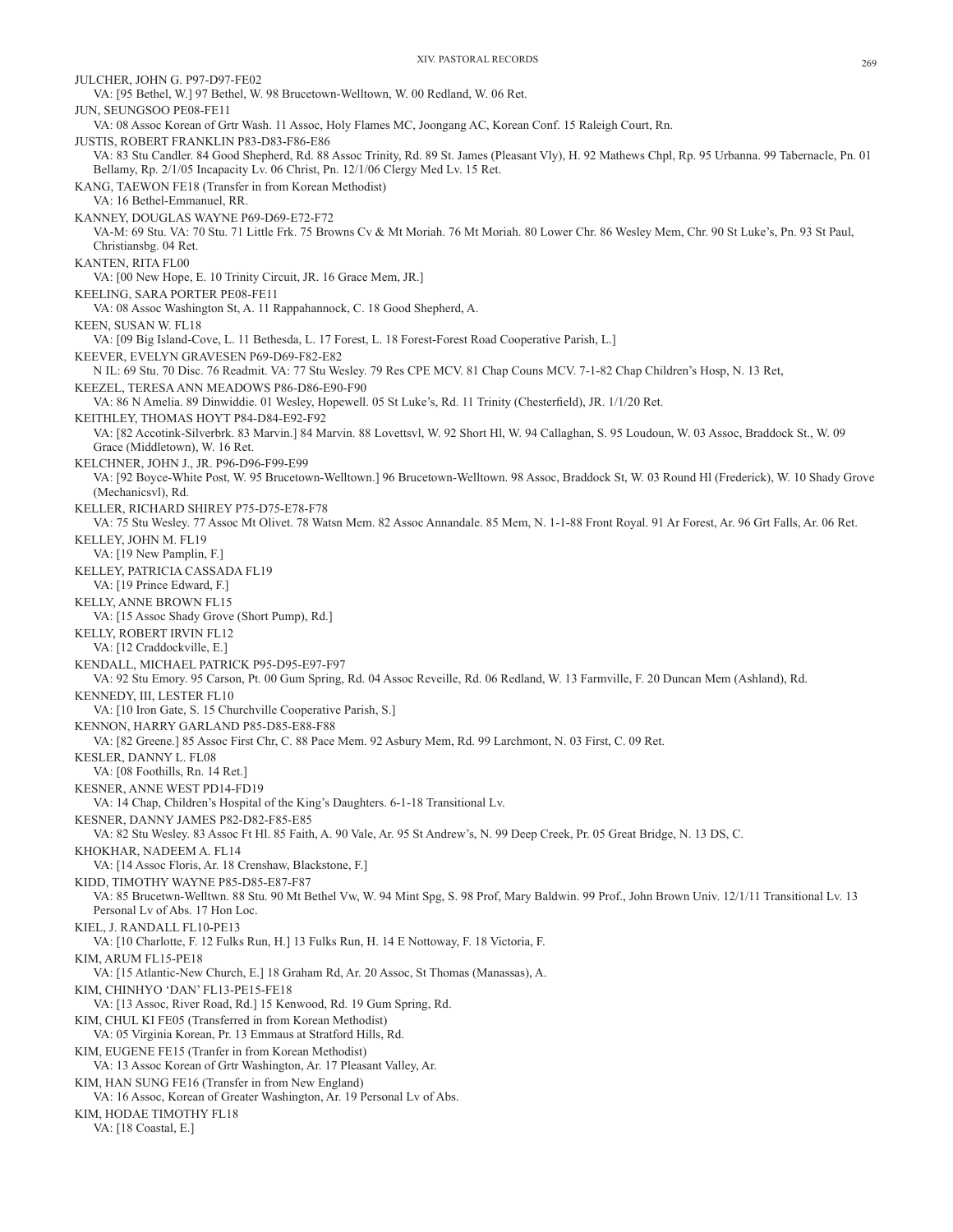KIM, HYUNGKYUN 'HK' FL20 VA: [20 Assoc, Christ, A.] KIM, JEONGIN PE14-FE19 (Transfer in from Korean Methodist 2016) VA: 14 W Mathews, YR. 19 West Point, YR. KIM, JIYEON FL12-PE15-FE19 VA: [12 Charlotte, F. 14 Assoc Warrenton, A.] 15 Warrenton, A. 17 Assoc Korean of Greater Washington, Ar. 18 Assoc St Stephen's, A. KIM, MICHELLE MEE-HYE PE08-FE12 VA: 08 Assoc Korean of Grtr Wash, Ar. 13 St Mark's, Ar. 17 Bethel (Loudoun), W. 19 Centenary, L. KIM, MIKANG PE13-FE16 VA: 13 Epworth (Exmore), E. KIM, MINOO WILLIAM FL15-PE17 VA: [15 Assoc Good Shepherd, A.] 17 Assoc Good Shepherd, A. 18 Assoc Fairfax, A. 20 St Mark's-Commonwealth, A. KIM, M.J. (MYUNG JOHNG) P63-D63-E66-F66 VA-M: 63 Stu Duke. 8-23-64 Mt Airy. 68 Assoc First, NN. VA: 70 Assoc Greene Mem. 72 Colonial Bch. 80 Park Pl. 86 Dulin. 90 DS, Ad. 97 Aldersgate, A. 02 Ret. (Dir, Asian American Ministries) KIM, OHHWAN FREEDMAN FL17 VA: [17 Keysville, F.] KIM, SANGKEUN PM01-FE03 VA: 01 Transfrd in from SC. 01 Assoc, Korean of Gr Wash, Ar. 04 Asst Prof of Missiology and Comparative Religions, Divinity School at Yonsei University. 13 Prof of Mission Study, Div Sch at Yonsei University. KIM, SEONYOUNG PM99-FE03 VA: 99 Buchanan, Rn. 03 Zion-Grace, N. 10 Lawreceville, Pt. 12 Northumberland, Fd. 14 DS, YR. KIM, YOUNG BONG FE07 (07 Transfer in from Korean Methodist) VA: 05 Korean of Grtr Wash, Ar. 16 Korean of Koinonia, Ar. KIM, YUN CHOL FL11-PE13-FE17 VA: [11 Brucetown, W.] 13 Brucetown, W. 17 Assoc Korean of Greater Washington, Ar. 18 St Peter's, Rd. KINCANNON, KARLA MURICE P80-D80-F82-E82 VA: 80 Assoc Leesbg. 82 Jollivue. 83 Chap Shen Clg & Cons Music. 87 Assoc Wesley Fn, Iowa State. 90 Stu. 93 Dir SpiritArt, Ctr for Arts and Spirituality. 13 Dir., Field Ed & VFCL, Garrett Theo Seminary. 16 Assoc, Aldersgate, A. 18 Ret. KINCANNON, KEARY P89-D89-E94-F94 VA: 89 Church Coord of Shelter Housing. 93 Lv Abs. 94 Housing Counseling Serv, Wash, DC. 95 Route One Corridor Ministry. 96 Rising Hope, A. KING, CHARLES BENJAMIN P65-D65-E69-F69 VA-M: 65 Stu Duke. 67 St Peter's, Mont. VA: 70 Assoc Trinity, Rd. 72 Courtlnd. 76 Westover Hls. 80 Christ, N. 84 Assoc Dir COM Prog Planning & Local Chr. 94 DS, F. 00 Asst to Bishop & Assoc Coun Dir, LDI. 05 DS, Ad. 06 Ret. KING, GEORGE EUGENE P69-D69-E73-F73 VA-M: [66 Mt Pleasant, Amherst. 68 In Sch.] 69 Stu Crozer Sem. VA: 70 Stu Colgate. 72 Nelsn. 73 Isle of Wight. 74 Conf Evang. 93 Gen Evangelist. 97 Ret. KING, JOSHUA SEAN PE13-FE16 VA: 13 Red Valley, D. 17 Bethany (Purcellville), W. KING, STEPHEN PARKER P84-D84-E87-F87 N IND: [82 Culuer Emmanuel. 83 Erie.] 84 Erie. 85 Congress St. VA: 87 Columbia-Union Frg. 92 S Covingtn, S. 96 White Mem, Rn. 99 Bethany (Purcellvl), W. 04 Glovier Mem, S. 08 Madison, C. 14 Trinity (Disputanta), JR. 19 Mt Olivet-Mt Pleasant, W. KING, WILLIAM McGUIRE P69-D69-F80-E80 N IL: 69 In Sch. 76 Disc. 6-15-78 Readmit. VA: 78 Prof UVA. 83 Prof., Albright Clg. 12 Ret. KIPPS, PAMELA BERKLEY FL19 VA: [19 Assoc Fairfax, A.] KIRKLAND, MILTON DAVIES P90-D90-E92-F92 VA: 90 Assoc Asbury, H. 94 Del Ray, A. 00 Dulin, Ar. KIRVEN, TIMOTHY FL11 VA: [11 Worship and Praise, Rd.] KITCHEN, THEODORE JACKSON P51-D51-E53-F53 NY: 51 In Sch. 53 Miss Japan. VA-M: 56 Miss Japan. VA: 70 Miss Japan. 95 Ret. KLOTZ, JOSEPH H., JR. P81-D81-F84-E84 VA: 81 Craigsvl. 83 Monterey. 86 Kenbrg. 90 Epwrth, E. 92 Ebenezer, Rp. 97 Nokesvl, A. 06 Lower Church, Rp. 09 Toms Brook, W. 11 Northview, Rn. 17 Ret. KNICK, WILLIAM CLAY P88-D88-E92-F92 VA: 88 Floral Hls-Calvary. 91 Chap Res I, CPE, Univ of NC Hospitals. 92 Hopewell, D. 05 Kernstown, W. 14 Main St, S. 16 Grace (Middletown), W. KNOTT, JANET BANKS AM04 VA: 04 Bethlehem, S. 08 Bethlehem, S & Assoc for Congregational Care, Main St, S. 11 Bethlehem-Jollivue, S. 17 Ret. KNOX, ROBERT TOWNSEND P60-D60-E63-F63 VA-M: 60 Stu Duke. 61 Assoc Fairfax. 64 Messiah. VA: 70 Messiah. 71 Main St, Wayne. 76 First, Salem. 80 Washingtn St, A. 89 Cherrydale, Ar. 99 Ret. KOKE, ABBIE ELIZABETH FL20 VA: [20 Good Hope, ER.] KOOLMAN, DEREK P. P94-D94-F99-E99 VA: 94 Stu. 95 Newsoms, Pr. 98 Covenant, Pr. 01 Lyndhurst, S. 03 Batesvl, C. 12 Christ, ER. KOONTZ, DEBORAH A. PE05-FE08 VA: 05 St John's (Buena Vista), S. 08 Gordonsville, C. 13 Ramsey Mem, Rd. 18 Zion, C. KROPFF, JOSEPH GREGORY ALLEN FL20 VA: [20 Christ's Cooperative Parish, S.]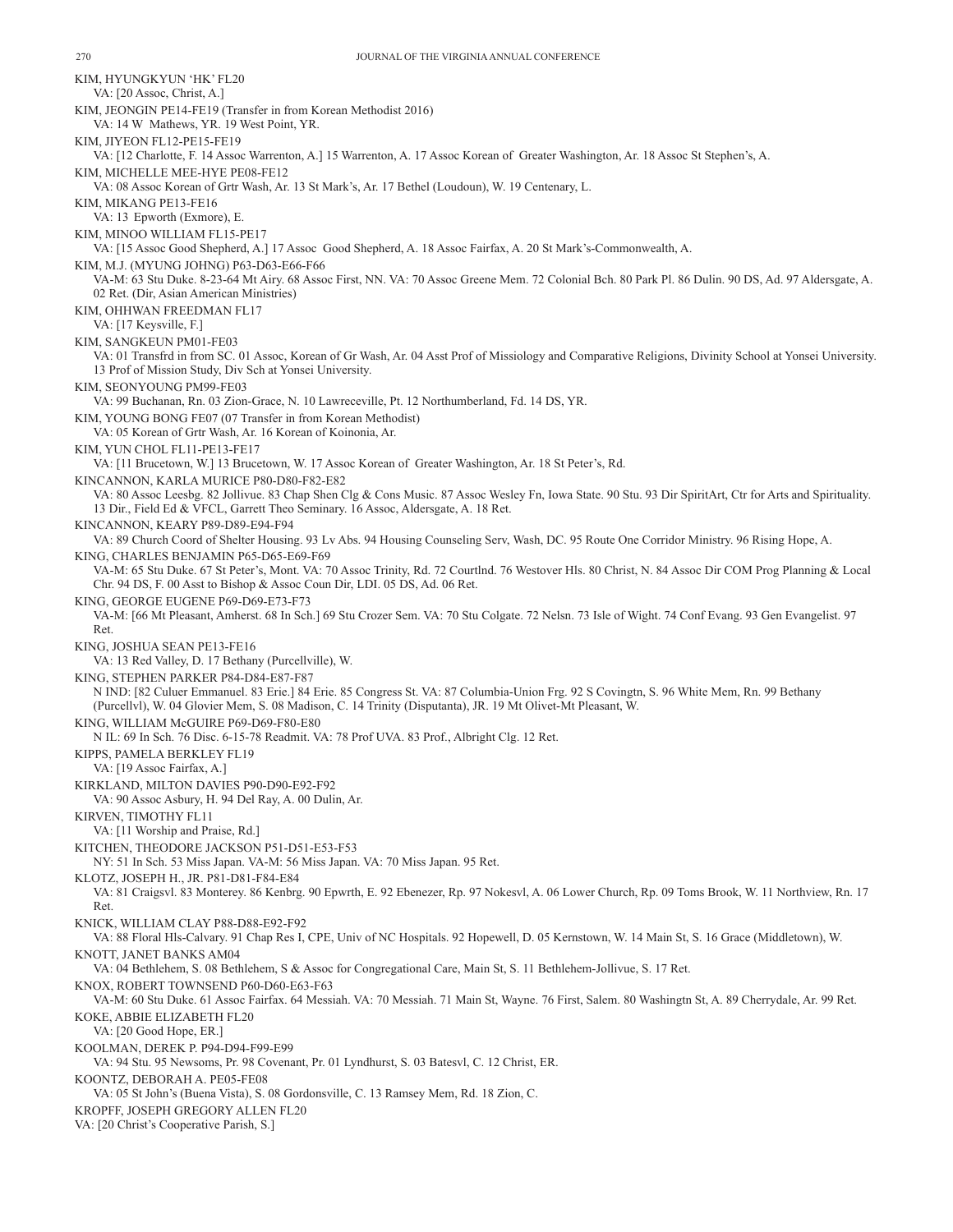KUBAT, JOSEPH MICHAEL P75-D75-E78-F78 VA: 75 Stu Emory. 77 Assoc Trinity, McL., 78 Oaklnd, Rd. 80 CPE Res UVA. 81 Bethlehem, C. 85 Fairview, L. 88 Chap Lynchbg Gen Hosp. 90 Bridgewtr, H. 95 Court St, L. 96 Market Street, E. 98 Memorial, N. 01 Louisa. 04 Clergy Med Lv. 17 Ret. KUTZ, MARGARET TACK P74-D74-E77-F77 VA: 74 Stu Wesley. 76 Round Hl. 78 Assoc Trinity, McL. 82 Sleepy Holw, Ar. 86 St Luke's, Fls Chr. 93 Wellspring, Pn. 03 Chester, Pt. 13 Ret. (14-15 St Stephen's, A.) KWON, PETER BANSEOK FL17 VA: [17 Assoc, Annandale, A.] LaBAR-DIETZ, ANDREW CHRISTIAN PD20 VA: 20 Assoc Min of Discipleship, Peakland, L. LaBELLA-FOSTER, ELIZABETH FE18 (Transfer from N Texas) VA: 14 Assoc Community of Faith, Ar. 18 Intentional Community 20 Personal Lv of Abs. LaCROIX FILLETTE, ELLEN ALEXANDER PE16-FE19 VA: 16 Assoc, Centreville, Ar. 20 Personal Lv of Abs. LAGERVELD, DAVID C. P97-D97-E00 VA: [94 Lafayette, Rn.] 97 Lafayette, Rn. 98 Epworth (Thaxton), L. 02 Mt Sinai, H. 06 McGaheysville, H. 13 Zion, C. 18 Ret. (18 Montross, RR.) LAINE, SHEENA ANN FL19 VA: [19 Magnolia, JR.] LALKA, BENJAMIN C. FL14 VA: [14 Fulks Run, Fd.] LAMB, BOBBY HARTWELL AM 72 NC: [62 Ocean Vw. 63 Brite Mead. 66 Perkins. 69 Pittsboro.] 72 Pittsboro. 73 Smyrna. 77 Lv Abs. 78 Withdrawn. VA: [81 W Dinwiddie.] 82 (Readmit NC, tr to VA) W Dinwiddie. 83 Blandfrd-Salem. 90 Madison Hts, L. 93 Mt Pisgah, H. 96 Walmsley Blvd, Rd. 07 Ret. (07-09 N Brunswick, Pt. 10-13 Ettrick, JR.) LAMB, JONATHAN J. PE20 VA: 20 Assoc, Bridgewater, H. LANASA, RUTH KAY FL PM00-AM03 VA: [95 Fulks Run, H.] 00 Fulk's Run. 05 Ret. LANDON, EDWARD DARREN FL08 VA: [08 Floyd Parish, Rn.] LANE, KELLEY PD12-FD16 VA: 12 Min of Christian Ed & Spiritual Formation, Bon Air, Rd. 14 Dir of Adult Min, Reveille, Rd. LANGILLE, PEGGY FL16 VA: 16 Assoc, Warwick Mem, YR. LANGLEY, CHARLES L. FL VA: [94 Craigsvl. 95 Sherando. 98 Newsoms. 01 Calvary, L. 04 Calvary-Forest Cooperative Parish. 07 Ret. (07 Forest, L.)] LANGSTON, DAVID GLEN P77-D77-F80-E80 VA: 77 Stu Wesley. 79 Sleepy Hlw. 82 Dist Prog Coord, Ar. 83 Caprn. 87 Ex Dir Indust & Commer Min. 90 Ferebee-Halstead-St Luke's, N. 94 Main St, Bedfrd. 99 Otterbein, H. 04 Ret. (09-11 Parnassus, H. 13 Grottoes, H.) LANMAN, RONALD T. FL01 VA: [01 Atlantic-New Church, E. 06 Ret. (09 Assoc Old Bridge, A.)] LaROCK, RYAN SCOTT PD16-FE19 VA: 16 Assoc, Christ, A. 20 Deep Creek, ER LARRIMORE, PAUL D. FL20 VA: [20 James River, F.] LASKEY, MATTHEW BRIAN FL19 VA: [19 Assoc Timberlake, L.] LAVENDER, JAMES EDWIN, JR. P76-D76-E81-F81 N MS: 76 In Sch. VA: 9-1-78 Stu Duke. 12-15-78 S Franklin. 81 Assoc First, Martinsvl. 83 Discovery. 16 Ret. (18, 19 Corinth (Goochland), Rd.) LAWS, BRENDA LEE FD03 VA: 03 Eastern Shore Community Services Bd, Early Childhood Special Educator.20 Eastern Shore Community Services Bd, Early Childhood Special Educator & Greenbackville. LAWSON, HAE RIN HYEON SLP99-PE00 (03 Received by transfer from B-W)-FE05 BALT-WASH: [99 Conf Office. 00 Magothy Church of Deaf.] 00 Magothy. VA: 01 Mecklenbg, Pt. 07 Morrisville, A. 12 Shady Grove-Olivet, Fd. LAYMAN, C. ALAN PE14-FE17 VA: 14 Lunenburg, F. 17 Grace, E. 1/1/20 Trinity (Chesterfield), JR. LAYMAN, WILLIAM ANTHONY P67-D67-E70-F70 Va-M: [63 Mt Tabr, Monroe. 66 Little Frk.] 67 Little Frk. VA: 70 Little Frk. 71 Mem, Tappahannock. 74 W Pt. 79 Leesbg. 82 Braddock St. 88 First, C. 92 Thrasher Mem, Rn. 97 DS, Pt. 05 Ret. (12/1/05 Bethany (Purcellvl, Strasbg. 07-08 Interim Chaplain, Randolp-Macon Academy. 1/1/09-6/30/09 Linden-Markham. 9/1/12-13 Interim DS, Ar. 16-17 Gainesboro, W.) LAZENBY, ELIZABETH H. FL04 VA: [03 St James (Ferrum). 06 St James (Ferrum) & Pleasant Hill, D. 08 Pleasant Hill, D. 14 Ret.] LEAVITT, CHARLES HUMPHREY, JR. P73-D73-E75-F75 VA: 73 Stu Candler. 74 Glenwood. 76 Rehoboth Par. 79 Chap Navy. 00 Chap Vet Hosp, Hampton 01 Chap, Bon Secours Maryview Nursing Care Ctr, Suffolk. 14 Ret. LEDLUM-BATES, CHARLES F. FL01-PE03-FE07 VA: [01 Leemont, E.] 03 Leemont, E. 06 Galilee, Fd. 15 Fishersville, S. 19 DS, RR. LEE, CHENDA INNIS PE12-FE16 VA: 12 Assoc Mt Olivet, Ar. 14 Calloway, Ar. 17 Assoc for Adult Discipleship, Annandale, A. 20 Assoc, Fairlington, A.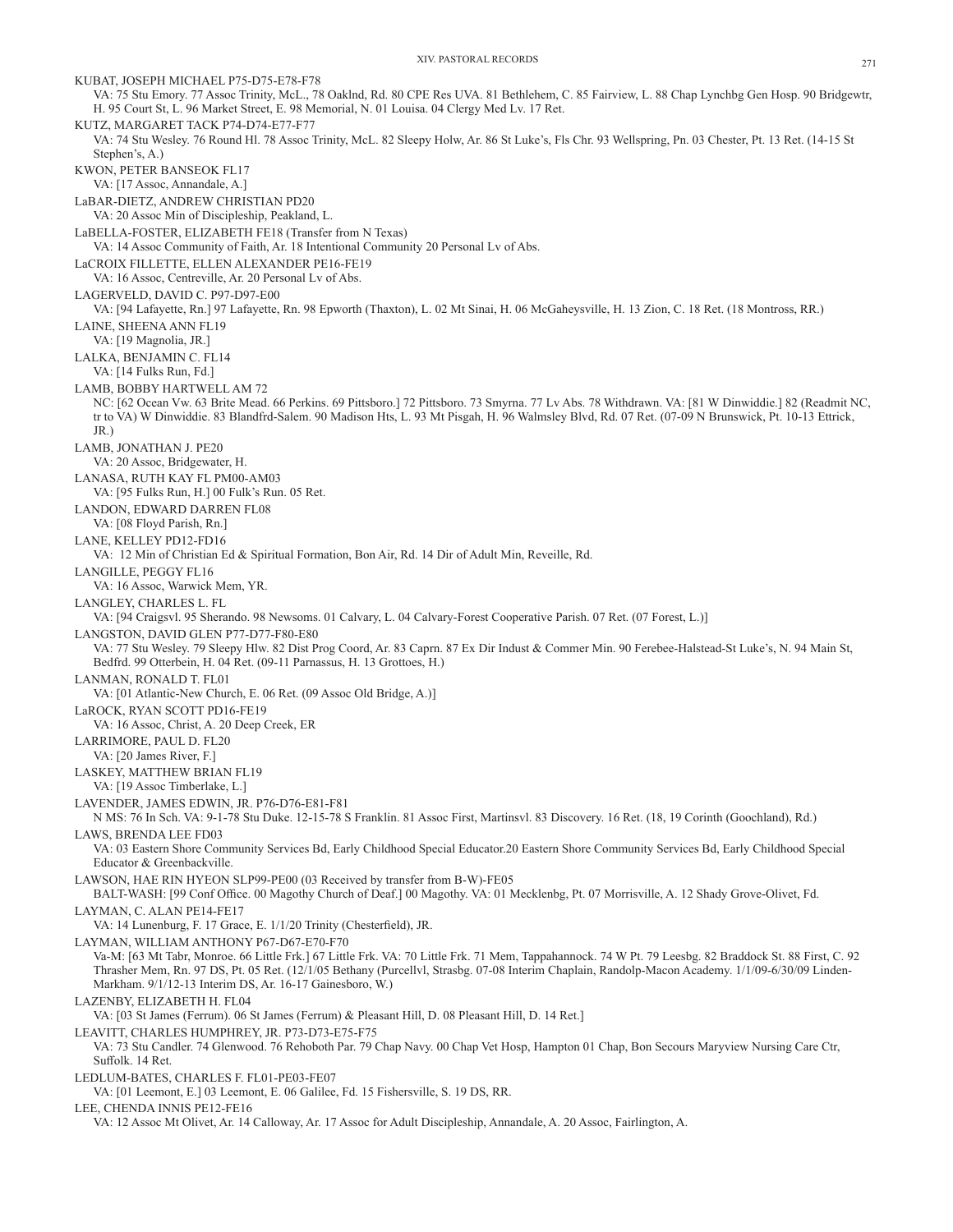LEE, CYNTHIA ANNE FD00 VA: 00 Dir Chr Ed, Good Shep, Rd. 01 Dir of Chr Ed, St Luke's, Pn. 05 Min of Discipleship, Shady Grove (Mechanisvl), Rd. 8/1/15 Transitional Lv. 9/12/16 Dir of Discipleship, New Song, Rd. 7-23-19 Trans Lv. 20 Personal Lv Abs. LEE, GI IL PE18-FE20 (Transfer in from Korean Methodist) VA: 16 Pleasant Grove, D. LEE, HYEON HO Received by Transfer from Korean Methodist 7/1/10 FE VA: 10 New Light, A. 15 Guilford, E. 20 Laurel Hill, Rd. LEE, HYO JOONG FE00 VA: 7/1/00 Trnsfrd in from TN Conf, Assoc Korean of Gr Wash. 01 Stu, Vanderbilt. 02 Franklin, D. 06 Crums, W. 15 Sudley, A. 20 DS, Rd. LEE, KANG UK FL04-PE08-FE14 VA: [04 Dunn Loring.] 08 Enon, Ad. 11 Oakdwood, F. 14 Little Fork, C. 20 Wilderness Community, RR. LEE, KI CHEON PE09-FE13 VA: 09 Assoc Korean of Grtr Wash, Ar. 15 Assoc Trinity, Ar. LEE, STEPHEN KWANG-HOON FE07 (Transferred in from Arkansas) VA: 05 St Mark's, Ar. 13 Virginia Korean, ER 17 Colonial Beach, RR. LEE, THOMAS GORDON P80-D80-E87-F87 VA: [79 Mt Jacksn.] 80 Mt Jacksn. 81 Brkneal. 84 Burketwn. 88 Courtlnd. 93 Zion, Pn. 98 Amelon, L. 00 Bethany, Gloucester Pt. 05 Windsor Hills, Rn. 15 Dahlgren, Fd. LEE, UN JU TARAH FL18 VA: [18 Assoc Korean of Grtr Washington.] LEE, VIRGINIA A. FD97 VA: 98 Shady Grove, Rd. 99 Instr, Christian Ed, Memphis Theo Sem. 02 Assoc Prof of Christian Ed, Memphis Theo Sem. 12 Assoc Prof in Christian Ed/Dir of Deacon Studies, Garrett-Evangelical Sem. LEE, WON GYU PE07-FE10 VA: 07 Cumberland, F. 12 Assoc Fredericksburg, Fd. 16 Ebenezer, ER. LeFON, DAVID ALLEN FL01-PE07-FE11 VA: [01 Floral Hills-Calvary, D. 06 Salem, C.] 07 Salem, C. 11 Chaplain, US Navy. 1-1-13 N Madison, C. LeGAULT, JOHN THIEME, JR. P68-D68-E72-F72 VA-M: 68 Stu, Wesley. VA: 70 Marvin Chpl. 74 Assoc Clarendn. 76 Andrew Chpl-Edgewtr. 81 Scott Mem. 87 Timberlke. 92 Mt Vernn, D. 97 Braddock St, W. 98 Lv Abs. 99 First (Newport News), Pn. 12 Ret. LeMON, CARL JAMES P88-D88-E93-F93 VA: 88 High St, Pt. 93 Ebenezer, ER. 16 Ret. LeMON, JOEL M. PE08-FE11 VA: 08 Asst Prof of Old Testament, Candler Sch of Theology. LENOW, AMY V. FD00 VA: 00 Fam Lv. 1/1/01 Youth Min, Fredericksburg, Ad. 13 Transitional Lv. 14 Pastoral Counselor VIPCare. 17 Family Lv of Abs. LENOW, LARRY EARL P84-D84-E86-F86 SW TX: 85 Los Fresnos. VA: 87 N Garden: Trinity. 90 Assoc Messiah, A. 93 Courthouse Community, N. 00 Fredericksburg, Ad. 13 Trinity, Rd. LEONARD, PAUL EDWARD, JR. P61-D61-E64-F64 VA-M: 61 Stu Duke. 64 Botetourt. 67 Assoc Raleigh Ct. 69 E Franklin. 71 Kenbrg. 76 Appomattox. 84 Cradock. 88 Culpeper. 91 First, Pn. 95 Chester, Pt. 03 Ret. LEVY, DAVID BRENT PE15-FE18 VA:15 On Loan Christ UMC, Chapel Hill. LEWANDOWSKI, ROBERT P98-D98-FE01 VA: 98 Philadelphia, Pt. 01 Rehoboth, Ad. 9/1/09 Clergy Med Lv. 15 Ret. LEWIS, BARBARA DENISE FL01 VA: [01 Buckingham, F. 05 Greensville, Pt.] 09 Greensville, Pt. 10 Brunswick, Pt. 12 Greenwood-Laurel Park, Rd. 19 Concord, JR. LEWIS, DEBORAH ELLEN PE04-FE07 VA: 04 Asst Dir, Wesley Foundation, UVA. 05 Dir, Wesley Foundation, UVA. LEWIS, ROBERT D. FE14 Transfer in from British Methodist VA: [98 Hyco, F.] 01 Oakwood, F. 02 Student, Duke. 03 British Methodist Church. 12 Hinton Ave, C. LEWIS, STEVE JACKSON AM86-D86 VA: [80 Cashvl.] 86 Cashvl. 87 Greenvl. 99 Oakland, D. 04 Parrish Ct, S. 06 Incapacity Lv. 11 Ret, LIM, HUNG SU PE09-FE12 VA: 09 Pleasant View, W. 14 Stu, Princeton. 15 Assoc, Korean of Grtr Washington, Ar. 17 Nelson, C. 19 Assoc Trinity, Rd. LINDSEY, LORI MICHELLE EDMONDS P97-D97-FE01 VA: 97 Assoc, St Luke's, Pn. 02 Amelia, F. 10 Wesley Chapel, JR. 20 Ret. LIPKE, DENNIS CHARLES (Methodist Church of S Africa) P87-D87-E89-F89 VA: 87 Cartersvl. 89 Epwrth, Ar. 90 Sleepy Hlw Par, Ar. 92 Ginter Park, Ad. 97 Highland, Pt. 01 Chestnut Mem, Pn. 05 Heritage, L. 9-1-06 GBGM Missionary to Mozambique. 2/1/06 Lv Abs. 07 Sudley, Ar. 12 Ret. (2-15-13 Ginter Park, Rd.) LITTEN, RONALD ALLEN P85-D85-E89-F89 VA: [83 Grnwood-Carpers Vly. 84 Mt Bethel Vw.] 85 Mt Bethel Vw. 87 N Louisa. 88 Forest Rd, L. 93 Providence-Whites. 02 Bethany, L. 11 Boonsboro, L. 16 Fort Hill, L. 19 Ret. LITTLE, JR., J. STEPHEN FL11 VA: [11 Cedar Run, Fd.] LIVERMON, JOHN GARRETT FL01-PE09-FE13 VA: [01 Ebenezer, Rp.] 09 Susanna Wesley, YR. 17 New Town, YR. LLOYD, ROBERT B., JR. PE06-FE12 VA: 06 Lv Abs. 8/1/06 District Coord, Elizabethtown District, KY Conf. 09 Kapolei UM Mission: Hawaii Cal-Pac Conf. 12 Epiphany, Ar. 16 Grace, E. 17 On Loan, Aiea UMC, Cal-Pac Conf. 20 Ret.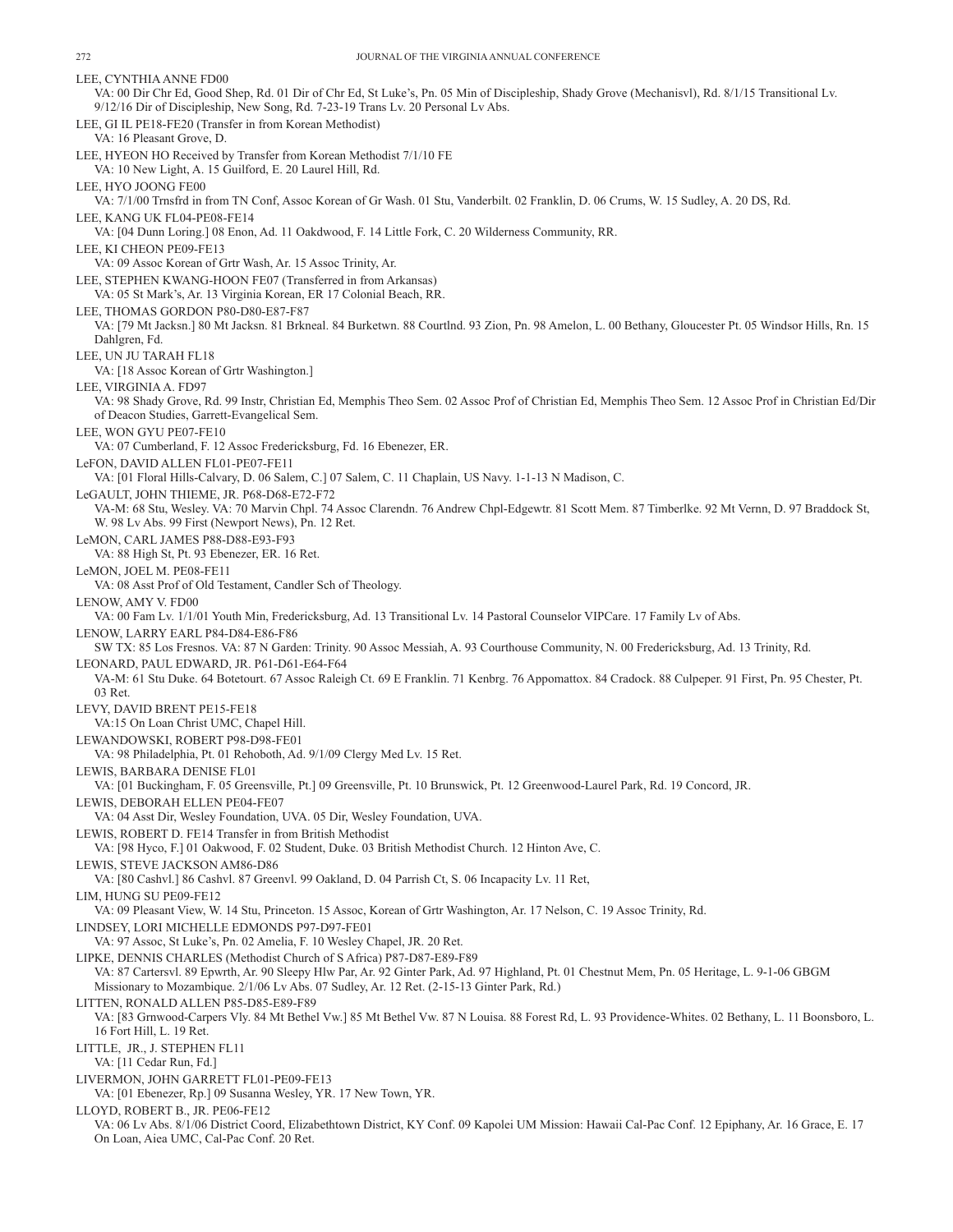LOBENHOFER, LAUREN ELAINE PE09-FE12 VA: 09 Assoc Bon Air, Rd. 14 Gum Spring, Rd. 19 Cave Spring, Rn. LOCK, JOHN E. FL00-PE02-FE06 VA: [00 Boyce-White Post-Millwood, W.] 02 Assoc, Riverton, W. 06 Fairview-Refuge, W. 16 Bethany, H. 19 N Frederick, W. LOCK, MARY JANE PE00-FE04 VA: [97 Paris Mountain.] 00 Brucetown-Welltown, W. 04 Wesley, W. 05 Relief-Hites, W. 10 Personal Lv Abs. 13 Reliance-Ridings Chapel, W. 14 Personal Leave of Absence. 17 Mountain Valley-Cedar Grove, H. 19 Hites Chapel, W. LOCKE, SARAH DUMAS FL10-PE11-FE15thr VA: [10 Assoc Calvary, S.] 11 Assoc Calvary, S. 14 Christ (Staunton), S. 19 Hickory, ER. LOGAN, WILLIAM CURTIS P63-D63-E66-F66 VA-M: 63 Assoc Aldersgate, A. 66 Stu Wesley. 67 Sydenstricker. 69 Cranfrd. 73 Zion-Grace. 79 Community, N. 84 DS, S. 91 Cave Spg, Rn. 01 Ret. (04-18 Trinity, Rn.) LONG, DONALD LEE D67-P69-E73-F73 VA-M: [65 Cumberlnd.] 69 Lebann, Han. VA: 70 Lebann, Han. 74 Victoria. 78 Basic. 87 Crooks Mem. 93 Christ, S. 00 Ret. (00-13 McKinley, S.) LORD, DAVID W. P82-D82-E85-F85 VA: 83 Nottoway-Lunenbg. 87 Ivey Crk. 94 Assoc, Reveille. 96 Luray. 00 St Paul's, S. 07 Bethlehem (Moneta), L. LOTT, MICHAEL THOMAS FL12 PE14-FE17 VA: [12 Assoc Trinity, Rd.] 14 Assoc Trinity, Rd. 16 Friendship, Ar. LOUGH, DAVID EARL P78-D78-E81-F81 C NY: 78 Assoc N Syracuse. VA: 79 W Franklin. 82 St Mark's, S. 85 Epworth, Fls Chr. 89 Assoc Mt Olivet, Ar. 92 Epiphany, Ar. 03 Graham Rd, Ar. 9/7/08 Ret. LOUGH, ROBERT DeWAYNE FL09-PE10-FE13 VA: [09 Pembroke, Rn.] 10 Pembroke, Rn. 13 St Mark's, Rn. 17 Ebenezer (Stafford), RR. LOUK, MICHELLE D. FL09-PE15-FE18 VA: [09 McKendree, ER.] 15 McKendree, ER. 16 Heritage, ER. LOWE, LINDA H. PE09-FE14 VA: 09 E Nottoway, F. 14 Reliance-Ridings Chapel, W. 17 Cape Charles-Capeville, E. 20 Ret. LOYD HARRY R FL04 VA: [04 N Amelia, F. 07 Mathews Chapel, YR. 14 Ret.] LUCAS, DEBRA RUTH P95-D95-F99-E99 VA: 95 Stu, Emory. 97 Assoc, Bon Air, Rd. 02 Three Oaks Fellowship, Rn. 09 St Peter's, Ad. 18 Harmony(Hamilton), W. LUCY, CURTIS DEARMAN FL13 VA: [13 Wakefield, JR. 16 Seaside, E.] LUGN, BRUCE NELSON FL11-PE12-FE16 VA: [11 Southern Albemarle, C.] 12 Southern Albemarle, C. 18 Ret. LUTZ, ELIZABETH ANN GROUPIÉ PE06-FE10 VA: 07 Assoc Chestnut Mem, Pn. 09 Cape Charles-Capeville, E. 17 First (Newport News), YR. LUTZ, TOBIAS FL15 VA: [15 Concord-Mt Pleasant Co-op Par, D.] LYLE, MICHAEL LEROY P84-D84-E88-F88 VA: [82 Ebenezer, W.] 84 Ebenezer, W. 85 Assoc Braddock St. 88 Madisn. 93 Fincastle, Rn. 01 Greene Mem, Rn. 05 Washington St, A. 15 Ret. LYNCH, HERSCHEL JACKSON P58-D59-E61-F61 VA-M: 58 In Sch. 59 Burke-Vale. 60 Vale. 61 Ephiphany. 68 St Paul's, N. VA: 70 Sab. 71 Christ, NN. 74 Wesley, Hamp. 81 Crooks Mem. 87 St Mark's, Hamp. 91 Morrisn, Pn. 96 Ret. LYONS, TRACEY BULLOCK FE19 (Recvd from Baptist 7-1-19) VA: 17 Mt Zion-Willisville Co-op Par, W. MAAS, ROBERT E. AM97-RA02 VA: [90 Bethesda. 94 Ephesus. 95 Hebron.] 97 Charlotte, F. 98 Bath, S. 01 Potts Vly, S. 02 Ret. (03 Marvin, S.) MacNICOLL, DONALD CLAYBORN P98-D98-E00 VA: 98 Assoc, Blacksburg, Rn. 05 Lv Abs. 06 Campus Min, Community College Ministries. 10 Ret. MADDOX, JAMES ROGER P76-D76-E81-F81 VA: [74 Melfa.] 76 Melfa. 79 Atlantic-New Chr. 83 Ebenezer, Ad. 84 Beulah-St Paul. 89 Hot Spgs. 91 Blandfrd, Pt. 97 Wesley Mem, D. 03 Colonial Bch, Rp. 07 Colonial Beach, Ad. 08 St John's, N. 11 Ret. (12-13 Hallwood, E.) MADDREY, THOMAS DeFORD P82-D82-F84-E84 VA: [81 Mt Pleasant, H.] 82 Mt Pleasant, H. 83 Madisn. 88 Locust Grv, Salem. 6/19/91 Crozet, C. 97 Lynnhaven, N. 07 Ret. MAGRUDER, DAVID CHRISTIAN PE10-FE17 VA: 10 W Mathews, YR. 14 Zion, YR. MAHAFFEY, JAMES LAWRENCE D69-P86-E74-F74 VA-M: 69 Stu Yale. VA: 70 Stu Yale. 71 Stu Oxfrd, Eng. 11-15-72 Prt Republic. 78 Withdrew. [84 Salem, N.] 86 Reentered, Salem, N. 87 Full Membership Restored. 94 Foundry. 98 Dayton, H. 03 Larchmont, N. 07 Cherrydale, Ar. 11 Sunset Dr (Broadway), H. 12 Ret. MALLARY, BRIAN R. FL17 VA: [1-1-16 Crawford, JR. 7-1-16 Philadephia, JR. 20 Axton, D.] MALLOY, KATHERINE ANN PD17-FD20 VA: 17 Exec Asst to Dean & Pres VA Theol Sem. 1-1-19 Dir of Christian Formation Resources, VA Theol Sem. 20 Assoc for Lifelong Learning, Dir of Christian Formation Resources, VA Theol Sem. MANN, LARRY FREDERICK D72-AM84 KY: [68 Pleasant Vly. 70 Floyd Co Circ. 71 E Fork. 72 Manchester. VA: [74 W Buckingham. 78 E Franklin.] 84 E Franklin. 85 Pr Edward. 91 Belvw, Rn. 96 S Franklin. 04 Oakland, D. 11 Appomattox Circuit, L. 18 Ret. MANNER, DAVID EUGENE, JR. P74-D74-F78-E78 E OH: 74 Stu. 76 Williamsfld. 80 Assoc Mayfld. VA: 85 Wesley, Hamp. 91 Berryman, Rd. 94 Franconia, A. 04 Herndon. 08 Incapacity Leave. 10 Ret.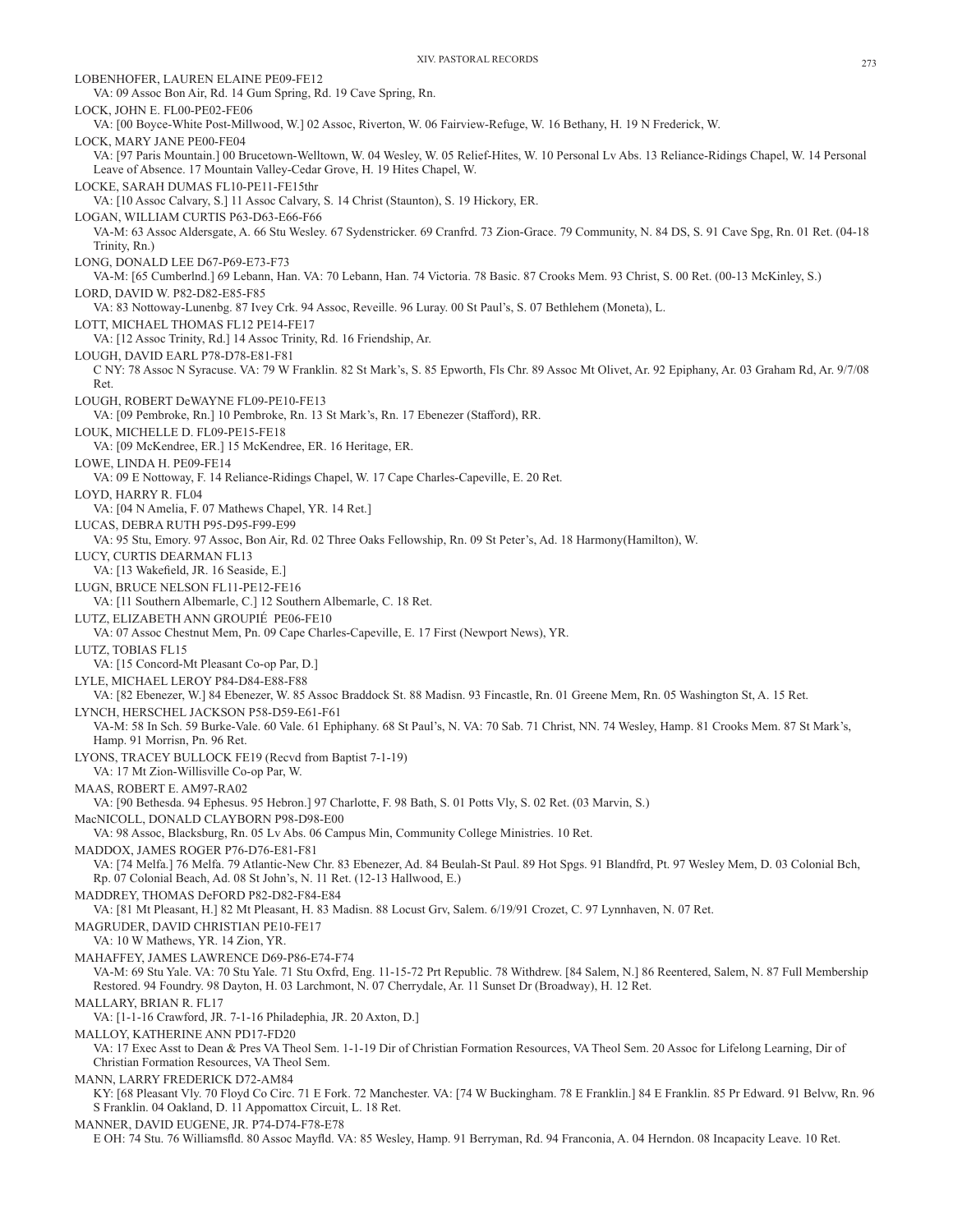MANNER, SARA LONG P75-D75-F78-E78 E OH: 75 Stu. 76 Dorset. 80 Assoc Mayfld. VA: 85 Lv Abs. 86 Assoc Warwick Mem. 91 Christ, Rd. 94 Beverley Hls, A. 16 Ret. MANNING, MICHELE PD04-FD07 VA: 04 Min of Older Adult Ministries, Fairlington, A. 12 Ret. MARION, DEBORAH ANN P82-D82-E85-F85 VA: 82 Stu Wesley. 83 Assoc Grace, A. 89 Shady Grove, Rd. 93 Admin in Training, VUMH, Inc, Rd. 95 Asst Admin, VUMH, Inc. 96 Zion, C. 97 Middlesex, Rp. 3/1/04 Kilmarnock. 13 Bethany (Gloucester Point), YR. 17 Ret. MARKHAM, TALMADGE THOMAS, JR. P70-D70-E74-F74 VA-M: [64 Mtn Chpl & Wesley. 65 Ivy Crk. 69 Boydtn. VA: 70 Boydtn. 72 Whaleyvl-Somertn. 76 Assoc Greene Mem. 79 Sterling. 87 Drumfries. 91 Chamberlayne Hts. 94 Charity, N. 98 Ret. MARKS, MILTON EARL P72-D72-E76-F76 VA: 72 Stu Wesley. 74 Assoc Westhamptn. 76 Assoc Bon Air. 79 White Stone. 83 W End, Pr. 87 Old Bridge, A. 91 S Hl. 94 Evangelical. 00 Christ, S.04 Main St (Bedford). 08 Community, N. 11 Raleigh Ct, Rn. 15. Ret. (Crockett Springs, Rn.) MARSH, CORINNE A. P95-D95-E00 VA: [89 Phenix. 92 Annex-Harristn, H.] 95 Annex-Harristn. 98 Providence, D. 02 Mt Clinton, H. 04 Pleasant Hill, D. 06 Ret. MARSHALL, BETTY D. FL08 VA: [08 Basset Mem, D. 10 Ret. (Drummondtown, E. 1-1-15 James River, F.] MARSHALL, MARY LONG FL06 VA: [06 Trinity Cir, Pr. 10 Ret. 13 John Wesley, W.] MARTIN, CANDACE LYNN PE00-FE03 VA: 00 Assoc, Messiah, A. 06 Cedar Run, A. 07 Charles Wesley, Ar. 14 Assoc Crossroads, Ar. 15 First (Hampton), YR. MARTIN, EDWARD SWINDELL, JR. P83-D83-F85-E85 VA: [82 Sandbrg Bch.] 83 Sandbrg Bch. 96 Lv Abs. 99 Ginter Park, Ad. 09 Francis Asbury, ER. MARTIN, JOHN ARTHUR, SR. P96-D96-FE04 VA: [91 Payneton-Siloam.] 96 Payneton-Siloam. 97 Zion, Ad. 1/1/99 Monumental, Emporia. 04 Bermuda Hundred. 06 Powhatan, F. 07 Lane Mem, L. 09 Incapacity Lv. 13 Rectortown, W. 14 Clergy Medical Leave. MARTIN, JOHN TRENTON, JR. P71-D71-E74-F74 VA: 70 Halifax. 74 Sydenstricker. 82 Granbery Mem. 87 Epworth, N. 89 Williamsbg. 93 Grace, A. 00 Annandale, A. 05 DS, Pt. 11 Ret. (11 Bethel [Woodbridge]. 13-15 Boyce-Millwood-White Post, W.) MARTIN, LOUIS ARTHUR P78-D78-E80-F80 PN: [76 Still Pond-Betterton-Lynch. 79 Choptank Charge.] 82 Allen Charge. 85 Christ-Mt. Hermon. VA: 88 Atlantic-New Church. 92 Caprn, Pr. 96 Oakland, D. 98 Colonial Beach, Rp. 03 Chesapeake Ave, N. 08 Ret. MARTIN, PAUL DOUGLAS P77-D77-E79-F79 VA: [76 Mtn Vly.] 77 Mtn Vly. 78 Assoc Ginter Pk. 80 Round Hl. 86 Gordonsvl. 89 St Mark's, Ar. 91 Wesley, W. 95 White Stone. 99 Main Street, F. 04 Luray, H. 11 Strasburg, H. 14 Ret. MARTIN, RICHARD KELLY P54-D55-E59-F59 VA-M: [53 Timberlk.] 54 Stu Duke. 58 Charles Wesley. 62 Chap Army. VA: 70 Chap Army. 87 Ret. MARVEL, FRED GARY P90-D90-E92-F92 VA: 90 Trinity, E. 92 Chase Cy, Centenary, F. 94 Sharon-Mt Carmel. 95 Craddockville-Belle Haven. 97 Prices Fork, Rn. 00 Batesville, C. 03 Mt Tabor, H. 05 Rockingham Ct, Rn. 08 Shady Grove-Olivet, Ad. 12 Richmond, Fd. 5-14-15 Administrative Loc. MATEER, RONALD WILLIAM P71-D71-E75-F75 C PA: 71 In Sch. VA: 72 Stu United. 73 Wayne Hls-Oak Hl. 78 Halifax. 83 Fincastle. 9-1-89 St Lukes, D. 00 First, Martinsvl. 12 Ret. MATTHEWS, MICHELLE LEIGH PE15-FE19 VA: 15 Assoc Aldersgate, A. MAUGHLIN, JOANNE FD97 VA: 97 Dulin, Ar. 02 Ret. MAXWELL, MICHAEL THOMAS PE00-FE03 VA: 00 Mt Hermon, L. 05 Assoc Floris, Ar. 08 New Life, Rd. MAY, RACHEL GENE FL09-PE10-FE13 VA: [09 Assoc Peakland, L.] 10 Assoc Peakland, L. 12 Boulevard, Rd. 19 Franktown, ES. MAYS, ANITA E. FL13 PE14-FE17 VA: [11 Chap, The Hermitage. 13 Assoc Mt Pisgah, Rd.] 14 Assoc Mt Pisgah. 17 Ivey Mem, JR. MAYTON, MICHEL QUINN FL01-PE02-FE06 VA: [01 New Kent, Pn.] 02 New Kent, Pn. 07 Wesley, W. 14 Macedonia, W. 20 Bon Air, Rd. MAYTON, WILFRED MORTON P59-D59-E62-F62 VA-M: [56 Assoc Montgomery Par. 57 Stu Candler.] 59 Stu Candler. 60 Charlotte. 65 LaCrosse. 68 Stokeslnd. 71 Crooks Mem. 79 Asbury, S Rd. 82 Woodlawn, Rn. 86 Deep Crk. 91 Trinity, Pr. 94 DS, E. 97 Main St, S. 03 Ret. McADEN, ROBINSON HICKS P54-D54-E56-F56 VA-M: [52 Mineral.] 54 Stu Candler. 56 Miss S America. BOLIVIA: 59 Miss Bolivia. VA-M: 67 Grnwood. VA: 70 Grnwood. 72 Cave Spg. 80 Main St, Wayn. 82 First, C. 87 DS, Ar. 92 Aldersgate, A. 97 DS, D. 02 Ret. McALLISTER-WILSON, DAVID FRED P88-D88-E93-F93 VA: 88 Staff Wesley Sem. 90 VP Wesley Sem. 01 Ex VP, Wesley Sem. 02 Pres, Wesley Sem. McALLISTER-WILSON, DREMA MAE P86-D86-F88-E88 VA: 86 Chap VUMH, Inc., A. 88 Assoc Fairlingtn. 97 Fairlingtn. 04 Chapel Elder, Wesley Seminary. 08 Chaplain, Community Hospice of Washington. 8/23/10 Minister of Congregational Care, Metropolitan Mem UMC, B-W Conf. 18 Ret. McCALLUM, DARRYL W. FL13 VA: [13 Assoc, Blacksburg, Rn. 16 Not Appointed.] McCASLIN, HENRY HARRIS, JR. FL07 VA: [02 Grace (Hartwood), Ad. 10 Ret.] McCAULEY, JOSHUA ADAM FL17-PE20

VA: [17 Assoc Duncan Mem, Rd.] 20 Assoc Duncan Mem, Rd.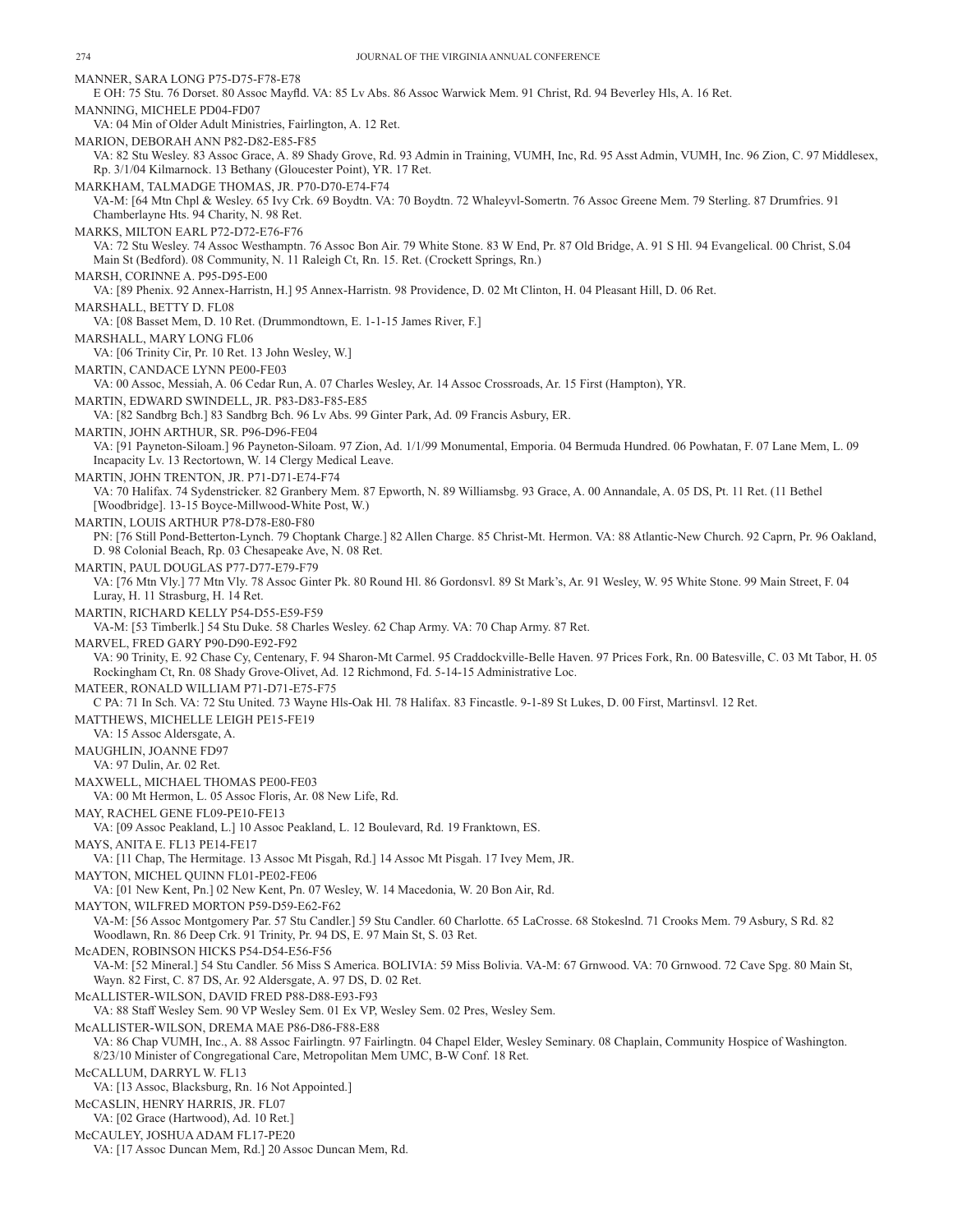McCLAIN, LESLIE BRYAN P92-D92-E95-F95

VA: 92 Sussex, Pt. 95 Assoc, Williamsburg, Pn. 97 Jeffersonton-Culpeper Cir, C. 01 Bethel-Emmanuel, Rp. 04 Chaplain, US Air Force. 08 White Stone, Fd. McCLUNG, WILLIAM PE00-FE04 VA: 00 Pembroke, Rn. 04 Ghent, N. 13 Salem, ER. 18 Courtland, JR. McDONALD, JAMES FLOURNOY P59-D59-E63-F63 VA-M: [57 Assoc Centenary, Rd.] 59 Stu Duke. 61 Beech Grv. 65 Beech Grv-St Matthew. 66 St Matthew, pr. 68 Dir Wesley Fn, UVA. VA: 70 Campus Min UVA. 88 Gen Min Va Council of Churches. 00 Ret. McDONALD-WALKER, JEAN GRAVES P94-D94-E98-F98 VA: 94 Stu, Wesley. 96 Assoc, Community, N. 99 Arlington Temple, Ar. 04 Market St, W. 08 Ret. McDOWELL, JAMES RICHARD P78-D78-E80-F80 VA: 78 Stu Candler. 79 Prince Edward. 82 Stanleytwn. 88 Franklin Cty. 94 Asbury Mem, D. 96 Brosville. 99 Rodes, C. 14 Relief-Hites, W. 17 Reliance-Ridings Chpl, W. 20 Ret. McGARR, L. RAYMOND FL98-PM01-FE07 VA: [00 Boykins, Pr.] 01 Boykins, Pr. 03 Shady Grove, F. 08 Epworth, E. 13 Wesley (Colonial Heights), JR. 19 Rustburg, L. McGEHEE, LISA MYERS PD10 VA: 10 Min of Discipleship & Communications, Good Shepherd, Rd. McGLONE, JAMES BENSON PE14-FE18 VA: 14 Assoc, Virginia Beach, ER. 17 Assoc Bristow Campus, Gainesville, A. McGLOTHIN, JAKE J. FL18 VA: [18 Assoc Floris, Ar.] McKENNEY, WILLIAM R. 'MAC' FL18 VA: [18 Assoc Good Shepherd, A.] McKINLEY, NEAL D. FL95 VA: [95 Dir, Sr Adult Emphasis, Ar. 99 Bruen Chapel, Ar. 05 Ret.] McLAIN, CHRISTINA ROSS FL01-PE02-FE05 VA: [01 Burnt Factory, W.] 02 Burnt Factory, W. 06 Family Lv. 07 Assoc Francis Asbury, N. 08 Mt Moriah, C. 11 Assoc Blacksburg, Rn. 17 Shady Grove (Short Pump), Rd. McLAUGHLIN, NEIL W. FL14 VA: [14 Byrd Chapel, C.] McMAHAN, WILLIAM FRANKLIN P65-D65-E69-F69 VA-M: 65 Stu Duke. 66 Benns. 69 Caprn. VA: 70 Caprn. 72 Trinity, Poquosn. 74 Locust Grv. 80 Taberncle, N. 84 Andrew Chpl-Edgewtr. 88 Cedar Run. 95 Cranford, A. 99 Ret. (04 Locust Gr, Rn.) McMILLEN, J. RANDALL P91-D91-E93-D93 VA: 91 Waverly. 95 Messiah, A. 00 Oak Grove, N. 12 Courthouse Community, ER. 16 Bonsack, Rn. McMILLEN, SANDRA ANN P87-D87-E90-F90 VA: 87 Stu UTS. 88 Trinity, Pt. 90 Carsn, Pt. 95 Monroe, C. 00 Park View, L. 1/1/04 Cherryvale, S. 06 Nokesville, A. 11 Fincastle, Rn. 8/1/14 Boydton, F. 17 Ret. McMILLION, STEVEN EDWARD P93-D93-E97-F97 VA: [88 McDowell.] 93 Blue Ridge, H. 96 Mountain Valley, H. 99 Nelson, C. 02 Lv Abs. 03 Singers Glen, H. 1/1/07 Dir, Camp Alta Mons. 08 Edinburg, H. 12 Central (Staunton), S. 13 Clover Hill, H. 15 Lebanon (Dinwiddie), JR. 20 Bridgewater, H. McMULLEN, BRADLEY ADAM PE06-FE09 VA: 06 Assoc Mt Olivet, Ar. 09 Bethany, H. 16 Timberlake, L. McMULLEN, KEVIN DOUGLAS FL18 VA: [18 Mt Tabor, H.] McNABB, MEREDITH LEIGH PE07-FE10 VA: 07 Assoc Grace (Manassas), A. 14 Dir, Center for Clergy Excellence. 4-1-18 Assoc Dir for Edu Prog, Lake Inst, IN Univ. McPHAIL, SAM EVERETTE P89-D89-E91-F91 VA: 89 Prices Frk. 93 Belmont, Rn. 02 Trinity (Newport News), Pn. 11 Ret. McWILLIAMS, DAVID R. PE16 VA: Del Ray, A. McWILLIAMS, JOSEPH CLIFTON, JR. P66-D66-E68-F68 MS: 66 In Sch. VA-M: 67 St Paul-Mt Vernn. VA: 70 St Paul-Mt Vernn. 71 Ex Dir Wm Byrd Comm House. 12/31/04 Ret. MEADOWS, PATRICIA MAE P92-D92-E96-F96 VA: 92 Crimora-Mt Bethelm, H. 94 Charlotte, F. 95 W Hanover, Ad. 97 New Bethel-Motley, L. 99 Mountain Valley, H. 05 Petersburg Cooperative Parish, Pt. 06 Franklin, D. 08 St John's, S. 13 Ret. MEADOWS, SYLVIA SHEPARD P98-D98-FE01 VA: [92 Asst, Farmville.] 98 Assoc, Farmville, F. 99 Crenshaw, F. 07 Farmville, F. 13 Chester, JR. 18 DS, JR. MEARS, CHARLENE I. LANDES FD00-FL01 VA: 00 Min of Prog, Main St, Bedford. 01 Fellowship-Linvl-Edom, H. 08 St James, H. 13 Ret. MEISENHELTER, MATTHEW Transfer in from CPA 7/1/09 PE09-FE10 VA: 09 Assoc Manassas St Thomas, A. 10 Spirit & Life, A. 17 Community (Va Bch), ER. MEISER, JR., RICHARD LEE FL97-PE06-FE11 VA: [97-2002 Boydton, F.] 2003 No Apt. 05 Dir Wesley Foundation, Longwood, Hampden-Sydney. 18 Main Street (Suffolk), JR. MELESTER, CLYDE STEVEN FL05-AM15 VA: [05 Assoc First, W. 06 Burnt Factory, W.] 15 Burnt Factory, W. MELSON, JAMES MICHAEL P81-D81-F84-E84 S NJ: 81 Stu. VA: 82 Assoc Centenary, Rd. 86 Epworth, E. 90 Crossman, Ar. 97 Christ/Crossman, Ar. 01 The Cornelius Corp; Assoc Crossroads, Ar. 08 The Cornelius Corps. 15 Ret. MERCER, JENNIFER FL14 VA: [14 Kecoughtan, YR. 16 Memorial, YR. 19 W Mathews, YR.]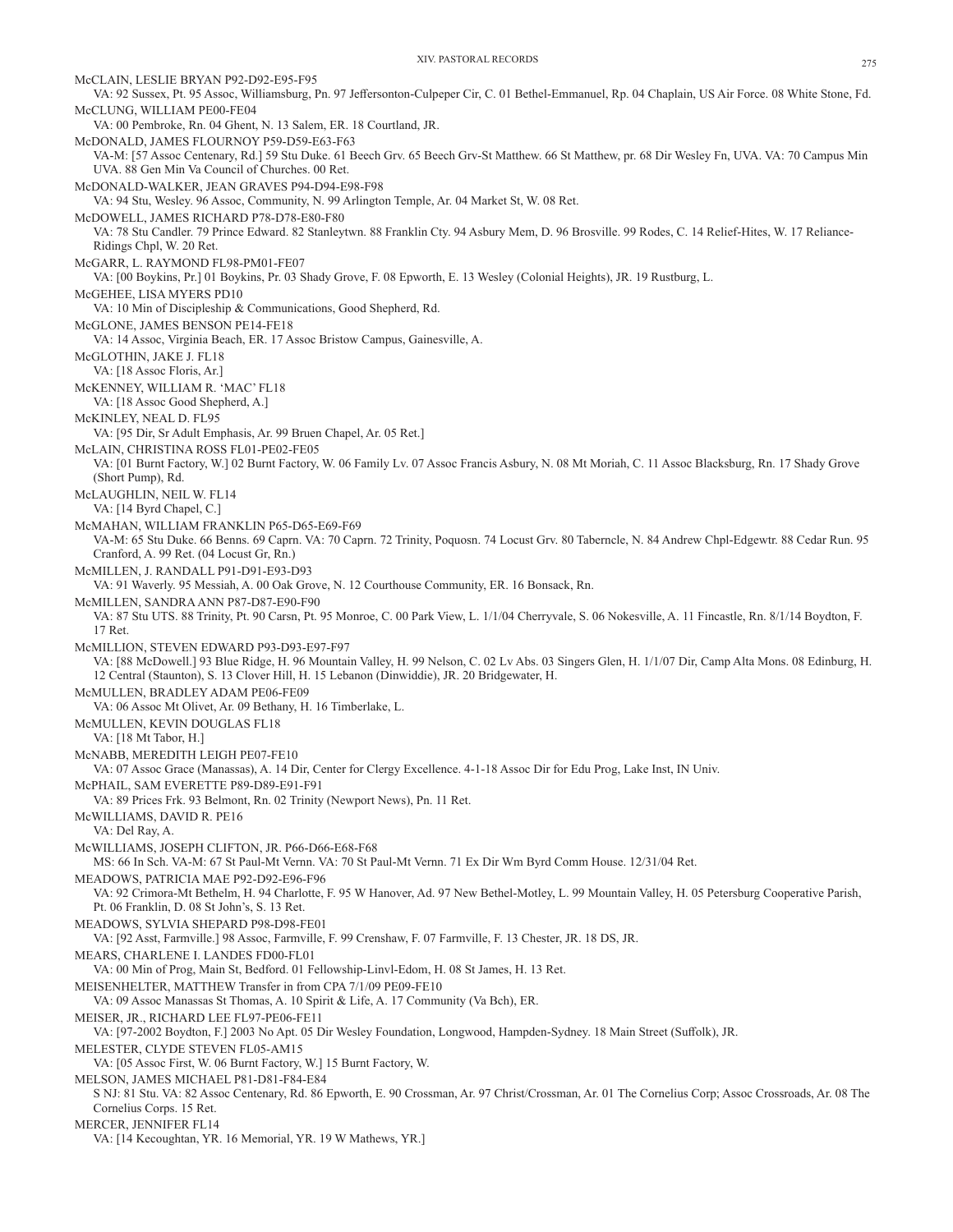MERCER, THOMAS LEE P79-D79-F82-E82 VA: 79 Stu Duke. 80 Mt Pleasant, N. 86 Park Vw, L. 89 Hickory, N. 19 Ret. (19 St Paul's, ER.) MERIWETHER, GORDON K. FL12 VA: [12 Greene, C. 15 West Point, YR. 19 Dist Dir of Congregational Vitality. (20 Mt Horeb, H.)] MERTINS, TAYLOR CHRISTIAN PE13-FE16 VA: 13 St John's (Staunton), S. 17 Cokesbury, A. MEYERS, LISA S. FL14 VA: [14 Burkeville, F. 20 Providence, JR.] MICHALIDES, ROBERT FL17 VA: [17 Assoc Heritage.] MICHELI, JASON FL03-PE05-FE07 VA: [03 St John's (Buena Vista), S.] 05 Assoc Aldersgate, A. 15 Clergy Medical Lv. 16 Assoc, Aldersgate, A. 18 Annandale, A. MICHIE-BENT, SUSAN LOUISE P87-D87-E92-F92 VA: 87 Arcola-Ryan. 89 Assoc, Lovettsvl. 90 Dist Coord Revit & Evan, W & H. 97 Columbia Furnace-Union Forge, H. 07 Ret. MICKLE, JEFFREY PAUL P78-D78-F83-E83 W PA: 78 In Sch. VA: 81 Shenandoah. 83 Assoc Aldersgate, A. 88 Resurrection, N. 94 Belmont, Rd. 07 St Stephen's, A. 14 DS, A. MILLER, CLAIRE BURGESS FL19 VA: [19 Bethesda-Patmos Cooperative Par, L.] MILLER, GARY C. FL AM00 VA: 88 [St Johns-Altantic.] 00 St Johns (Atlantic), E. MILLER, GRETCHEN ADAMS P89-D89-E91-F91 VA: 89 Assoc, Trinity, Ar. 92 Faith, A. 99 St Luke's, Ar. 3/15/07 Incapacity Lv. 12 Ret. MILLER, MARK ALLEN P84-D84-E88-F88 VA: 84 Stu Wesley. 85 Assoc Epworth, N. 87 Beech Grv-Bethel. 89 Emmanuel, W. 93 Assoc Messiah, A. 95 Ebenezer (Stafford), Fd. 17 Va Bech, ER. MILLER, ROY LESLIE P67-D67-E70-F70 VA-M: [64 N Brunswick.] 67 N Brunswick. 68 Woods-Wesley Chpl. VA: 70 Woods-Wesley Chpl. 72 Crewe. 77 Central, Cliftn Frg. 84 Bedfrd: Main St. 88 Morrisn. 91 Wesley, A. 95 First, NN. 99 Ret. (02 Boones Mill, Rn.) MILLS, C. RALPH FD04 VA: 04 Organist/Choir Dir, First, C. 11/1/08 Ret. MILLS, HALEY ELIZABETH FL14 VA: [14 Pleasant View, W.] MILLS, RONALD VERNON P88-D88-E92-F92 VA: 88 Swansnvl. 91 Providence, D. 95 Ridgeway, D. 00 Ivy Creek, C. 04 Riverton, W. 08 Ret. MILNER, MARY HELENE P88-D88-E90-F90 VA: 88 Assoc Wesley, Vienna. 90 Trinity, C. 92 Assoc St Stephen's, A. 98 Lv Abs. 99 Fam Lv. 04 Assoc, Rising Hope. 06 Lv Abs. 11 Honorable Location. MILSTEAD, GARY WAYNE P83-D83-F86-E86 VA: 83 Stu Wesley. 84 Assoc Good Shepherd, A. 87 Partlow: Rehoboth. 89 Mineral. 92 Highlnd, D. 00 Danville Coop Par, D. 03 Main St, Waynesboro, S. 9/1/06 Clergy Med Lv. MIN, KWONG HONG 'MOSES' PE14-FE19 VA: 14 Northumberland, Fd. 17 Va Korean, ER. 19 Stu, Wesley Sem. 4-1-20 On Loan, Pastor, Manna Korean Methodist Church, MINER, BARBARA F. FL06 VA: [06 Assoc Floris, Ar.] MINNICK, CARLTON PRINTESS, JR. P54-D55-F56-E57 VA-M: [51 Mt Airy.] 54 Goochlnd. 58 St James, Ferrum. 63 Westhamptn. 67 Williamsbg. VA: 70 Williamsbg. 73 Mt Olivet, Ar. 78 DS, A. 9-1-80 Bishop, Miss Conf. 84 Bishop, NC. 96 Ret. MINNICK, JACK ASHLIN P54-D54-E58-F58 VA-M: 54 Stu Candler. 56 Campbell. 59 Hurt. 61 Assoc Reveille. 64 Bethany, Purcellvl. 67 Warrentn. VA: 70 Warrentn. 74 Huntingtn Ct. 80 Cave Spg. 87 Blacksbg. 92 DS, W. 98 Ret. MINOR, REBECCA LYNN DISNEY FL06-PE07-FE11 VA: [06 Andrew Chapel-Edgewater, Rp.] 07 Andrew Chapel-Edgewater, Rp. 11 Heathsville, Fd. 20 Tappahannock Mem, RR. MINTER, BARBARA JEAN ALLOWAY P84-D84-E88-F88 W PA: 84 Stu. VA: 86 Linden. 90 Orlean-Wesley Chpl. 97 Ret. (00 St Mark's, W.) MIRANDA, EDGAR Transfer in from WNY 7/1/09 FE VA: 09 St Luke's Ar. 12 Elementary Principal, Anglo-American School, Sofia, Bulgaria. 15 Friendship, Ar. 16 Ret. MISIASZEK, MARIE ELIZABETH FL17 VA: [17 Assoc Woodlake, Rd. 20 Ret.] MITCHELL, ASHLEY MEGAN FL07-PE09-FE12 [VA: 07 S Fluvanna, C. 08 Assoc First, C.] 09 Assoc First, C. 13 CPE Residency, St. Thomas Hosp., Nashville, TN. 14 On Loan: Assoc, Nolensvl First UMC, Tenn Conf. 17 Student, Lipscomb U, Nashville. 18 Building Lives Foundation. 8/2/19-11/3/19 Trans Lv. 4/16/20-10/31/20 Trans Lv. 11/1/20 Donor Relations Mgr, United Way MITCHELL, BASS MICHAEL EP01-FE03 (Ordination Recognized) VA: [94 Ashwood.] 01 Transfrd in from Free Will Baptist. 01 Hot Spgs, S. 04 Ivy Creek, C. 07 Epiphany, A. 12 Sudley, A. 15 First, Rn. 17 Manor Mem, H. 20 Stephens City, W. MITCHELL, W. DOUGLAS FL10 VA: [10 Collierstown, S. 13 Buchanan, Rn.] MOFFITT, JESSE MORGAN FL17-PE19 VA: [17 Assoc Thrasher Mem, Rn.] 19 Jollivue, S. MONEY, PATRICIA SUFFICOOL FL06-PE07-FE15 VA: [06 St John's D.] 07 St John's D. 08 Stu, Riverside Medical Ctr. 10 Family Lv Abs. 12 Cheriton, E. 14 Assoc Haygood, ER. 16 On Loan: Jason Lee Mem UMC, Oregon-Idaho.20 Transitional Lv.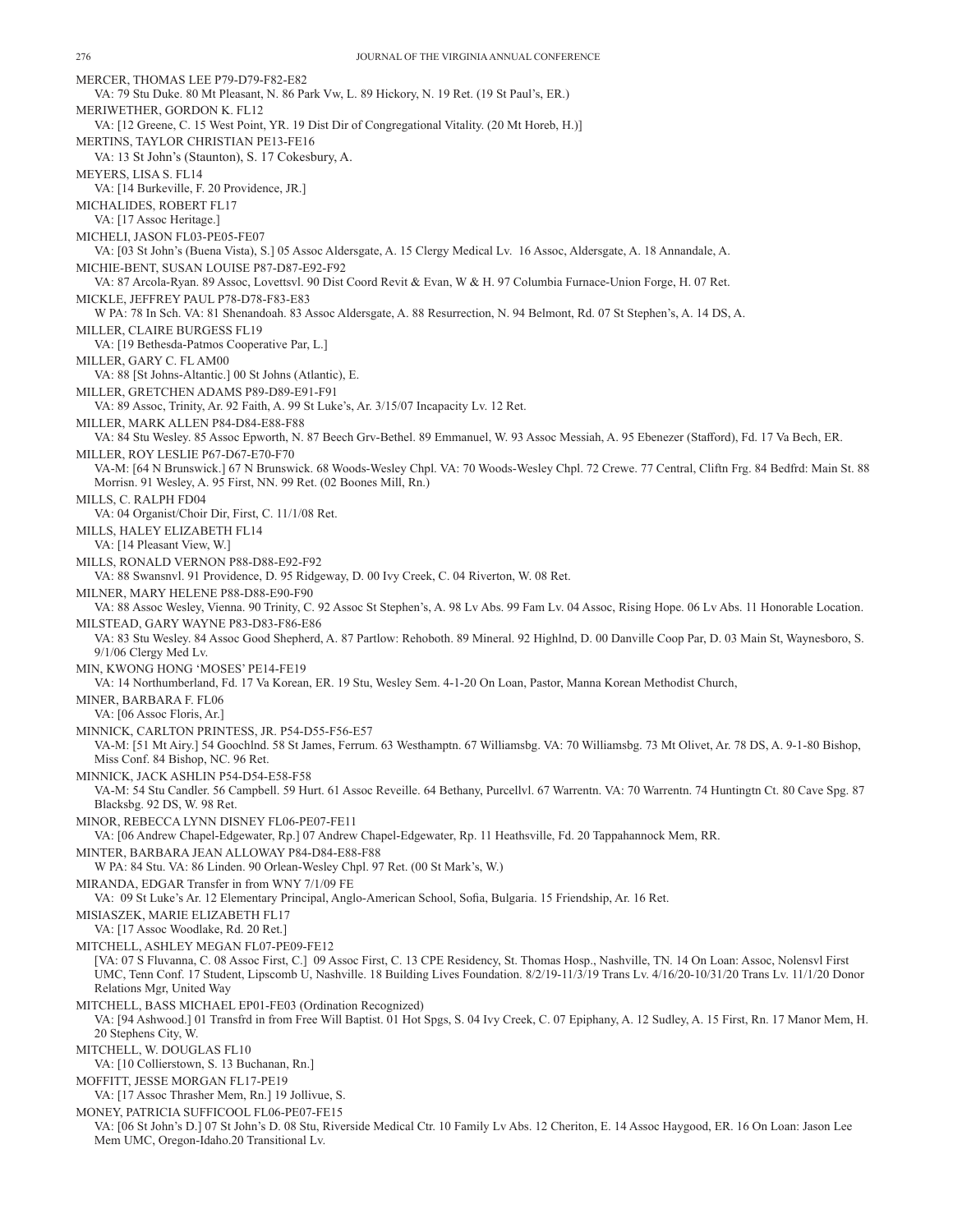MONGE, KATHLEEN MARY RITZ P86-D86-E90-F90 VA: [85 White Post.] 86 White Post. 92 Burnt Factory, W. 97 Dunn Loring, Ar. 04 Remington, A. 05 Miles Mem, N. 10 Fairview, D. 16 Ret. MONROE, LINDA PE05-FE07 VA: 05 Assoc St Matthew's, A. 11 Buckhall, A. 20 Sterling, Ar. MONTGOMERY, MARK FE14 VA: 14 Min Dir of United College Ministries in NoVa. 15 Assoc Ebenezer (Stafford), Fd. 19 St Matthew's, Rd. MONTGOMERY, NORWOOD POWELL P57-D57-E61-F61 VA-M: 57 In Sch. WNC: 59 Mineral Spgs. VA-M: 61 Hurt. 63 Assoc Ft Hl. 65 Nvw. 66 Toana. VA: 70 St Luke's, Yktwn. 84 Wesley, Pt. 02 Ret. MONTGOMERY, WILLIAM BRUCE, II P96-D96-F99-E99 VA: 96 Assoc, Heritage, L. 97 Zion, C. 04 Trinity, Pr. 11 Heritage, L. 16 Centreville, Ar. MOON, PETER M. P91-D91-E93-F93 VA: [90 Wistar Hts.] 91 Staples Mill Par. 93 Assoc Fairfax, A. 97 Farmville. 02 Woodlake, Rd. 15 DS, Rd. 20 Reveille, Rd. MOORE, CHARLES NORMAN P77-D77-F82-E82 VA: 77 McDowell. 80 Mt Zion, S. 82 Cedar Run, A. 88 Christ, Covingtn. 90 Glovier Mem, S. 94 Salem, N. 06 Woodstock, W. 09 Crooks Mem, Pn. 13 Ret. (14-15 Rectortown, W.) MOORE, EDNA F. PE05-FE08 VA: 05 Melrose, Rp. 10 Marshall, W. 13 Marshall-Middleburg, W. 14 Ret. MOORE, JENNIFER VESTAL FL08 VA: 08 Church Relations Dir, Society of St Andrew. 11-1-13 S Brunswick, F. 15 Bethany (Campbell), L. & Randolph Clg. 19 Bethany (Campbell), L. MOORE, KEITH DONALD P89-D89-E92-F92 VA: [84 W Buckingham. 86 Sharn-Mt Carmel.] 89 Sharn-Mt Carmel. 90 Shady Grv, F. 94 Jamieson Mem (Clarksvl). 99 Wesley Mem, N. 01 Providence, Pn. 06 Trinity, S. 07 Providence, Ad. 13 Beeach Grove, ER.20 Ret. MOORE, LYNDA DENISE FL08 (Transfer in from Baptist) PE09-FE14 VA: [07 Assoc, Ramsey Mem, Rd.] 09 Cheriton, E. 12 West End, ER. 18 Crossroads, ER. 19 Ret. (20 Asbury (Church Hill), Rd.) MOORE, ROBERT P64-D66-E68-F68 VA-M: [58 Rklnd-Community. 60 Gainesboro.] 64 Gainesboro. 65 Toms Brk. VA: 70 Providence-Woodlnd. 74 Fairvw, L. 78 Francis Asbury, Va Bch. 83 Clarendn. 90 Welbourne. 93 St Andrew's, N. 95 Ivey Mem, Pt. 00 Ret. (05-13 Bethel, W.) MOORE, ROBIN C. FL07 VA: [07 Chaplain, Jackson-Feild Homes. 12 Chaplain, Jackson-Feild Homes & Salem, JR. 19 Dir. Spiritual Care Jackson-Feild BHS] MOORE, WAYNE CARTWRIGHT FL83-P88-D88-E94-F94 VA: [83 Phenix. 86 Greene.] 88 Greene. 89 Mt Vernon. 91 Mt Moriah, C. 94 Bethlehem, C. 97 Grace, Rn. 99 Bethel-St. Matthew, Rp. 07 Fox Hill Central, YR. 14 Welltown, W. 15 Whitmell-St John's Co-op Par, D. MOORE-DIAMOND, EMILY A, FL10-PE14-FE19 VA: [10 Assoc River Road, Rd. 13 Warsaw, Fd.] 14 Warsaw, Fd. 17 CPE Mary Washington Hospital Fredericksburg. 18 Assoc Aldersgate, A. MOREFIELD, DAVID CLYDE P59-D59-E61-F61 VA-M: 59 W Mecklenbg. 61 Lunenbg. 65 Painter-Bethel. 69 Middlesex. VA: 70 Middlesex. 74 Mathews Chpl. 76 Kenbrg. 80 Rustbg. 85 Christ, Rd. 91 Lawrencevl. 96 Woods, Pt. 01 Ret. MORENO HOWARD, LEISA NICOLE FL18-PE20 VA: [18 Assoc St Matthew's, A.] 20 Assoc St Matthew's, A. MORGAN, LEWIS HUNTER P59-D59-E62-F62 VA-M: 59 Stu Duke. 62 Assoc Miles Mem. 64 Prtlock. 65 Assoc Spgfld. 68 Tabernacle, Poquosn. VA: 70 Tabernacle, Poquosn. 73 Grace, NN. 80 Trinity, A. 85 Community, N. 91 Larchmnt. 95 Ret. MORRIS, JUDY G. FL09 VA: [09 Mt Pleasant, C. 19 Ret.] MORRIS, M. MOCHEL P78-D78-E81-F81 VA: 78 Stu Duke. 80 Burnt Factory. 84 Assoc Monumental. 87 St Luke's, N. 89 Co-Pastor, Grt Bridge. 92 Hillcrest, Ad. 99 Family Leave. 00 Interim Dir, Campus Min, Mary Wash Clg. 01 Christ Crossman, Ar. 17 Ret. (17-18 Antioch, RR.) MORRIS, ROBERT LEE, JR. (So Bapt) P71-F72 VA: [70 Brgwtr.] 71 Brgwtr. 75 First, Fx Hl. 80 Chesapke Ave. 84 Christ, N. 90 Woodstock, W. 92 Lower Ch, Rp. 97 Ret. (00 W Mathews, Rp. 07 Bethany (Reedville), Rp.) 08 Ret. MORRIS, RONALD KENT P78-D78-E81-F81 VA: 78 Stu Candler. 80 N Grdn. 84 Ivy Crk. 87 Bellvue, L. 93 Rustbg, L. 97 Lower Church, Rp. 00 Bonsack, Rn. 07 Cave Spring, Rn. 13 Lynnhaven, ER. 18 Ret. MORRISON, JOHN WESTFALL, JR. P62-D62-E65-F65 VA-M: [8-61 Orange Circ.] 62 Mineral. 66 Assoc First, C. 69 Wesley, Hamp. VA: 70 Wesley, Hamp. 74 Chap Army. 00 Ret. MORSE, CHRISTOPHER LUDWIG P60-D60-E63-F63 VA-M: 60 Stu Yale. 62 St Mark's, Hamp. 67 Stu UTS, NY. VA: 70 Stu UTS, NY. 71 Stu Duke. 72 Stu UTS, NY. 74 Prof UTS, NY. 06 Ret. MORTON, LYLE E. FE (08 Transfer in from Kentucky) VA: 07 Asbury (Christiansbg), Rn. 09 Woodlawn, A. 13 Woodlawn-Faith, A. 16 St Paul (Roanoke), Rn. 20 Regester Chapel, RR. MOSELEY, ROBERT ALLEN FL20 VA: [20 Hopewell, JR.] MOTT, DONNA LEA SHUTES P97-D97-F99-E99 VA: [96 Corinth/St James.] 97 Orlean-Wesley Chapel, W. 99 West Buckingham, F. 00 Matoaca, Pt. 05 Carson, Pt. 08 Ret. (11 Salem, JR.) MOTTLEY, KEITH ALLEN P79-D79-F83-E83 VA: [77 W Mecklenbg.] 79 W Mecklenbg. 80 Glnwood. 85 Newprt-Mt Olivet. 88 St Matthias, Ad. 92 Gainesvl, Ar. 97 Dahlgren, Ad. 06 Manor Mem, H. 10 Beulah, Rd. 17 Ret. MOYER, HERBERT ABRAHAM P54-D54-E56-F56 VA-M: 54 Stu Drew. 55 St Mark's, Oak Hl. 59 Cokesbury, Woodbrg. 62 Monumental, Emporia. 66 Stanleytwn. 68 Commu nity, Va Bch. VA: 70 Community, Va Bch. 74 Bruen Chpl. 75 Morrisn. 83 Tabernacle, Poquosn. 85 Grt Brg. 89 Central, S. 93 Ret. MRINI, MARK A. FL03-FE07

VA: [03 Assoc, Washington St, A.] 07 Del Ray, A. 15 St Stephen's, A. 19 Evergreen, W.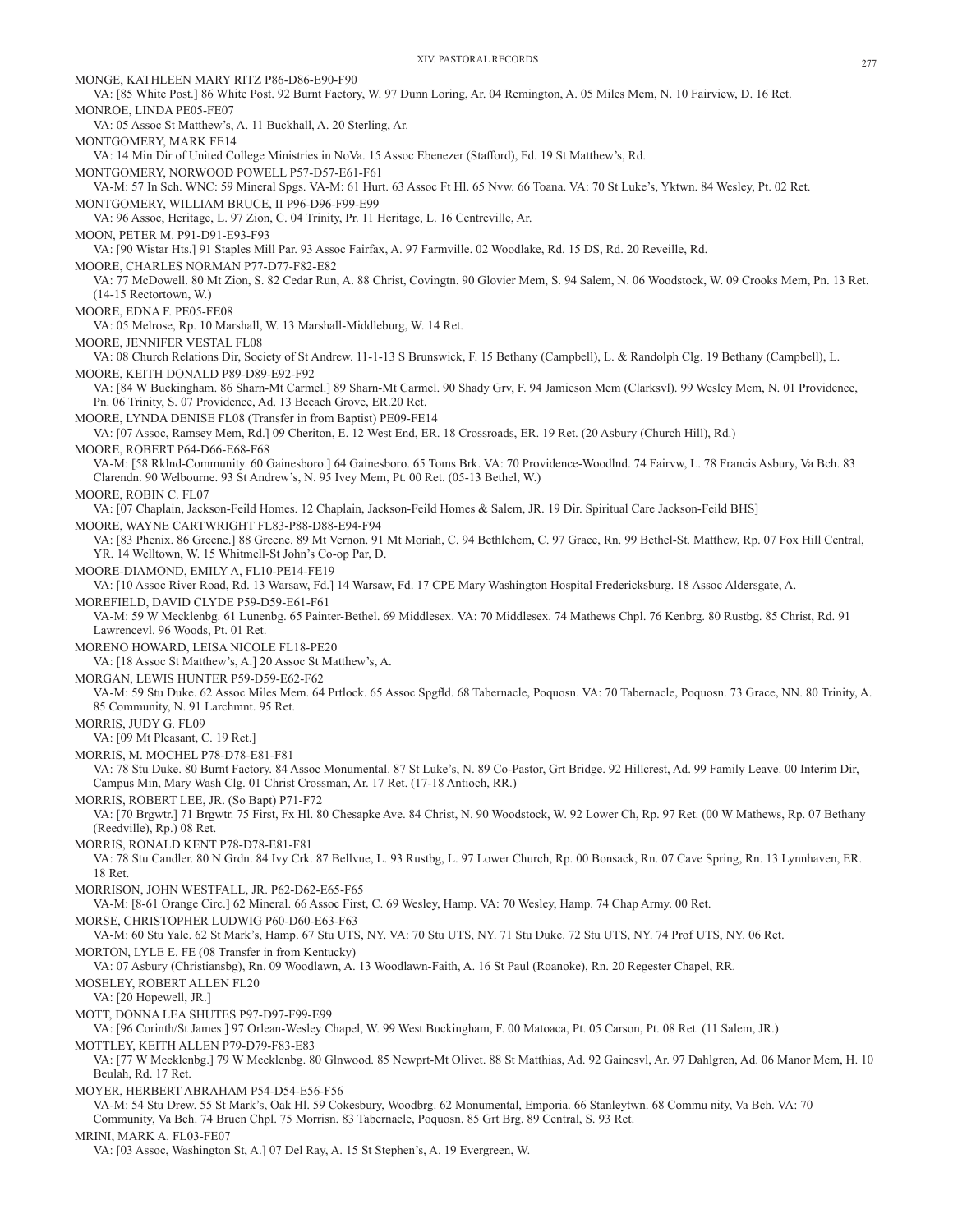MUCHA, DAVID RUSSELL P75-D75-F82-E82 VA: 75 Stu UTS, Rd. 1-1-78 Bethia. 79 Lv Abs. 80 St James, Rd. 83 Assoc Bon Air. 84 Market St, E. 87 Tabernacle, Ad. 9-1-78 Vol Term. 89 Trinity, Disputanta. 90 Restored FM, Trinity, Disputanta. 94 Fairvw, L. 97 St Mark's-Ebenezer, Rn. 05 Central, Salem. 10 Ret. (13-6/30/15 Crockett Springs, Rn.) MUFFLEY, CRAIG ALAN FL06-PE08-FE12 VA: [06 Assoc St Paul, A.] 08 Assoc St Paul, A. 11 Eastland-New Season, Fd. 13 Eastland, Fd. MULLANEY, FAHY G. P62-D62-F64-E64 W OH: 62 Stu. 63 Epworth. 64 N Hamptn. 70 Spgfld Inner Cy. 72 Spgfld Metro Min. 76 Exec Dir Offender Aid & Rst. VA: 86 Wesley Chpl-Binghams. 87 Lv Abs. 92 Ret. MUNFORD, JETHRO WADE P63-D63-E65-F65 VA-M: 63 Stu Candler. 65 Dinwiddie. 69 Skipwith. VA: 70 Skipwith. 75 High St, Franklin. 79 Ar Frst. 84 Central, S. 89 Epworth, N. 92 Dulin, Ar. 00 Ret. MUNNIKHUYSEN, JOSHUA DAVID FL06 VA: [05 Epworth, D. 16 Victoria, F. 18 Trinity (Orange), C.] MURPHY, ALLAN THOMAS FL00 VA: [00 Brookneal, L. 06 Mt Hermon, L. 11 New Hope-Southall Mem, F.] MURPHY, ERVIN THOMAS, JR. P63-D63-E67-F67 VA-M: 63 Stu Duke. 65 Assoc Greene Mem. 67 St Mark's, Hamp. VA: 70 Otterbein, H. 74 River Rd. 79 Ft Hl. 85 DS, C. 89 Va Bch. 92 Asbury, H. 97 Fairfax, A. 02 Ret. (12-13 Port Republic, H. 14 New Hope, H. 16 Sunset Drive (Broadway), H.) MURPHY, PATRICIA ANN P95-D95-F99-E99 VA: [90 N Madisn. 94 Centenary, Pt.] 95 Centenary, Pt. 97 Concord, D. 98 Sherando, S. 01 Augusta Spgs, S. 1/1/01 Lv Abs. 07 Ret. NAMGUNG, YOSUB FL17-PE18 VA: [17 Bethel-St Matthew, YR.] 18 Bethel-St Matthew, YR. NASSEF, MARIANNE ELIZABETH KEHOE PE99-FE02 VA: 99 Orange Circuit, C. 02 Chaplain, US Air Force. NAVE, GARY KIRK P89-D89-E93-F93 VA: [86 Union.] 89 Union. 90 Gum Spg, Rd. 96 Stephen City, W. 04 River Road, Rd. 12 Braddock St, W. NEAS, GEORGE BURNETTE P81-D81-F85-E85 VA: 80 N Frederick. 83 Assoc Va Bch. 85 Tappahannock Mem. 88 St Paul's, N. 90 Park Pl, N. 93 Crooks Mem, Pn. 96 Chestnut Hill, L. 97 Lv Abs. 98 Danville Coop Parish, D. 00 Sandbridge Community Chapel, N. 04 Lv Abs. 05 St George's, A. 07 Conf Dir of Stewardship. 08 Conf Dir of Stewardship & Assoc St Andrew's, N. 09 Centenary, Pr. 12 Ret. (14-2/1/15 Baylake, ER.) NEIL, ELIZABETH HUSE PE19 VA: 19 Counselor, Pastoral Counseling of Northern Virginia & Assoc Culmore. NEILSEN, PATRICIA L. FL02 VA: [02 W Mecklenbg, F. 07 No Appt. 08 Assoc Pamplin, F. 11 McKendree-Asbury, F. 13 Ret. (13 Cherry Hill, F.)] NELAN, BEVERLY FL03 VA: [03 Prince George, Pt. 12 Ret.] NELSON, CLYDE TERRENCE P76-D76-E81-F81 VA: 76 Stu Duke. 78 John Mann. 80 Co-pastor Highlnd Pk, Ad. 81 Assoc COM Dir Soc Min. 83 Asbury (Ch Hl) & Dir CHUM. 94 Galloway, Ar. 08 Market St, W. 13 Cokesbury, A. 17 Ret. NELSON, GRETCHEN O. SIMPSON P98-D98-E00 VA: 98 Beech Grove-Bethel, N. 02 Wesley Chapel, Pr. 09 St Mark's, Pt. 13 Petersburg Co-Op Parish, JR. 16 Wesley, YR. NELSON, MICHAEL LEE P95-D95-E00 VA: 95 Stu, Wesley. 96 Mt Pleasant, C. 00 Assoc, Fairlington, A. 06 Messiah, N. 10 First (Hampton), YR. 15 Pace Center at VCU. 16 St James, YR. NeSMITH, SAMUEL EVANS P59-D61-F61 NC-VA: 59 No Report. 60 In Sch. 61 Warren St, Greensboro & Conf Ex Sec. 65 Raleigh. 66 Roberts. VA-M: 68 Roberts. VA: 70 Roberts. 78 DS, H. 84 St Stephen's, A. 89 DS, C. 95 River Rd, Rd. 99 Ret. (9-1-08 Woodlawn.) NESSELRODT, DAVID L. P90-D90-E92-F92 VA: [89 Assoc Centrevl, Ar.] 90 Assoc Centrevl, Ar. 91 Round Hl, W. 93 Lv Abs. 95 Friendship, Ar. 05 Cameron, A. 13 Clergy Med Lv. 19 Ret. (19 Mt Olive-Shiloh, H.) NEW, MARTHA LOUISE NEW P97-D97-FE00 VA: 97 Christiansbg, Rn. 01 Morrison, Pn. 02 Anderson Mem (Gretna), L. 06 Marsh Mem, L. 08 Assoc Leesburg, W. 10 Personal Lv Abs. 11 Nottoway-Lunenburg, F. 13 Admin Loc. NEWMAN, AMANDA HILL FL14-PE16-FE19 VA: [14 Woodland, YR.] 16 Woodland, YR. 20 Assoc, Blacksburg, Rn. NEWMAN, CRAIG COUPER FL08-PE09-FE12 VA: [08 Fairview, L.] 09 Fairview, L. 10 Rockingham Ct, Rn. 15 Trinity (Orange), C. 18 S Roanoke. NEWMAN, MELVIN DOUGLAS P45-D47-F47-E48 VA-M: [42 Powhatan. 44 Bishop Mem.] 45 Bishop Mem. 46 Stu Westminster. 3-47 Calvary, Ar. 47 Middlebg. 50 Epworth, Covingtn. 51 Oak Grv, N. 53 Community, Princess Anne. 55 First, N. 60 Frt Hl. 64 Raleigh Ct. 66 DS, Pn. VA: 70 DS, Pn. 72 Greene Mem. 78 Mt Olivet, Ar. 81 DS, N. 87 Dir Higher Ed & Campus Min. 88 S Rn. 90 Ret. NEWSOME, KENNETH WAYNE P80-D80-F83-E83 VA: 80 Stu Oral Robts. 82 Gloucester-Mathews. 87 Central, Hamp. 91 First, Fox Hl. 01 Pender, Ar. 10-1-17 Clergy Medical Lv. NICHOLS, BRANDON TYLER PE15-FE18 VA: 15 Wesley Chapel, ER. 18 Joliff, ER. NICHOLS, HUGH ELTON P53-D53-E55-F55 N GA: 53 Waco. VA-M: 54 Eagle Rk. 58 Tazewll Ave. 60 Melrose, Rn. 64 Grnwood. 67 St John's, Buena Vista. VA: 70 Central, Salem. 77 Court St. 78 Ferebee-Halstead. 82 Lane Mem. 84 Central, Cliftn Frg. 88 Providence, Rd. 93 Ret. NITZSCHE, JULIE D. PE20 VA: 20 Assoc Aldersgate, C. NIXON, PAUL FE (07 Transferred in from AL-WFL) VA: 07 Epicenter, Ar. 09 President, Best Practices East, GBOD Consult Epicenter Consulting Grp. 18 Ret.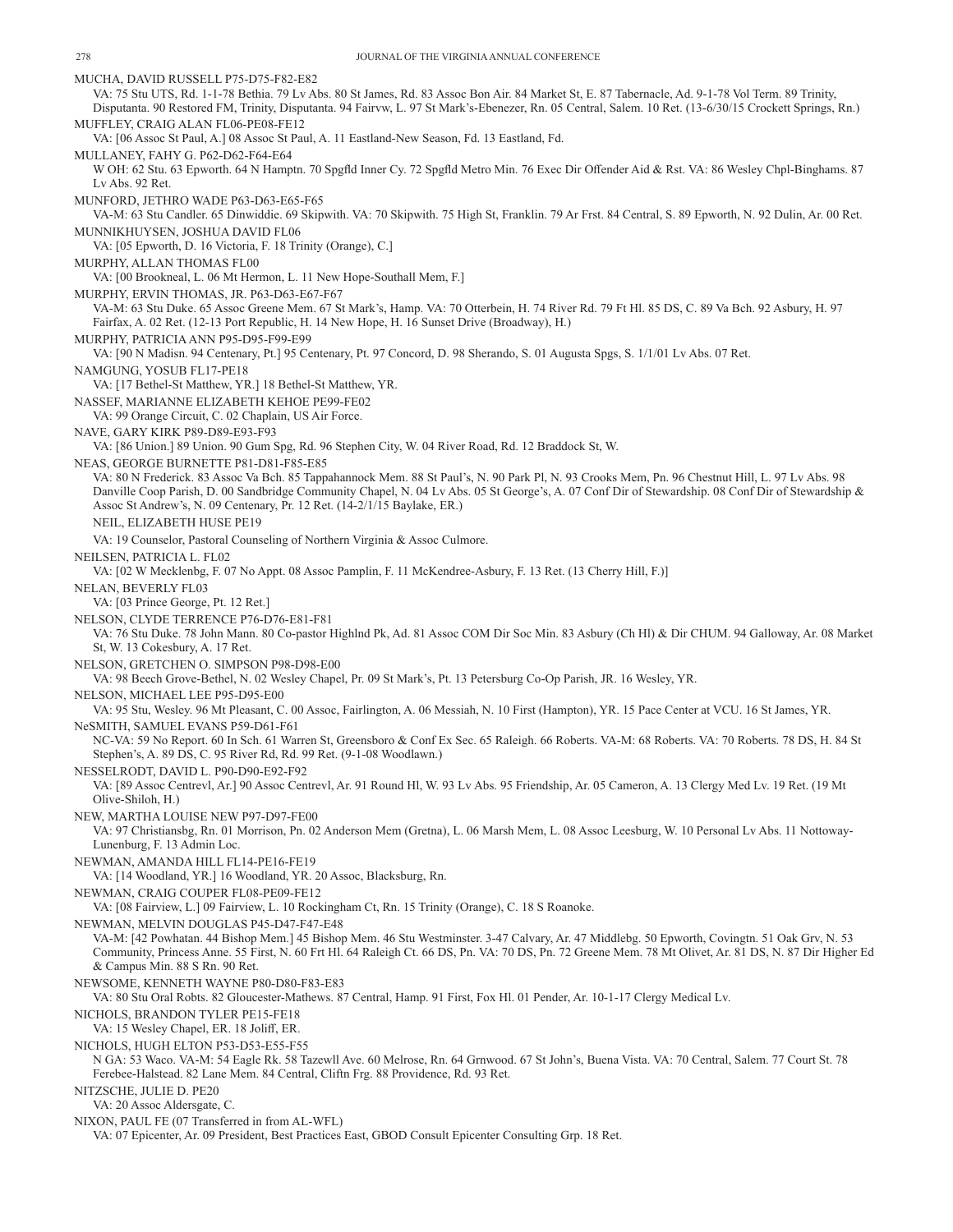NKRUMAH, EMMANUEL FL10-PE13-FE16 VA: [10 Ghana Welsey UM Mission, Ar.] 13 Ghana Welsey UM Mission, Ar. NOBLES, WILLIAM MICHAEL P64-D64-E67-F67 VA-M: [61 Central Chpl, Rd.] 63 Stu Duke. 67 W Hanover. VA: 70 Middlebg. 74 Woodstck. 79 W Pt. 83 Shady Grv, Mechanicsvl. 87 Beulah. 8-3-87 Withdrew under complaint. 91 Readmit and Trinity, NN. 95 Trinity, Poquoson. 00 Haygood, N. 04 First (Fox Hill). 07 Ret. NOLAND, JAMES ROBERT P85-D85-E87-F87 VA: [84 N Grdn.] 85 N Grdn. 87 Assoc First, Salem. 89 Main St, Pr. 93 Centenary, L. 98 Ch of the Good Shepherd, Ar. 06 Reveille, Rd. 14 Ret. (11/1/15- 6/30/16 Huguenot, Rd.) NORDAN, ELIZABETH ANNE PE19 VA: 19 Kenwood, Rd. NORMAN, DAVID ALLEN P83-D83-E87-F87 VA: [81 Mtn Vly.] 83 Mtn Vly. 86 Assoc Centrevl. 89 Ashburn. 03 Name change to Crossroads.10/1/20 Ret. NORTON, VERA ANN AM92-P95-D95-F99-E99 VA: [90 E Halifax.] 92 E Halifax. 98 Victoria, F. 04 Ret. (07, 08, 09, 10, 11 McCanless Mem, F.) NOSEWORTHY, JAMES A. Recieved by Transfer from Holston 7/1/10 FE VA: 10 Sr Asst to the Pres, Garrett-Evangelical Theo Sem. VP for Admin, Garrett-Evangelical Theo Sem. 16 Ret. NOTTINGHAM, SAUNDRA ANN P92-D92-E96-F96 VA: [91 Asbury, A.] 92 Bowling Green, Ad. 95 Assoc, First, W. 01 Assoc, Front Royal, W. 06 Mt Bethel View, W. 08 Lovettsville, W. 09 Ret. (11 Boyce-Millwood-White Post, W. 13 Gainesboro, W.) NUCKOLS, WILLIAM HENRY, JR. P61-D61-E63-F63 BALT: [59 Hunting Hill-MCD Chap.] VA: 61 In Sch. 62 Staff-Regester Chpl. 66 Marsh Mem. 67 Withdrwn. LOUISVILLE: [77-78 Big Spg,] VA: [86 Community, Pr.] 89 Colonial Ave, N. 90 E Hamptn. 98 Ret. OBENG, JOHN PE17-FE20 VA: 14 Assoc Ghana Wesley UM Mission. 20 New Life International, A. OBERDICK, JAN G. FL02 VA: [02 Essex-King & Queen, Rp. 09 Ret.] OGREN, MARK VICTOR P74-D74-E79-F79 IA: 74 In Sch. VA: 77 Toms Brk-Mt Olive. 79 Wesley, W. 87 Farmvl. 97 Fredericksbg, Ad. 00 Reveille. 06 DS, Ad. 11 Conf Dir, Center for Congregational Excellence.20 Ret. OGUICH, JUDITH CLEGG FD00 VA: 00 Min of Discipleship, Trinity, Rd. OH, DONGHWAN PAUL FL14-PE15-FE19 VA: [14 Belle Haven-Bethel, E.] 15 Belle Haven-Bethel, E. OH, INTEK PE20 (Received by Transfer rom Korean Methodist 7/1/20) VA: 16 Brosville, D. OH, JINWOOK PD13-FD16 VA: 13 Dir./Min., Milal Mission. 10/1/16 Transitional Lv. 10-1-17 Personal Lv Abs. OKELLO, FRED OUMA FL20 VA: [20 New Beginnings, ES.] OLDHAM, BRYAN D. P94-D94-E96-F96 VA: 94 Assoc, Windsor Hls, Rn. 97 Redland, W. 00 Assoc, Annandale. 02 Assoc Pender, Ar. 04 Bethany (Purcellville). 06 Beth Horon, S. 3/1/07 Incapacity Lv. 09 Personal Lv. 10 Recovery Coach, Roanoke Rescue Mission. 11 Halls, Rn. 1-1-13 Clergy Med Lv. 15 Hon Loc. OLEWILER, WILLIAM EDWARD P77-D77-E81-F81 VA: 77 Stu Wesley. 80 Northumberlnd. 85 Highlnd Pk, Rn. 87 Parrish Ct. 88 Assoc Windsor Hls. 90 Christiansbg. 93 Mead Mem, L. 96 Sab Lv. 97 Lv Abs. 01 Beulah-St Paul, Rp. 06 Mt Moriah, C. 08 Ret. O'QUINN, BLAIR FL18 VA: [17 Two County Co-op Parish, D. 18 Watson Mem, D.] O'QUINN, DOROTHY LYNNE McNEER P80-D80-F82-E82 VA: 80 Stu Duke. 81 Assoc Mt Vernn, D. 84 Lebann, Ad. 90 Covenant, Pr. 94 Prince George, Pt. 99 Trinity, Pt. 02 Boulevard, Rd. 09 Ginter Park, Rd. 12 Highland (Colonial Heights), JR. 17 Duncan Mem (Ashland), Rd. 20 Ret. O'QUINN, JAMES GORDON P80-D80-F85-E85 N ALA: [78 Ohatchee. 79 Annistn-Craig.] 80 Hopewell. 81 W Haven. VA: 82 Stokeslnd. 84 Bishop Mem. 87 Kenwood. 90 Colonial Ave, N. 94 Trinity (Disputanta). 96 Court Services Counselor. 00 Counselor, Lifeline Couns Assoc. 13 W Dinwiddie, JR. 18 Tabernacle, RR. ORNDORFF, JAMES RANDALL P88-D88-E91-F91 VA: 88 Stu, Emory. 89 Rivertn. 04 Culpeper, C. 19 Aldersgate, A. ORNDORFF, JOSHUA RANDALL PE14-FE17 VA: 14 Chap, Randolph-Macon Academy. OSWALD, RYAN STEVEN FL11-PE15-FE18 VA: [11 Assoc, Fishersville, S.] 15 Assoc, Fishersville, S. 17 Mint Spring, S. 20 St Paul's, S. PAGE, JR., JAMES E. FL14 VA: [14 Galloway, Ar.] PAGE, JEAN HARRIS P89-D89-E95-F95 VA: 88 Leemnt. 93 Jacksn St, L. 97 Highland Park, Rd. 02 Ret. PAGE, JONATHAN JOSEPH PE11-FE14 VA: 11 Assoc St Andrew's, ER. 14 Fieldstone, Rn. 18 Herndon, Ar. PALMER, DAVID RIGG P84-D84-E87-F87 VA: [79 Melfa. 81 S Brunswick.] 84 S Brunswick. 86 N Fluvanna. 92 Grottoes, H. 96 Woodstock. 06 Mt Vernon, D. 08 Port Republic, H. 12 Louisa, C. PALMER, NANCY A. FL13 VA: [13 Capron, JR. 16 Callaghan, S.]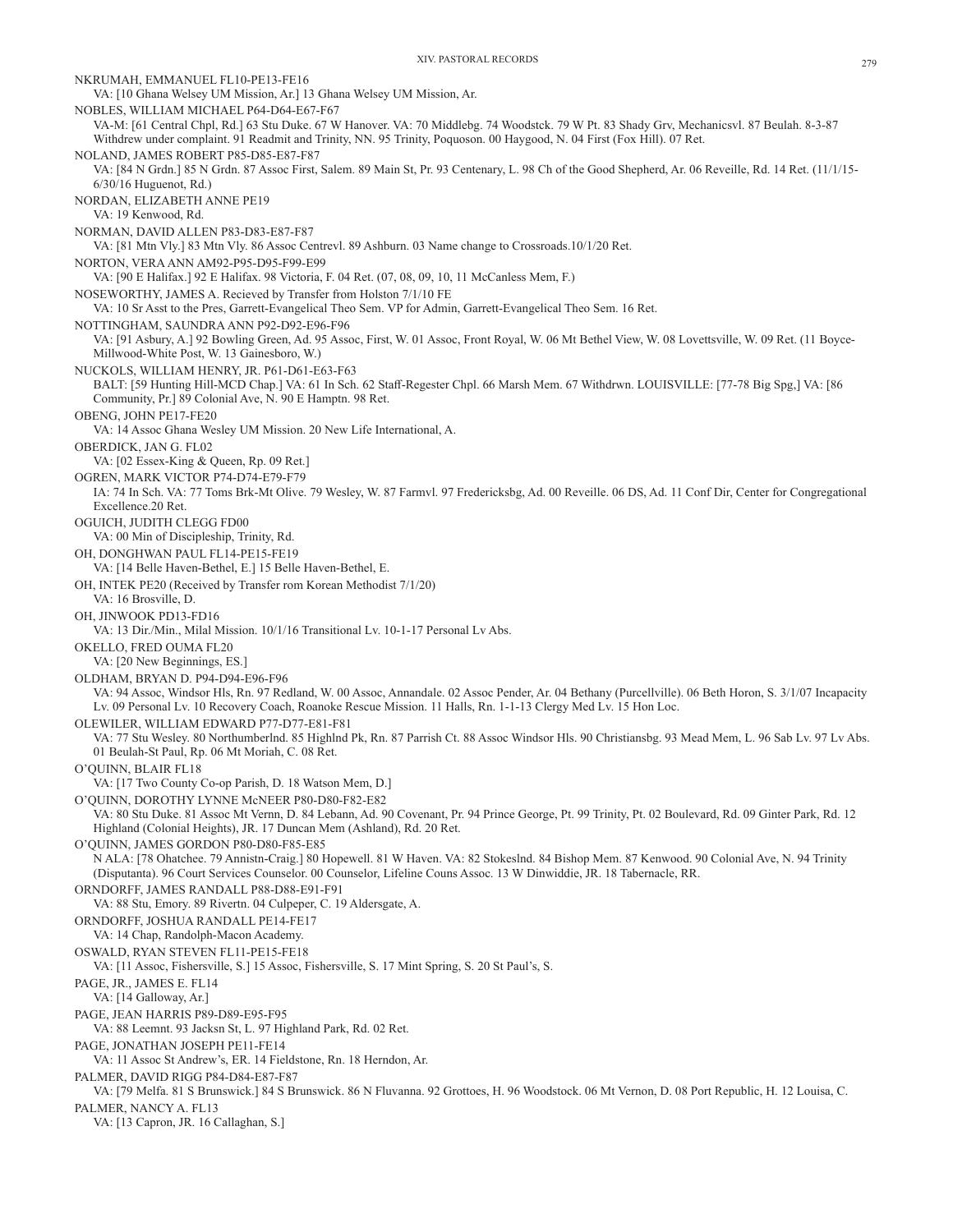PANNELL, AMY ELIZABETH FL03-PE05-FE08 VA: [03 New Hope, Rp.] 05 New Hope, Rp. 08 Assoc Shady Grove, Rd. 12 Kenwood, Rd. 15 Callaway Co-op Par, D. PARISH, FREDERICK LOUIS (So. Bapt) P74-D74-E75-F75 VA: 74 Bethel, Woodbrg. 11 Ret. PARK, DANIEL FE17 (Transfer in from N Illinois) VA: 15 Assoc Korean of Greater Washington. 16 Chesterbrook, Ar. PARK, JAE WOO (FE16 Transfer in from Minnesota) VA: 16 St Andrew's (Portsmouth), ER. 18 St John's, A. PARKER, JOHN SHEPARD P60-D60-E64-F64 VA-M: 60 Stu Candler. 62 Assoc Graham Rd. 64 St Luke's, Fls Chr. 65 Chap Lakewood Hosp, OH. VA: 70 Chap Lakewood Hosp, OH. 74 Assoc Asbury, H. 76 Melrose, Rp. 78 Forest. 82 Northvw, Rn. 84 Kernstwn. 87 Gloucester-Mathews. 89 Chesterbrk. 93 St Mark's, A. 95 Ret. (10 Lebanon, L.) PARKER, STEPHANIE L. KIMEC PE13-FE16 VA: 13 Assoc, New Creation, ER. 19 The Gathering at Scott Mem, ER. PARKER, STEVEN DWIGHT, AM83-D83-P89-AM94 VA: [77 Bethany, L. 82 Little Frk.] 83 Little Frk. 84 Amissvl. 90 Amelia, F. 02 Bellevue, L. 07 Ret. (08 Otter, L. 13 Lebanon, L.) PARKS, CHARLES WESLEY, III AM99 VA: [92 Cashvl.] 99 Cashville, E. 00 Onley, E. 19 Ret. (1-1-20 Swain Mem, Tangier.) PARKS, ROBERT JAMES, JR. P92-D92-E95-F95 VA: [83 Mt Pleasant. 88 LaCrosse.] 92 LaCrosse. 93 S Sussex, Pt. 96 Courtland, Pr. 01 Main St, Pr. 11 DS, F. 19 Ret. (19 Bethany-Sardis, C.) PARRISH, DELIA MILLS P96-D96-FE03 VA: [95 Heathsville, Rp.] 96 McCanless Mem, F. 99 Bethany L. 02 Morrison, Pn. 11 Beulah-St Paul, YR. PARSLEY, GARY WAYNE P68-D68-E73-F73 VA-M: 68 Stu UTS, Rd. VA: Stu UTS, Rd. 71 St Paul-Mt Vernn, Ruther Gln. 75 Assoc Ginter Pk. 77 Nokesvl. 82 Monumen tal, Emporia. 87 Gainesvl-Bethel. 88 First Fox Hl, Pr. 91 Powhatan. 93 Verona, H. 96 Grace, E. 07 Ret. PARSON, DERRICK FL00-PE03-FE06 VA: [00 Assoc Ramsey Mem, Rd.] 03 Dir Wesley Foundation, JMU. 07 Assoc Asbury, H. 08 Asbury Mem, Rd. 1/1/12 Conf Dir of Ministries with Young People.15 Providence, Rd. PARSONS, ROBERT LELAND P65-D65-E68-F68 VA-M: 65 Stu Wesley. 66 Assoc Ar. 67 Vale. VA: 70 E Hampton. 76 Dist Prog Coord, A. 80 Centrevl. 92 DS, Ar. 97 Messiah, A. 01 Ret. (08-09 Phoebus, Pn.) PATRICK, KENNETH KAY P73-D73-E75-F75 VA: 73 Assoc Trinity, A. 75 Stu Univ Edinburgh. 77 Centenary, Jarratt. 81 W End, Rn. 89 Trinity, Pn. 91 Community of Faith, Ar. 92 Trinity, S. 97 Huntington Ct, Rn. 01 Round Hl, W. 03 Marvin Chapel, W. 07 Marvin Chapel & Blue Ridge Hospice, W. 14 Ret. (14 Marvin Chapel.) PATTERSON, JOHN E. P83-D83-F87-E87 WPENN: [83 Mullemen. 84 Harmonvl. 85 Holiday Park.] VA: 88 Assoc Fairfax. 93 St Luke's, Ar. 97 Gainesvl, Ar. PAYLOR, EARL WHITAKER, JR. P48-D48-F51-E51 VA-M: 48 Stu Duke. 49 Crestvw. 50 Christ, Rd. 53 First, Fox Hl. 58 Fishersvl. 62 Assoc Clarendn. 64 Wesley, Pt. 67 Mechanicsvl. VA: 70 Mechanicsvl. 75 Greenwood. 80 Blvd. 85 Berryman. 91 Ret. PAYNE, CLAYTON W. FL10-PE15-FE19 VA: [10 Monterey, S. 12 Sherando, S. 14 Cherryvale, S.] 15 Cherryvale, S. 17 Cherryvale Co-op Par, S. 19 Co-pastor, Redwood, D. PAYNE, MICHAEL DALLAS P73-D73-E75-F75 VA: 73 Stu Candler. 74 Onley. 77 Trainee Herm, Rd. 79 Asst Adm Herm, Rd. 80 Adm VUMH, Inc, E. 87 Peninsula Conf Homes. 94 Admin., Accomack Nursing Home. 96 Remington, A. 04 Memorial (Tappahannock). 08 Ret. PAYNE, SARAH ELIZABETH FL17-PE18 VA: [17 Bethlehem-Jollivue, S.] 18 Bethlehem-Jollivue, S. 19 Co-pastor, Redwood, D. PAYSOUR, DOUGLAS BEAM P83-D83-F86-E86 VA: 83 Stu Vanderbilt. 84 James Riv. 87 Highlnd Pk, Rn. 93 Emmanuel, W. 97 Crewe, F. 01 Fincastle, Rn. 11 Calvary, S. 15 Windsor Hills, Rn. PAYSOUR, JOANNA MARCY PE12-FE15 VA: Assoc Cave Spring, Rn. 20 Greene Mem, Rn. PEARSALL, LEMUEL E., JR. FL06-PE07-FE12 VA: [06 Assoc Bethel, A.] 07 Assoc Bethel, A. 12 Chaplain, Randolph-Macon Academy. 14 Chaplain, US Army. PEARSON, GEORGE MORTIMER, JR. D71-P77-F80-E80 VA-M: [69 S Halifax.] VA: [70 S Halifax. 71 Piney Frst. 72 W Brunswick. 75 N Brunswick.] 77 Stu UTS, Rd. 2-1-79 Assoc Chester. 80 St Matthias, Ad. 87 Mt Tabr. 92 Southvw, Rn. 06 Ret. PELTER, PENNY MATHESON FL13 VA: [13 Linden-Markham, W. 15 Cedar Grove, W. 18 Gordonsville, C.] PENDLEY, DEE FINAS, III P74-D74-E79-F79 VA: 74 King William. 78 Highlnd Spgs. 84 Lynnhaven. 93 Immanuel, A. 07 Ret. PENDRAK, GARY ALLEN P74-D74-E77-F77 VA: 74 Stu Candler. 76 Assoc First, Salem. 78 Hamiltn. 79 Chap Army. 04 Sab Lv. 05 Lv Abs. 06 Ret. PENN, EVELYN LAWSON FL17 VA: [17 Prince Edward, F. 19 Buckingham, F.] PERDUE, E. CLARENCE LP VA: [82 Norwood-Bethany. 99 Ret.] PEREZ, CARL LAMONT FL05-PE06-FE11 VA: [05 Fairview, L.] 06 Fairview, L. 08 Assoc Burke, A. 10 Leemont, E. 15 Galilee, Fd. PERKINS, TASI BRADFORD FL05-PE06-FE10 VA: [05 Buckingham, F.] 06 Buckingham, F. 09 Stu, Boston U Sch of Theology. 13 Stu, Georgetown U.

PERRY, DENNIS WAYNE P79-D79-F83-E83 VA: [76 Stanley.] 79 Keezletwn. 83 Gordonsvl. 86 Woodlke. 02 Aldersgate, A. 19 Ret.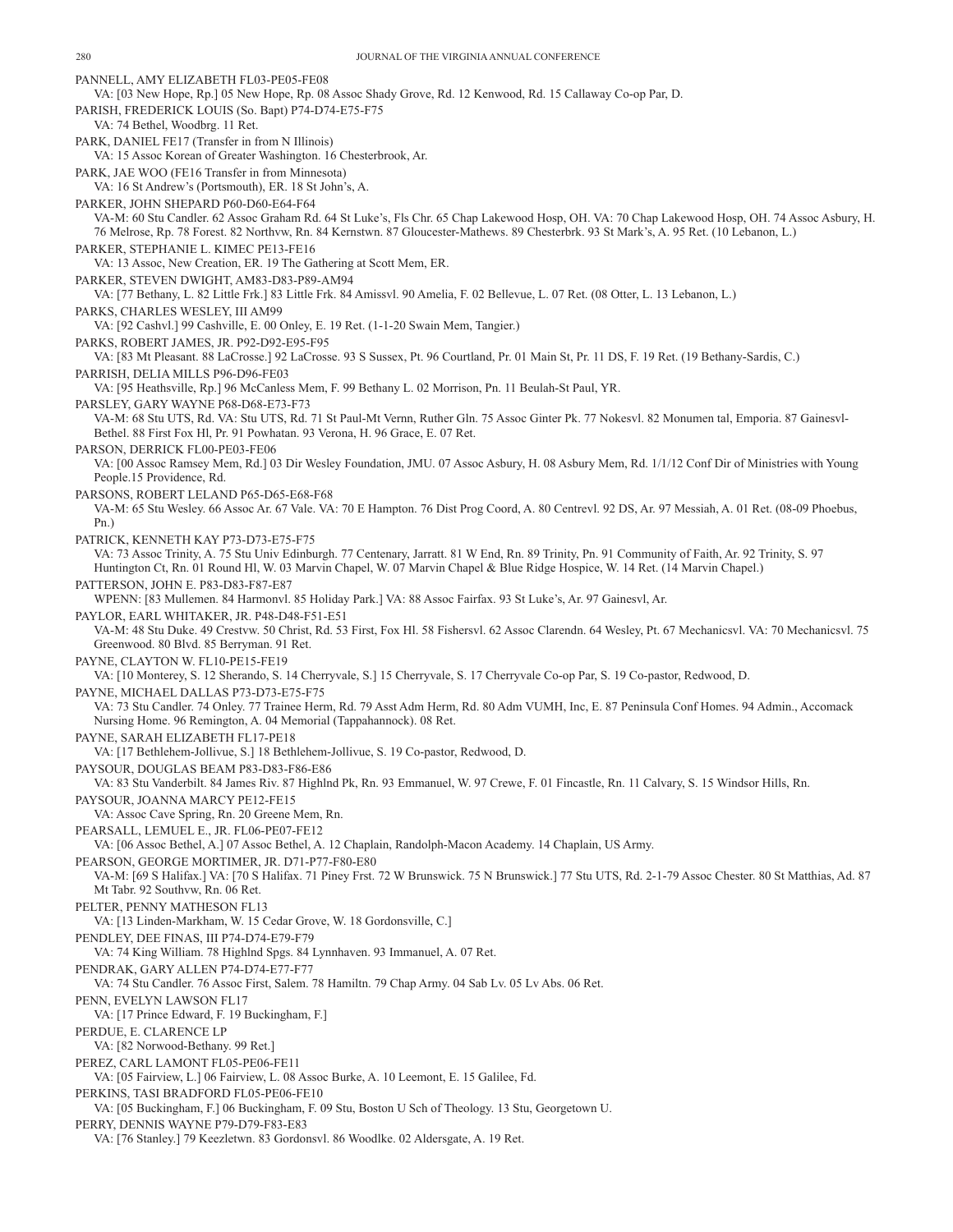PETERS, JOHN BRANDON P71-D71-E74-F74 VA: 71 Stu Duke. 73 Assoc Chestnut Mem. 75 Pleasant Vly, H. 79 St Luke's, Rd. 88 Braddock St. 97 Trinity, Rd. 13 Ret. PETRESKI, KITAN (06 Transferred in from Macdonia/Yugoslavia Conf.) FE VA: 01 McKenney, Pt. 06 St Andrew's, A. 17 Ret. PETTRY, MICHAEL W. FL09 VA: [09 Beth Horon, S. 11 Lyndhurst-Oak Hill, S. 16 Salem, C. 19 Pleasant Vw, W.] PFEIFFER, BRUCE CHARLES P52-E58-F58 VA-E: 50 No Apmt. 51 Mt Sinai-Whitesel. 54 In Sch. 58 Calvary, Cumberlnd. 60 Augusta. VA: 1-1-70 Augusta. 6-11-70 Mt Pisgah, Mt Sidney. 77 Asst Adm Herm, N Va. 3-15-78 Adm Herm, E. 80 Adm VUMH, Inc, Rd. 96 Ret. PHAN, HIEU D. FE17 (Transfer in from Cal-Pac.) VA: 13 First Vietnamese-American, Ar. PHILLIPS, BRADFORD LEE P80-D80-F83-E83 VA: 80 Assoc Asbury, H. 82 Remingtn. 86 Providence, Pn. 90 Huntingtn Ct, Rn. 93 Deep Crk, Pr. 99 Herndon, Ar. 04 Community, N. 08 DS, N. 11 DS, ER. 14 Peace, Fd. 17 Ret. (20 Liberty, RR.) PHILLIPS, PAUL LUCIEN P85-D85-E89-F89 VA: [83 Warren.] 85 Warren. 88 Burnt Factory. 92 Bethel-St. Matthew, Rp. 99 Toms Brook, W. 04 Crooks Mem, Pn. 09 St Luke's, D. 13 Ret. (10/16/17 Norview, ER.) PIERSON, MYLES EDWARD D71-P75-P85-E88-F88 VA: [67 Ashlnd Circ. 71 Chesterfld: Hopewell.] 75 Bermuda Hundred. 76 Laurel Pk. 80 Mathews Chpl. 81 Epworth, E. [83 Epworth, E.] 85 Epworth, E. 86 Redwood. 91 Bethany: Reedvl. 95 Highland Spgs, Ad. 04 Ret. (11/26/06 Park View, Pn. 08-09 Asbury, YR.) PIHLCRANTZ, ROBERT M. FL02 VA: [02 Portlock, N. 06 Mt Pleasant, ER.] PILLOW, PATRICK S. FL15-PE20 VA: [15 Assoc Chester, JR. 20 Wesley Chapel, JR.] PILUSO, PHYLLIS SNYDER BARGOIL GOODE FL97-PM99-FE01 VA: [97 Brodnax, Pt.] 99 Brodnax, Pt. 00 South Sussex, Pt. 05 Kenbridge, F. 08 Dinwiddie, Pt. 12 Ret. (13-6/30/15 Lebanon (Sussex), F.) PITTARD, VICKIE ELAINE P75-D75-E79-F79 VA: 75 Stu Wesley. 77 Rp. 79 Enn. 82 W Fredericksbg. 83 Peace. 85 Fletchers Chpl. 87 Stu SMU. 95 UMPH. 00 Sr Prod Mgmnt, Religious Books and Bibles, Spring Arbor Dist. 02 Lv Abs. 07 Ret. PITTMAN, GREGORY DEAN FL00 VA: [00 Assoc Discovery, Rd. 02 Greenwood, Ad. 08 Greenwood-Laurel Park, Ad. 2/1/12 Clergy Med Lv.] PIZZECK, DON RYAN P96-D96-E98-F98 VA: 96 Prince Edward, F. 02 Mt Laurel, F. PLASTERS, MICHAEL W. FL86-PE05-FE08 VA: [86 Meadow. 87 Assoc St Luke's. 88 Stu. 89 Assoc Ridgeway. 90 N Patrick. 96 Blue Ridge.] 05 Blue Ridge. 06 Zion, C. 13 Deep Creek, ER. 20 St Matthew's, A. PLASTERS, SANDRA BENTON P96-D96-F99-E99 VA: [95 Beech Grove-Bethel] 96 Beech Grove-Bethel. 98 Fellowship-Linvl-Edom, H. 01 Singers Glen, H. 03 McGaheysville, H. 06 Palmyra, C. 13 Ghent, ER. 15 St Paul's, ER. 17 Foundry, ER. 19 Epworth, ER. 20 St George's, A. PLEMMONS, RACHEL GORDON FL16-PE18 VA: [13 Bethel-Emmanuel, Fd. 16 Monumental, JR.] 18 Monumental, JR. 20 Kenbridge, F. PLUMMER, JOHN A. P94-D94-E97-F97 VA: [91 Bethel, Ar.] 94 Bethel, Ar. 95 Bethany (Purcellville). 99 Oakton, Ar. 08 Rocky Mount, D. 11 Ret. PLYMALE, SAMUEL RICHARD FL17 VA: [17 Greene, C.] PLYMALE, STEVEN F. P70-D70-E73-F73 WVA: 70 In Sch. 72 Cedar Gr. 76 Lubeck. 77 In Sch. 81 Morningside Coll Pastor Instr. 95 trans to VA: 95 Christ. 97 Skipwith, Rd. 03 Warwick Mem, Pn. 09 Mount Pisgah, Rd. 12 Ret. POARCH, JONATHAN FRANKLYN FL18-PE19 VA: [18 Assoc Beulah, Rd.] 19 Assoc Beulah, Rd. POECKERT, KEVIN C. FL13 VA: [13 Blue Ridge, H. 17 Mt Clinton, H.] POLLOK, WILLIAM HUGHES P59-D59-E63-F63 VA-M: 59 Stu Candler. 61 Mtn Vw, Vintn. 63 Assoc Raleigh Ct. 65 Mt Pleasant, Rn. 68 St Luke's, Rd. VA: 70 St Luke's, Rd. 72 Pk Vw, L. 77 St Andrew's, Rd. 85 Huguenot Rd. 89 Westover Hls, Rd. 94 Ret. (01 Dunns Chpl, Ad.) PORIAS, GAYLE DIANE PE11-FE15 VA: 11 Mt Horeb, Fd. PORRAS, DEBORAH DICKISON PE10-FE14 VA: 10 Assoc Manassas St Thomas, A. 12 St Luke's, Ar. 14 Assoc, Burke, A. 16 Beverley Hills, A. PORTER, TIMOTHY M. FL19 VA: [19 New Kent, YR.] PORTER, WILLIAM FOREST, JR. D72-P76-E78-F78 VA: [70 Mtn Vly. 73 Parnassus.] 76 Parnassus. 78 Lynnhaven. 84 Trinity, Orange. 07 Ret. PORTER-MILLER, MELISSA DAWN PE07-FE10 VA: 07 Assoc St Stephen's, A. 13 Redland, W. 17 Franconia, A. POSEY, BRIAN E. FL09-PE13-FE19 VA: [09 Fellowship-Linville-Edom, H.] 13 Fellowship-Linville-Edom, H. 14 Grottoes, H. POTTER, MATTHEW GRAYSON FL17-PE18 VA: [17 Assoc Va Bch, ER.] 18 Assoc Va Bch, ER. 19 Foundry, ER. POWELL, DEBRA ANN DAVID FD98-FL00-FE01 VA: 98 N Frederick, W. 7/1/00 Lv Abs as FD [00 North Frederick, W.] 01 Assoc First, W. 06 Nelson, C. 17 Elkton, H.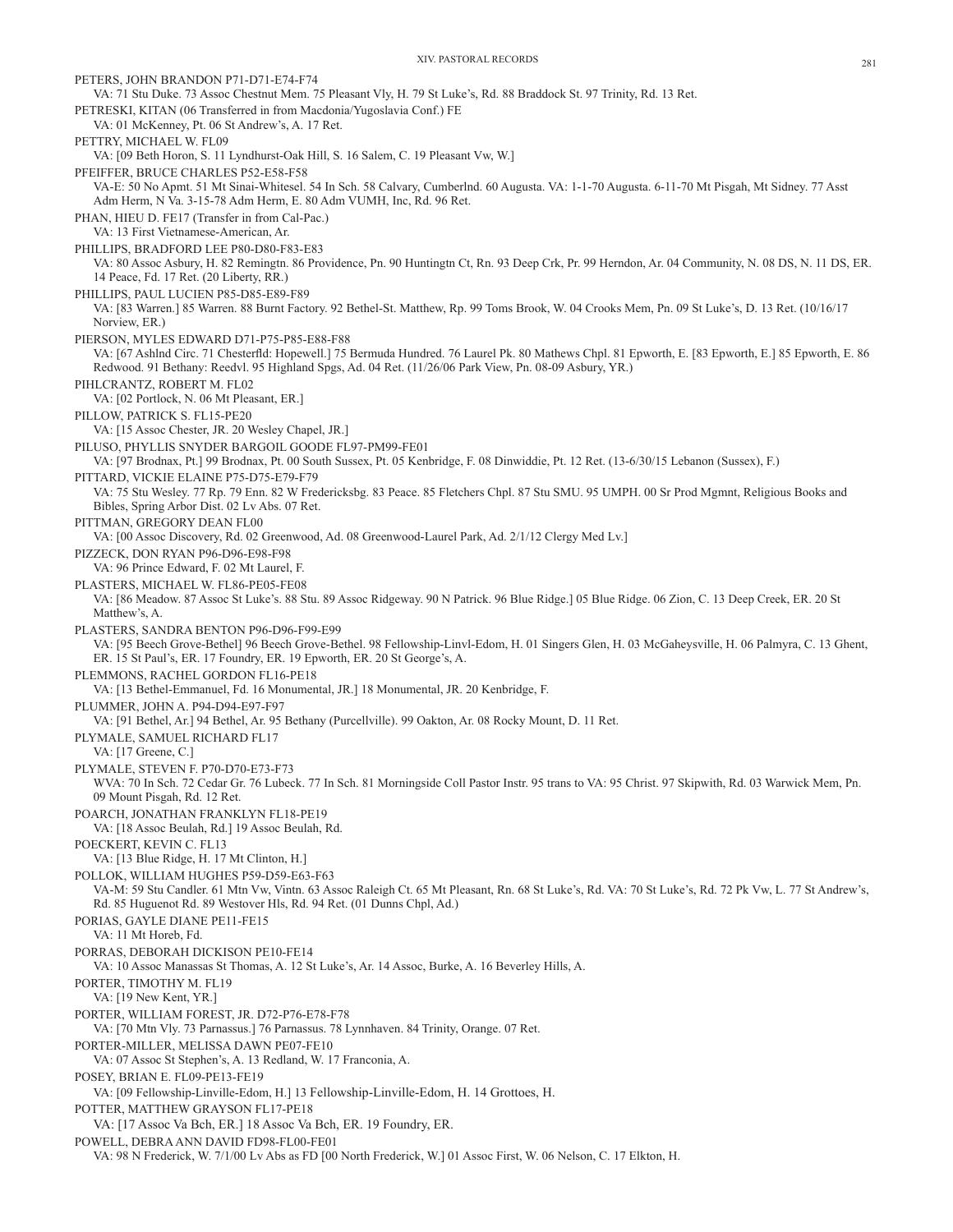POWELL, DORIAN FL05 VA: [05 Mt Zion (Leesburg), W. 09 (PL) S Fluvanna, C. 10 Bassett Mem, D. 12 Smith Mountain, L.] POWELL, ROGER T. SP95-FL04 VA: [95 N Frederick, W. 01 Wesley Chapel-Pine Grove, W. 04 Mt Bethelview, W. 06 Rock Spring, C. 07 Mt Tabor-Smyrna, C. 08 No Appt. 09 New Bethel, L. 16 Bethany-Sardis, C. 19 Bethel-Mountain View, C.] PRATT, JOHN DAVID P65-D65-F67-E67 HOL: 65 Evansvl. VA: 68 St Mark's, Wayn. 72 Bus Mgr Camp Overlook. E OH: 79 Dir Camp Wanake. VA: 1-1-83 Dir Highrd Prog Ctr. (NOVA Camps & Conf Corp) 9/1/99 Lincolnia. 00 Ret. PRATT, WILLIAM BENJAMIN P64-D64-E68-F68 W PA: 64 In Sch. VA-M: 66 Good Shepherd, Woodbrg. VA: 70 Good Shepherd, Woodbrg. 74 Past Couns Ctr for Pastoral Couns, No Va, A. 02 Ret. PRICE, JOHN CHARLES P79-D79-E81-F81 VA: 79 Stu E Men. 80 Greene. 82 Assoc First, NN. 84 E Hamptn. 90 Kenwood, Pt. 00 Bethany, Pn. 04 Scott Mem, N. 11 Ret. PROCTOR, STEPHEN ALLEN P85-D85-E90-F90 VA: [83 Mt Jacksn.] 85 Mt Jacksn. 90 New Hope, H. 93 Marquis Mem, S. 01 Thalia, N. 02 Manor Mem (New Market), H. 06 Church of the Good Shepherd, Ar. 08 Bridgewater, H. 11 Ret. PROPST, STEVEN L. P92-D92-F98-E98 VA: [90 Stanley.] 92 Stanley. 94 Pleasant Grove, D.00 Mint Spg, S.09 Mountain View, L. PRUITT, CHARLES EDWARD P66-D66-E68-F68 VA-M: 66 Rp. 69 Mathews. VA: 70 Mathews. 78 Verona. 88 St Andrew's, N. 93 Burke, A. 03 DS, H. 10 Ret. (Otterbein, H., Trinity, A. 20 Mt Pisgah, H.) PRUITT, GORDON K. FL00-PE01-FE04 VA: [00 Assoc, Floris, Ar.] 01 Assoc, Floris, Ar. 05 St Matthew's, Rd. 15 Woodlake, Rd. PRUITT, JACK DAVIS AM87-D87 VA: [82 Greenbackvl. 84 Philadelphia.] 87 Philadelphia. 88 Whitmell, D. 92 Cape Charles-Capevl, E. 96 Ret. (Locustvl-Oak Gr. 99 Belle Haven, E.) PUCKETT, EVELYN A. FL94 VA: [94 Colonial Ave, N. 10 Ret.] PUGH, JEFFREY C. FM94 VA: 94 Elon Clg. 95 Prof, Elon U. 18 Ret. PUGH, SARA ELIZABETH PE09-FE12 VA: 09 Assoc Braddock St, W. 13 Pastor, Coweta First, Okla Conf. PURDOM, DANIEL K., JR. FL13 VA: [13 Epworth, S. 19 First (Timberville), H.] PUSSO, BRENDA LEE PE07-FE11 VA: 07 Epworth, Ad. 10 Grace (Hartwood), Fd. 19 Fam Lv of Abs. RADFORD, JAMES OSCAR P89-D89-E91-F91 VA: 89 Bethlehem, C. 90 Conf Evan. 1/1/92 Buckingham. 97 James River, F. 09 Singers Glen, H. 14 Personal Leave of Absence. 15 Ret. RAMSEY, LUTHER SHIRLEY AM95 W OHIO: [66 New Marshfield. 67 Guysville.] 71 Corning Chg. VA: 72 Fairfield. 73 Mt Solon. 75 Hon Loc. [94 Burnt Chimney.] 95 Readmit, Epworth-Alleghany, S. 99 McKendree-Asbury, F. 02 W Buckingham, F. 04 Ret. RAMSEY, NORMAN LESLIE, III P98-D98-FE03 VA: [94 Bedfrd Spgs-Campbell.] 98 Charlotte, F. 01 White Mem, Rn. 08 S Hill, Pt. 11 Laurel Hill, Rd. 18 St Paul's, S. 20 Memorial (Appomattox), F. RASH, DAVID ALBERT (Wesleyan Church 72-77) P85-D85-E87-F87 VA: [84 Accomac.] 85 Accomac. 89 Chincoteague: Christ. 95 Boulevard, Rd. 97 Crozet, C. 05 Fort Hill, L. 09 Woodstock, W. 13 Ret. (20 Sherando, S.) RASNAKE, PENNY G. FL18 VA: [18 Newsoms, JR.] RAY, LINDA DRIVER Transfer in from Ark FE09 VA: 09 Community Min Coord, UMFS. 10 Rehoboth (Caroline), Fd. 4/7/15 Chamberlayne Heights, Rd. REAL, MARTHA MEYER FD97 VA: 97 Assoc Min of Music & Outreach, Floris, Ar. 09 Ex Dir GRACE Ministries of the UMC. 17 Ret. REAMES, WAVERLY GRANT P68-D68-E72-F72 VA-M: 68 Stu Meth Sem, OH. VA: 70 Stu Meth Sem, OH. 71 Assoc Calvary, Ar. 76 Assoc Braddock St. 80 Pk Vw, L. 86 Stephens Cy. 92 Community of Faith, Ar. 98 Harmony (Hamilton), W. 09 Ret. REAVES, MICHAEL BLAIR PE99-FE03 VA: 99 Mt Pleasant, Rn. 04 Monumental, Pt. 08 St Andrew's, Pr. 12 Fletchers Chapel, Fd. 19 New Hope, H. REAVES, SUSAN MARIE PE99-FE02 VA: 99 Mountain View, Rn. 04 Prospect, Pt. 11/1/06 High St, Pr. 12 Trinity (King George), Fd. 19 Bethany, H. REED, DAVID DEWAYNE FE00 MEMPHIS: [74 Pryorsburg Mt. 75 Andrews Chapel-Oak Gr.] 76 Andrews Chapel-Oak Gr. 77 Paducah Lebanon. FLA: 79 Miami First. 80 Gnsvill Reddick First. 81 Chap, US Navy. 82 Div of Chaplains. VA: 98 Tidewater Wesley Fndn, ODU. 01 Central, S. 08 Ret. REIFSNYDER, ALAN GUY P71-D71-E74-F74 VA: 71 Stu Wesley. 73 Assoc Trinity, McLean. 77 Elktn. 81 Wesley, N. 88 St Luke's, Rd. 92 Haygood, N. 00 Sterling, Ar. 02 DS, A. 10 Ret. REISS, BONNIE ALMA P96-D96-E98-F98 VA: [94 Assoc, Bethel, A.] 96 Salem, D. 01 Ret. (01 Salem.) REUTER, MARK A. P83-D83-E93-F93 NC: [1-1-82 Franklin Hts. 6-1-82 Meadow Vw.] WISC: 83 Boycevl. VA: [84 Union] 85 Union. 86 Terminated. 91 Readmit and W Hanover. 95 Greenwood, Ad. 97 Trinity, S. 02 Farmvl, F. 03 Foundry, N. 09 Ret. REYNOLDS, CHARLES FREDERICK P94-D94-E97-F97 VA: 94 Stu. 95 First (Broadway). 99 Providence, Ad. 07 Verona, H. 08 Ex Dir of Va Conf Wellness Min Ltd. 15 Calvary, S. 18 Ret. REYNOLDS, DAVID TAYLOR P79-D79-E81-F81 VA: 79 Stu Drew. 80 Remingtn. 82 Assoc Fairlingtn. 84 Forest Rd, L. 88 Asbury, NN. 92 Elktn, H. 17 Ret. REYNOLDS, MARTHA TRICE FL17

VA: [4/1/17 Pleasant Vw, W. 19 Ret.]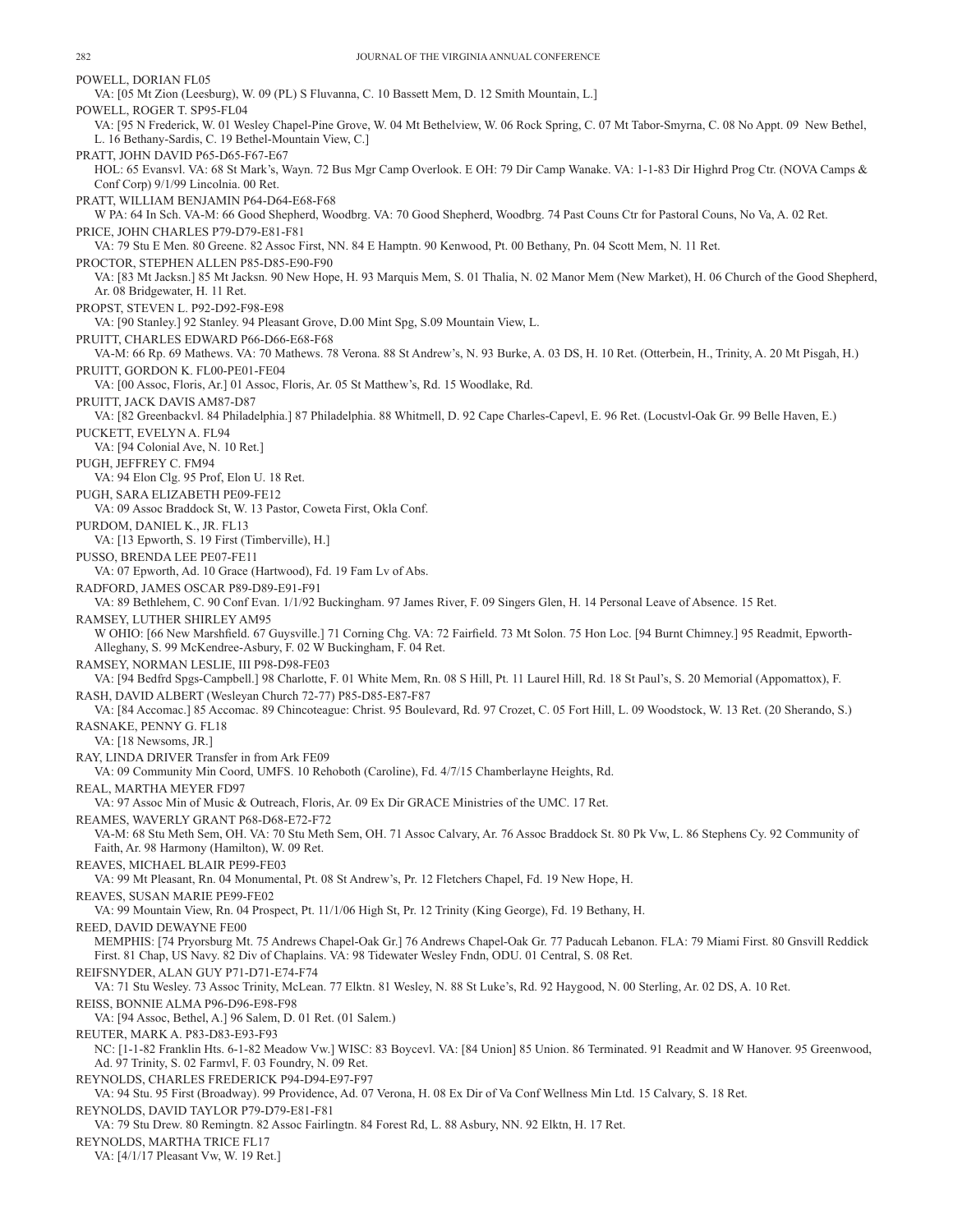| XIV. PASTORAL RECORDS                                                                                                                                                                                                                                                                                                                          | 283 |
|------------------------------------------------------------------------------------------------------------------------------------------------------------------------------------------------------------------------------------------------------------------------------------------------------------------------------------------------|-----|
| REYNOLDS, MONICA T. PE17-FE20<br>VA: 17 Assoc Warrenton, A. 19 Assoc Ebenezer, RR. 20 Associate, Ebenezer (Stafford), RR.                                                                                                                                                                                                                      |     |
| REYNOLDS, THOMAS PIERCE, JR. D71-P75-E77-F77<br>VA-M: [68 Burkevl.] VA: [70 Burkevl. 72 Pamplin. 73 McCanless Mem.] 75 McCanless Mem. 76 Assoc First, Mtnsvl. 79 Trinity, Smithfld. 83 Francis                                                                                                                                                 |     |
| Asbury, N. 87 Mem, Pt. 90 Charity, N. 94 Heritage, N. 96 St Mark's, Pn. 97 Ret. (06, 07, 08 Assoc Isle of Wight, Pn. 09 Uzzells, Pr. 10/1/16 Benn's, YR.)<br>REYNOLDS, THOMAS W. FL05-AM17<br>VA: [05 Jollivue, S. 11 Epworth, S. 13 N Frederick, W.] 17 N Frederick, W. 19 Ret.                                                               |     |
| RHODES, CHERYL MARTIN BASS P83-D83-E92-F92                                                                                                                                                                                                                                                                                                     |     |
| VA: 83 Stu Bapt Sem, Switzerlnd. 84 Friedeukische, Munich, Gy. 86 Assoc St Thomas, Man. 88 W German Conf. 91 Hartwood: Grace, Ad. 94 S Carolina.<br>99 Stu, Erskine 02 Lv Abs. 03 Adj Prof, USC. 09 Ret.<br>RHODES, STEPHEN ANDREW P85-D85-E88-F88                                                                                             |     |
| HOL: 85 Appt Unknown. VA: 86 Byrd Chpl-Zion. 89 Assoc, Va Bch. 91 Culmore, Ar. 99 River Road, Rd. 04 Clergy Med Lv.                                                                                                                                                                                                                            |     |
| RICE, GRACE ELLEN P95-D95-F99-E99<br>VA: 95 Stu, Wesley. 97 Assoc, Fairfax, A. 99 Culmore, Ar. 06 Lv Abs. 12 Ret.                                                                                                                                                                                                                              |     |
| RICHARDSON, MARK DANIEL FL98-PM99-FE02<br>VA: [98 Greenbackville, E.] 99 Greenbackville, E. 02 Assoc St Luke's, Pn. 06 St Peter's, Ad. 09 Gogginsville, D. 14 Hopewell, JR. 20 Woods, JR.                                                                                                                                                      |     |
| RICKABAUGH, MARC WILLIAM PE08-FE12<br>VA: 08 Assoc Williamsburg, Pn. 10 Grace Harbor Campus Pastor, Pr. 13 Restoration, C. 17 Personal Lv of Abs.                                                                                                                                                                                              |     |
| RICKETTS, WILLIAM AUGUSTUS, JR. P66-D66-E70-F70<br>VA-M: 66 Stu Candler. 9-1-67 Rockvl: St Matthew's. VA: 70 Bethany, Rustbg. 73 Prospect. 76 Bethlehem, Bena. 83 Luray. 94 Nokesvl. 97 Bethel-<br>Emmanuel, Rp. 99 Urbanna, Rp. 03 Ret.                                                                                                       |     |
| RICKMAN, STEPHEN WAYNE P77-D77-F80-E80                                                                                                                                                                                                                                                                                                         |     |
| VA: 77 Stu Duke. 78 Assoc Westhamptn. 80 Trinity Circ, Pr. 85 Pleasant Vly: St James. 89 Gloucester-Mathews. 92 Melrose, Rp. 96 New Hope, H. 01<br>Marquis Mem, S. 05 Wesley (Hopewell), Pt. 13 St Andrew's (Va Beach), ER. 16 Main St, F. 20 Ret.                                                                                             |     |
| RIDEOUT, AMOS SHELTON, JR. P65-D65-E69-F69<br>VA-M: 65 Stu Wesley. 67 Orange Circ. VA: 70 Orange Circ. 71 Rodes. 76 Aldersgate, C. 88 Main St, Waynesboro. 94 DS, Rp. 00 S Roanoke. 03 Ret.                                                                                                                                                    |     |
| RIDINGS, CHRISTINE LYNN FL18<br>VA: [18 Charlotte, F.]                                                                                                                                                                                                                                                                                         |     |
| RIDOUT, EDWARD MARTIN, SR. P64-D64-E67-F67<br>NC: [63 Maybrk-Massey.] VA-M: 64 Burke. 67 Assoc Ar. 68 Bonsack. VA: 70 Svw, Rn. 75 St John's, S. 79 Granbery Mem. 82 Thrasher Mem. 85 Lv Abs.<br>86 Ret 20 Yr Rule.                                                                                                                             |     |
| RIEDEL, CHRISTOPHER EMIL P90-D90-E94-F94<br>VA: [88 Bethel: Warrentn.] 90 Bethel: Warrentn. 91 Assoc Centrevl, Ar. 95 Arcola, Ar. 16 Aldie-Arcola Co-op Par, Ar.                                                                                                                                                                               |     |
| RIGG, EDWARD FRANKLIN P82-D82-P91-D91-F98-E98<br>VA: 82 Stu Drew. 84 Jolliff. 89 Beth Horon, S. 98 Parrish Court, S. 04, Zion C. 06 Main St, F. 16 Ivy Creek, C.                                                                                                                                                                               |     |
| RIGGINS, GEORGE SMITH, III P83-D83-E90-F90<br>VA: 83 Assoc Braddock St. 84 Lovettsvl. 88 Driver: Beech Gr. 92 Whitmell, D. 96 Whitmell-Anderson Chapel. 97 Pamplin, F. 99 Incapacity Lv. 00<br>Southview, L. 07 Monroe, L. 16 Family Lv of Abs. 10-1-17 Administrative Location.                                                               |     |
| RIGGLES, ROBERT NORMAN FL17<br>VA: [17 Assoc Vine, Ar. 18 Assoc Floris, Ar.]                                                                                                                                                                                                                                                                   |     |
| RIGGS, GLENN FL16<br>VA: [16 Wakefield, JR.]                                                                                                                                                                                                                                                                                                   |     |
| RIGGS, PATRICIA ANNE P97-D97-E00-F00<br>VA: [96 Bruen Chpl.] 97 Lovettsvl, W. 05 Evangelical, H. 09 Foundry, ER. 17 Trinity (Poquoson), YR.                                                                                                                                                                                                    |     |
| RIGHTER, JAMES DELANO P61-D61-E64-F64<br>VA-M: 61 Stu Drew. 63 Andrew Chpl, Montross. 66 Assoc Dulin. 68 Andrew Chpl, Vienna. VA: 70 Andrew Chpl, Vienna. 72 Chesterbrk. 74 St Andrew's,<br>A. 76 Providence-Whites. 78 Sab. 79 Assoc Annandale. 82 Dir Comm & Ed Va Advocate. 86 Friendship. 92 Aldersgate, C. 93 Good Shepherd, A. 97 United |     |
| Christian Parish, Ar. 99 Ret.<br>RIMER, SCOTT MONTGOMERY P92-D92-E95-F95<br>VA: 92 Stu, Duke. 93 Assoc, Aldersgate, Pr. 97 West End, Pr. 07 Larchmont, ER.                                                                                                                                                                                     |     |
| RINGENBACH, MARTHA C. FL16-PE17-FE20<br>VA: [16 Assoc Beulah, Rd.] 17 Assoc Beulah, Rd. 18 Charles Wesley, Ar. 20 Assoc, Centreville, Ar.                                                                                                                                                                                                      |     |
| RIPLEY, ROBERT CARL, JR. P81-D82-F84-E84<br>WV: 81 Stu Wesley. VA: 82 Assoc Calvary, Ar. 84 Prt Republic, H. 86 Assoc Fairfax. 88 Gainesvl. 92 Community, Ar.                                                                                                                                                                                  |     |
| RITCHIE, KEITH ERIC P85-D85-E88-F88<br>VA: 85 Stu Union Va. 86 Northumberlnd. 90 White Mem, Rn. 96 Assoc, Reveille, Rd. 97 St Andrew's, Rd. 05 Highland, Pt. 12 First (Martinsville), D. 20<br>Macedonia, W.                                                                                                                                   |     |
| RITTER, PAUL J FL17<br>VA: [17 Chap, Keen Mountain Correction Center. 19 Chap, Keen Mntn Corr Cntr & Marion Corr Cntr.]                                                                                                                                                                                                                        |     |
| RITTER, VALERIE FL00-PL02-PE04-FE08<br>VA: [00 Assoc Market St., W. 02 W Louisa, C.] 04 Greene, C. 08 Bethany (Reedvl), Rp. 11 Mountain Valley, H. 17 Fairfield, S. 20 On Loan: Honaker-Elk                                                                                                                                                    |     |
| Garden UMC, Holston Conf.                                                                                                                                                                                                                                                                                                                      |     |
| RIVERO, JANICE P79-D79-E81-F81<br>VA: Stu Wesley. 80 Cedar Grv, W. 81 Arcola-Ryan. 84 Assoc Messiah, A. 90 Lv Abs. 91 Wellspg. 93 Campus Min, UVA. 98 Wesley Fndn, UNC Chapel<br>Hill. 10 Transitional Lv. 4/11/11 University Programs Dir, Stop Hunger Now. 3-22-15 Washington St, Ar. 7-1-15 Wesley Mem, C. 18 Ret.                          |     |
| ROBBINS, BRANDON PAUL PE08-FE11<br>VA: 08 Assoc Chester, Pt. 11 Courtland, JR. 14 Ignite, ER. 18 Lynnhaven, ER.                                                                                                                                                                                                                                |     |
| ROBBINS, GARY LEE P76-D76-E79-F79                                                                                                                                                                                                                                                                                                              |     |
| VA: 76 Stu Princetn T S. 78 Gainesboro. 80 Assoc Westhamptn. 82 Batesvl. 83 Assoc Messiah, Spgfld. 84 Assoc Dir, COM, Youth Min. 87 Chap Ferrum<br>Clg. 90 Tabernacle, Ad. 96 Trinity, A. 99 Wesley Memorial, C. 04 Chap & Dir of Church Relations, Shenandoah University. 07 Greene Mem, Rn. 13                                               |     |

Herndon, Ar. 18 Ret.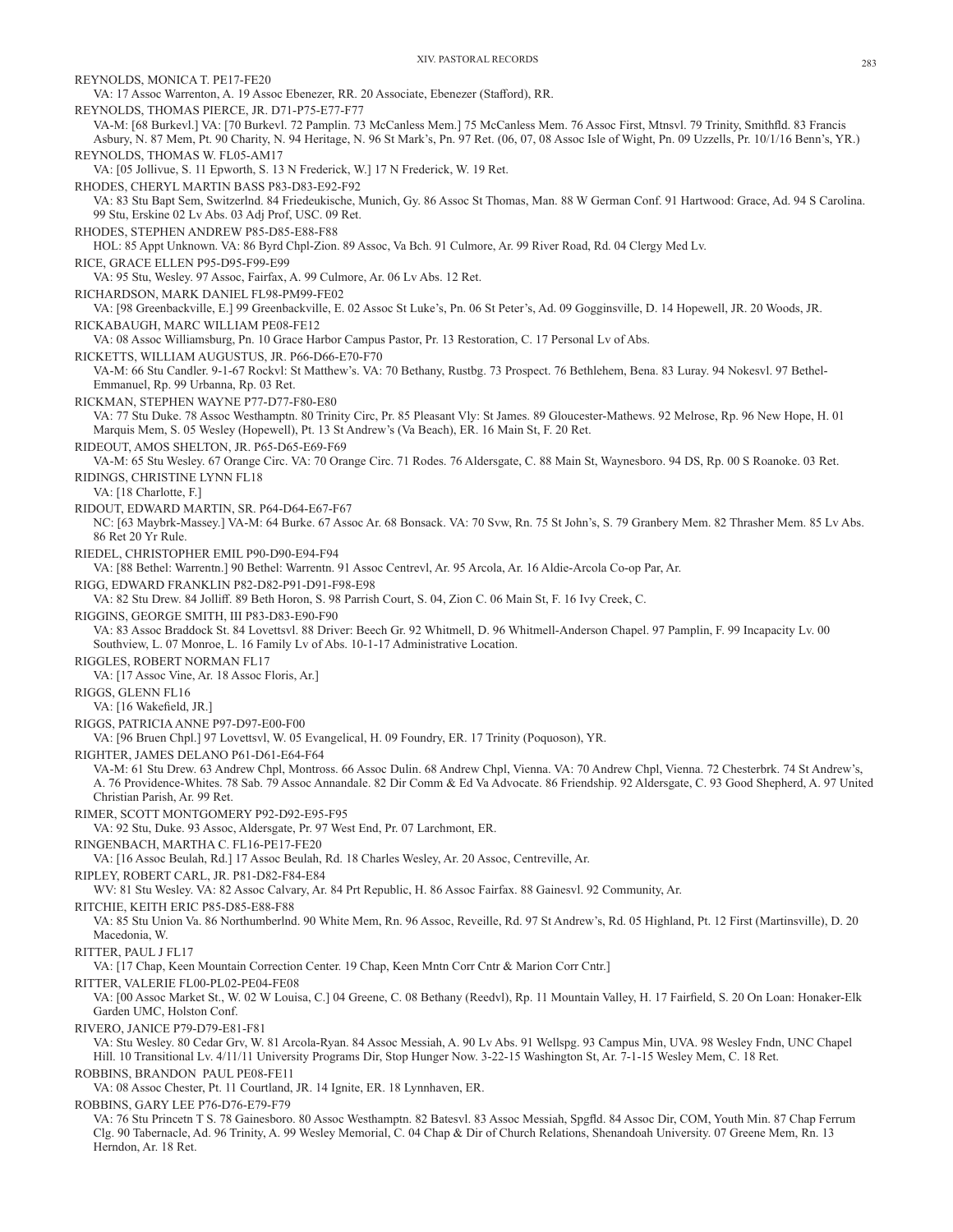ROBERSON, CHARLES MARC FL95-PE02-FE06 VA: [95 Rectortown, W.] 02 Rectortown, W. 04 Brucetown-Welltown, W. 08 Welltown. 14 Riverton, W. ROBERTS, CHARLES HERMAN P80-D80-F83-E83 VA: [75 Middlebg-Willisvl. 76 Mt Olive, W.] 80 Mt Olive, W. 82 Roberts Mem. 92 St Paul, Rn. 8/1/00 Ret. (00 Assoc St Paul, Rn.) ROBERTS, JEFFRY JOEL PM99-FE02 VA: [98 Bethel, W.] 99 Bethel, W. 00 Mt Jackson, H. 06 Bethany (Purcellville), W. 12 Springfield, A. 17 Clergy Med Lv. 2-1-18 Springfield, A.9-2-20 Clergy Med Lv. ROBERTSON, RICHARD R. FL13 VA: [13 Masanutten, H. 17 Blue Ridge, H.] ROBERTSON, ROBERT JOHN, III FL04-PE05-FE08 VA: [04 St Luke's, N.] 05 St Luke's, N. 10 Charity, ER. 16 Aldersgate, C. 19 St Stephen's, A. ROBINETTE, T. JOEL FL05-PE07-FE11 VA: [05 Fulks Run, H.] 07 Fulks Run, H. 12 Keezletown, H. ROBINS, CHARLES BRADLEY FL09 VA: [09 Assoc Shady Grove, Ad.] ROBINS, KOREN BRITTNEY PE14-FE19 VA: 14 Registrar, Duke Divinity School. 18 On Loan: Pastor, Orange UMC, NC Conf. ROBINSON, BURTON CLARK P94-D94-F99-E99 VA: [91 Shiloh, L.] 94 Stanley. 95 Assoc, Manassas-St Thomas. 98 Messiah, N. 04 Old Bridge, A. ROBINSON, EVERETTE KIRK D70-P73-E76-F76 VA-M: [67 Central Par. 11-1-69 Willis.] VA: [70 Willis. 72 Rectortwn.] 73 Rectortwn. 75 St Andrew's, Va Bch. 80 St Mark's, Hamp. 81 Central, Rn. 82 Stratfrd Hls. 86 Mt Vernn, A. 88 Cradock, Pr. 90 Christ, Ar. 97 Oak Grove, N. 00 Ret. ROBINSON, NANCY ELIZABETH PD03-FD07 VA: 03 Chaplain, MCV. 04 Dir of Discipleship & Christian Ed, Williamsburg. 07 On Loan, Dir of Min, N Decatur UMC, NGA. 09 Transitional Lv. 4/12/10 Pres, Friends of Barnabas Fndtn. 13 Cont Ed Coord, Sierra Leone, GBGM. 16 Mission Advocate SEJ, GBGM Missionary. 19 Christ, Rd. ROBINSON, ROBERT GRANT FL06-PE08-FE11 VA: [06 Portlock, N.] 08 Portlock, ER. 16 Messiah, ER. ROCHFORD, DAVID JOHN, III PM99-FE01 VA: 99 Brosville, D. 02 Assoc Williamsbg, Pn. 05 St Mark's, Rn. 13 DS, S. 20 Williamsburg, YR. RODDEN, JAMES R. P88-D88-E91-F91 VA: 88 Fletchers Chapl. 89 Oak Hall, E. 92 N Mecklenbg, F. 93 Bethany, L. 99 Cape Charles-Capeville, E. 05 Wesley, W. 07 Central (Hampton), Pn. 09 Callaghan, S. 16 Boones Mills (Rn) & Pleasant Hill (D). 20 Fairview, Rn. RODGERS, C. MILTON, III FD01 VA: 01 Min of Music/Organist, Grace, A. RODRIGUEZ-COLON, LYDIA Transfer in from Meth Ch of Puerto Rico 7/1/09 FE09 VA: 09 Assoc Arlington, Ar. 14 Wesley, A. ROLLINS, MILFORD CHRISTIE P53-D53-E55-F55 VA-M: 53 Stu. 54 Boydtn. 56 Assoc Ginter Pk. 57 King William. 60 Austin Ave. 61 Franktwn-Johnsns. 65 Blackstone. 69 Blvd. VA: 70 Blvd. 73 Broad St, Pr. 79 St John's, N. 84 Wesley, Vienna. 86 Park Pl. 90 Ret. (Asbury.) ROOKS, MARK VADEN PE10-FE15 VA: 10 Willis, Rd. 17 Lakeside, Rd. RORRER, SEBERT WOLFORD D68-AM70-P75-E77-F77 VA-M: [63 New Riv-Mt Tabr. 67 Mt Rivvw.] VA: 70 Mt Rivvw. 73 Belvw-Mt Tabr. 81 Belvw. 86 Rodes. 95 Oaklette, N. 01 Ret. (02-09 Christiansburg Parish, Rn. 11 Calvary [Christiansburg].) ROSARIO, ILEANA PM99-FE04 VA: [98 Assoc, Culmore, Ar.] 99 Assoc, Culmore, Ar. 01 Gracia, Ar. 07 Gracia, Ar & Conf Dir of Hispanic/Latino Min. 08 Conf Dir of Hispanic/Latino Faith Comm Coord. 09 Wesley Chapel, ER. 15 Lower Church, YR. ROSCOE, MARK ALAN FL16 VA: [16 Assoc, Woodlake, Rd.] ROWAN, DARWOOD ESLIE D64-E66-AM69 WV to VA-M: [64 Paint Bank.] 69 Paint Bank. VA: 70 Potts Crk. 72 S Sussex. 77 Smith Grv. 79 Disputanta. 87 Ocran. 93 Incapacity Lv. 04 Ret. ROWE, JOHN FRANCIS FL20 VA: [20 Linden-Markham-Marshall Cooperative Parish, W.] ROWLAND, RAYMOND G. P93-D93-F99-E99 VA: [90 Surry.] 93 Surry, JR. 19 Ret. (19 Surry, JR.) ROWLEY, CHARLES EMMETT P83-D83-E87-F87 VA: [82 Mecklenbg.] 83 Mecklenbg. 84 Assoc Beulah, Rd. 87 Assoc Shady Grv, Ad. 88 Fieldale, D. 91 Scottsvl. 93 Wakefld, Pr. 94 Crewe. 97 Command Chap, US Navy. 17 Ret. ROWLEY, RALPH WILLIAM P79-D79-F82-E82 VA: [75 Indiana.] 78 No Apmt. 79 Stu Duke. 80 Union. 84 Assoc Reveille. 88 Regester Chpl. 97 Aldersgate, C. 01 Messiah, A. 14 Virginia Beach, ER. 17 Blacksburg, Rn. 20 Ret. RUDISILL, JOAN MORGAN PD04-FD07 VA: Dir Lay Mobilization, Gailee, Ar. 06 Min for Congregational Care & Development, Harmony (Hamilton), W. 9/1/08 Trans Lv. 1/1/09 Minister of Ministry Formation, Round Hill, W. 11/1/10 Transitional Lv. 11/1/11 Personal Lv of Abs. 16 Ret. RUMBURG, REBECCA FL03-PE05-FE08 VA: [03 Prospect, F.] 05 Prospect, F. 08 Assoc Annandale, A. 10 St James, S. 13 Ebenezer (Westmoreland), Fd. RUMBURG, REGINALD G. AM88 VA: [83 Catawba. 84 Rockingham Ct.] 88 Newprt-Mt Olivet, Rn. 93 Shiloh, Ad. 00 Kenwood, Pt. 05 Main St (Emporia), Pt. 08 Carmel-Coles Pt, Fd. 16 St Mark's, YR. 18 West Point, YR. 1-1-19 Clergy Med Lv. 20 Ret.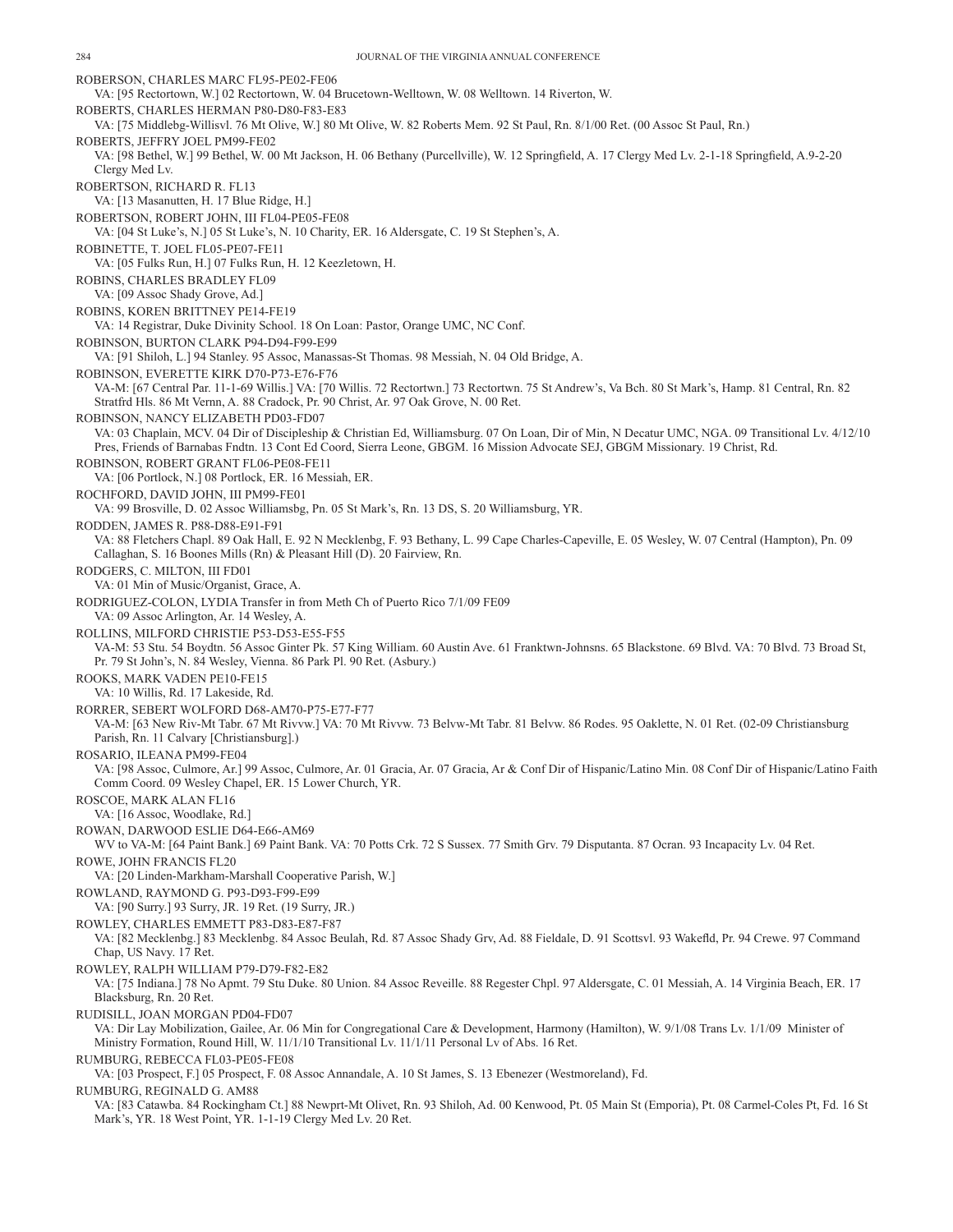RUSSELL, ROBERT L. FL VA: [81 Mt Hope. 84 Potomac. 91 Boydtn. 93 Clergy Med Lv.] RYU, DAVID FL12 VA: [12 Assoc Korean of Greater Washington, Ar. 16 Charity, ER.] RYU, YOUNG SUNG FE17 (Transfer in from Chungbuk Conf. Korean Methodist) VA: 17 Arlington Korean, Ar. SAHMS, JACOB H. PE08-FE12 VA:08 Blandford, JR. 16 Wesley (Hopewell), JR. 20 Bethia, JR. SALBERT, JANET PEPPARD PE06-FE09 VA: 06 Assoc Burke, A. 10 Wesley, A. 14 Assoc Grace, A. SALLINGER, MURRAY L. FL00 VA: [00 N Madison, C. 02 Mt Pleasant, C. 07 Ret. (08 Asst, Mt Pleasant, C.)] SALMON, JAMES A. FL95 VA: [95 Grace (Hartwood). 96 Lancaster. 00 Central, Rp. 02 Montross, Rp. 07 Ret.] SALMON, SUE ANN ELY P98-D98-FE01 VA: 98 Heathsville, Rp. 99 White Stone, Rp. 03 Henderson, Rp. 10 Parrish Ct, S. 13 Gordonsville, C. 15 Ret. SAMSON, ANGELITO G. D75-E79 (in Middle Philippines) FE00 KS EAST: 92 Lecompton. VA: 00 Pincess Anne Plaza-Resurrection, ER. 16 Ret. (16 Resurrection, ER.) SANDOVAL, KAREN J. FL01-AM07 VA: [01 Sussex Cooperative Parish, Pt. 03 Glenwood, F. 05 Rohoboth Parish, Rp.] 07 Rohoboth Parish, Rp. 08 Clergy Med Lv. 15 Ret. SASSER, JR., DOUGLAS R. FL07-PE10-FE15 VA: [07 Assoc First, W. 09 E Halifax, F.] 10 E Halifax, F. 12 Franklin, D. 17 Northview, Rn. SATTER, RALPH G. P90-D90-E93-F93 VA: [88 Guilfrd, E.] 90 Guilfrd, E. 93 Madisn Hts, L. 94 Smith Mem (Collinsvl). 98 Sudley, Ar. 07 Lynnhaven, N. 13 Ret. (14 Bethel-St Matthew, YR.) SATTERWHITE, EDWIN HOWARD P66-D66-E68-F68 VA-M: [63 Mt Pisgah.] 65 Mt Pisgah. VA: 70 Grace-Calvary. 74 Lawrencevl. 76 Wesley, Hopewell. 81 Grt Brg. 85 Trinity, A. 88 Shady Grv, Ad. 91 Ret. (91 Antioch-Falmouth. 94 Hopewell, Ad.) SAUCIER, MEGAN J. PE10-FE13 VA: 10 Assoc, Warwick Mem, Pn. 11 Assoc Heritage, L. 16 Monumental, ER. 18 First (Norfolk), ER. SAULT, STEPHANIE M. P84-D84-E91-F91 CALIF.-PACIFIC: 84 Torrance First. 85 Lv Abs. CALIF.-NEV: 86 Prunedale. 89 St. John's. VA: [93 Culpeper Cir.] 95 Trns. To Va. 95 Jeffersonton-Culpeper Cir. 97 Stanardsvl, C. 00 Luray, H. 04 Stephens City, W. 08 Central, S. 12 Ret. SAVAGE, CARL EDWARD, III P76-D76-E79-F79 E PA: 6-10-76 VA: 6-14-76 Swain Mem. 80 Chincoteague. 86 Rky Mt. 92 Northvw, Rn. 97 Ret. SAVINSKY, JOSEPH GEORGE P66-D66-E69-F69 VA-M: 66 Stu Garrett. 67 Assoc Mt Vernn, D. VA: 70 Pace Mem. 73 Stu Luke's, Va Bch. 78 Market St, W. 84 Chesapke Ave. 91 St Andrew's, Pr. 97 Trinity, Pr. 01 DS, N. 05 Ret. SAWYER, CARLSON MARY FL19-PE20 VA: [19 Chap, UVA Health System. 9/16/19 Staff Chap, Baptist Med Ctr, Jacksnvl, FL.] SAWYER, JOHN CARSON P67-E74-F74 VA-E: 67 In Sch. VA: 70 McKinley-Walkers Crk. 72 Stu Bellevue Hosp. 73 Assoc Dulin. 76 Ar Temple. 99 Lv. Abs. 04 Ret. SCHAEFFER, RYAN MARK PE14-FE19 VA: 14 Glovier Mem, S. 18 Fieldstone, Rn. SCHILL, DAVID EARL D72-P72-E75-F75 WVA: 74 Smithbg. 75 Bethesda. 81 Bellepoint. 84 Grace, Bluefld. VA: 88 Hartwd-Grace, Ad. 90 Monterey, S. 93 Princess Anne Plaza. 96 Princess Anne Plaza-Resurrection. 00 Arlington, Ar. 03 Epiphany, Ar. 05 Smith Mem (Collinsvl), D. 08 Ret. (08-09 Granbery, D.) SCHLECHTY, DAVID TODD P95-D95-F98-E98 VA: 95 Stu, Asbury. 96 Zion-Grace, N. 03 Assoc, Christ, A. 07 Main St, S. 09 Dunn Loring, Ar. 10 The Vine, Ar. SCHOEMAN, JOHN ROBERT FL05-PE13-FE16 VA: [05 Belle Haven-Bethel, E. 08 Brucetown, W. 11 Loudoun, W.] 13 Loudoun, W. 16 Stephens City, W. 20 Redland-Gainesboro Cooperative Parish, W. SCHOEMAN, LAETITIA FL16 VA: [14 John Mann. 16 Fairview-Refuge, W.] SCHOOLER, CHARLES FL93 VA: [93 S Amherst, C. 98 Bedford Spgs-Campbell, L. 06 Salem, L.] SCHOOLER, JACK L. P96-D96-AM96 VA: [89 Mt Pleasant.] 96 Hurt, L. 07 Mt Clinton, H. 10 Ret. SCHWEITZER, BARBARA ANN FL20 VA: [20 Cape Charles-Capeville, ES.] SEALAND, SARAH GRAMS PE09-FE13 VA: 09 Christ, Rd. 14 Shiloh, Rd. SEELEY, PAMEL A RAE FL99-PM02-FE05 VA: [99 Asso, Fairview, D. 00 Cradock, Pr. 01 Isle of Wight, Pr.] 02 Isle of Wight, Pr. 05 Danville Cooperative Parish, D. 07 Guilford, E. 09 Lawerenceville, Pt. 10 Kenwood, Pt. 13 Admin Lv. SEELY, DONALD HUBBARD P62-D62-E68-F68 VA-M: 62 Stu Duke. 64 Miss Japan. 67 Stu Duke. 68 Tabernacle, Va Bch. VA: 70 Tabernacle, Va Bch. 71 Assoc Va Bch. 75 Gloucester Pt: Bethany. 80 Chestnut Hl. 86 Culpeper. 88 Mt Vernn, D. 92 Centenary, Pr. 97 Thrasher Mem, Rn. 02 Ret. SEGOVIA, GUSTAVO A. FL13

VA: [13 Prices Fork-Wesley Mem, Rn. 14 Pleasant Hill, D.]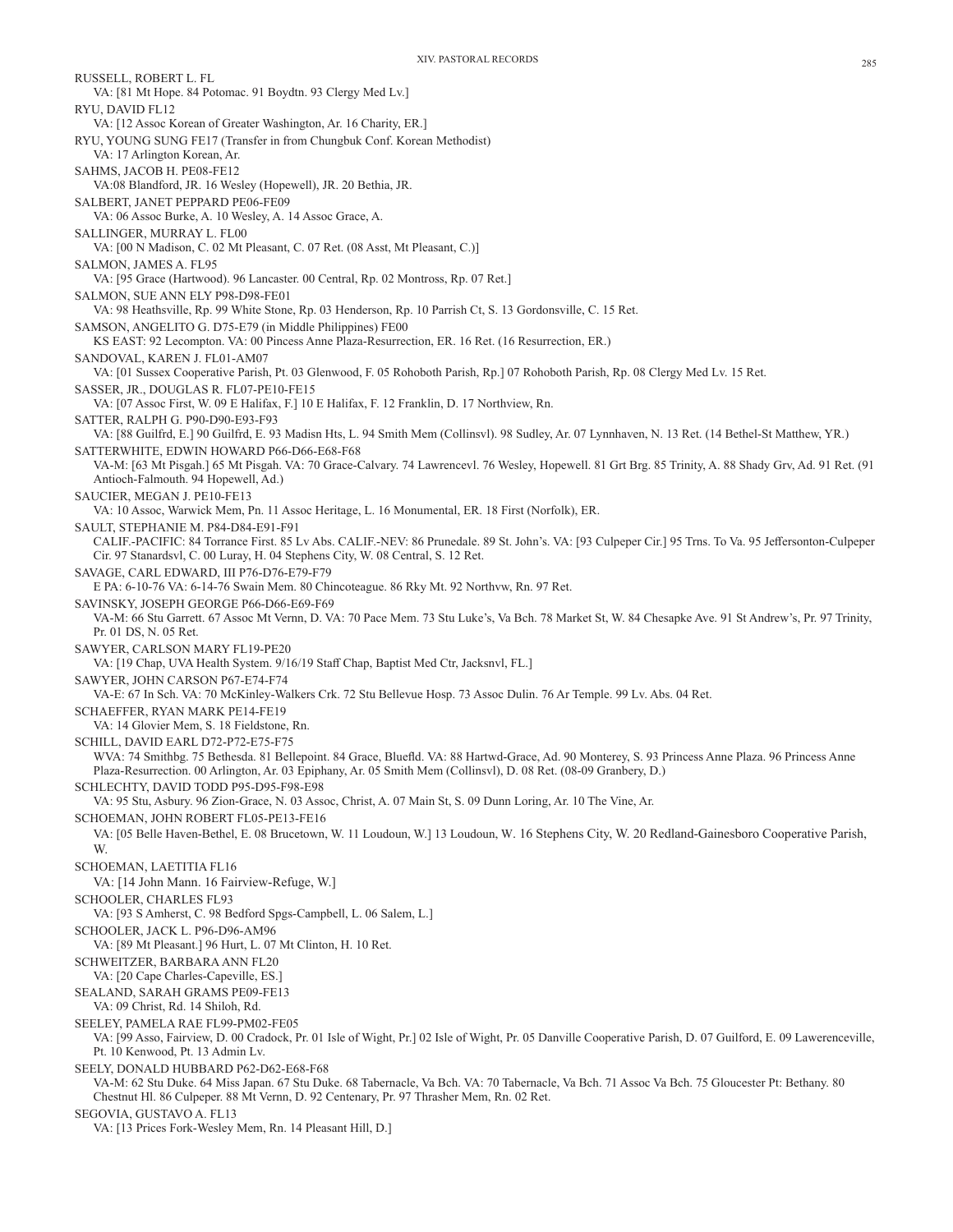SEIBERT, HERMAN LEROY P77-D77-F80-E80 VA: 76 N Amelia. 79 Brkneal. 80 Pamplin. 82 Richmond, Rp. 86 Zion-Grace. 88 Mt Pisgah, H. 93 Laurel Hl, Rd. 96 Ghent. 99 St Andrew's, N. 04 Sydenstricker. 11 Community (Va Beach), ER. 17 Ret. SEIBERT, VICKIE ROBERTSON P94-D94-E96-F96 VA: [92 Cascade-Harmony. 93 Boydtn, F.] 94 Willis, Rd. 96 St Mark, Pr. 00 Jolliff, Pr. 04 St Mark's, A. 08 Middleburg, W. 11 Scott Mem, ER. 16 First, ER. 18 Ret. SERGENT MATTHEW B. FL07-PE14-FE18 VA: [07 Assoc Galilee, Ar.] 14 Assoc Galilee, Ar. 18 Andrew Chapel, Ar. SEUSY, BRENT MICHAEL PE06-FE09 VA: 06 Assoc Ebenezer, ER. 16 Peninsula Pastoral Counseling Ctr. 19 Pn Pastoral Cnslng Ctr & Churchlnd Psych Assoc SHAPPELL, JOHN FREDERICK P90-D90-E94-F94 VA: [89 Beech Grv-Bethel, N.] 90 Beech Grv-Bethel, N. 95 Norvw, N. 03 Oxford, Pr. 07 First, ER. 14 Ret. SHARP, DONNA DUKE FE (05 Transferred in from GNJ Conf) VA: 04 Mt Elbert and Mt Tabor, Rn. 10 Ret. SHARP, ROBERT WOODRY P77-D77-F80-E80 VA: 77 Stu Candler. 79 W Dinwiddie. 81 N Franklin. 83 Assoc Spgfld. 85 Chap RMA. 88 Providence-Woodlnd. 91 McKendree, N. 93 Carmel-Coles Pt. 97 Fox Hill Central. 07 Charity, N. 10 Marquis Mem, S. 18 Ret. SHEA, THOMAS McKENNON, JR. PE09-FE12 VA: 09 Dir of Admissions, Duke Divinity School. 14 Major Gifts Officer, Duke. 8-27-18 Asst VP of Development, High Point U. SHEAFFER, LEE BENJAMIN P52-E57-F57 VA-E: [51 Mt Horeb.] 52 Mt Horeb. 54 In Sch. 55 Wayne Ave, Daytn. 57 Inswood Pikeside. 67 St Mark's, Ar. VA: 70 St Mark's, Ar. 73 First, Salem. 76 DS, W. 80 Aldersgate, A. 87 DS, N. 91 Conf Dir COM. 97 DS, Ad. 01 Ret. SHEEHAN, EDWARD F. FL13 VA:[13 Emmaus-Union, L. 17 Emmaus-Leesville Co-op Par, L.] SHELTON, EMERSON FL01 VA: [01 S Fluvanna, C. 07 Ret.] SHEPHERD, EDWARD BENJAMIN, JR. P94-D94-E96-F96 MISS: 92 Biggersville/Shady Grove. 93 Victoria/Red Banks. VA: 94 Page, H. 99 First (Broadway), H. 06 Ret. SHEPHERD, THOMAS BYRON FL95-AM01-PM04-FE07 VA: [95 Patrick, D.] 01 Grace Design, D. 07 Stuart, D. SHEPHERD, WILLIAM JOSEPH P76-D76-E79-F79 VA: 76 Stu Wesley. 78 Trinity Circ. 80 Pk Vw, Pr. 84 St Mark's, Rd. 86 Fishersvl. 88 Loudn. 92 Mathews, Rp. 94 Bethlehem, Rp. 02 S Brunswick, Pt. 03 Norview, ER. 10-16-17 Ret. SHERROD, THOMAS WARREN P77-D77-F82-E82 VA: 77 Stu Candler. 79 Chap Intern CPE, Grady Mem Hosp. 80 James Riv. 83 Rectortwn. 85 Res UVA Hosp. 86 Chap Iredell Hosp Statesvl NC. 6-1-18 Ret. SHIN, KWANGMIN FL19 VA: [19 Fincastle, Rn.] SHINN, SAMUEL DAY-SHICK D69-P83-F85-E85 VA: 69 In Sch. CAL-NEV: 72 In Sch. BALT-WASH: 78 Disc. VA: [82 Galilee Korean.] 83 Galilee Korean. 94 St Mark's, Ar. 98 Lv Abs. 02 Ret. SHIPLEY, PATRICIA LYNN P86-D86-E89-F89 VA: 86 Mt Hope-Wrights Chapel. 90 Lebann, Ad. 05 Centenary, Rd. 11 Ret. SHOEMAKER, ROCHELLE ANN P94-D94-E00 VA: 94 Stu, Wesley. 96 Assoc, Community of Faith, Ar. 05 Assoc Community of Faith, Ar, & Pastoral Couns & Dir, Rochelle, Inc. 10/1/08 Pastoral Couns & Dir, Rochelle, Inc. 15 Ret. SHOOP, JOSEPH A. FL97-PM00-FE07 VA: [97 Buckingham, F.] 00 Buckingham, F. 01 Guilford, E. 07 Epworth (Thaxton), L. 13 Bethel (Woodbridge), A. 20 Main St, S. SHORT, JUDITH Transferred in from NY-E D89-E92-F92 VA: 02 Franklin, D. 13 E Franklin, D. 16 Ret. SHOWERS, PHILLIP C. FL07 VA: [07 Park View-Southview, L. 10 Christ's Community Fellowship, L (merged with Fairview to become Christ's View.) 17 Fairview-New Bethel Co-op Par, L.] SHULL, DON L. FL95-AM01 VA: [95 Mt Pleasant, H.] 01 Mt Pleasant, H. 04 Ret. (04-13 Cedar Grove, H.) SIDDONS, JAMES DeWITT P97-D97-E00 VA: [91 Big Island-Cove.] 97 Payneton-Siloam, L. 99 Jollivue, S. 00 Forest Road, L. 03 Chesterbrook, Ar. 09 Grace Design, D. 11 Ret. (11-13 Bethany [Norwood], C.) SIEGLE, BRIAN DAVID PE06-FE11 VA: 06 Assoc St Paul (Christiansburg), Rn. 09 New Hope, YR. 15 South Hill, F. SIEGLE, JOHN ARTHUR P67-D67-E70-F70 VA-M: 67 Stu Drew. 69 Shady Grv, Spotsylvania. VA: 70 Shady Grv, Spots. 71 First, Broadway. 75 Assoc Ar Frst. 79 Catharpin: Sudley. 87 Franklin: High St. 92 Ivey Mem, Pt. 95 Fort Hill, L. 02 Cameron, A. 05 Ret. (10/1/06-6/30/12 Bethlehem [Moneta], L. 13 Amelon, L.) SIKKELEE, ALBERT DRAKE P60-D61-E64-F64 VA-M: 60 Stu Duke. 62 Assoc Front Royal. 64 Asbury, NN. 69 St George's. VA: 70 St George's. 76 Fairlingtn. 86 Herndn. 92 Centrevl, Ar. 03 Ret. SIMMONS, BRIAN J. FL05-PE15-FE18 VA: [05 McKendree-Asbury, F. 11 Brookneal, L. 13 Concord (Sussex), JR.] 15 Concord (Sussex), JR. 19 Wesley (Colonial Heights), JR. SIMMONS, JAMES W. P93-D93-AM01 VA: [90 Lyndhurst.] 93 Lyndhurst. 01 Fairfield, S. 12 Ret. SIMMONS, JOELLEN MARY FL08-PE17 VA: [10/17/07 Hospice Chap, Halifax Regional Hospice. 12 Centenary (Chase City), F. 13 Greensville, JR.] 17 Greesville, JR. 19 St. Mark's & Assoc, Wesley.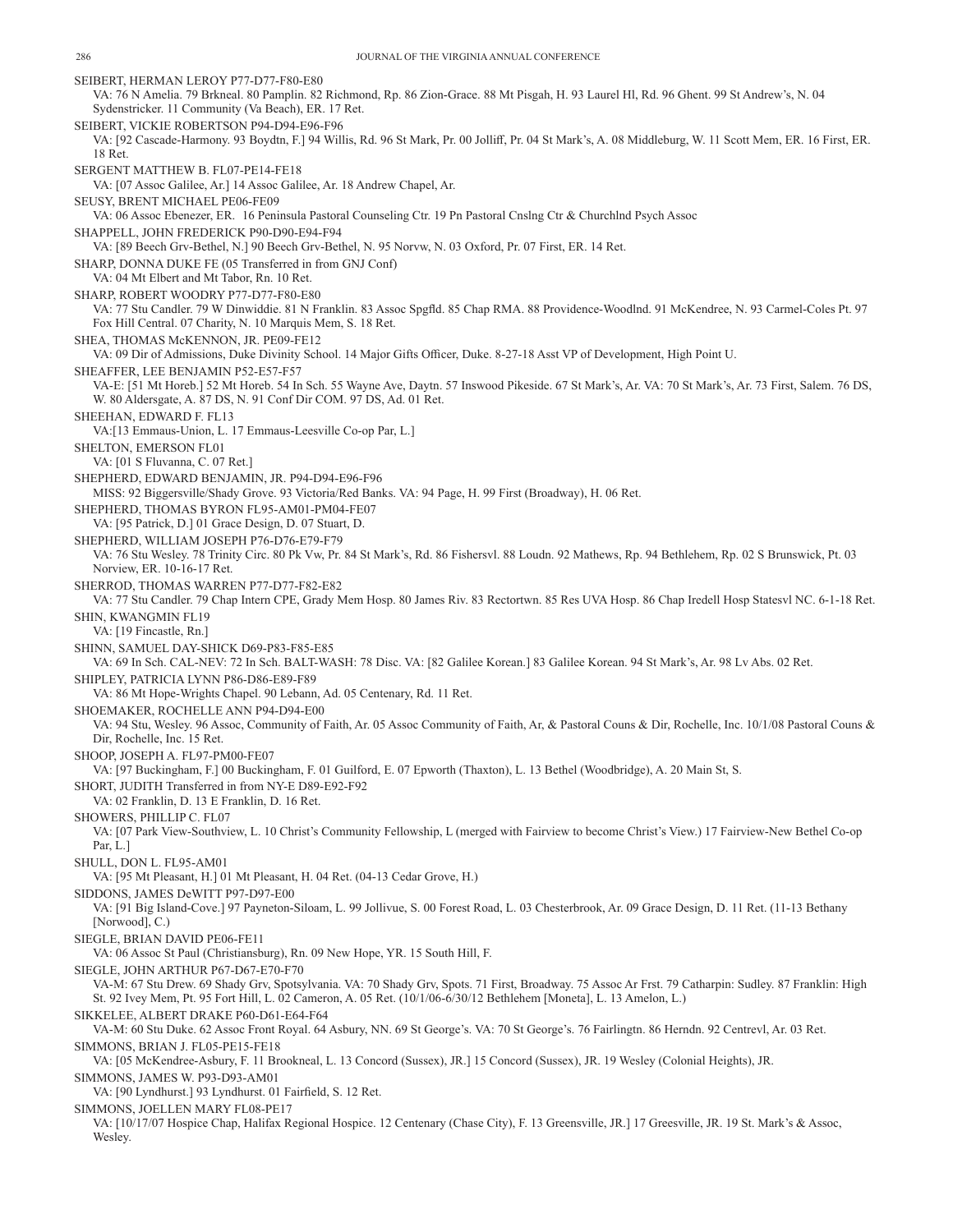VA: 7/1/99 Trns. In fr. Free Meth, Prospect. 00 Carson, Pt. 05 High St, Pr. 07 Epworth, N. Wallace Mem, Pn. 12 Ret. SIMS, PHILLIP EDWIN P75-D75-F80-E80 N AR: 75 In Sch. VA: 78 Mtn Vw. 80 Locust Grv, Rn. 81 Trinity, Chesterfld. 85 St Marks, Ar. 89 West End, Rn. 93 Ret. (New River Parish, Rn.) SINGLETON, DAWN MARIE P93-D93-E98-F98 VA: 93 Stu, Duke. 95 Assoc, Trinity, A. 97 Aldersgate, Pr. 02 Kernstown, W. 12/16/04 Lv Abs. 05 Keezletown, H. 12 Oakton, Ar. 20 Cherrydale, Ar. SIRK, WADE LEE D64-E68-P68-F70 VA-M: [61 Page. 64 W Franklin.] 68 W Franklin. 69 N Franklin. VA: 70 N Franklin. 72 St Mark's, Man. 76 Providence, Yktwn. 80 White Mem. 82 Mead Mem-New Hope. 83 Callaghan. 88 W Mathews. 93 Bellevue, L. 95 Ret. VA: [08 Axton H. 17 Stanley, H.] SISSON, RICHARD BAILEY D69-P71-E73-F73 VA-M: [66 Heathsvl. 68 Big Is-Cove. 69 Is of Wight.] VA: [70 Is of Wight.] 71 McGaheysvl. 74 Oaklnd. 78 Lovettsvl. 80 Stu G Wash U. 81 Bedfrd Circ. 85 Dinwiddie. 89 Clarksbury, Rp. 92 Dillwyn F. 95 Richmond, Rp. 01 Ret. SIXBEY, BRIAN KEITH P95-D95-E98-F98 VA: 95 Stu, Duke. 96 N Patrick, D. 99 Gogginsville, D. 04 Beech Grove, Pr. 10 First (Fox Hill), YR. SLIGH, GARY LEE P83-D83-E86-F86 VA: 83 Stu Wesley. 84 Bedfrd Spgs-Campbell. 88 S Portsmouth Par. 92 Lv Abs. 99 Hon. Loc. 20 Ret. SLOAN, WILLIAM HENRY PE17 VA: 17 Grace Mem, JR. 20 Guilford, E. SMITH, CHARLES HOPE, III P68-D68-E70-F70 NY: 68 Old Saybrk. CNY: 70 DeWitt Par. VA: 6-14-73 Assoc. Centenary, L. 10-1-75 Forest. 78 Assoc Clarendn. 81 Carmel-Coles Pt. 82 Prog Dir VUMAC. 86 Broad St, Pt. 90 Christ, N. 94 Park Place, N. 02 Nimmo, N. 07 Ret. SMITH, DAVID HAMMOND P54-D54-E57-F57 VA-M: 54 Stu Vanderbilt. 55 Windsor Hls-Cove Rd. 56 Windsor Hls. 62 Wesley Mem, C. 66 Stu UTS, NY. 67 LeKies. 68 Epiphany. VA: 70 Epiphany. 73 Walker Chpl. 77 Raleigh Ct. 81 Williamsbg. 89 DS, L. 94 Dir, Va Conf Leadership Development Institute. 97 Ret. SMITH, DONNA B. PL09-FL11-AM19 VA: [09 Assoc Va Korean. 11 Waverly. 15 Lebanon (Sussex) & Chap, Greensville Corr Ctr.] 19 Lebanon (Sussex) & Chap, Greensville Corr Ctr. SMITH, JAMES MICHAEL FL96-PM00-FE02 VA: [96 Trinity Circuit, Pr.] 00 Waverly, Pr. 05 Capron, Pr. 09 Emmanuel, W. 13 Granbery Mem, S. 15 Ivey Mem, JR. 17 Duncan Mem (Berryville), W. SMITH, JEFFREY BYRON FL00-PE02-FE06 VA: [00 Shady Grove-Olivet, Ad.] 02 Shady Grove-Olivet, Ad. 08 Orange Circuit, C. 15 Ret. (4/1/16 W Louisa, C.) SMITH, MATTHEW GREGORY FL01-PE03-FE06 VA: [01 Greene, C.] 03 Greene, C. 04 Andrew Chapel, Ad. 06 New Church Start, Ad. 1/1/07 Assoc St Thomas, A. 14 Calvary Ar. SMITH, RILEY ROSCOE, JR. D73-P76-E78-F78 VA-M: [9-67 Oriskany. 3-15-69 In Sch.] VA: [71 Highlnd Lgr Par. 75 McDowell.] 76 Keezletwn. 78 Monterey. 82 Hot Spgs. 85 South Hl. 91 Bethlehem: Moneta. 10/1/06 Heritage, L. 11 Ret. (11-13 Patmos, L.) SMITH, ROBERT W., JR. P93-D93-E00 VA: 93 Iron Gate, S. 94 Stonewall-Westvw, S. 99 Bethlehem, C. 02 New Hope, Ad. 07 Singers Glen, H. 09 Evangelical, H. 13 Ret. SMITH, RODNEY SHAUN FL16 VA: [4/22/14 Philadelphia. 16 UMCOR Construction Supervisor, Va. 5/1/17 Dendron Mission Coordinator and Construction Mg. & Ft Grove, JR.] SMITH, RUDY LEE P69-D69-E73-F73 VA-M: 59 New Chr. VA: 70 Lovettsvl. 73 Assoc Graham Rd. 76 Buckroe Bch. 77 Toano. 81 Mathews. 85 McKendree, N. 86 Evangelical, H. 92 Daytn, H. 1/1/99 St Paul's, S. 00 DS, Rp. 07 Ret. SMITH, TERESA SIGNER P88-D88-F91-E91 VA: 88 Eagle Rock. 92 Assoc, Trinity, Ar. 96 Wesley, A. 04 Franconia. 06 Lv Abs. 07 New Pathways Min. 5/25/10 Grace (Oak Grove), and New Pathways Min. Ad. 10/1/10 Grace (Oak Grove) and New Hope, and New Pathways Min. Ad. 19 Corinth (Sandston), Rd. SMITH, THEODORE P86-D86-E89-F89 VA: 87 Leesvl. 89 Asbury, Rn. 92 Roberts Mem, A. 97 Good Shepherd, A. 03 St Stephen's, A. 07 Regester Chapel, Ad. 11 DS, Fd.19 Conf Dir of SMITH, THOMAS BRYSON FL02-PE03-FE08 VA: [02 Assoc Burke, A.] 03 Assoc Burke, A. 08 Fieldstone, Rn. 14 St Paul's, S. 18 Good Shepherd, Rd. SMITH, TIMOTHY TODD P95-D95-E97-F97 VA: [87 Jollivue. 90 McGaheysvl.] 95 McGaheysvl. 97 Forest Grove, Ad. 99 Cokesbury, A. 03 Waston Mem (Chatham). 05 Kenwood, Pt.10 Amelia, F. 10/1/11 Clergy Med Lv. 14 Counselor, Patheways-VA & Assoc Petersburg Co-op Par. 16 Skipwith, Rd. SMITH, WAVERLY C., III FL04 VA: [04 Jolliff, ER. 18 Ret. (18 Indiana.)] SNEAD, MARSHALL WAYNE P82-D82-F84-E84

VA: 82 W Mecklenbg. 86 Messiah, Chesapke. 96 Galilee, Ar. 14 DS, ER.

SNIDER, MICHAEL LEE P70-D70-E78-F78

VA: 70 Stu Wesley. 72 Potomac. 73 Assoc Fairfax. 11-18-73 Disc. 76 Readmit. Cedar Run, Ar. 82 Epworth, Ar. 85 Mt Clintn. 90 Mathews Chpl, Rp. 92 Lv Abs. 93 Christ, S. 98 Fletchers Chapel, Ad. 00 Bermuda Hundred, Pt. 04 Ret. (05-13 Christ (Covington), S.)

SNODGRASS, STEVEN C. FL19

Connectional Ministries.

VA: [19 Waverly-Carsley Co-op Par, JR.]

SNOW, JASON PE05-FE08

SIMMONS, MYRON I. FE00

SISSON, ANNE M. FL08

VA: 05 Assoc Fairfax, A. 12 Wesley, YR. 16 Burke, A.

SNYDER, JOHN BENNETT FL99-PM02-FE07

VA: [99 Axton, D.] 02 Axton, D. 06 Anderson Mem (Gretna), L. 14 Woodlawn, Rn.

SONG, ERIC C. FL06-PE08-FE12

VA: [06 Assoc Trinity, Ar.] 08 Assoc Trinity, Ar. 11 Assoc Aldersgate, ER. 13 Market St, W. 16 Church of the Good Shepherd, Ar.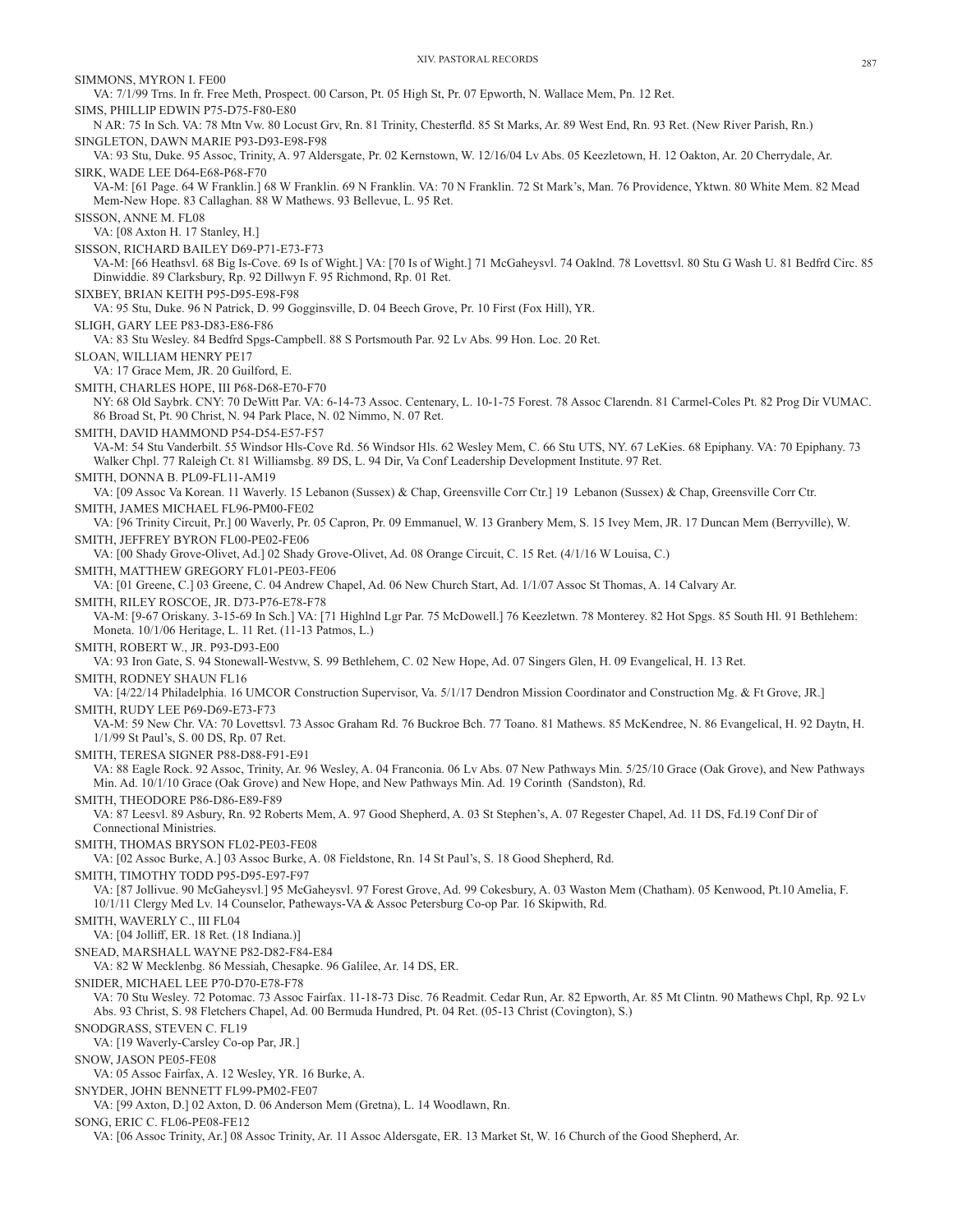SONG, JAEYONG FL13-PE14-FE17 VA: [13 Assoc, Thrasher Mem, Rn.] 14 Assoc Thrasher Mem, Rn. 17 Red Valley, D. SONG, MOONSUP 'PAUL' P92-D92-E94-F94 VA: 92 Assoc, First, Hamptn. 95 Bowling Grn, Ad. 99 Wesley, W. 04 Arlington Temple. 06 Washington Farm, A. 13 Tabernacle, Fd. 15 St Paul (Christiansburg) Rn. SOOTS, VIRGIL WARREN D71-AM71 VA-M: [65 No Apmt. 66 Patrick.] VA: [70 S Franklin.] 71 S Franklin. 73 Frk Mtn, D. 78 Highlnd Pk, Rn. 80 Mt Pleasant, Rn. 85 Oaklnd. 87 Rdgway, D. 90 Axtn, D. 96 Ret. (98 Meadow-Mt Zion, D.) SORTORE, MARION RUTH FL20 VA: [20 Central (Clifton Forge), S.] SOULEN, R. KENDALL P86-D86-E94-F94 VA: 86 In Sch. 92 Asst Prof, Wesley Sem. 99 Assoc Prof., Wesley Sem. 01 Prof of Systematic Theo, Wesley. 16 Prof of Systematic Theology, Candler. SOULEN, RICHARD NEVINS P54-E57-F57 KS E: [52 Edgertn.] KS W: 54 In Sch. 62 S Haven-Hunnewel. 64 Prof Va Union Univ. VA: 73 Prof Va Union Univ. 82 Pace Mem. 88 Duncan Mem, Ad. 95 Ret. SOUTHALL-VESS, LLOYD MICHAEL P90-D90-E92-F92 VA: [88 Massanutten.] 90 Massanutten. 92 S Portsmouth Par, Pr. 93 First, L. 95 Anderson Mem (Gretna). 97 Carmel-Coles Point, Rp. 01 Missionary to Japan, GBGM. 06 Lv Abs. 07 Arlington Forest, Ar. 16 Central, Rd. 10/1/16 Clergy Med Lv. SOUTHALL-VESS, MARABLE FAISON P87-D87-E90-F90 VA: 87 Cumberlnd. 90 Centenary, F. 92 Beech Gr, Pr. 93 Forest Rd, L. 97. 97 Ebenezer, Rp. 01 Missionary to Japan, GBGM. 06 Madison, L. 08 Graham Rd, Ar. 15 Del Ray, A. 16 Ret. SOWDER, JAMES ADAM PE11-FE14 VA: 11 Rectortown, W. 13 Assoc, Braddock St, W. 17 Discovery, Rd. SOWDER, ROBERT JOHN D73-P77-AM80 VA: [72 S Halifax. 76 Burkevl.] 77 Burkevl. 80 Frk Mtn. 88 Mt Pleasnt, N. 96 Ret. SPEAR, HARRY BINGHAM, III P65-D65-E68-F68 VA-M: 65 Stu Wesley. 66 Assoc Trinity, McLean. 67 Galilee, Sterling. VA: 70 Galilee, Sterling. 72 St Mark's, Cloverdale. 75 Trinity, Orange. 81 Huntingtn Ct. 84 First, N. 89 First, Hopewell. 95 Wesley Mem, D. 97 St Andrew's, Pr. 01 Trinity, Pr. 04 Ret. SPEIGHT, JOHN C., JR. P86-D86-E88-F88 VA: [83 Prospect.] NC: [86 Jarvis Mem.] 86 Jarvis Mem. SW TEXAS: 89 Col Hls. VA: 92 Christ, A. SPIGENER, LANEY SHULER, JR. P97-D97-FE01 VA: [94 Potts Vly. 95 Craigsvl-Goshen.] 97 Floyd Parish, Rn. 01 Wesley Chapel, Pr. 02 Providence-Whites, L. 04 Boonsboro, L. 11 South Hill, F. 15 Pembroke, Rn. 18 Crewe, F. SPILMAN, MARTIN KERSEY P69-D69-E72-F72 VA-M: [66 King George. 69 King George. VA: 70 King George. 72 Nokesvl. 77 Keysvl. 79 Rdgway. 83 Middlebg. 93 Chesterbrk, Ar. 99 Ret. (12/14/03 Grace, C.) SPIVEY, ROBERT ATWOOD (Bapt) P79-D79-E(Recog)81-F81 VA: 79 Pres R-MWC 87 Chancellor R-MWC. 90 Pres Found Ind Clgs. 97 Ret. SPRINGSTEAD, CHRISTA JoANN MERCER FL11-PE13-FE18 VA: [11 Assoc, Community, ER.] 13 Assoc, Community, ER. 15 St John's, ER. 18 The Garden, ER. 20 Tabernacle, ER. SPROUSE, JAMES CLARENCE, JR. P77-D77-F80-E80 VA: [73 Schuyler-Grn Mtn. 76 Willis.] 77 Willis. 81 Assoc Bon Air. 83 Aldersgate, Rd. 86 Amherst. 89 United Christian Parish. 97 Trinity, Ar. 20 Ret. (20 Huguenot, Rd.) STABLER, BRIAN KAMINER FL20 VA: [4-27-20 Massanutten, H.] STABLES, ALFRED GRAY P53-D54-E56-F56 VA-M: 53 Stu. 54 Edgemnt. 56 Irvingtn. 59 LeKies. 64 Oak Grv, Chesapke. 66 Baylk. VA: 70 First, Hopewell. 74 Trinity, McLean. 79 Ret 20 Yr Rule. STACY, CHARLES ROY P95-D95-E98-F98 VA: 95 Methodist Church in England. 96 S Sussex, Pt. 00 Madison, C. 06 Remington, A. 12 Trinity (Poquoson), YR. 17 New Castle, Rn. STALLINGS, CLAUDIA HOLMES PE03-FE06 VA: 03 W Hanover, Rd. 18 Ramsey Mem, Rd. STAMPS, ROBERT J. P66-D66-E71-F71 TX: 66 TX AS. 68 Campus Min, Oral Roberts. 71 OK Campus Min Oral Roberts. 81 AS; 86 Tulsa Asbury. 88 MN Mpls Park Ave. VA: 94 Clarendon, Ar. 12/10/00 Beulah, Rd. 06 Ret. STANLEY, JASON CARTER PD10 VA: 10 Youth Min, Lebanon, Ad. 12 Minister of Youth and Education, Peakland, L. 16 Transitional Lv. STANLEY, SANDRA CUTRIGHT FD03 VA: 03 Lv Abs. 04 Outreach Coord, Westview on the James. 8/15/06 Dir of Christian Ed, Duncan Mem, Ad. 12 Transitional Lv. 14 Personal Lv of Abs. 18 Hon Loc. STAUL, RITA LOUISE P96-D96-F99-E99 VA: 96 Stu. 97 Assoc, Chestnut Mem, Pn. 03 Salem-Olive Branch, YR. 17 Ret. (17-18 Phoebus, YR.) STEARNS, CARLA PARKER PE05-FE09 VA: 05 Assoc Community, N. 06 Shackelfords Chapel, Rp. 07 Calvary, Rd. 10 Parkview, Pn. 12 Tappahannock Mem, Fd. 16 Ret. STEVENS, LAWRENCE JAMES P94-D94-E00 VA: 94 Floyd Parish, Rn. 97 Bedford Cir, L. 98 Iron Gate, S. 00 McKendree-Ferebee-Halstead,N. 05 Calvary, Rd. 07 Mt Pleasant, Rn. 08 Lv Abs. 13 Hon Loc. STEVENS, THOMAS MATTHEW FL20 VA: [20 Christ (Newport News), YR.] STEWART, CARL OSCAR P58-D61-E64-F64 VA-M: 58 Stu Duke. 60 New Bethel. 62 W Mecklenbg. 64 Batesvl. 67 Amelia. VA: 70 Assoc Fairfax. 73 Grottoes. 77 Rky Mt. 80 Faith, A. 82 Cranfrd. 93 Beulah-St Paul, Rp. 97 Ret. (98 Harriston, H. 05-09 Ottobine, H.)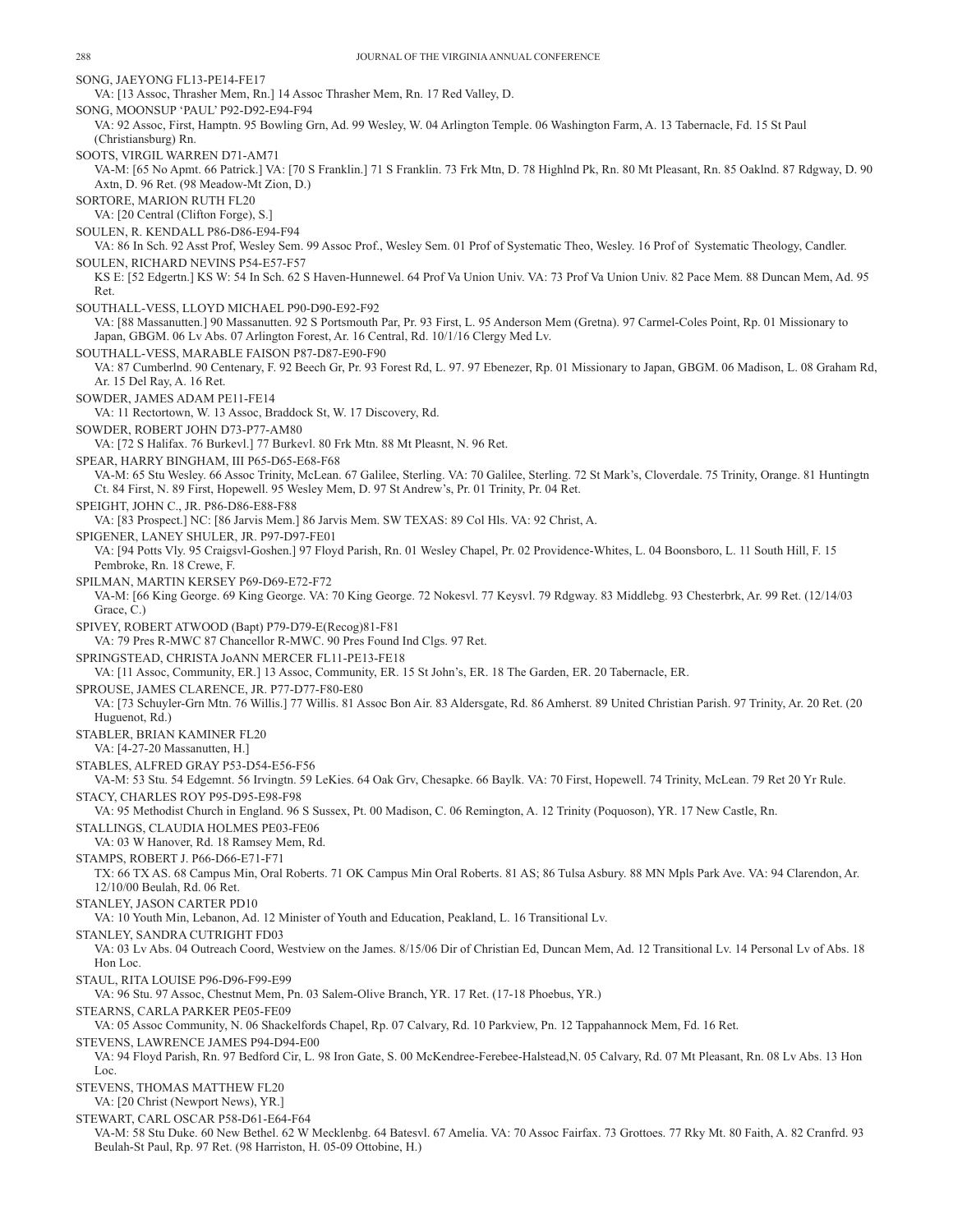STEWART, DOUGLAS FL99-PE01-FE04 VA: [99 Linden-Markham, W.] 01 Linden-Markham, W. 04 Marshall, W. 08 Ret. STEWART, GEORGE WILLIAM D67-P69-E71-F71 SC: [60 Carlisle-Gilliam Chpl. 61 Assoc Sardis-Trinity. 62 No Apmt.] VA-M: [64 Montvale.] 69 Montvale. VA: 70 Montvale. 71 Cumberlnd. 73 W Mathews. 78 St Peter's, Mont. 79 Stanleytwn. 82 Waverly. 87 Stuart. 91 Clarksvl: Jamieson Mem. 94 Andrew Chpl-Edgewtr. 96 Cedar Grove, W. 01 Ret. (Union, Montvale.) STEWART, SYDNEY ELIZABETH FL00-PE01-FE05 VA: [9/1/99 Asst Riverton, W.] 01 Assoc, Leesbg, W. 04 Rectortown, W. 06 Assoc Marshall, W. 08 Ret. STITH, WILLIAM HEWLETT, JR. P60-D61-E64-F64 VA-M: 60 Stu Duke. 62 Assoc Fredericksbg. 63 Dir Wesley Fn. 65 Pk Ave. 68 Staff Asst Dept of Meth Info. VA: 70 Staff Asst Dept of Meth Info. 72 Dir Dept of UM Info & Editor Va Advocate. 6/82-9/82 Lv Abs. 9/82 Va Union Univ. 6/86 Lv Abs. 89 Ret. STOCKBERGER, CAROLE FD99 VA: 99 Chap, Warwick Forest Ret Ctr. 2/1/04 Lv Abs. 05 Ret. STOVALL, LOWELL PHILLIP AM92 VA: [85 McDowell. 88 Lyndhurst-Rankin. 89 Lyndhurst. 90 Pembroke, Rn.] 92 Pembroke, Rn. 93 W Franklin, D. 96 Capron, Pr. 00 Salem-Olive Br, Rp. 03 New Castle, Rn. 08 Ret. (10-11 Ebenezer, Rn. 13 Mays Mem, Rn.) STOVER, PATRICIA JANE FL AM00-PM03-FE06 VA: [94 N Madisn, C. 99 N Patrick, D.] 00 N. Patrick. 06 Red Valley, D. 09 Swain Mem Tangier, E. 13 Smith Mem, D. 16 Ret. STRATTON, LAURA WHITTLE PE13-FE16 VA: 13 Page, H. STRIBULA CHARLES MATTHEW PE12 VA: 12 Liberty & Midland, Fd. 13 Asbury, A. 16 Not Appointed. STRICKLER, LOUIS McKENDRA P81-D81-F85-E85 VA: 81 Stu Candler. 83 Assoc Fairfax. 85 Rock Spg. 89 Prt Republic. 97 Northview, Rn. 03 Monumental, Pr. 06 Woodlawn, Rn. 14 Family Lv of Abs. 15 Ret. STROUD, ROBERT LEVI, JR. P80-D80-F83-E83 VA: 80 Stu Duke. 82 Assoc Otterbein, H. 84 Annex. 89 Assoc, First, Salem. 91 Marshall, W. 97 Trinity, D. 03 Good Shepherd, A. 18 Ret. SUERDIECK, CHRISTINA KAUL P90-D90-F92-E92 VA: 90 Assoc St Stephen's, A. 91 Brucetwn-Welltwn. 92 Oak Hall, E. 94 Short Hl, W. 98 Sleepy Hollow, Ar. 03 Alexandria District Program Coordinator. 07 St James, S. 09 Personal Lv. 11/1/09 Ret. SUH, HYUN BUM TOMMY FL18 VA: [18 Assoc Messiah, A. 19 Covenant, ER.] SUH, SEOKCHANE FL16 VA: [16 New Kent, YR. 19 Silverbrook, A.] SULLIVAN-TRENT, MARY ALICE FL16-PE17-FE20 VA: [16 Portlock, ER.] 17 Sandbridge Community Chpl, ER. SUMMERS, STEVEN JAMES FL99-PE04-FE07 VA: [99 Whayleyville-Somerton, Pr. 01 Assoc, Oak Grove, N. 03 Fairvw, Rn.] 04 Fairvw, Rn. 07 Corinth, Rd. 13 Good Shepherd, Rd. 18 DS, W. SUMPTER, WILHELMINA PE08-FE14 VA: 08 Leemont, E. 10 Eastland, Ad. 4/1/11 Personal Lv of Abs. 12 Essex-King and Queen, Fd. 15 Willisville-Mt Zion Hamilton Co-op Par, W. 16 Mt. Zion-Willisville Chapel Cooperative Parish, W. 17 Ret. SUTLIVE, VINSON HUTCHINS, JR. P55-D55-E57-F57 TN: [53 Bellevw.] HOLS: 55 In Sch. 56 Miss Sarawak. 6-9-57 In Sch. 11-24-57 Serving in Sarawak. VA: 11-2-72 Prof W & M Clg. 02 Ret. SWADLEY, CHARLES ECKERD P75-D75-E79-F79 VA: 75 Stu Wesley. 78 Sleepy Holw. 79 Assoc Williamsbg. 83 Lv Abs. 85 Toano. 92 Blvd, Rd. 95 Corinth, Rd. 96 Corinth/St James Larger Parish. 97 Corinth, Rd. 04 Lakeside, Ad. 11 Ret. SWAN, BILLY E. FL07 VA: [07 Dillwyn, F.] SWANN, MARY SUE FD97 VA: 97 Min of Discipleship, Shady Grove, Ad. 3/6/05 Ret. SWARTZ, RONNA LYNN P89-D89-E93-F93 VA: 89 Stu, Wesley. 90 Chap, VUMH, Inc. 99 Kenbridge, F. 05 On Loan, W Michigan. 07 Lv Abs. 08 Ret. SWEAT, THOMAS WALTER P75-D75-F80-E80 FLA: 75 In Sch. 77 Assoc Kendall. VA: 80 Dranesvl. 87 Ramsey Mem. 93 St Luke's, Pn. 97 Centenary, Rd. 03 Sherbourne, Rd. 05 Lv Abs. 06 New Life, Rd. 08 Central, Rd. 16 Ret. SWIFT, ROBERT G. FD98 VA: 98 Min of Worship & Arts, Mt Olivet, Ar. 05 Ret. SWINDELL, THERESA M. FL19 VA: [19 Trinity (Disputanta), JR.] SWINGLE, THOMAS L. PE16 VA: 15 Andrew Chapel (Stafford), Fd. SYGEEL, CRYSTAL RENEE FE17 VA: 17 Dir of Hospitality Min, Union Prebyterian Sem. SYKES, LISA KAREN P90-D90-E92-F92 VA: 90 Willis, Rd. 94 Christ, Rd. 05 Assoc Welborne, Rd. 11 St Luke's, Rd. TALBOTT, CARRIE LYNN FL06 VA: [06 Massanutten, H. 13 St James (Pleasant Valley), H.] TALBOTT, ROGERT EUGENE FL08 VA: [06 Sangersvl, H. 09 Assoc Asbury, H.]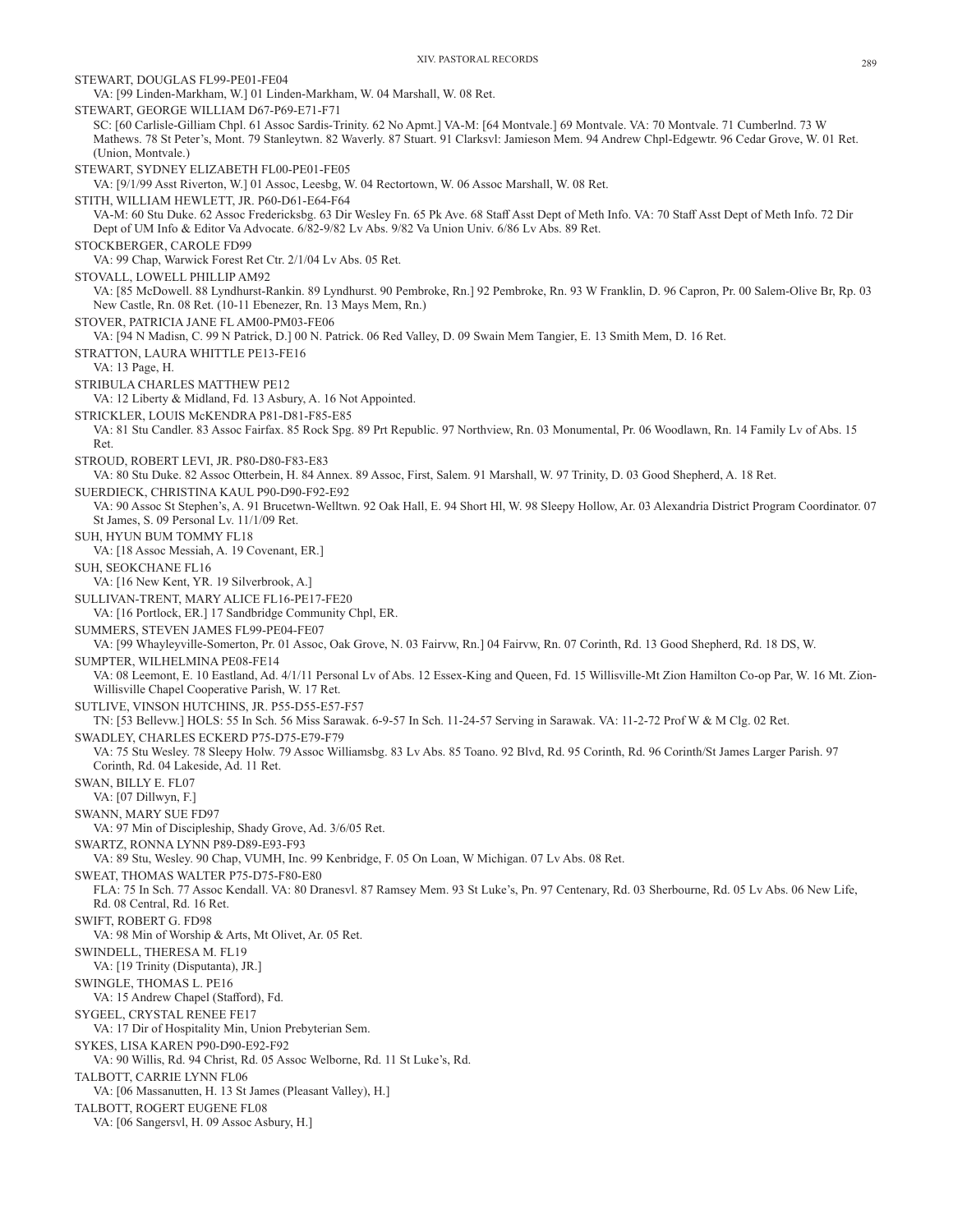TALLEY, KATHRYN FOREST P82-D82-F85-E85 VA: 82 Stu Wesley. 83 Assoc Windsor Hls. 86 Laurel Pk. 90 Ebenezer, Ad. 95 Huguenot, Rd. 97 Emmanuel, C. 98 Providence-Woodland, Pr. 10/1/99 Incapacity Lv. 02 Housing Devel Officer, Community Housing Partners Corp. 10 Deputy Exec Dir, VA Supportive Housing. 9/1/15 Transitional Lv. 8/1/16 Senior Development Officer, Community Housing Partners. 1-1-20 Ret. TANG, ANN ON-LIN P96-D96-F98-E98 VA: 96 Sherbourne, Rd. 98 Rapidan, C. 00 Mt Laurel, F. 02 Chaplain, R-MA. 03 Chap, US Army Reserves. 05 Assoc Immanuel, A. 07 Assoc Immanuel & Chap, US Army. 08 Chap, US Army. 15 Mt Vernon, YR. 17 Salem-Olive Branch, YR. TANNER, DAVID RICHARD P76-D76-E79-F79 VA: 76 Stu Candler. 78 Tabernacle, Va Bch. 80 Assoc First, NN. 82 Clarksbury. 86 Boonsboro. 90 Charterhouse Grp, Trinity, Rn. 00 West End, Rn. 11 Ret. TANNER, MELODY PHILLIPS PE09-FE12 VA: 09 Guilford, E. 12 West Point, YR. 15 Ghent, ER. TANNER, WILLIAM DOUGLAS, JR. P69-E69-F74-E74 W NC: 69 Stu. 72 Assoc W Market St. 75 Campus Min UNC-G. 81 Sab Lv. 82 Lv Abs. VA: 85 Craddockvl-Belle Haven. 87 Adm Camp Occohannock. 88 Lv Abs. 90 Servant Leadership Sch Ch of the Savior, Wash DC. 91 Ex Dir, Faith & Politics Inst. 07 Market St (Onancock), E. 09 Personal Lv. 13 Ret. TARPLEY, EMORY NED, SR. D77-AM 82 VA: [75 Alleghany-Piedmnt. 78 Crockett Spgs. 1-1-82 New Castle.] 82 New Castle. 86 Epworth, L. 91 Grace, Rn. 97 Locust Grove, Rn. 00 Ret. (03 Lafayette, Rn. 05 Calvary, Salem. 13 Mt Elbert, Rn.) TATE, JOHN BIBB, JR. P56-D56-E58-F58 PHILA: 56 Assoc Bala-Cynwyd. VA-M: 57 Batesvl. 60 Assoc Epworth, N. 62 Gordnsvl. 66 Woodstock. VA: 70 E Hamp. 72 Andrew Chpl, Vienna. 78 Washingtn Frm. 81 Skipwith. 86 Oaklette. 90 Oaktn, Ar. 99 Ret. TATE, TIMOTHY FRANKLIN P93-D93-E97-F97 VA: 93 Stu, Duke. 95 Assoc, Centreville, Ar. 03 Wellspring, Pn. 08 Bonsack, Rn. 16 Warrenton, A. TATE, WENDY ELISABETH P81-D81-F85-E85 VA: 81 Stu Duke. 83 Assoc Huntingtn Ct. 84 Assoc Mt Olivet, Ar. 85 Dir Fam Mins, FOCUS. 11-1-87 Fairmnt Pk, Ad. 90 Chap, The Carolinas Med Ctr, Charlotte, NC. 95 Hon Loc. TAYLOR, ANDREW ROBERT P65-D65 E68-F68 CAL-NEV: 65 In Sch. 66 Newark. 6/14/70 Chap, US Naval Res. 6/29/70 Div of Chaplains. 93 Lv Abs. VA: 94 Asbury, NN. 06 Ret. TAYLOR, ELIZABETH WRIGHT P90-D90-E93-F93 VA: 90 Stu, Wesley. 91 Assoc Clarendn, Ar. 94 Assoc, Fredericksbg. 98 Cherryvale, S. 1/1/04 Wesley, Pn. 12 St Andrew's (Virginia Beach), ER. 13 Ret. TAYLOR, JAMES JEROME, JR. FL82-P88-D88-E92-F92 VA: [82 N Madisn.] 88 N Madisn. 90 Essex-King & Queen, Rp. 94 Wesley Chpl, Pt. 1/1/05 Incapacity Lv. 10 Ret. (10-11 Salem, Pt.) TAYLOR, LEIGH ANNE FD01 VA: 01 Dir of Music Min, Blacksbg, Rn. 8/6/17 Lynchburg District Revitalization Coordinator. TAYLOR, OWEN FL17 VA: [18 W Hanover, Rd.] TEAGUE, FORREST BENJAMIN FL19 VA: [19 Assoc St Stephen's A.] TEAGUE, FORREST HENRY PE00-FE03 VA: 00 Providence, Pr. 05 The Bridge Assoc, Monumental, Pr. 12 St Paul's, ER. 15 Grace, YR. TEAGUE, RENE'E RICHEY PD04-PE06-FE09 VA: 04 Facilitator of Core Ministries, New Song, Ad. 12/1/05 Youth Dir, Kenwood, Ad. 06 Andrew Chapel (Stafford), Fd.14 Enon, Rd. TEATES, TIMOTHY ENRIGHT D78 (Bapt Ord Recog) P85-E87-F87 VA: [84 Assoc Otterbein.] 85 Assoc Otterbein. 87 N Frederick, W. 88 Relief-Hites. 98 Edinburg, H. 08 Reliance-Ridings Chapel, W. 13 Ret. TEIXEIRA, MICHAEL W. FL95 VA: [96 Glenwood, F. 03 Mt Carmel-Phenix, F.] THEIS, LINDA J. FL07 VA: [07 Fieldale, D. 10 Ret.] THOMAS, EUGENE FOSTER P82-D82-F85-E85 VA: 82 Stu Va Union U. 83 N Frederick. 87 Kernstwn. 93 Lincolnia, A. 97 Manor Mem (New Market). 02 Thalia, N. 06 Clarendon, Ar. 14 Ret. THOMAS H.O. 'TOM', JR. Transferred in from Cal-Pac 04 VA: 04 N Mecklenburg, F. 07 Bellevue, L. 17 Ret. THOMAS, JAMES DALLAS P86-D86-E90-F90 VA: [84 Massanutten.] 86 Massanutten. 88 Stanleytwn. 93 Cottage Place, Pr. 1-2000 Foundry, N. 03 Trinity (Poquosn). 08 Raleigh Ct, Rn. 11 Sydenstricker, A. 16 Clergy Med Lv. THOMAS, WILTON BRUCE P50-E55-F55 VA-E: 50 Cedar Grv-Keezletwn. 52 In Sch. 55 Blairtn-Grnsbg. 56 Cherryvale, S. 58 Harrisnbg. 59 Petersbg. 65 Sleepy Hlw. 66 Manassas. 67 Chap Air Force. VA: 70 Chap Air Force. 5-1-87 Page. 94 Ret. THOMASON, ROBERT TROY P62-D62-F64-E64 N GA: 62 Stu. 64 Assoc First LaGrange. 65 Oakwood. 66 Wes Fn, Milledgevl. 69 Campus Min, Emory. 74 Ecumen Campus Min. FLA: 79 Campus Min Jacksonvl. VA: 9-1-84 Campus Min, Geo Mason U. 97 Ret. THOMPSON, LAWRENCE ROBERT, JR. P79-D79-F83-E83 VA: [76 Franklin, D. 78 Jollivue-St Stephens.] 79 Jollivue-St Stephens. 82 Parrish Ct. 84 Assoc First, Salem. 87 Powhatan. 91 Frnt Royal. 97 St Paul, A. 05 Asbury, H. 10 DS, W. 18 Ret. (11/16/19 Short Hill, W. 10/1/20 Crossroads, Ar.) THOMPSON, STANLEY ALVIN FL00-PE08-FE12 VA: [00 Prices Fork, Rn.] 08 Prices Fork, Rn. 10 Belview, Rn. 12 Crenshaw (Blackstone), F. 15 Toms Brook, H. THORNBERRY, L. GAYLE FL04-PE15-FE18 VA: [04 Crimora, H.] 15 Annex-Crimora, H. THORNBERRY, WESLEY FL99 VA: [99 Weyers Cave, H. 10 Ret. (13 Mt Zion, S.)] THORNE, ALAN DUNCAN (Cons Cong Christian Conf) P81-D78-F83-E83 VA: [80 Assoc Huntingtn Ct.] 81 Prices Frk. 84 St Peter's, Ad. 88 Bethia, Pt. 91 Fieldale. 93 Newprt-Mt Olivet, Rn. 95 First, Rn. 97 Fairview, Rn. 03 Asbury

Mem, Rd. 08 Wesley (Colonial Hts), Pt. 10 Clergy Med Lv. 16 Ret.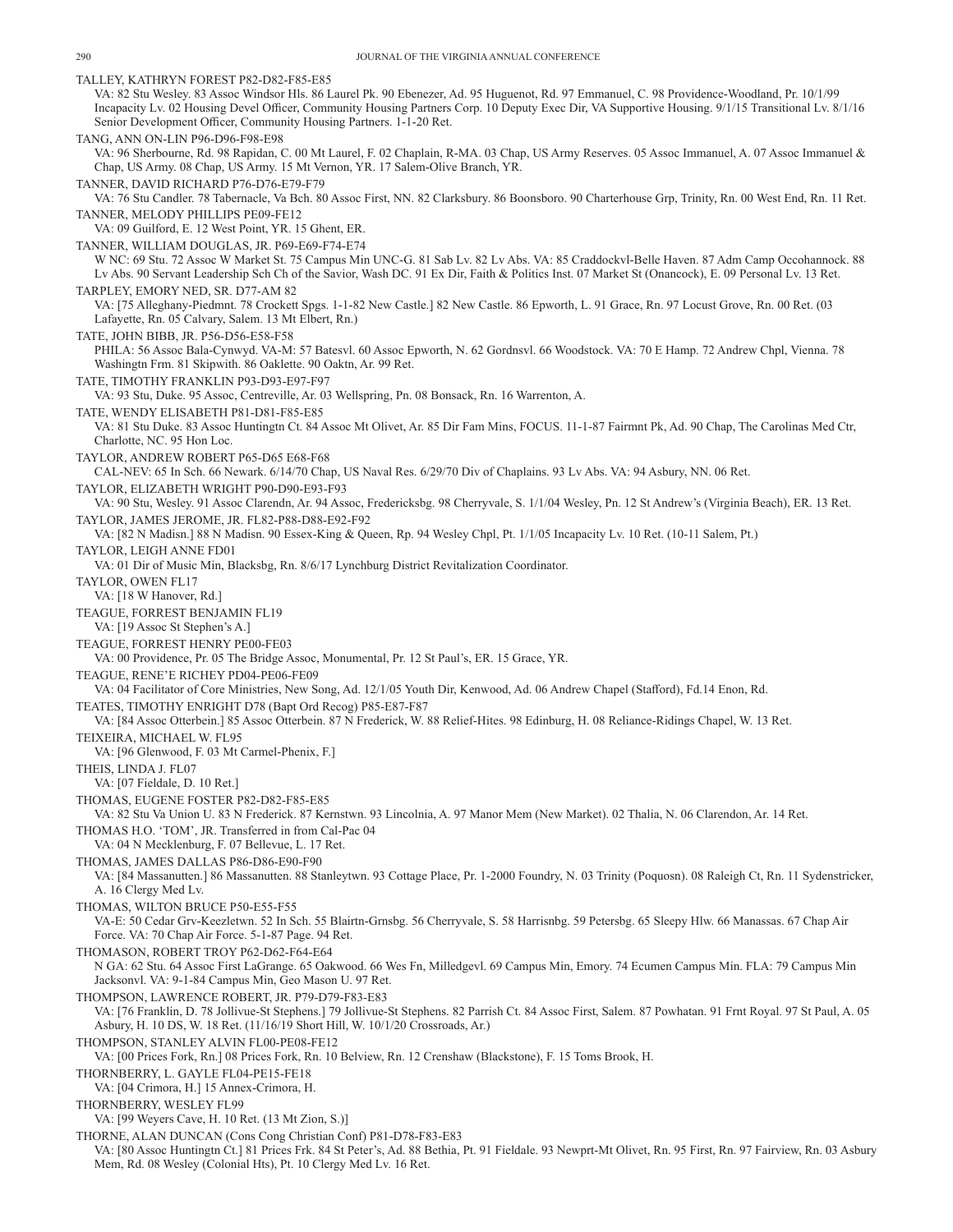THORNTON, HAROLD EUGENE P71-D71-F74-E74 VA: 71 Montross. 75 Urbanna. 79 Clarksvl. 81 St John's-Peoples. 82 Buena Vis. 85 Trinity, D. 90 Main St, F. 92 Ghent, N. 96 Duncan Mem, Berryville. 00 Main Street, Pr. 01 Ret. (01-09 Zion, L. 15 New Bethel-Motley, L. 16 Payneton-Siloam, L. 18 Payneton, L.) THORNTON, JAMES W. P93-D93-E97-F97 VA: [91 Hallwood-Sanfrd-Saxis.] 93 Accomac, E. 97 Byrd Chpl-Macedonia, C. 07 Ivy Creek, C. 16 Ret. THRASHER, KENNETH LEON FL99 VA: [99 Brunswick, Pt. 07 Prospect, Pt.] THROCKMORTON, BARRY REID P95-D95-F98-E98 VA: [92 Union, F. 94 Boydtn, F.] 95 Boydton. 97 Kenbridge, F. 99 Peace, Ad. 05 Grace, Pn. 06 Sab Lv. 07 Granbery Mem, S.13 Tabernacle, YR. 15 Tabernacle, Fd. 18 Ret. THROCKMORTON, ROBERT MONROE, JR. P78-D78-F72-E72 VA: 78 Stu UTS, Rd. 81 Sherando-Lyndhurst. 84 Nelsn. 87 St Matthew's, Rd. 91 Assoc Williamsbg. 93 Calvary, Rd. 97 Market St, W. 04 Sunset Dr (Broadway). 11 Toms Brook, H. 15 Ret. TILLAPAUGH, CHARLES EDWARD P92-D92-E94-F94 VA: 92 Mt Hope-Wrights Chpl, Ad. 98 Wrights Chpl, Ad. TIMMERMAN, RANDALL T. FL16-PE17-FE20 VA: [16 Assoc Larchmont, ER.] 17 Assoc Larchmont, ER. 20 Dir. Ignite Norfolk Wesley Foundation, ODU & Assoc, Larchmont, ER. TINGLE, LARRY OGBURN P65-D65-F68-E68 VA-M: [1-1-65 Bethel, Woodbrg.] 6-7-65 Bethel, Woodbrg. 67 Wtrfrd. 68 Lovettsvl. VA: 70 Assoc Clarendn. 74 Immanuel, A. 81 Welborne. 88 St Paul, Woodbridge. 97 Mt Olivet, Ar. 04 Ret. TIPPENS, NORMAN GOFF FL86-PM92-FE94-FL01-FE03 (Readmitted) VA: [86 S Amherst. 88 Lunenbg. 89 Antioch.] 92 Antioch. 93 Kenbridge. 97 Aldersgate. 00 Surrender Credential. [01 Readmit, Wallace Mem, Pn.] 03 Wallace Mem, Pn. 10 Trinity, S. 16 Ret. TIPPETT, HARDY FD97 VA: 97 Reveille, Rd. 01 Ret. TIPTON, THOMAS G. PE07-FE11 VA: 07 New Kent, Pn. 12 Christ (Newport News), YR. 20 Susanna Wesley, YR. TOLBERT, MICHAEL VA: [11 Assoc, Highland, JR. 17 Twin Grove, JR.] TOMEK, DEREK E. FL07 VA: [07 Monterey, S. 10 Greenbackville, E. 17 Bethany (Reedville), RR.] TONGUE, JAMES MELVIN P69-D69-F72-E72 VA-M: [66 Sherando-Lyndhurst.] 69 Stu Yale. VA: 70 Stu Yale. 71 Highlnd Lgr Par: Monterey. 78 Wakefld. 84 Lane Mem. 92 Timberlake, L. 00 Virginia Beach. 03 DS, F. 11 Bridgewater, H. 16 Ret. TONGUE, WRIGHTSON SAMUEL P44-D44-F46-E46 VA-M: [41 Toms Brk.] 44 New Market. 48 Calvary, Stuarts Draft. 52 W End, Pr. 57 First, L. 61 Central, Hamp. 67 St Paul, A. VA: 70 St Paul, A. 71 Wesley, A. 82 Ret. TONY, PATSY ANNE BENNETT P81-D81-F85-E85 VA: 81 Nottoway. 85 Assoc Aldersgate, C. 86 Bedfrd Circ. 93 Newsoms, Pr. 95 Waverly, Pr. 00 Ridgeway, D. 05 Waston Mem (Chatham), D. 10 Main St, Pt. 12 St Matthias, Fd. 18 Ret. TORRENCE, CHARLES DAVID, JR. P81-D81-E87-F87 VA: [76 Bedfrd Spgs. 79 New Kent.] 81 New Kent. 83 Providence, Quintn. 99 Asbury, Rd. 03 Laurel Hl, Rd. 11 Ret. (20 Willis, Rd.) TORRENCE, JOSEPH SCOTT PD03 VA: 03 Dir of Youth Min, St Mark's Rd. 9/17/06 Dir of Youth Min, Good Shepherd, Rd. 2/16/09 Youth Dir, St Matthew's, Rd. 7/26/10 Min to Students, Christ Church Episcopal. 12 Minister to Youth & Church Relations, UMFS. 16 St Christopher's School. 3-9-20 Dir of Development, Cameron Gallagher Foundation. TOWNSEND, CHARLES WARREN PM99-FE01 VA: [94 Mt Carmel-Trinity, W. 95 charge name change to Paris Mountain . 97 McDowell, S.] 99 McDowell, S. 01 Cedar Grove, W. 05 Pleasant View, W. 09 N Frederick, W. 13 Shady Gr, F. 15 Gordonsville, C. 18 Ret. TRAIL, LESLEY ELTON P86-D86-E90-F90 VA: [85 Blue Rdg.] 86 Blue Rdg. 88 Mt Crawfrd, H. 93 Appomattox Cir, L. 00 Lower Church, Rp. 06 Southview, Rn. 09 Main St, L. 6/1/11 Incapacity Lv. TRAN, CHARLES K. FL01-PE05-FE08 VA: [00 Assoc, Graham Rd, Ar. 02 New Vietnamese-American Church, Ar.] 05 First Vietnamese-American, Ar. 08 Mission to Malaysia. 13 On Loand Vietnamese Fellowship, San Jose, CA TRAN, TUYET FL11 VA: [11 First Vietnamese-American, Ar.] TRIPODI, DOROTHEE EDITH PE11-FE15 VA: 11 Assoc Dir of Supervised Min, Union Presbyterian Sem. 18 Dir of Supervised Min, Union Presby Sem. TROVALLI-COOK, REBECCA FL14 VA: [14 Buckingham, F. 19 Salem, C.] TRUXELL, JAMES McGREGOR P64-D64-F67-E67 VA-M: 64 Stu Wesley. 64 Assoc Annandale. 68 Sterling. VA: 70 Sterling. 73 Assoc Ar. 76 Couns PC & CC Gtr Washingtn. 13 Ret. TUCK, REGINALD DAVID P85-D85-E89-F89 VA: 85 Stu Princetn. 87 Assoc Spgfld. 89 Weyers Cave. 92 Assoc, Aldersgate, A. 94 Brandermill. 02 Blacksbg, Rn. 14 Messiah, A. TUCKER, JOHNNY RAY FL20 VA: [20 Shady Grove, F.] TUCKER, RUDOLPH EDWARD, JR. P81-D81-F83-E83 VA: 81 Assoc Wesley, Vienna. 84 Tabernacle, N. 88 Verona. 93 Chestnut Mem, Pn. 01 Grace, A. 19 Ret. TURBYFILL, MARGARET ATKINS P76-D76-F79-E79 VA: 76 Stu Clin Past Ed, NC Bapt. 77 Toms Brk-Mt Olive. 79 Macedonia-Montague Ave. 87 Dir Wesley Fn, Longwd. 96 Family Lv. 98 Lv Abs. 99 Lv. Abs. 04 Ret.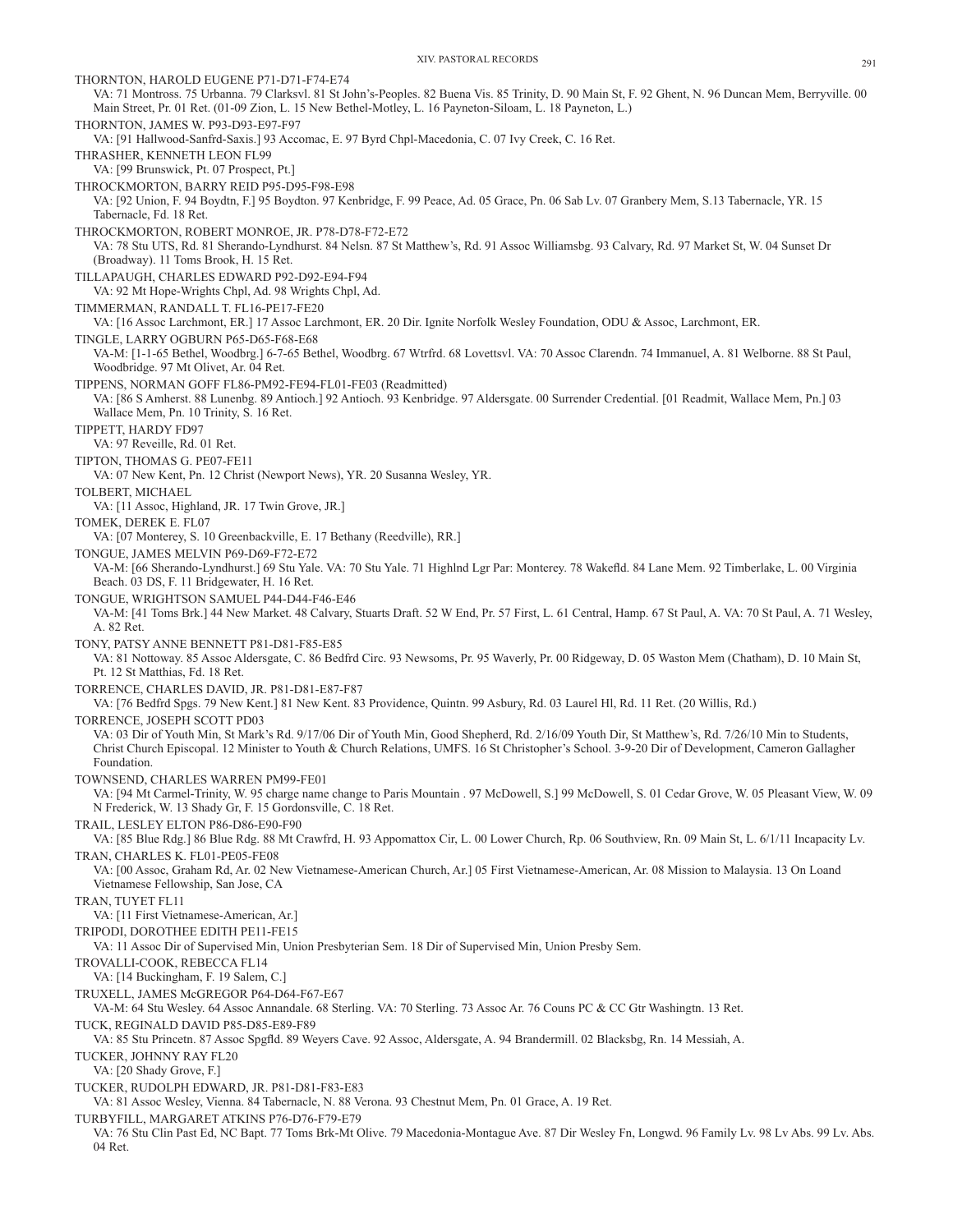TURNER, CHRISTY HAGA PE02-FE05 VA: 02 Assoc Bon Air, Rd. 09 Westhampton, Rd. TURNER, EMILY NICOLE FL20 VA: [20 CPE Residency, Duke Medical Center, Durham, NC.] TURNER, JACK STEVEN FL10 VA: [10 Peaksview, L. 14 Mead Mem, L. 12/1/16 Clergy Med Lv.] TUTTLE, BRUCE DOUGLAS P83-D83-E87-F87 VA: [81 Mt Olivet, D.] 83 Mt Olivet, D. 86 Courthouse Community, N. 93 Lynnhaven, N. 97 Assoc Council Dir,Congregational Devel & Evangelism. 9/02 Cave Spring, Rn. 07 DS, D. 11 Ret. (11-6/30/16 Rocky Mount, D.) TYNDALL, LESLIE GLENN P65-D65-F68-E68 NC: 65 In Sch. VA-M: 66 Min Ed Asbury Mem. 6-1-69 Stu Wake Frst. VA: 70 Min Ed Asbury Mem. 71 Assoc Asbury Mem. 74 Campus Min VPI & SU. 09 Ret. ULLIAN, JAMES CRAIG P76-D76-E78-F78 W VA: 76 In Sch. 77 Sixth St. 80 Temple. 82 Mannngtn First. VA: 87 Dahlgren. 97 Scott Mem, N. 04 St Andrew's, N. 09 Ret. UN, WON HYUNG P88-D88-E92-F92 VA: 88 Assoc Asbury, H. 90 Stu, Princetn. 91 Fairmount Pk, N. 94 Jolliff, Pr. 00 Berryman, Rd. 03 Assoc, Mt Pisgah, Rd. 04 Highland Springs, Ad. 11 Mt Moriah, C. 13 Central, S. UNRUH, OLIVER MURRY P51-D51-F54-E54 VA-M: 51 Stu Bostn Univ. 52 Mecklenbg. 56 Dir Wesley Fn Univ NC. 57 Centenary, Jarratt. 61 Hamiltn: Harmony. 62 Kilmarnock. 66 Grace-Calvary. 69 Parksley. VA: 70 Chestnut Hl. 77 Stratfrd Hls. 78 Deep Crk. 86 Miles Mem. 91 Ret. (03-06/2000 Forest Rd, L.) UNTERBERGER, GAIL LYNN P75-D75-F81-E81 VA: 76 Stu Yale. 77 CPE St Luke's Hosp, TX Heart Inst, Houstn. 80 Singers Gln. 83 Mt Crawfrd. 85 Stu Claremnt Sch of Theol. 87 Stu SMU. 89 Instructor, Wesley Sem. 91 Prof Pastoral Couns. 94 Interfaith Counseling Service, Gaithersbg, Md. 09 Dir Pastoral Psychotherapies Grp of Gtr DC. 10 Ret. URBAN, RUSSEL TODD PE99-FE02 VA: 99 Assoc, St Matthew's, A. 03 Cokesbury, A. 13 Prince of Peace, A. 15 Granbery Mem, S. 19 Ret. UTZ, VIVIAN M. FL10 VA: [10 Byrd Chapel, C. 14 Hot Springs, S. 16 Lyndhurst-Oak Hill, S. 19 Cherryvale, S.] UZZLE, CAROL FD99 VA: 99 Min for Discipleship, Reveille, Rd. 10/1/12 Ret. VANDYKE, RHONDA P81-D81-F85-E85 VA: 81 Stu Wesley. 83 Assoc Welborne. 85 Soc St Andrew. 87 Lv Abs. 88 Wesley Mem, N. 92 Good Shepherd, Rd. 96 Good Shepherd/Wistar Heights Larger Parish. 00 Bon Air. 1/15/06 Co-Dir, Institute for Church Professions, Shenandoah University. 07 Dean of Spiritual Life/Co-Dir Institute for Church Professions, Shenandoah University. 11 Vice President for Student Life, Shenandoah Univ. 20 Sab Lv. VANGILDER, ROBERT C. FL VA: [93 Ebenezer, S. 97 Bethlehem, C. 99 Ret. (01 W Augusta, S. 06 Stonewall-Westview)] VANHOOK, BETTIE JEAN D75-AM79 VA: [74 Callaghan. 78 Sherando-Lyndhurst.] 79 Sherando-Lyndhurst. 81 Jarratt: Centenary. 84 Orange Circ. 88 Mt Sinai, H. 90 Mt Pleasant, H. 92 Ret. VANN, WILLIAM LEONARD, III P68-D68-F71-E71 VA-M: 68 Stu Yale. VA: 70 Tyler Mem, Hamp. 72 Assc Greene Mem. 74 Chesterbrk. 78 Southvw, Rn. 86 Grace, NN. 93 First (Hamptn), Pn. 97 Centenary, Pr. 02 Washington Street, A. 05 Ret. VARNER, EDWARD JOSEPH TUCKER PE14-FE18 VA: 14 Assoc, Saint Mark's, Rd. 16 Thalia, ER. VAUDT, ERIC JUHL FL08-PE12-FE17 VA: [08 Clarksbury, Rp.] 12 Clarksbury, YR. 14 Fox Hill Central, YR. VAUGHAN, DAVID FRANKLIN PE09-FE12 VA: 09 Assoc Thrasher Mem, Rn. 13 Evangelical-St Paul, H. 18 Calvary, S. VAUGHAN, NANCY M. FL14-PE20 VA: [14 Calvary, S. 18 Salem, ER.] 20 Salem, ER. VAUGHN, PETER MANNING P76-D76-F79-E79 VA: [74 Cumberlnd.] 76 Cumberlnd. 79 Keysvl. 82 Assoc Dir Conf COM Chr Develop. 94 Conf Church Planter. 97 Welborne, Rd. 03 Centenary, Rd. 05 Ret. VAUGHN, ROBERT EMORY, JR. P76-D76-F79-E79 VA: 76 Stu Wesley. 78 Assoc Messiah. 80 Beverley Hls. 86 Aldersgate, Rd. 91 Providence-Woodlnd. 98 Community of Faith, Ar. VERNON, KEITH LEE FL14 VA: [14 Providene, D.] VEST, JOHN NOEL P80-D80-F83-E83 VA: [76 Browns Cove. 77 Blue Rdg.] 80 Blue Rdg. 82 Assoc Monumental, Pr. 84 Colonial Ave. 87 Northview, Rn. 92 St Luke's, Rd. 96 Shady Grove, Mechanicsville. 05 DS, Pr. 11 DS, JR. 13 Peakland, L. VIA, BERNARD STARR, JR. P51-D53-F53-E54 VA-M: 51 In Sch. 54 Branch Mem. 56 New Market. 60 Wesley, Hopewell. 64 Calvary, Ar. VA: 70 Calvary, Ar. 72 Va Bch. 78 Greene Mem. 82 DS, Rd. 88 Fairfax. 92 Ret. (93 and 15 West End, Rn.) WACLO, KENNETH STEPHEN P97-D97-F99-E99 VA: [96 Mt Horeb-Ottobine.H.] 97 Mt Horeb-Ottobine, H. 00 Assoc, Fairfax. 05 Mountain View, L. 09 Bellamy, Rp. WADDELL, SHERRY LYNN FL13 VA: [04 Fort Valley. 13 Warren, W. WADE, DAVID LEE P65-D65-F69-E69 VA-M: 65 Stu Duke. 68 Assoc Main St, Wayn. 69 Fairfld. VA: 70 Fairfld. 72 Mt Pisgah, Midlothian. 79 St Paul's, N. 81 Bonsack. 88 Charles Wesley, McLean. 93 Powhatan, F. 95 First (Hopewell). 99 St John's, N. 03 Chestnut Hill, L. 05 Ret. WADE, WILLIAM NASH P71-D71-F73-E73 SW TX: 71 In Sch. VA: 72 Assoc Bon Air. 73 Stu Notre Dame Grad Sch. 77 Assoc Ginter Pk. 78 Stu SMU. 80 Hot Spgs. 82 Crozet. 87 Wesley, W. 91 Reliance-Ridings Chpl. 05 Loudoun, W. 11 Ret.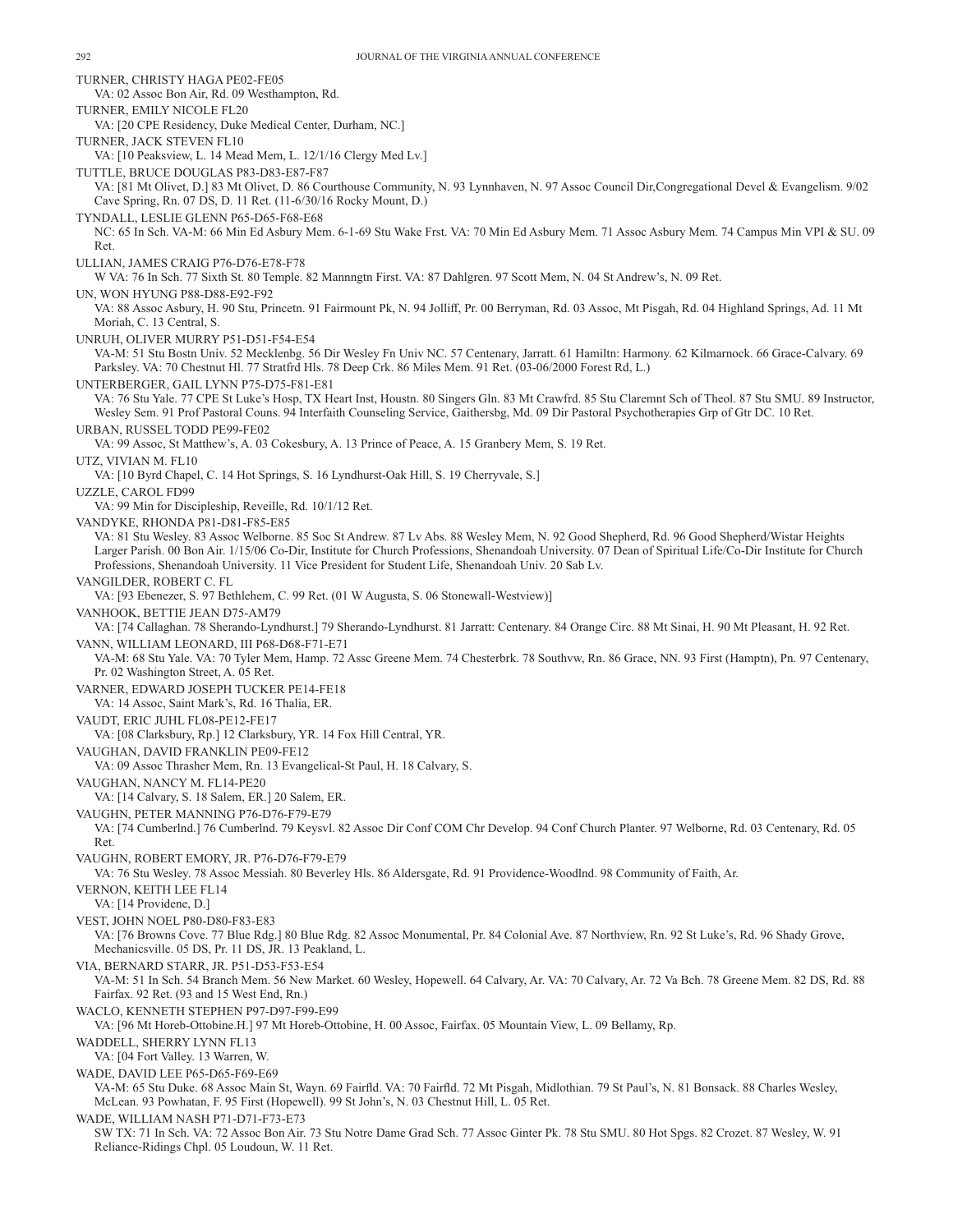WAGNER, R.C. AM99 VA: [94 Catawba Cir, Rn.] 94 Catawba Cir., Rn. 00 Locust Grove, Rn. 02 Ret. WALKER, EDWARD RICHARD P83-D83-F86-E86 VA: 83 Stu Duke. 84 Bethany, L. 88 Assoc Reveille. 94 Westover Hls, Rd. 04 Good Shepherd, Rd. 13 Mt Olivet, Ar. WALKER, ELIZABETH von TRAPP FL00-PE02-FE05 VA: [00 Trinity Circuit, Pr.] 02 Trinity Circuit, Pr. 06 Richmond, Rp. 12 Fairfield, S. 17 Student. 18 Marquis Mem, S. WALLER, WILLIAM JACOB FL12-PE13-FE16 VA: [12 Assoc Beulah, Rd.] 13 Assoc Beulah, Rd. 16 Rocky Mount, D. WALTERS, GORDON DAVIS, JR. P77-D71-F79-E79 VA: [69 Big Is-Cove. 72 Mt Pleasant, N. 76 Shady Grv, Rd.] 77 Shady Grv, Rd. 81 Chap Army. 00 Corinth, Rd. 04 Ret. (Corinth, Rd.) WALTERS, WILLIAM DABNEY P56-D56-F60-E60 VA-M: 56 Stu Duke. 58 Bethany, Rustbg. 61 Toano. 65 Trinity, Poquosn. 69 St Mark's, Pt. VA: 70 St Mark's, Pt. 73 Monumental, Pr. 80 DS, Rp. 86 Larchmnt., 91 DS, N. 97 Ret. WALTZ, PHILIP M. P93-D93-E96-F96 VA: 93 Stu, Wesley. 94 Assoc Sydentstricker, A. 97 Toms Brook, W. 99 Asso, Va Beach, N. 03 Wesley Mem, D. 09 Fort Hill, L. 13 Washington Farm, A. 18 Greene Mem, Rn. 7/1/20-7/31/20 Tranitional Lv. 8/1/20 Ret. WANG, SHIRLEY M. FD00 VA: 00 Min of Congregational Life, Vale, Ar. 06 Ret. WARD, GEROULD ALLEN, JR. P56-D57-F60-E60 VA-M: 56 Stu Duke. 58 Assoc Ct St. 60 W Campbell. 63 Brkvl. 67 Smith Mem. VA: 70 Rkvl: St Matthew's. 10-1-72 Dir VUMAR. 79 Dir UM Children's Home of Va. 80 Dir UM Family Services of Va. 00 Ret. WARD, TIMOTHY LEE FL09-PE14-FE17 VA: [09 Assoc FloEis, Ar.] 14 Assoc Floris, Ar. WARE, ANDREW JACKSON FL14-PE16-FE19 VA: [14 Twin Grove, JR.] 16 Twin Grove, JR. 17 Woods, JR. 20 Beech Grove, ER. WARNER, GEORGE M. Transfer in from Liberia FE09 VA: 09 Horntown, E. 11 Asbury (Christiansburg), Rn. 15 Essex-King & Queen, Fd. WARNICK, HARVEY LEE P93-D93-E97-F97 VA: 93 Stu Wesley. 95 S Halifax, F. 98 Marvin, W. 01 Ret. WARREN, HEATHER A. P85-D85-E87-F87 BALT: 85 Lower Marlboro. 87 Stu. 90 No Salary Paying Unit.VA: 92 Prof, UVA. 05 Ret. WARRICK, DONALD MARVIN, JR. P88-D88-E91-F91 VA: 88 Mt Pleasant, W. 89 Cheritn. 94 Buchanan, Rn. 95 Rehoboth Parish, Rp. 99 Whitmell, D. 06 Cherryvale, S. 10 Gloucester-Mathews, Rp. WASH, WILLARD DEXTER P83-D83-E88-F88 VA: [82 N Amelia.] 83 N Amelia. 86 Boydtn. 87 Victoria. 89 Fincastle, Rn. 93 Urbanna, Rp. 95 Aldersgate, C. 97 Ginter Park, Ad. 99 First, Pt. 06 Tabernacle, Pn. 14 Ret. (14-6/30/15 Mt Hope, YR.) WASHER, DEBORAH D. FL13 VA: [10 W Augusta. 13 Parrish Court, S. Christ's Co-op Par, S. 20 Mint Spring, S.] WASHINGTON, ALTON MASON P68-D68-F70-E70 BAL: 68 Mt Hope-Sunderlnd. 70 Fernwood. N IL: 71 Assoc St Mark's, Chicago. 72 Southlawn. BAL: 75 Petworth. 78 Asbury. VA: 80 Wesley Mem, Rd. 86 Beverly Hls. 87 Princess Anne Plz. 93 Huntingtn Ct, Rn. 97 DS, S. 03 Ret. (9/1/10-11 St Paul [Roanoke], Rn.) WASTELLA, SARAH RUTH PE12 VA: Assoc Larchmont, ER. WATERS, MARIA MANOS P79-D79-F81-E81 SN NEW ENG: [78 Holbrk.] VA: 79 Pocomoke. 81 Hallwood-Sanfrd-Saxis. 85 Isle of Wight. 93 Middlesex, Rp. 97 Ret. WATKINS, DENISE BETH FL13 VA: [13 Walmsley Blvd, Rd. 19 St Andrew's, Rd.] WATKINS, JAMES PATTERSON P86-D86-E90-F90 VA: 86 Stu Duke. 87 Assoc Ft Hl. 88 Gladys. 94 Lv Abs. 95 Missionary, Nigeria. 00 SEJ Mission Interpreter in Residence, GBGM. 02 Stu, VCU. 06 Va Interfaith Ctr for Public Policy. 1/9/09 GBGM, Church & Community Worker/Ex Dir, Caretakers of God's Creation. 14 Missionary to the Earth. 12/31/16 Ret. WATSON, CHRISTOPHER CHARLES FL15-PE18 VA: [4-7-15 Rehoboth (Caroline), Rd.] 18 Rehoboth (Caroline), Rd. WATSON, HENRY DOUGLAS P67-D67-F69-E69 NC: 67 Stem Bulloc. 69 Wellons Vlg. 71 In Sch. 72 Chap MCV. VA: 74 Bethel, Han. 80 Chap Riverside Hosp. 01 Dir Pastoral Care, Riverside Med Ctr. 11 Ret. WATTS, PATRICK MICHAEL P90-D90-F94-E94 VA: [88 W Hanover.] 90 W Hanover. 91 Providence-Whites. 93 Memorial, Pt. 95 Petersburg United Parish. 96 Memorial, Pt. 99 Petersburg Urban Min. 9/21/00 Church & Community Worker, BGBM. Ex Dir Shalom Homes, Pathways-VA, Inc. 15 Family Lv of Abs. 2-1-18 Ret. WEAKLEY, JEFFREY BARTON P81-D81-F86-E86 VA: 81 Stu Duke. 82 Assoc Chestnut Mem. 84 Buckroe Bch. 89 Pamplin. 93 Bethlehem (Concrd), L. 03 Northvw, Rn. 11 Main St, L. 14 Market Street (Onancock), E. 20 Ret. WEAVER, CLYDE WILLIAM, JR. P70-D70-F73-E73 VA: 70 Sherando-Lyndhurst. 75 Wachapreague-Quinby. 79 Cheritn. 82 Onley-Grnbush. 86 New Hope, H. 90 Remingtn. 93 White Stone. 95 Rodes, C. 99 Ret. (05 Epworth, S.) WEBBER, AMANDA SUZANNE PE14-FE17 VA: 14 Assoc Great Bridge, ER. 19 Nimmo, ER. WEBSTER, HAROLD FRANKLIN, JR. P82-D82-E87-F87 VA: [75 Shenandoah Circ. 77 Mt Soln. 80 Cartersvl.] 82 Cartersvl. 84 LaCrosse. 88 St Peter's, Ad. 97 Mt Tabor, H. 03 Port Republic, H. 08 Family Lv. 10 Ret.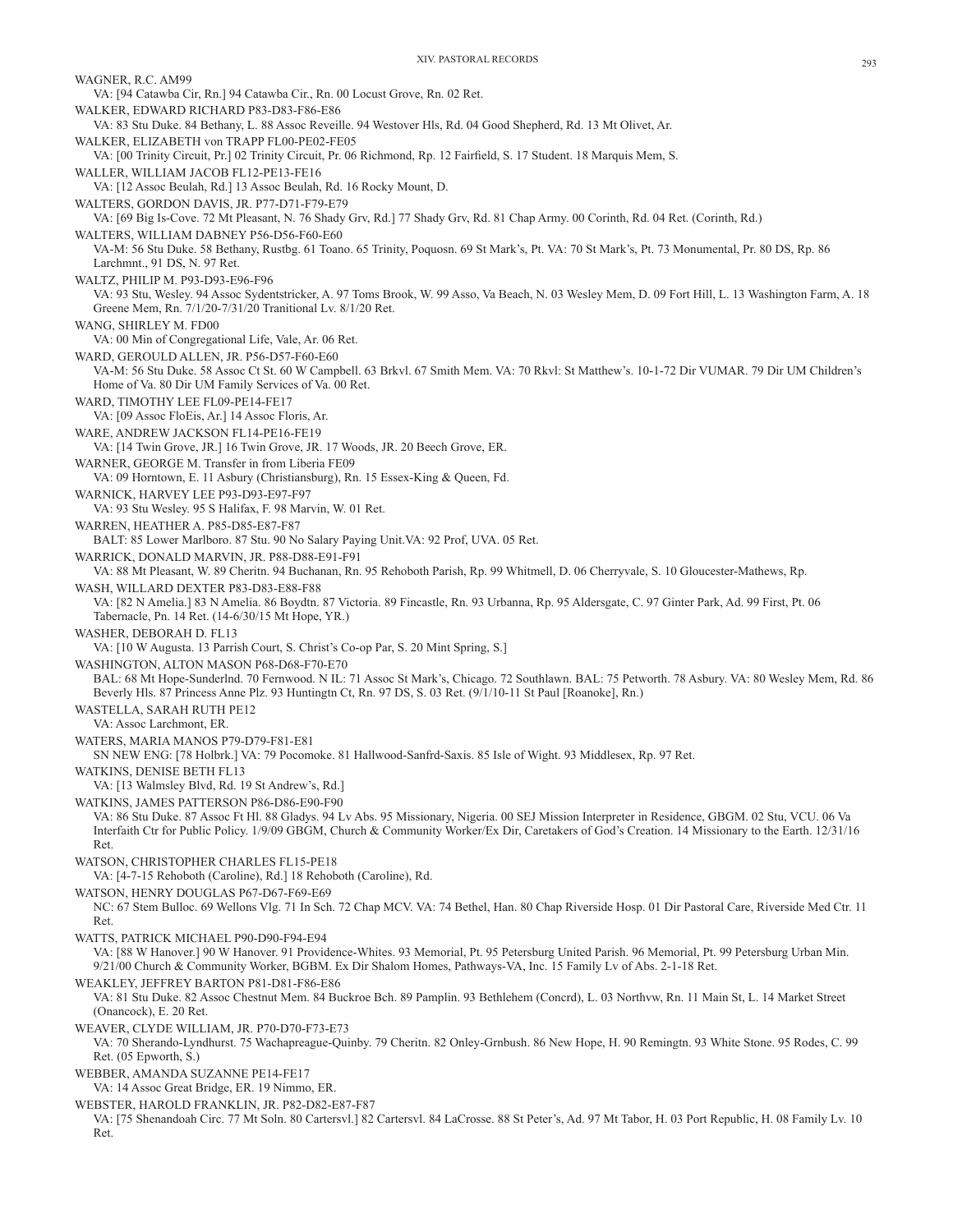WEBSTER, KATHERINE C. FL17-PE18 VA: [17 Assoc Burke, A.] 18 Assoc Burke, A. WEBSTER, KATHLEEN ADELIA OVERBY P83-D83-E85-F85 VA: 83 Greensvl. 88 Forest Gr, Ad. 97 McGaheysvl, H. 03 DS, S. 10 Asbury, H. 13 DS, Rn. 20 Ret. WEEDLING, FAITH MARIE P97-D97-FE07 VA: 97 Stu. 99 Clin. Past. Ed. Residency, Interfaith Min., Hawaii. 00 Lv Abs. 03 Chap, Arcadia Retirement Residence. 04 Mt Pleasant, Rn. 07 Mt Pleasant-S Covington, S. 11 Brosville, D. 16 Bethel (Fauquier), A. WEEDLING, STEVEN WAYNE FL11-PE12-FE16 VA: [11 Wesley Chapel-Rock Springs, D.] 12 Co-pastor E Danville Co-op Parish, D. 13 Wesley Chpl-Rock Spgs, D. 16 Middleburg-Rectortown Co-op Par. WEEKS, ROBERT J. FL98-PE08-FE11 VA: [98 Phenix, F. 02 Assoc New Creation, Pr.] 08 Assoc New Creation, Pr. 11 Verona, H. WEEMS, PETER ASKEW P76-D76-F80-E80 VA: 76 Stu Wesley. 78 Disc. 6-1-79 Readmit. 79 Rappahannock. 82 Faith, A. 85 Shady Grv, Spotsyl. 88 Essex: King & Queen. 90 Amissvl, C. 93 New Faith, C. 94 Mtn Vly, H. 96 Lv Abs. 00 Hon Loc. 14 Ret. WEIGEL, JEROME F. FL02 VA: [02 Greenwood, W. 11 Ret.] WELCH, ROSEMARY GRIGSON P96-D96-F98-E98 VA: 96 Phenix. 98 Assoc, Fredericksburg, Ad. 02 Westhampton, Rd. 09 Hinton Ave, C. 12 Ret. WELLS, STEVEN BENNETT P85-D85-E88-F88 VA: 85 Stu Wesley. 86 Mtn Vly, H. 88 Assoc Shady Gr, Ad. 91 Conf Dir Youth Ministries. 00 Lakeside, Ad. 04 Westover Hills, Rd. 10 Round Hill (Frederick), W. 13 St George's, A. 20 Ret. WERNER, PAULA P. PM99-FE02 VA: 99 Assoc, Old Bridge, A. 04 St Matthias, Ad. 10 Prince of Peace, A. 13 St John's, A. 18 Ret. WEST, GREGORY B. FL99-PE00-FE03 VA: [99 Stokesland, D.] 00 Stokesland. 02 Grace Harbor, Pr. 10 Chap, Va. Wesleyan College. 10/6/10 Chap., Va. Wesleyan College and General Evangelist, Life in His Name, Inc. WESTBROOK, WALTER WINFIELD P80-D80-F83-E83 VA: 80 Dahlgren-Grace 87 Highlnd Spgs. 95 Bethany (Reedville). 99 Jamieson Memorial, F. 10 St Matthias, Ad. 12 Remington, Fd. 19 Ret. (19 McDowell, S.) WESTLEY, BERTINA J.H. FL16 VA: [16 Oak Hall, E.] WESTMORELAND, DAVID FL02 VA: [02 Providence, D. 14 Stanleytown, D.] WHALEY, MICHAEL LEE PE06-FE09 VA: 06 Assoc Woodlake, Rd. 12 On loan: Assoc Pastor of Missions/Membership, Davidson UMC, WNC Conf. 15 Warrenton, A.16 Sabbatical Lv. 17 St Matthew's, Rd. 19 Assoc Dir, Richmond Friends of the Homeless. 20 Oak Grove, ER. WHETZEL, KENNETH EUGENE P58-D58-F60-E60 VA-M: [57 Marvin Chpl.] 58 Marvin Chpl. 59 Kernstwn. 61 Chap Army. 64 Pinners Pt. 65 Asbury, Pr. 68 Pk Vw, Pr. VA: Pk Vw, Pr. 72 Main St, Suffolk. 76 Centenary, Pr. 81 DS, Ar. 87 Aldersgate, A. 92 Messiah, A. 97 Ret. WHITAKER, TIMOTHY WAYNE P71-D71-F74-E74 MS: [68 Carlisle-Ry Spg. 70 No Apmt.] 71 Stu. 73 Spg Rdg. VA: 1-1-75 St Peter's, Mont. 78 Franktwn-Johnsns. 83 Farmvl. 87 Mt Pisgah, Rd. 93 Centenary, Rd. 97 DS, N. 01 Bishop, FL WHITE, ADAM JAMES P98-D98-FE01 VA: [97 Rock Spg, C.] 98 Rock Spg, C. 00 Emmanuel, C. 05 Mt Moriah, C. 06 Interim Chaplain, Sweet Briar College. 07 Chaplain, Sweet Briar College. 8/1/12 Chap & Dir of Service Learning, Va Episcopal School. WHITE, BURTON, ELLIS P86-D86-E91-F91 VA: [81 Patrick. 84 McCanless Mem.] 86 McCanless Mem. 88 Pamplin. 89 W Brunswick. 01 Trinity, Disputanta. 05 Dinwiddie, Pt. 08 Franklin, D. 12 Ret. WHITE, CHRISTIAN STREIT, JR. PD04 VA: 04 Teaching Ministry, CenterCity Consortium, Archdiocese of Wash. 09 Principal, Center City Charter Schools. 10 Transitional Lv. 12 Dir of Christian Ed and Youth, Fairlington, A. WHITE, HAROLD E., SR. FL05 VA: [04 New Mission Church, E.] WHITE, JOHN DALE FD98 VA: 98 Dir Chr Ed, St Paul's Episcopal Ch, Rd. 07 Min to Children, Fredericksburg, Ad. 7/25/07 Transitional Lv. 10 Special Ed Teacher, Matoaca High School. WHITE, JUSTIN FL04-PE05-FE08 VA: [04 Assoc Herndon.] 05 Assoc Herndon, Ar. 09 Pleasant Valley, Ar. 17 St Mark's, Rn. WHITE, MARION PAUL AM94 VA: [84 Rehobeth. 85 Lancaster. 92 Northumberlnd.] 92 Northumberlnd. 05 Ret. WHITE, MARY SYLVIA VIER POWERS P86-D86-E91-F91 VA: [85 Glnwood.] 86 Glnwood. 89 N Mecklenbg. 92 N Brunswick, Pt. 01 Dinwiddie, Pt. 05 Ret. (05 Blandford, Pt. 08-09 St James, Ferrum, D.) WHITE, ROBERT ELLISON, JR. P67-D67-F71-E71 VA-M: 67 Stu Wesley. VA: 70 Min Ed Trinity, A. 71 Assoc Trinity, A. 73 Ettrick. 77 Chincoteague. 80 Kenbrg. 82 Central, Chesterfld. 83 Incapacity Lv. 88 Rehoboth Par. 92 W Franklin, D. 93 Isle of Wight, Pr. 95 Incapacity Lv. 00 Ret. WHITE, ROY PRESTON P75-D75-F80-E80 VA: 75 Stu San Francisco Theol. 76 Stu Duke. 77 Buckroe Bch. 79 N Fluvanna. 81 Louisa. 86 Community of Faith. 91 Trinity, Poquosn. 95 Epworth, N. 97 Raleigh Ct, Rn. 04 Fishersville, S. 09 Personal Lv. 11 St Mark's, YR. 14 Ret. (7/1/20 to 9/30/20 Rodes, C.) WHITE, VALERIE LINDA PD10 VA: 10 Dir of Adult Min, Brandermill, Rd. 8/9/10 Min of Discipleship/Evangelism, St Luke's, D. 14 Personal Leave of Absence. 18 Ret. WHITE, WILLIAM M. P88-D88-E93-F93

VA: 88 Stu. 89 Assoc, Bon Air. 93 Mtn Vw, L. 98 Benns, Pr. 00 Good Shepherd, Rd. 04 Pleasant Valley, Ar. 09 First, W. 20 Pender, Ar.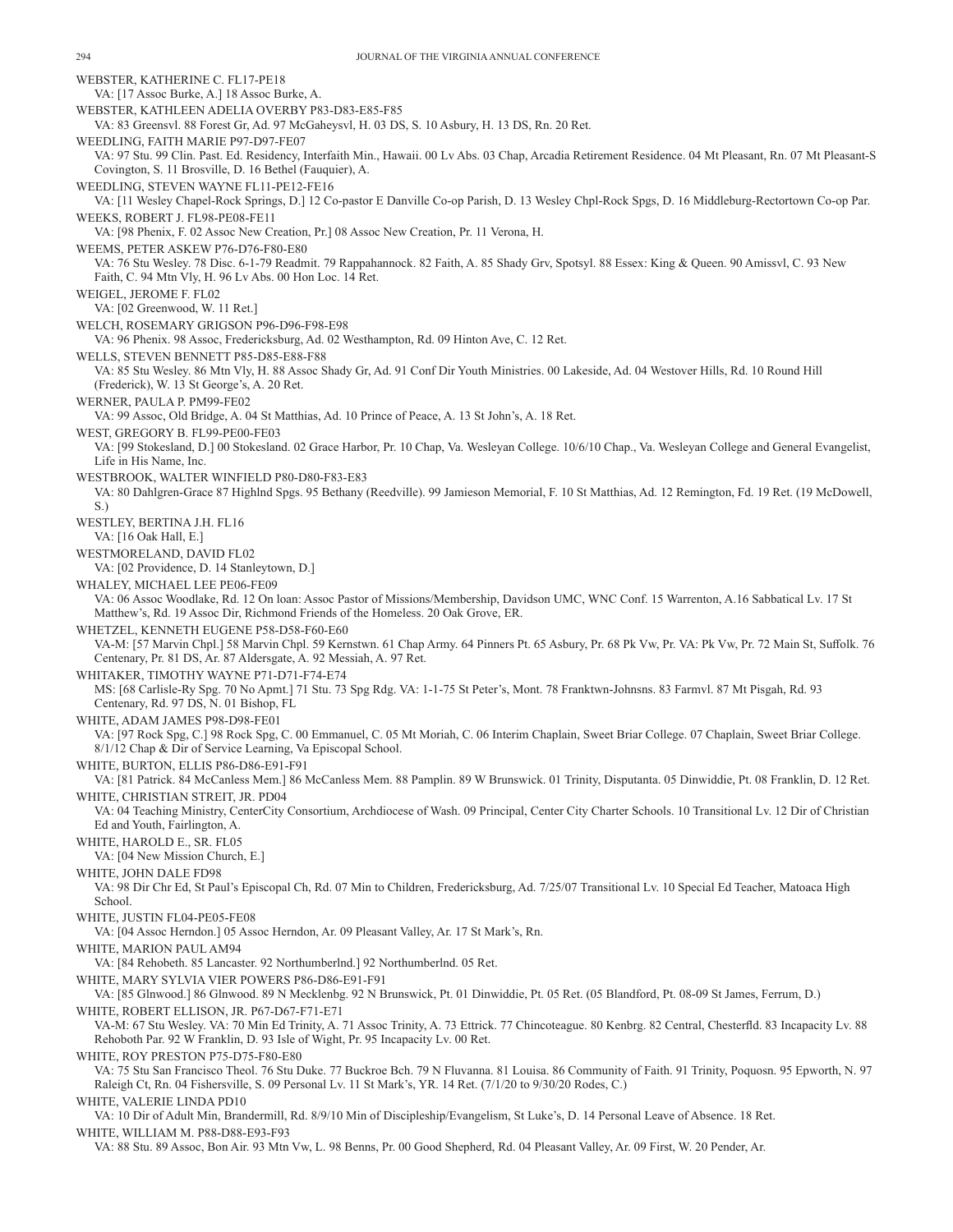XIV. PASTORAL RECORDS 295 WICKER, GERALD LEE 'JERRY' PE14 VA: 14 Monumental, JR. 16 St Mark's, JR. 19 Trans Lv. WICKHAM, CHARLES WILLIAM FL86-P88-D88-E91-F91 VA: [86 W Mecklenbg.] 88 McCanless Mem, F. 93 Stanleytwn, D. 98 Watson Mem (Chatham), D. 03 Trinity, D. 17 Ret. WIEST, CHARLES N. FL95-AM02 VA: [95 Pungoteague. 00 Heritage, N.] 02 Heritage, N. 08 Glovier Mem, S. 14 Ret. WILBORN, ROGER EDWARD P77-D77-E81-F81 VA: [75 Assoc Concrd-Mt Pleasant.] 77 Assoc Concrd-Mt Pleasant. 78 Mt Olivet, D. 81 Fletchers Chpl. 85 McKendree-Asbury. 89 Trinity, F. 90 Lv Abs. 91 Mt Airy, L. 99 Union, F. 02 Lv Abs. 3/14/05 Asst Prof & Dir, Mary Baldwin, F. 07 Ret. WILDS, KAMERON MICHAEL PE15-FE18 VA: 15 Smith Mem, D. 20 Assoc, Rising Hope Mission, A. WILKINS, EDWARD FRANKLIN P74-D74-F80-E80 VA: 74 Stu Wesley. 76 Macedonia-Montague Ave. 79 Assoc Bon Air. 81 Shiloh, Ad. 87 Nelsn. 90 Mt Jacksn, H. 93 Sab Lv. 94 Mt Horeb, H. 96 Fort Valley, H. 04 Lv Abs. 07 Ex Dir, Apple Valley Mediation Network. 11 Mt Olive-Shiloh, H. 14 Singers Glen, H. 17 Ret. WILKINS, F. DARLENE FL15-PE16-FE20 VA: [15 Mt Pleasant, H.] 16 Mt Pleasant, H. 20 Mt Pleasant, H. WILKINS, MARY MURTON P68-D68-E71-F71 VA-M: 68 Stu Wesley. 69 Potomac. VA: 70 Potomac. 8-1-71 Chap Intern St Luke's Hosp, Chicago. 73 Asst Supv Chap St Luke's Hosp, Chicago. 74 Chap Supv Swedish Cove Hosp. 79 Chap Supv Univ Chicago Med Ctr. 97 System CPE Supervisor, Advocate Health Care. 99 Dir Clin Past Ed, Advocate Healthcare, Chicago. 1/1/02 Ret. WILL, WILLIAM ASHLEY, JR. P60-D60-E62-F62 W PA: 60 In Sch. 62 Conway-Economy. 65 Chap Navy. VA: 4-3-78 Chap Navy. 78 St Luke's, Va Bch. 83 Dist Prog Coord, Ar. 95 Floris, Ar. 97 Ret. (2004 Kilmarnock) WILLHAUCK, SUSAN FD97 VA: 97 Messiah, A. 98 Lecturer in Christian Formation, Wesley Sem. 02 Asst Prof of Christian Formation, Wesley Sem. 09 Assoc Prof of Pastoral Theology, Atlantic Sch Theo. 20 Ret. WILLIAMS, DONALD E. FL19 VA: [19 Remingon, RR.] WILLIAMS, GENE MILTON D73-P76-E78-F78 VA: [9-1-70 Edinbg-E. 75 Columbia Furnace-Union Frg.] 76 Columbia Furnace-Union Frg. 77 Mt Crawfrd. 83 St Luke's, N. 87 St Mark's-Ebenezer. 97 Port Republic, H. 01 Ret. (01 Mt Hermon, Ad. 04 Marvin, S.) WILLIAMS, GLENN GILBERT P51-D52-E53-F53 VA-M: 51 Middlesex. 56 Cheritn. 60 Bethany, Purcellvl. 64 W Pt. 67 Trinity, Smithfld. VA: 70 Trinity, Smithfld. 71 Washingtn Farm. 78 Aldersgate, Hamp. 88 Skipwith. 93 Ret. (93 Caroline, Ad.) WILLIAMS, HERBERT CLARK, JR. P90-D90-E93-F93 VA: 90 Stu Duke. 91 Assoc Fredericksbg. 94 Byrd Chpl-Macedonia. 96 Scottsvl. 99 Chesterbrook, Ar. 03 Lv Abs. 06 Parrish Ct, S. 08 White Mem, Rn. WILLIAMS, JUSTIN LEE FL00 VA: [00 West Buckingham, F. 1/1/01 Bethel, Ad. Hillcrest, Ad.] WILLIAMS, RANDALL SCOTT FL99 VA: [99 Swansonville, D. 03 Halifax, F. 15 S Brunswick, F.] WILLIAMS, RUSSELL D., JR. P94-D94-F99-E99 VA: [91 Bethel, Ad.] 94 Bethel, Ad. 99 Forest Grove, Ad. 04 Hopewell, Pt. 08 Carson, Pt. 10 Incapacity Lv. 16 Ret. WILLSON, ANDREW B. FL08-PE09-FE12 VA: [08 Assoc Highland, Pt.] 09 Assoc Highland, Pt 11 Salem, C. 16 Assoc, Trinity, Rd. 19 Boulevard & Pastor for Young Adults, Centenary, Rd. WILLSON, JOEL BROOKE P74-D74-E79-F79 VA: 74 Madisn. 76 Stu Candler. 78 Orange Cir. 8-15-82 Elktn. 88 Campus Min, UVA. 93 Franktwn-Johnsns, E. 99 Franktown, E. 01 DS, Ad. 05 Shady Grove (Mechanicsvl), Ad. 10 Providence, Ad. 14 Ret. WILSON, DONALD WAYNE D71-P77-E81-F81 VA: [69 N Louisa. 73 Rk Spg.] 77 Rk Spg. 78 Ruther Gln. 80 St Paul-Mt Vernn. 82 Assoc Fredericksbg. 86 Market St, W. 89 Kilmarnock. 93 Market St, E. 96 St John's, S. 99 Ghent, N. 04 Ret. WILSON, DOUGLAS KENNEDY P65-D65-E68-F68 VA-M: 65 Ashlnd Circ. 10-1-66 Enon. 69 Assoc Pk Pl, N. VA: 70 Wesleyan Acres & Dir Campus Min Va Wesleyan Clg. 77 Skipwith. 81 First, NN. 86 Mt Vernn, D. 88 Centenary, Rd. 93 Williamsbg, Pn. 97 Bon Air, Rd. 00 Ret. WILSON, JEFFREY D. AM06-PE10-FE13 VA: 00 Assoc Southvw, Rn. 10 Huntington Ct, Rn. WILSON, PENNY LASALLE, JR. FL01-PE03-Orders recognized 7/1/06 VA: [00 Brodnax, Pt. 02 Mt Olivet, D.] 03 Mt Olivet, D. 08 New Castle, Rn. 18 Cedar Grove, W. 20 Ret. (20 Cedar Grove, W.) WILSON, STEPHANIE LYNNE PM99-FE02 VA: 99 Monterey, S. 02 Gloucester-Mathews, Rp. 04 Aldersgate, N. 06 Clarksbury, Rp. 08 New Hope, Rp. 98 Ret. WINES, TRACY ANNE McNEIL P85-D85-E90-F90 VA: 85 Stu Duke. 86 Chr of Scotlnd. 88 Warren. 90 Assoc, Trinity, Poquosn. 93 Scottsvl, C. 95 Vale, Ar. 14 Clarendon, Ar. WINFREE, WILLIAM JOSEPH P78-D78-F80-E80 VA: 78 Stu Candler. 79 N Franklin. 81 Asbury-Pkside. 84 Community Min. 86 St Mark's, Pr. 88 United Way. 91 Christ, Pn. 99 Ramsey Mem, Rd. 19 Ret. WINGERT, JAMES R. FE (08 Transfer in from NWTX) VA: 06 Stanley, H. 19 Ret. WINGFIELD, ARTHUR WHITE D56-E60-P67-F69 VA-M: [53 Mtn Vw, Vintn. 56 Wayne Hls. 59 Natural Brg. 63 Churchvl.] 67 Churchvl. 68 Craddockvl-Belle Haven. VA: 70 Wesley Mem, Mtnsvl. 79 Broad St, Pr. 84 St Paul, Rn. 90 Monumental, Pr. 94 Walker Chpl, Ar. 97 Ret. WINKLER, EDWARD P. PE00-FE03 VA: [98 Assoc, Mt Olivet, Ar.] 00 Arlington Forest, Ar. 07 Strasburg, W. 11 Wesley Mem, C. 15 Ret. (7/1/17-2/1/18 Springfield, A. 9/9/19 Southern Albemarle.)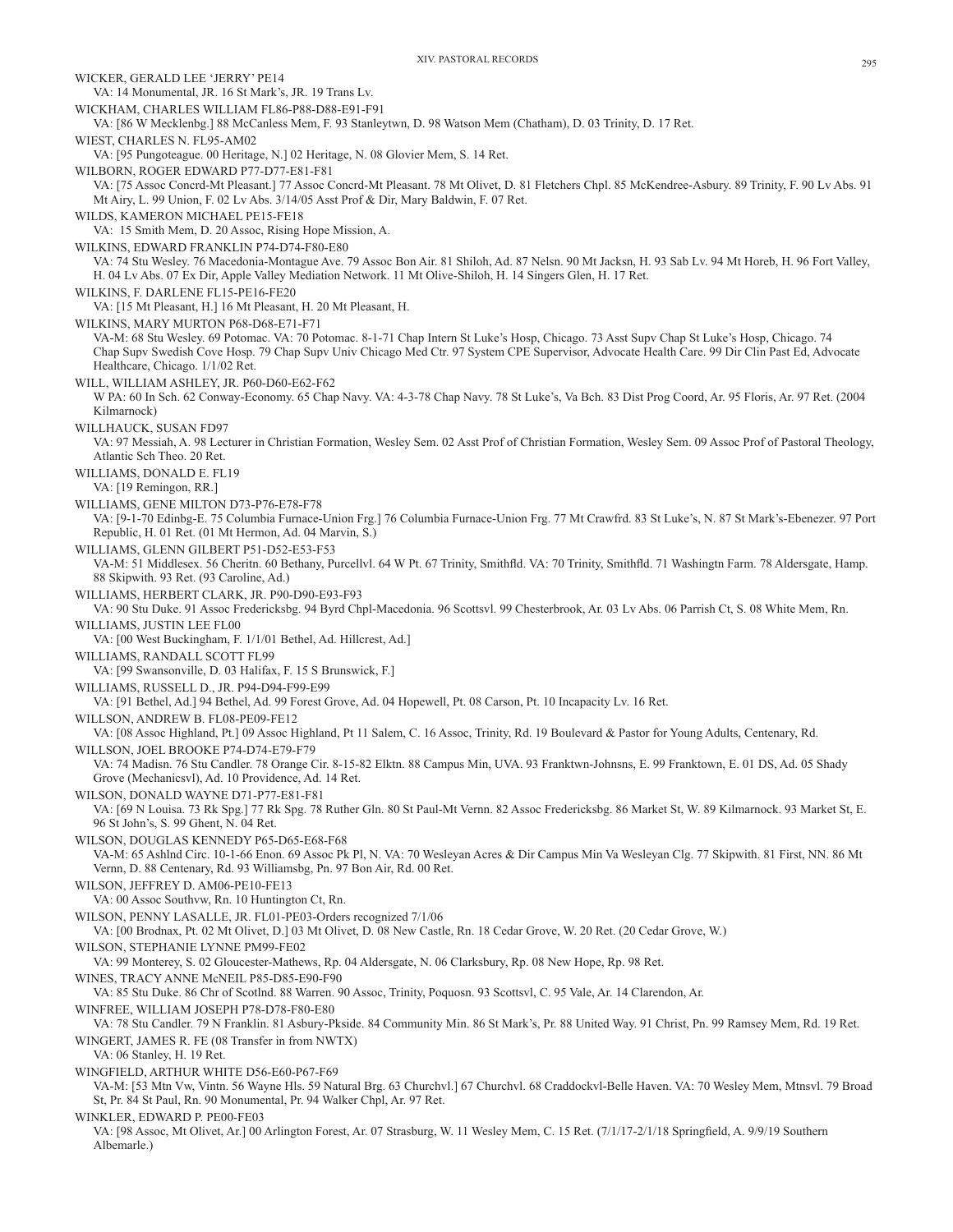E. 05 Bethany (Gloucester Pt), Rp. 10 Ret.

WINNER, CHARLES STEWART PE08-FE12 VA: 08 Bethel-St Matthew, Rp. 12 Stanardsville, C. 20 Ret. (20 Bethlehem, YR.) WISHMYER, JAMES NORMAN P84-D84-E87-F87 VA: 84 Stu Asbury. 85 Hallwood. 89 Assoc, Ft Hl. 91 Dunn Loring. 97 Regester Chpl, Ad. 07 Leesburg, W. WITT, JEFFREY A. P92-D92-E98-F98 VA: [87 Phoebus.] 92 Phoebus. 96 Grottoes. 01 Round Hl (Loudoun), W. 16 St Andrew's (Va Bch), ER. WOLZ, ARTHUR LOUIS, JR. P84-D84-E88-F88 VA: [82 Partlow-Rehoboth.] 84 Partlow-Rehoboth. 87 Enon, Ad. 93 Dir Comm on Handicapping Cond, Ad. 00 Amelon, L. 06 Thalia, N. 10 Bethany (Gloucester Point), Rp. WOODALL, RICHARD THOMAS P79-D79-F82-E82 VA: [78 Mtn Vly.] 79 Mtn Vly. 81 E Culpeper. 85 Woods. 87 Market St, Onancock. 93 Admin in Training, VUMH, Inc, E. 96 Phoebus, Pn. 01 Huntington Ct, Rn. 04 Crewe, F. 06 Court St, L. 09 Lane Mem, L. 11 Ret. WOODBURN, JON M. FL07 VA: [06 Cashville, E. 20 Christ, E.] WOODFIN, ROBERT HOWARD SR. D8/75-P76-F80-E80 VA: [73 Fulks Run.] 76 Fulks Run. 78 Mathews. 81 Parrish Ct. 82 Chap Navy. 89 Portlock. 91 Central, Ar. 98 Bellamy, Rp. 01 First (Fox Hill), Pn. 10/1/04 Ret. (05-09 Glenwood, F. 1/1/18-6/30/18 Otter, L.) WOODFIN, ROBERT HOWARD, II PE00-FE04 VA: [97 Ebenezer, Rockbridge Cty.] 00 Salem, Rp. 05 Keysville, F. 12 St Paul's, S. 11-1-13 Clergy Medical Lv. WOODSON, JOHN PHILLIP FL16 VA: [16 Assoc, First, C.] WORDEN, RICHARD LEE P58-D58-E62-F62 VA-M: 58 Stu Candler. 60 Assoc Annandale. 63 St Stephen's. VA: 70 St Stephen's. 72 S Rn. 75 Annandale. 83 DS, A. 89 Reveille. 94 DS, Rn. 99 Ret. WORK, KATHLEEN ROSS P93-D93-E96-F96 VA: 93 Marvin, W. 98 Rehoboth, Ad. 01 Assoc, Rivertn, W. 02 Pleasant Vw, W. 05 Rapidan, C. 08 Cedar Grove, W. 12 Ret. WORKMAN, SUE KAREN FL09 VA: [09 McKenney, Pt. 16 Asbury (McKenney), JR.] WORLEY, OTIS HAYNSWORTH D73-AM77 VA: [71 Prince Edward.] 77 Beulah-St Paul. 81 Oxfrd, Pr. 84 Appomattox Mem. 88 Singletn, Rp. 89 New Market-Manor Mem. 97 Ret. WORLEY, TIMOTHY L. FL19 VA: [19 Monacan Trail Co-op Par, C.] WORTHINGTON, JUDITH GRACE FLESSNER FL04-PE06-FE09 VA: [04 Stokesland, D.] 06 Stokesland, D.07 Assoc Washington St, A. 08 Belle Haven-Bethel, E. 14 Franktown, E. 19 Warwick Mem, YR. WRAY, DANIEL ALEXANDER PE12-FE15 VA: 12 W Campbell, L. 15 Lane Mem, L. 16 Round Hill (Loudoun), W. WRAY, HEATHER LEIGH PD15-FD19 VA: 15Bethlehem (Moneta), L. 16 Dir of Children's Min, Leesburg, W. WRENN, RAYMOND FITZHUGH P42-D42-E44-F44 VA-M: [41 Fauquier (4 mos).] 6-10-42 Christ, N. 44 Wesley Mem, Rd. 45 Crozet. 49 Bethany, Purcellvl. 53 Ex Sec N Va Meth Bd Miss. 68 Assoc Prog Dir, Planning Va Conf Prog Council. VA: 70 Dir Prog Area, Planning. 76 Assoc COM Dir Research & Planning. 82 Ret. WRIGHT, ELIZABETH ANNE SCHUBERT P83-D83-E87-F87 VA: [79 Assoc Trinity.] 83 Stu Wesley. 85 Chap Herm No Va. 86 Assoc Sydenstricker. 94 Aldersgate, Pn. 97 DS, E. 00 Ret. WRIGHT, JAMES LYNN FL07 VA: [07 Hot Springs, S. 14 Central (Clifton Forge), S. 20 Ret.] WRIGHT, JOHN CHURCHWELL FL17 VA: [17 Northumberland, RR] WRIGHT, LAUREN ELIZABETH FL18-PE19 VA: [18 Assoc Culpeper, C.] 19 Assoc Culpeper, C. WRIGHT, LEA STANLEY P85-D85-E89-F89 VA: [82 Floral Hls.] 85 Floral Hls. 88 Gogginsvl, D. 95 Assoc Annandale, A. 97 Calvary/St James, Rd. 02 First (Hampton), Pn. 09 S Roanoke, Rn. 16 Ret. (20 Fairview, D.) WRIGHT, SANDRA LYNN FL10 VA: [10 N Patrick, D. 8-1-18 Clergy Med Lv.] WRIGHT, WILLIAM CAMPBELL, JR. AM84-D84 VA: [79 Catawba Circ. 80 Rockingham Ct.] 84 Gum Spg. 88 Matoaca, Pt. 94 West Point. 95 Louisa. 01 Miles Mem, N. 03 Ret. (04 Harriston-Mt Bethel, H. 05 Mt Bethel, H. 09-10 Ettrick, Pt.) YANG, CHONG HO FE VA: 99 Korean UMC of the Pn. 02 Transferred in from NC-Open Door, Pn. 10 Personal Lv Abs. 15 New Hope, YR. YI, HAN FL18 VA: [18 Henderson, RR.] YOO, SUNG IL FL03-PE05-FE08 VA: [03 Oakwood, F.] 05 Oakwood, F. 08 Assoc Blacksburg, Rn. 9/26/10 Emmaus at Stratford Hills, Rd. 20 Sudley, A. YOO, SUNG-JUN P85-D85-E87-F87 OK: 85 Oklahoma Conf. 86 Korean Lawtn. VA: 91 First Korean, Ar. 04 Chief of Chaplains, Hyupsung University. 05 Ret. YOO, SUNG WOON PE14-FE15 (Transfer in from Korean Methodist Church) VA: 12 Rustburg, L. 19 Granbery Mem, S. YOO-HESS, SEUNG HAE PE15-FE18 VA: 15 Rockingham Ct, Rn. 18 Mt Olive-Relief, W. 20 Lebanon (Dinwiddie), JR. YOUNG, STEPHEN EDMOND P74-D74-E76-F76 NC: 74 Belgrade-Tabernacle. 78 Gardners. 83 Pine Vly. 87 Stu. VA: 91 Assoc Lakeside, Ad. 93 Shady Grove-Olivet. 97 Assoc, Aldersgate, A. 01 Franktown,